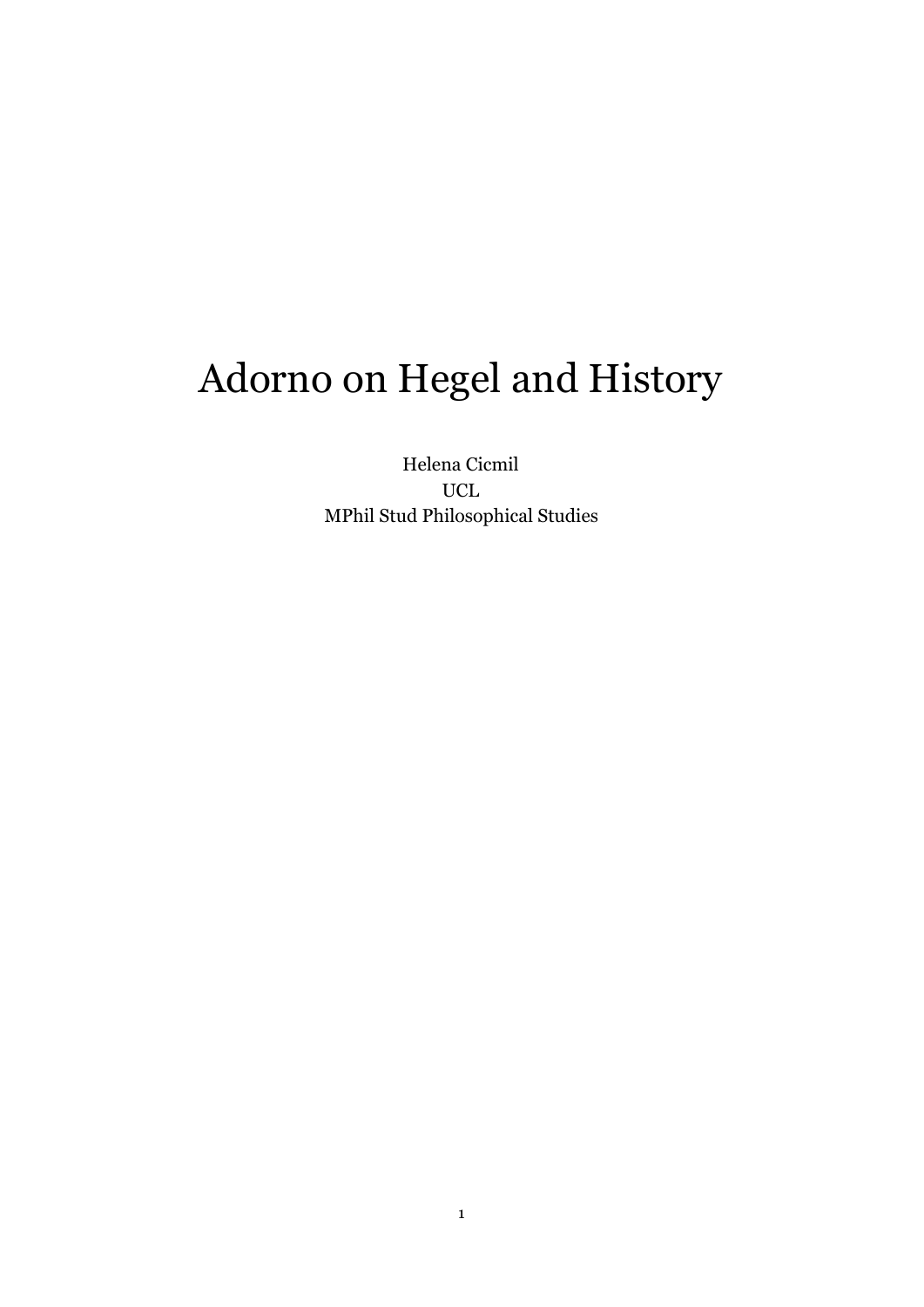I, Helena Cicmil, confirm that the work presented in this thesis is my own. Where information has been derived from other sources, I confirm that this has been indicated in the thesis.

Signed: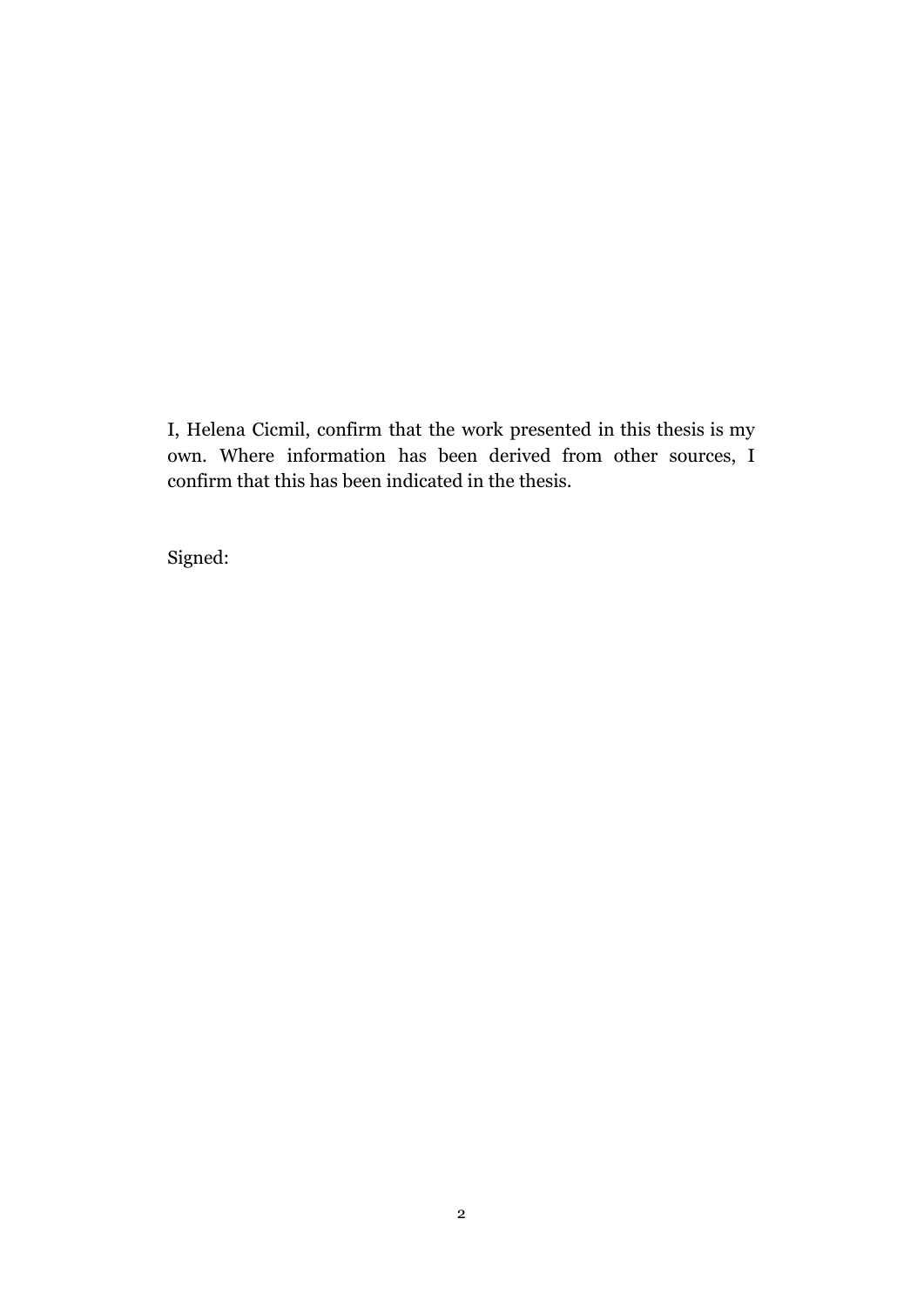### Abstract

Adorno's ideas about history lead us in myriad directions. It is also one of the topics wherein Hegel features for Adorno both as a figure to be overcome and as a figure from whom to learn. Commentators continue to critically examine these issues. This thesis offers an interpretation of Adorno's treatment of history in his conception of our epistemic limits and potential. I examine how Adorno draws on Hegel in his critique of conceptual thought and its relationship to socio-historical factors. I claim that this critique justifies Adorno's demands for philosophers to engage in historical investigation and for a mode of thinking that prioritises the object. I then demonstrate how these might both be achieved through Adorno's notion of constellations.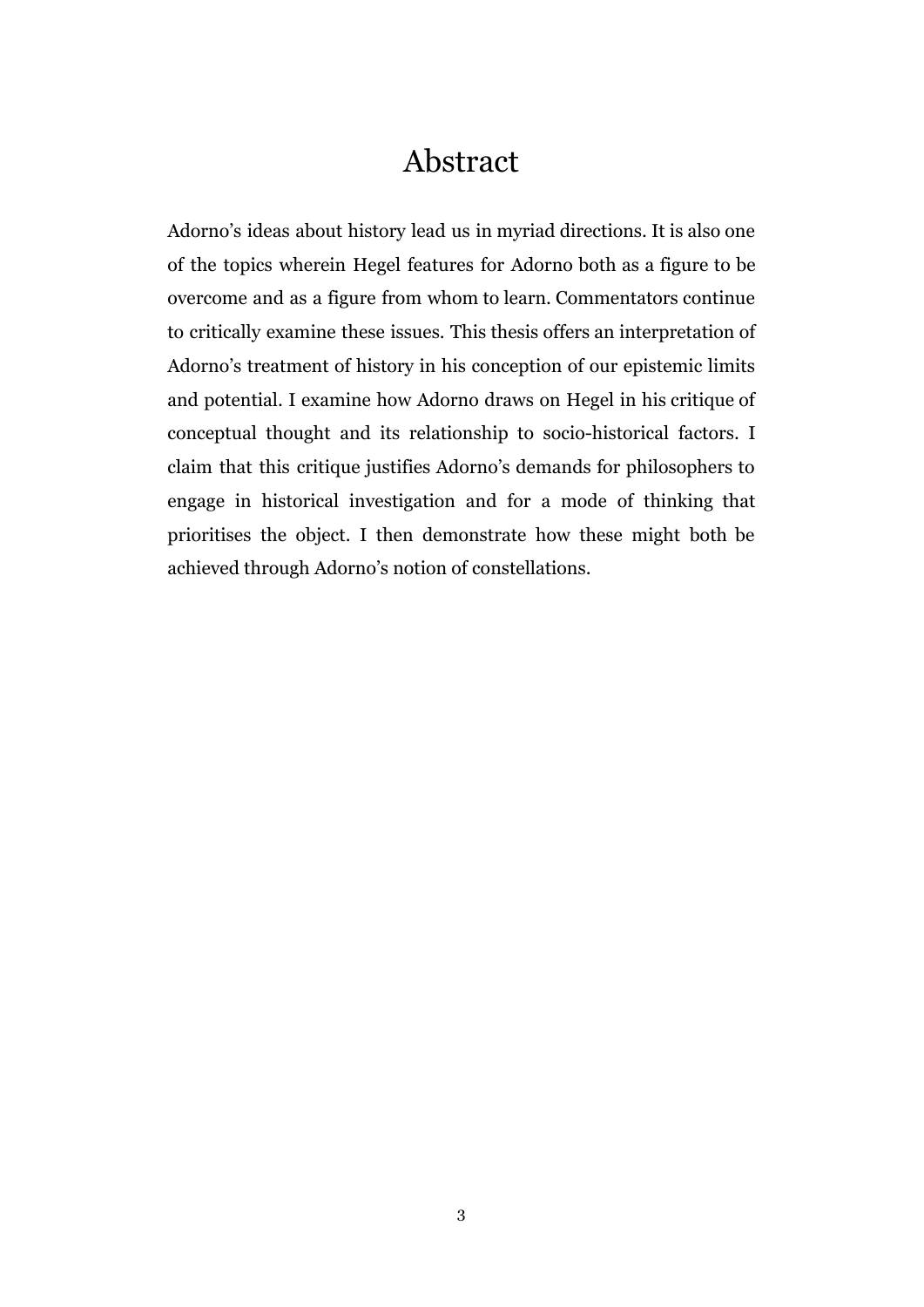# Table of Contents

| Acknowledgements                                      | 5   |
|-------------------------------------------------------|-----|
| I. Introduction                                       | 6   |
| 1. Adorno's Search for Distance                       | 6   |
| 2. Approaching Adorno on Hegel                        | 13  |
| II. Identity-Thinking                                 | 18  |
| 1. Identity-Thinking and Concepts                     | 19  |
| 2. Expression and Suffering                           | 25  |
| 3. Enlightenment and Identity-Thinking                | 27  |
| Conclusion                                            | 32  |
| III. Hegel's Influence                                | 34  |
| 1. Identity-Thinking and Hegel's Critique of Verstand | 35  |
| 2. Subject-Object Mediation: Hegel vs. Kant           | 36  |
| 3. Language and Sociality                             | 42  |
| 4. Contingency in History                             | 47  |
| 5. Necessity of Domination and Identity-Thinking      | 53  |
| 6. Implications for Historical Investigation          | 57  |
| 7. Implications for Philosophy                        | 60  |
| Conclusion                                            | 63  |
| IV. Constellations                                    | 64  |
| 1. Thought-Models                                     | 65  |
| 2. What are Constellations for?                       | 70  |
| 3. Constellations in Art                              | 71  |
| 4. Physical Objects                                   | 73  |
| 5. Constellations for Socio-Historical Objects        | 81  |
| 6. Constellations for Moral Concepts / Ideals         | 92  |
| Conclusion                                            | 93  |
| V. Individuals                                        | 96  |
| 1. The Particularity of the Sufferer and History      | 96  |
| 2. Does Adorno need Hegel's Concrete Universal?       | 100 |
| Conclusion                                            | 107 |
| VI. Conclusion                                        | 109 |
| Bibliography                                          | 113 |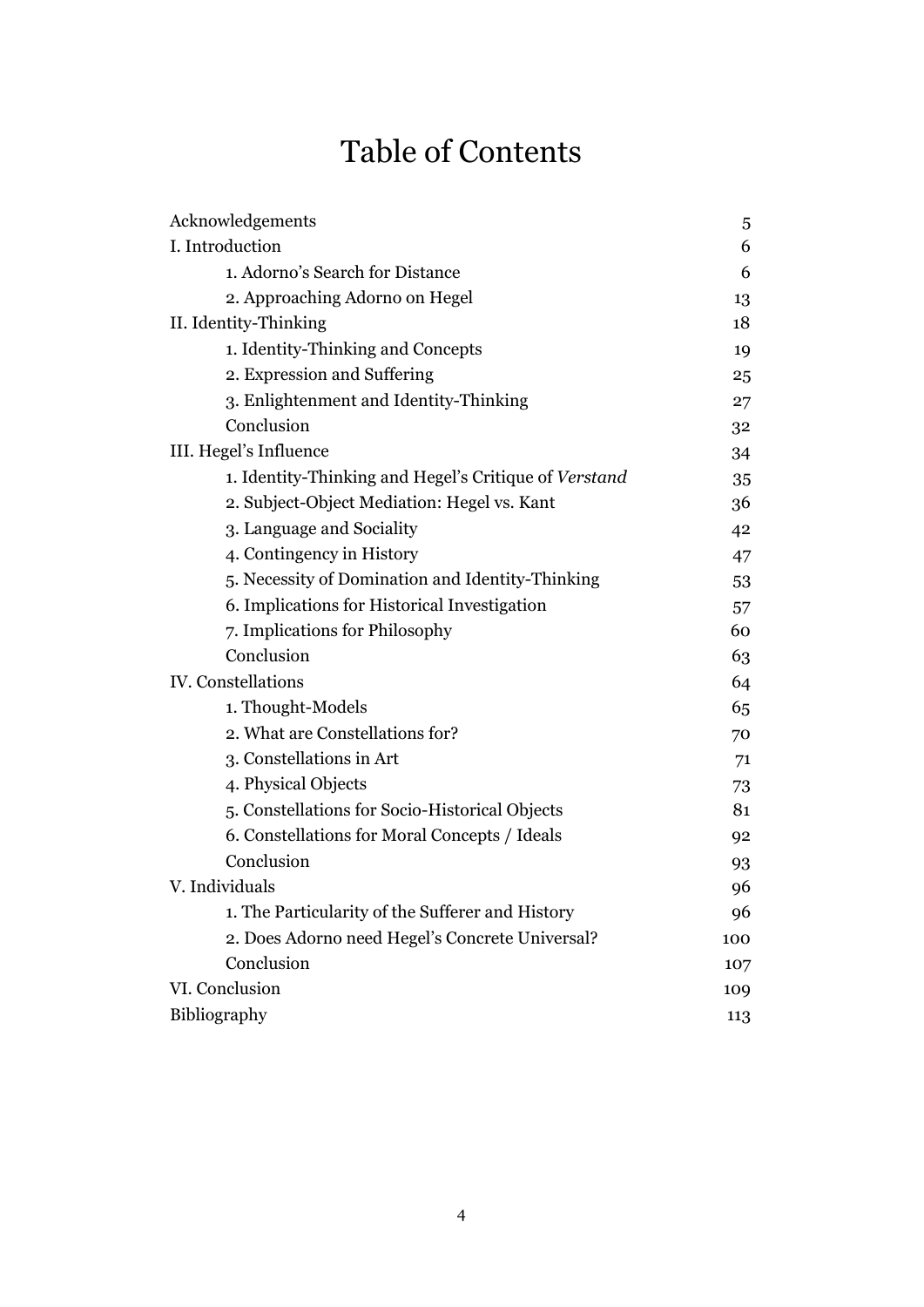# Acknowledgements

Sincere thanks go to my supervisor, Prof. Sebastian Gardner, for challenging and encouraging discussions and advice, and also to Dr. Tom Stern for invaluable earlier guidance. I am enormously grateful to everyone at the UCL philosophy department, staff and students alike, from whom I've had the privilege to learn. My peers on the MPhil Stud program (2014-2016) have been wonderful friends and colleagues throughout this journey. This thesis owes its existence to people outside UCL, too. My very deepest thanks go to my mother and Chris, for their unyielding support.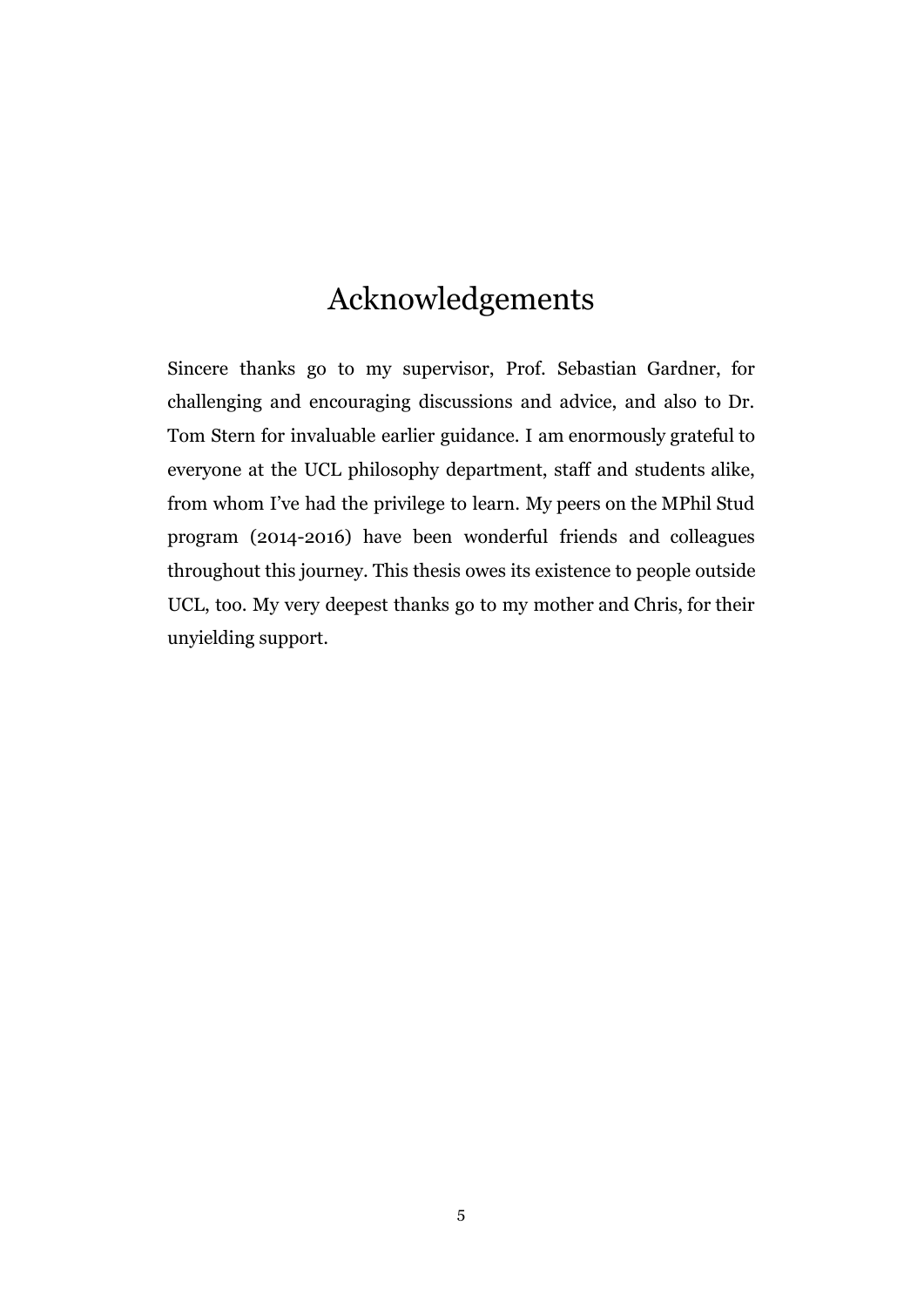## I. Introduction

### 1. Adorno's Search for Distance

In his *History and Freedom* lectures (*HF*), Adorno argues that to adequately think about the past, we need to

keep at a certain distance. This will enable us both to dissociate ourselves from a total theory of history and equally to resist the cult of the facts which [...] have their own conceptual difficulties. (*HF* 11-12; see also 21)

Several questions arise here. Firstly, we might want to ask: 'Why?' and 'How?'. We surely need to know why philosophers ought to engage with history at all. We also need to know what the conditions are, whether positive or negative, that our approach must fulfil. Even if Adorno is not offering a blueprint, but presenting the approach in action, we still need some justification for it.

One answer to the first is that Adorno is not just interested in philosophers, but in urging historians to alter their methods for their own purposes of investigating the past. This means, if Adorno's criticisms are justified, philosophy has a role to play in assessing historical method. However, Adorno also challenges the divide between history and philosophy. This means philosophy must, or is led to, think about history and/or investigate the past. Some of the working parts of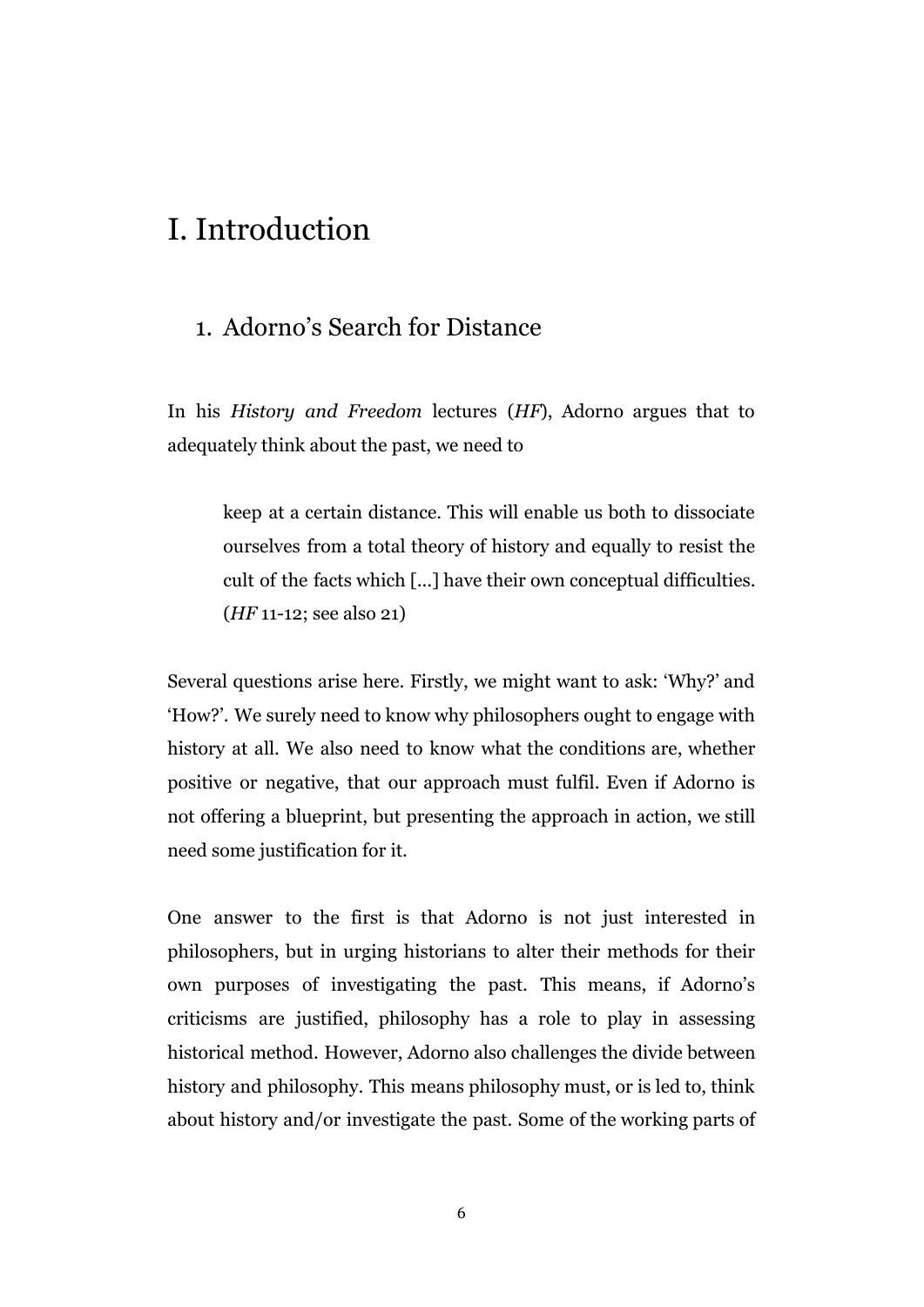why Adorno thinks this is the case will emerge below, as we address the second question: 'How?'.

Adorno offers negative conditions for this sought-after distance (or middle ground), through criticising what he considers two extremes of historical investigation. These have different objectives as well as modes of investigation, so how Adorno contrasts them with one another reveals much about his own intentions and presuppositions. Outlining this will serve to demarcate the ideas that this thesis engages with. I will then clarify the way in which Adorno's complex relation to Hegel will be approached. With this in place, I will summarise how the following chapters will address the aims of the thesis.

#### i. Cult of the Facts

With the term 'cult of the facts', Adorno has in mind positivist, scientistic traditions of socio-historical enquiry who aim to, put simply, find out what happened and why. Adorno characterises these historians as striving to do history without "philosophical interpretation" (*HF* 40); they regard history "as an assemblage of facts" (*HF* 19), of individual things occurring and interacting causally, and consider them accessible to our knowledge if we occupy an objective, systematic stance, and take what is given prior to any value-laden interpretation. This focus on "mere facticity", "mere immediacy" (*HF* 19), aims to establish what an eye-witness might narrate.

Adorno argues that no history can avoid presupposing a theory of history, even if it claims to do so: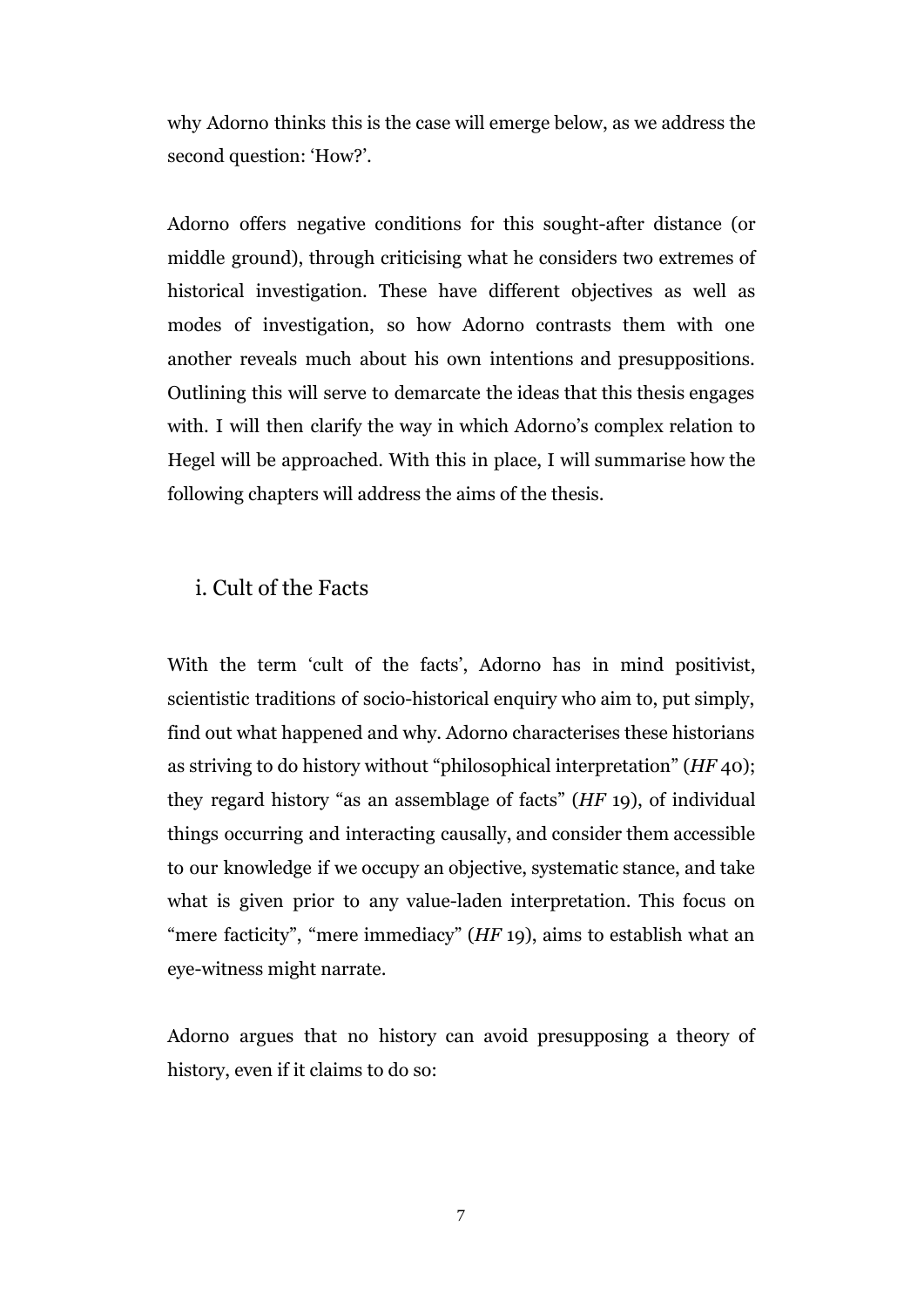This overweighting of the factual itself presupposes a theory that historical processes have some sort of meaning which then identifies its nodal points or crises in such *événements.* (*HF* 11)

Adorno is pointing out that a historian's choice of object is already value-laden and implies a theory about what is significant to history and to human knowledge. Moreover, once the positivist historian's object is identified, the context is then "indirect, derived" (*HF* 19). It is discovered or considered in relation to the object; the historian will have predetermined what to look at in the context. In Adorno's view, the meaning and content of our object (the event, experience, custom, trend, social, political or legal phenomena) should adjust when we adequately reflect on its context. I will examine why in the course of this thesis.

According to Adorno, assuming that objectivity can be achieved in this way contributes to a false mode of knowledge and thinking (identity-thinking, as will be examined in Chapters II and III), which accepts what Adorno thinks is an error: that our concepts capture our objects, that the social world can be understood systematically. For Adorno, this perpetuates a pervasive problem in society, which he conceives of as the link between rationality and domination. While, Adorno thinks, positivists suppose there are universal truths about how society works, Adorno claims different eras are qualitatively different, and historical events engender change in ways the positivists' formal categories disguise (*HF* 32). The claims, then, are that philosophical interpretation of history (having a theory of history) is unavoidable, but also desirable (as opposed to giving up on history), that Adorno is committed to at least some notion of what makes different historical contexts relevantly different, and that concepts and universals should be viewed with suspicion.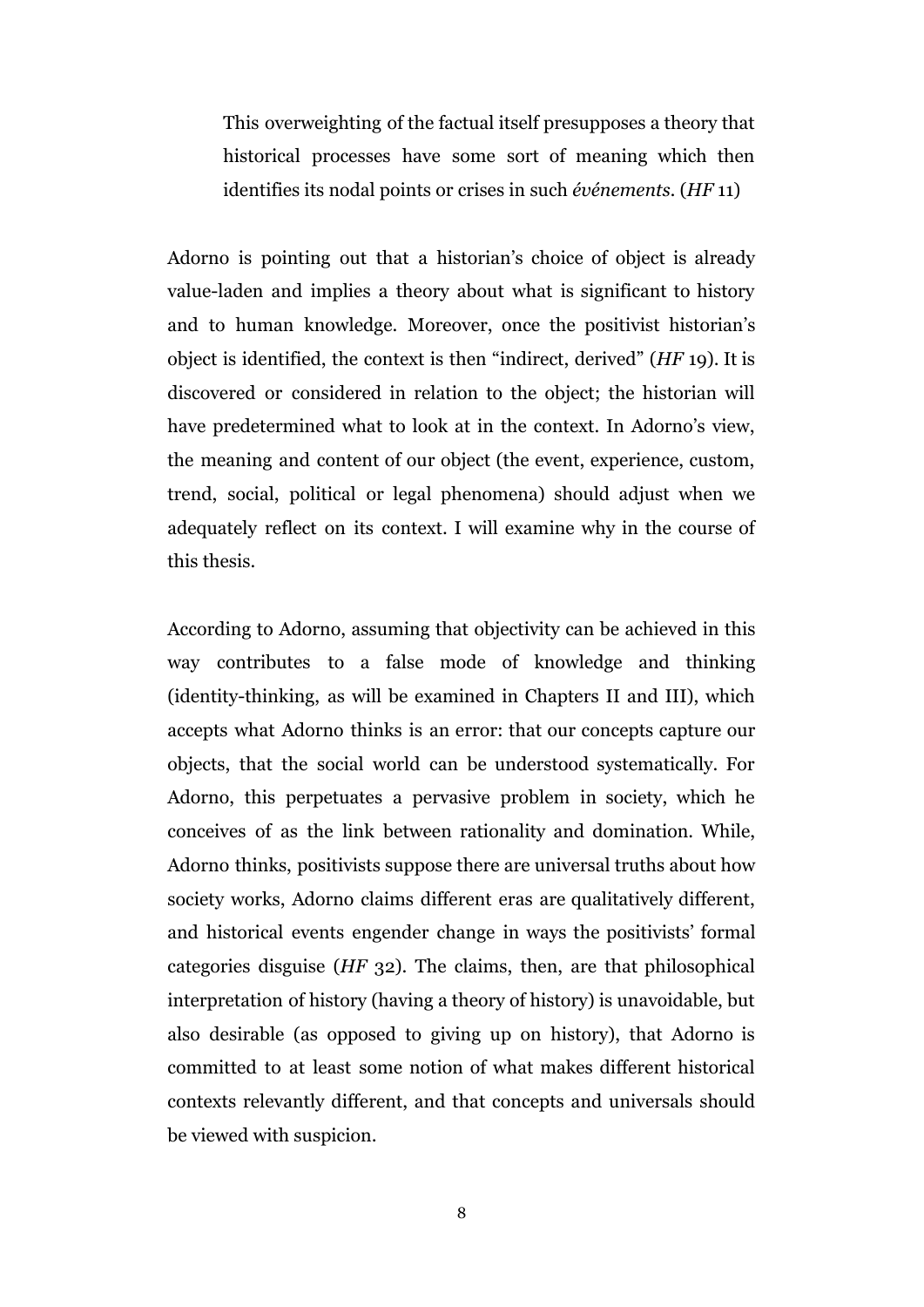#### ii. Total Theories of History

The question we must ask [...] is whether a theory of history is possible without a latent idealism; whether we can construct history without committing the cardinal sin of insinuating meaning where none exists. (*HF* 9)

To some degree, Adorno shares commitments with many of the theories of history he identifies as 'total': the importance for philosophy to think about history; limitations to the possibility of objectivity in understanding the social present and past; examining how human thought changes over history. What classifies them as 'total', such that they represent another extreme from 'cult of the facts'?

Adorno is interested in German Idealist theories of history (particularly Kant and Hegel), but he implicates Marx and Engels, and cultural relativism (such as Spengler's). The German idealists' philosophies of history are generally constructions of a universal history, considering history as a unified whole<sup>1</sup>. They generally ascribe teleology to history, and relate it to the realisation of reason, freedom and the good. These theories tend to identify certain stages in history as significant for the development of humanity according to those categories. For example, Kant argued that humanity had entered an age of Enlightenment, of maturity, in which we could fully exercise the autonomy and freedom that comes with the universal rational faculty he argues we have (Kant 1784a, 1784b; see *HF* 5). For Hegel, world history is the development of self-consciousness, absolute spirit (*Geist*), which is constitutive of reason and freedom; history is propelled by the cunning of reason; briefly put, each culture has a stage of rational development and

<sup>1</sup> Further discussion in O'Connor and Mohr, eds. 2006: on Kant 283-5; Schelling 296-7; Fichte 309-311.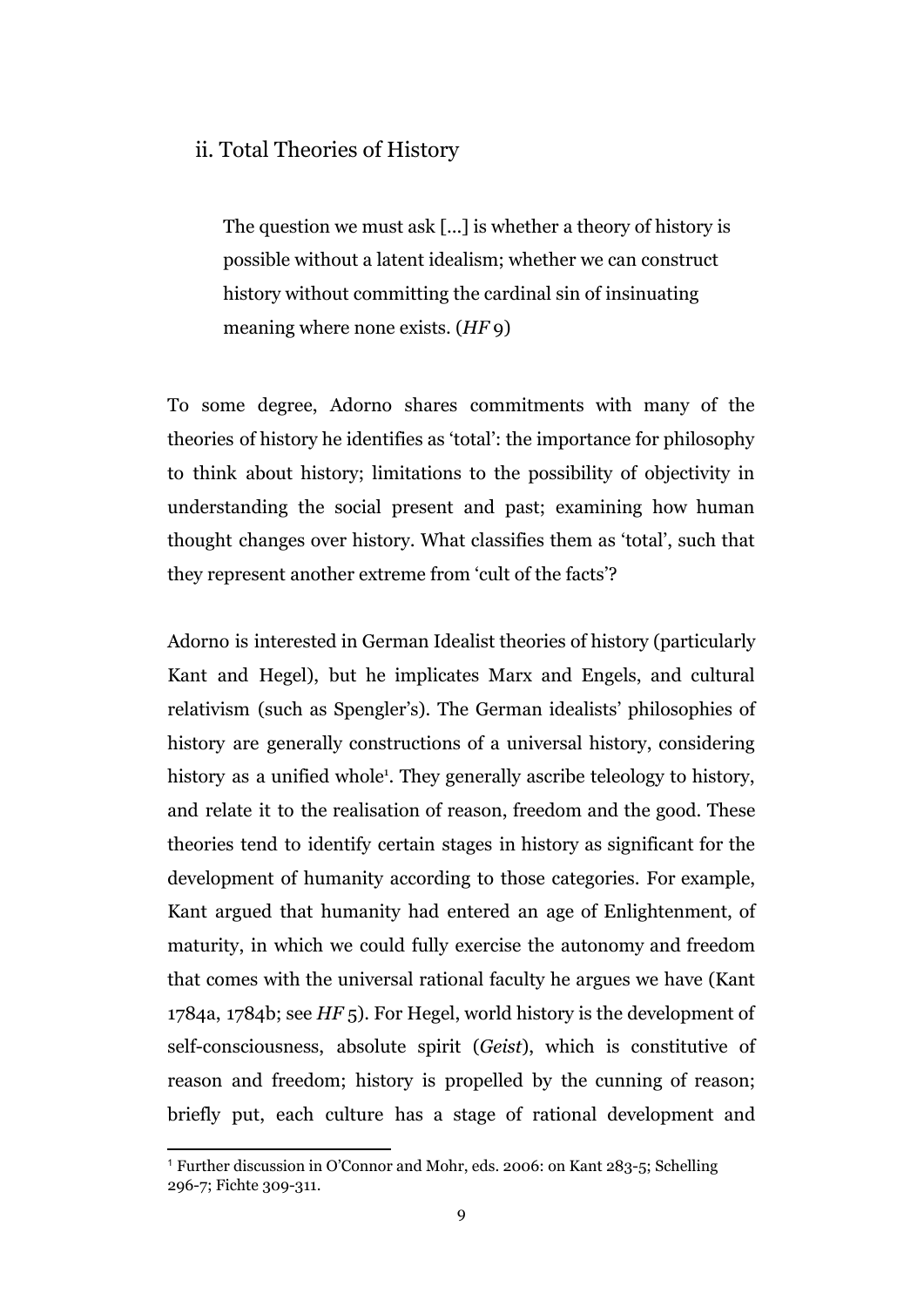self-consciousness, which will eventually find contradictions in its ideas and move to a new, higher stage of reason, freedom and the good (Hegel, 1840).

For Adorno, these theories are too abstracted from reality; he accuses them of postulating the meaning<sup>2</sup> of history "over and above the facts" (*HF* 4). Adorno uses the facts of (or rather his approach to interpreting) human suffering and domination to challenge their ideas that history is in our universal interest (*HF* 44). Moreover, as we will see in Chapters II and III, Adorno argues that our rationality relies on us being irrational (we follow reasons which in fact actively block off that which our reasoning hopes or claims to know) and that this precludes reading history as rational. I will examine how these lines of criticism work, in relation to Hegel, in order to then examine why Adorno, claiming to be influenced by Hegel's ideas on how the course of history changes human thought, consciousness and modes of experience (*HF* 25), takes Hegel to be making a mistake on his own terms.

It is worth highlighting three points that Adorno makes about Spengler here, as they provide negative conditions for the required distance. Firstly, although Spengler does not construct a universal history in the ways just described, Adorno accuses him of being idealist: Adorno reads Spengler as arguing that cultures have a unity, a unique soul with which each person is harmonious because they internally produce it (*HF* 8-9). This is something Adorno rejects, because, as we will see, he argues there is disharmony and antagonism within the relationship between thought and culture. Secondly, as will become clear through Adorno's critique of conceptual thought, Adorno rejects that truth essentially is what a culture takes it to be (see Spengler,  $1926:41$ )<sup>3</sup>.

<sup>&</sup>lt;sup>2</sup> Nevertheless, Adorno is still engaged in questions that imply history is meaningful; it means something to us.

<sup>&</sup>lt;sup>3</sup> As O'Connor helpfully puts it, the critique of philosophy and thus of "rationality in the broader sense [...] would be otiose were different philosophical systems and their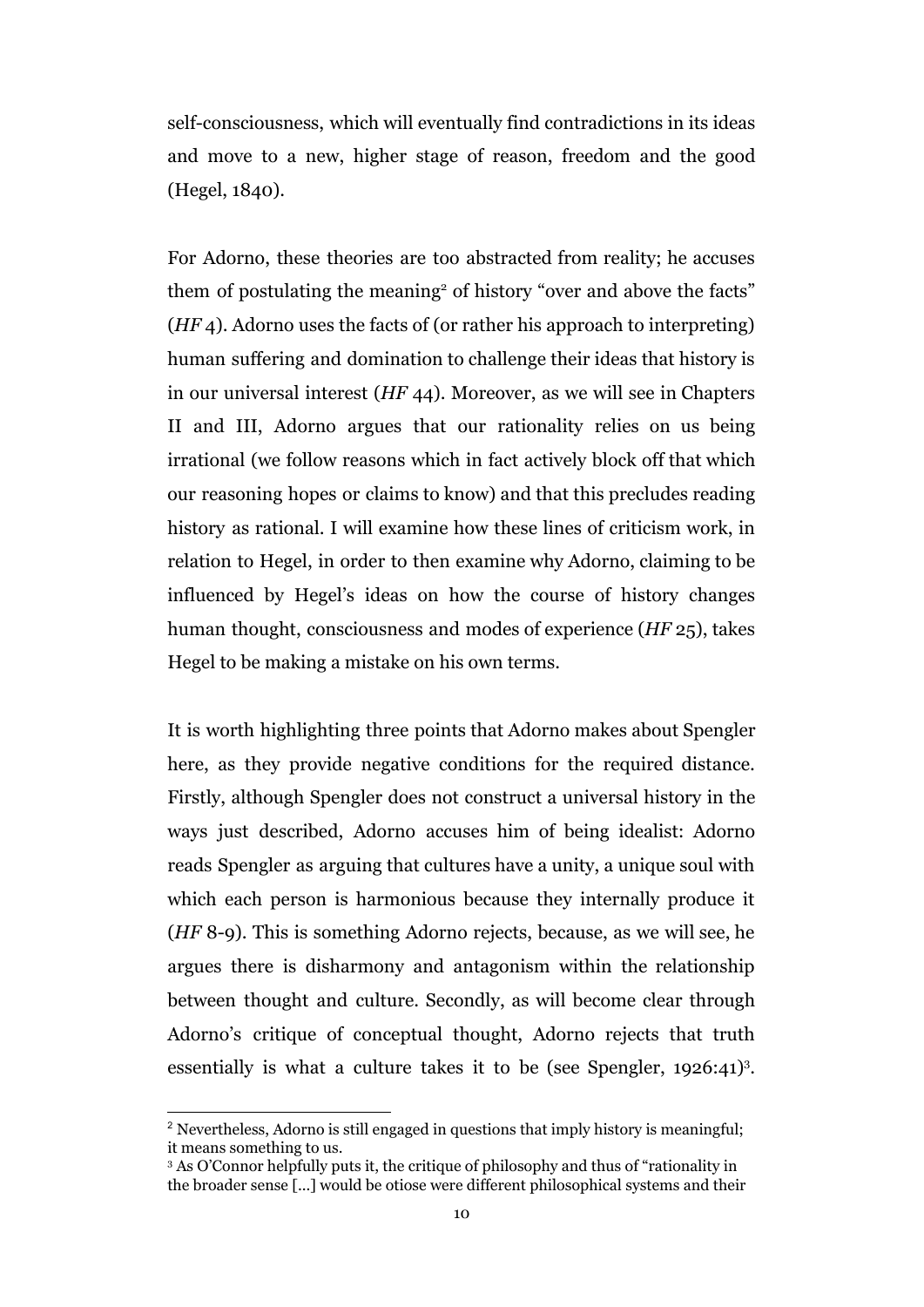There is something significant about the (instrumental) rationality of the (generally Western) cultures under consideration that points to unfulfilled, or missing, potential for responding genuinely rationally or truthfully, to the world. Thirdly, in 'Was Spengler Right?', Adorno notes Spengler had correct intuitions about the self-destruction of Western society (1966b:25) and predictions about mass culture (1966b:28-9). However, Adorno claims Spengler's critique viewed human history as destined to fate. This tells us that Adorno's own diagnosis of our theoretical weakness is not a resignation to fate, even though he claims we cannot conceive of a possibility to overcome it (see Chapters II and III). Nor does Adorno have a declinist theory of history, as O'Connor (2014:228) and Allen (2014:20) observe.

Adorno implies that Marxist approaches of history (dialectical materialism) are ultimately 'total' theories, for reading necessity and universal interest into human history. However, Adorno's imperative to assume the right distance when thinking about the past echoes Marx and Engels' program for a philosophical approach to history that was neither "a collection of dead facts as [...] with the empiricists, or an imagined activity of imagined subjects, as with the idealist" (1846:181). Philosophy, they claimed, needed to make abstractions from historical material, which helps to arrange it, but must always be ready for historical material to challenge those abstractions (ibid.). As we will see, the approach we can find in Adorno follows this rule. Moreover, Adorno's criticism that Hegel writes "his philosophical history from the standpoint of the victor [...and] ends up adopting a class standpoint" (*HF* 41) is famously made by Marx and Engels. However, dialectical materialists argue that the passage of history through our modes of production was necessary for the creation of the material conditions for the proletariat's freedom (Lukács, 1923: 'What is Orthodox Marxism?').

determining rationalities nothing other than incommensurable normativities" (2004:13).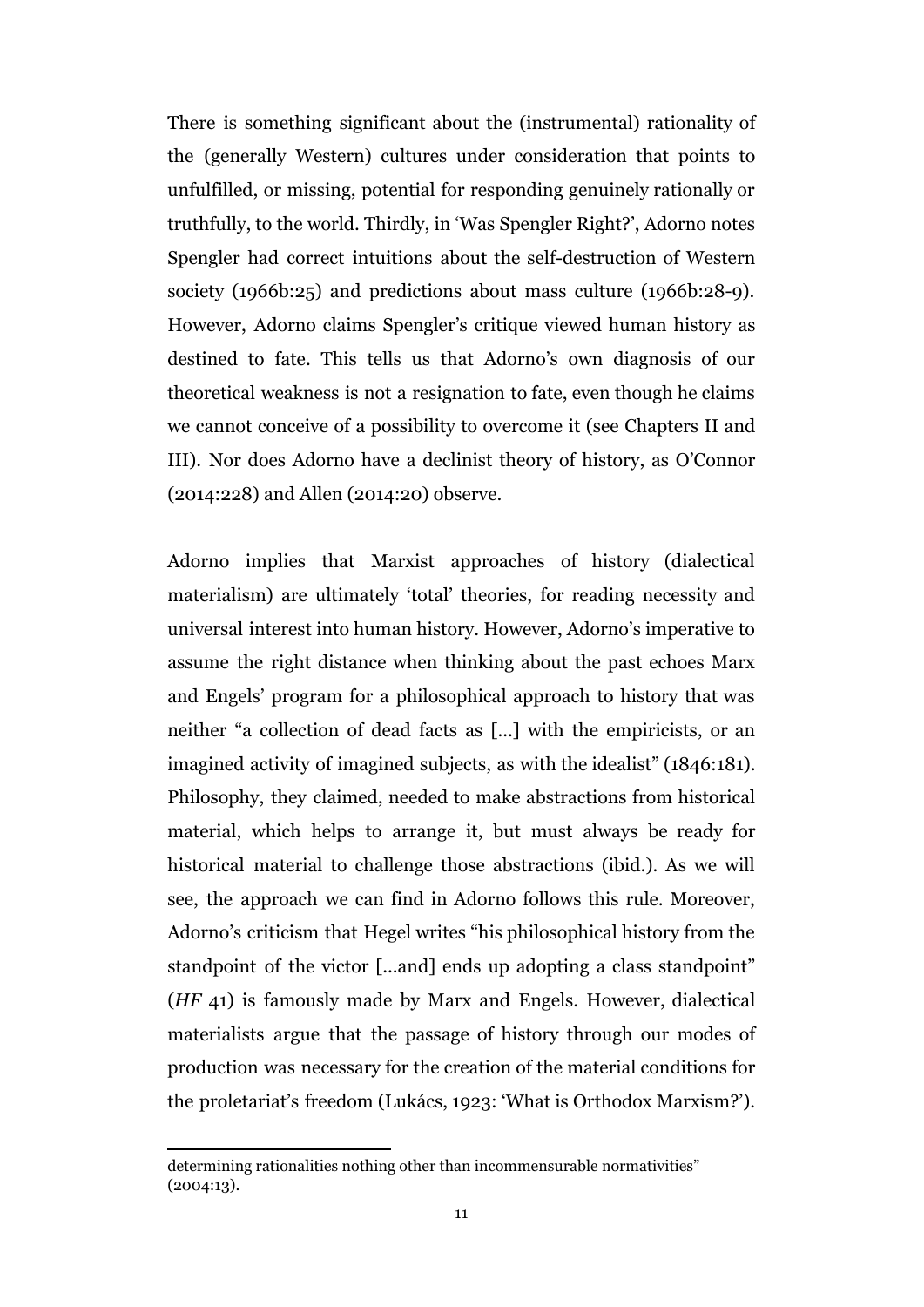In Adorno's view, they, like the German Idealists, are mistaken in reading "a semblance of justice" (*HF* 51) into a history of domination and class antagonism (*HF* 44). In part, Adorno's criticism comes from his rejection of the view that understanding class relations is sufficient for understanding social domination<sup>4</sup> and that there are signs of growing awareness of domination, which tells us Adorno also orients the place of history in philosophy towards identifying, and focusing on the roots of, domination. This involves, for Adorno, re-examining the relationship between capitalism and our modes of thought. Adorno claims that Hegel helps achieve this. To make this claim, Adorno must be appealing to an idea in Hegel that he considers separable from those he rejects, about necessity and universal interest playing out in history.

In summary, both the 'cult of the facts' and total theories of history are flawed approaches to history because each fails to acknowledge several of the following:

- 1. There is a problem with conceptual thought.
- 2. Oppression and domination need closer attention.
- 3. Individuals and society are in some way mutually conditioning.
- 4. We cannot ascribe necessity, universal interest or meaning to history as a whole.
- 5. We cannot ascribe *no* meaning to history.

We can infer that these claims would be respected in Adorno's middle ground approach to history. I will examine what these claims involve for Adorno and how his critique of Hegel explains them.

Given the complexities of Adorno's epistemological ideas and his relation to Hegel, I will now outline the scope of my engagement.

<sup>4</sup> We will see why in Chapter II, Section 3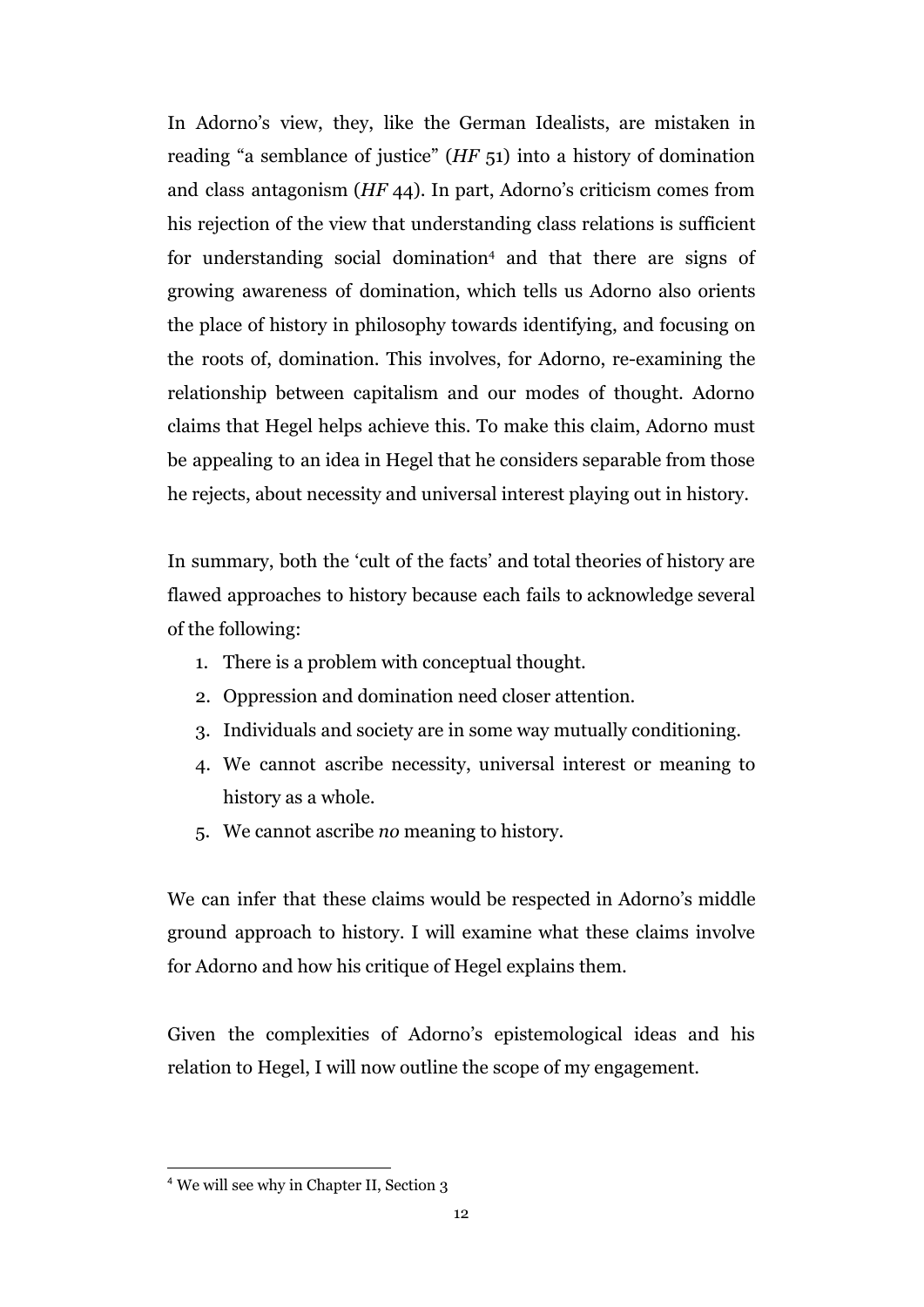### 2. Approaching Adorno on Hegel

Adorno makes plain that he wants to criticise the nature of our thought and reasoning, which involves criticising our use of concepts (universals). It is clear he seeks to condemn the discipline of epistemology as a whole, for in various ways affirming our problematic mode of thinking (identity-thinking). However, the precise nature of these criticisms is sometimes less clear. Adorno emphasises that his engagement with epistemology is not for the purpose of putting forward a competing positive theory of truth or knowledge. Yet, however negative and critical, Adorno commits to certain claims about how conceptual thought works. These claims elucidate his social critique ("Critique of society is critique of knowledge, and vice versa" (Adorno, 1969a:250)), his ideas about philosophy's limits, and his understanding of the course of history. For the purposes of this thesis, I will investigate how Adorno's critique of identity-thinking is supported by his use of Hegel and how they relate to socio-historical considerations.

I suggested in Section 1 above that despite Hegel falling under the 'total theories of history' camp, Adorno claims to be influenced by Hegel on several of his stated positions.

Adorno's preoccupation with Hegel permeates his work. He makes polemical claims, accusing all thinkers of having regressed since Hegel; his opponents and supporters alike (Adorno, 1963:4). For Adorno, there is a historicised need to turn to Hegel: he writes, "contemporary consciousness finds in Hegel a truth content whose time is due" (Adorno, 1963:55-6). Commentators agree Adorno's discussion of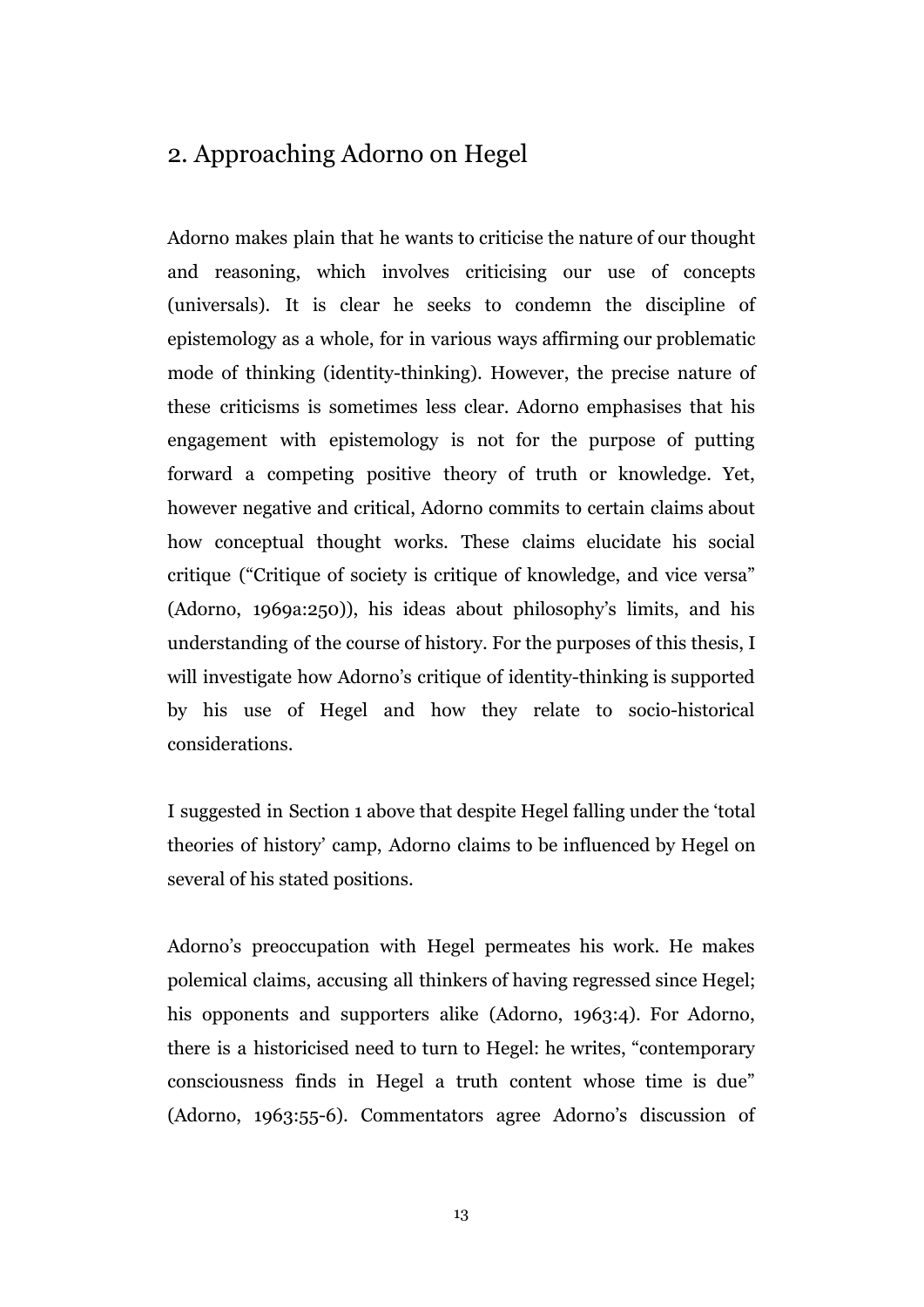Hegel is multifaceted and presents interpretational difficulties<sup>5</sup>. We can identify several voices, not always harmonious, interplaying:

- 1. Adorno, as a Western Marxist thinker, criticising Hegel.
- 2. Adorno criticising further ideas of Hegel retained by Marxism (for example, the idea of a logical resolution to history's contradictions).
- 3. Adorno praising and using Hegel, because Marxism got wrong or omitted important ideas. Adorno's arguments in this camp help explain why he considers some of his arguments in 1, 2 (above) and  $4$  (below) to be internal criticisms of Hegel<sup>6</sup>.
- 4. Adorno rejecting Hegel at the abstract level, dismantling his epistemology, logic and metaphysics.

I will mainly focus on 3 in this thesis, to examine Adorno's claims that he is influenced by Hegel's epistemology and ideas about the epistemic subject's relationship to society and history (*ND*:200; Adorno, 1963:9, 18). I will try to examine, from Adorno's standpoint, parts of his engagement with Hegel, rather than Hegel on his own terms. This means largely putting aside the evaluation of the justice of Adorno's critique of Hegel from Hegel's point of view. As such, the strength of the claims I ascribe to Adorno are qualified by these limitations. I do, however, aim to highlight these problems.

<sup>5</sup> Baumann, 2011; Finlayson, 2015; O'Connor, 2004; Rose, 2014:72-79; Stone, 2014b. <sup>6</sup> Adorno claims negativity is at the heart of Hegel's philosophy, that the thesis of

positivity was a mistake, that Hegel's immanent critical spirit, dialectics, understanding of mediation and the empirical subject as social, must be rescued from his conservatism, doctrine of affirmation and reconciliation (e.g. Adorno, 1963:30 and *ND* 161).

<sup>7</sup> Adorno acknowledges that criticising any one part of Hegel's systematic philosophy will face the charge that there are detailed justifications available in Hegel, and the charge that no part can be accepted without the whole. However, he argues that to "honor Hegel" (i.e. to recover any valid implicit or explicit ideas) means to challenge this wholeness and systematicity (Adorno, 1963:2).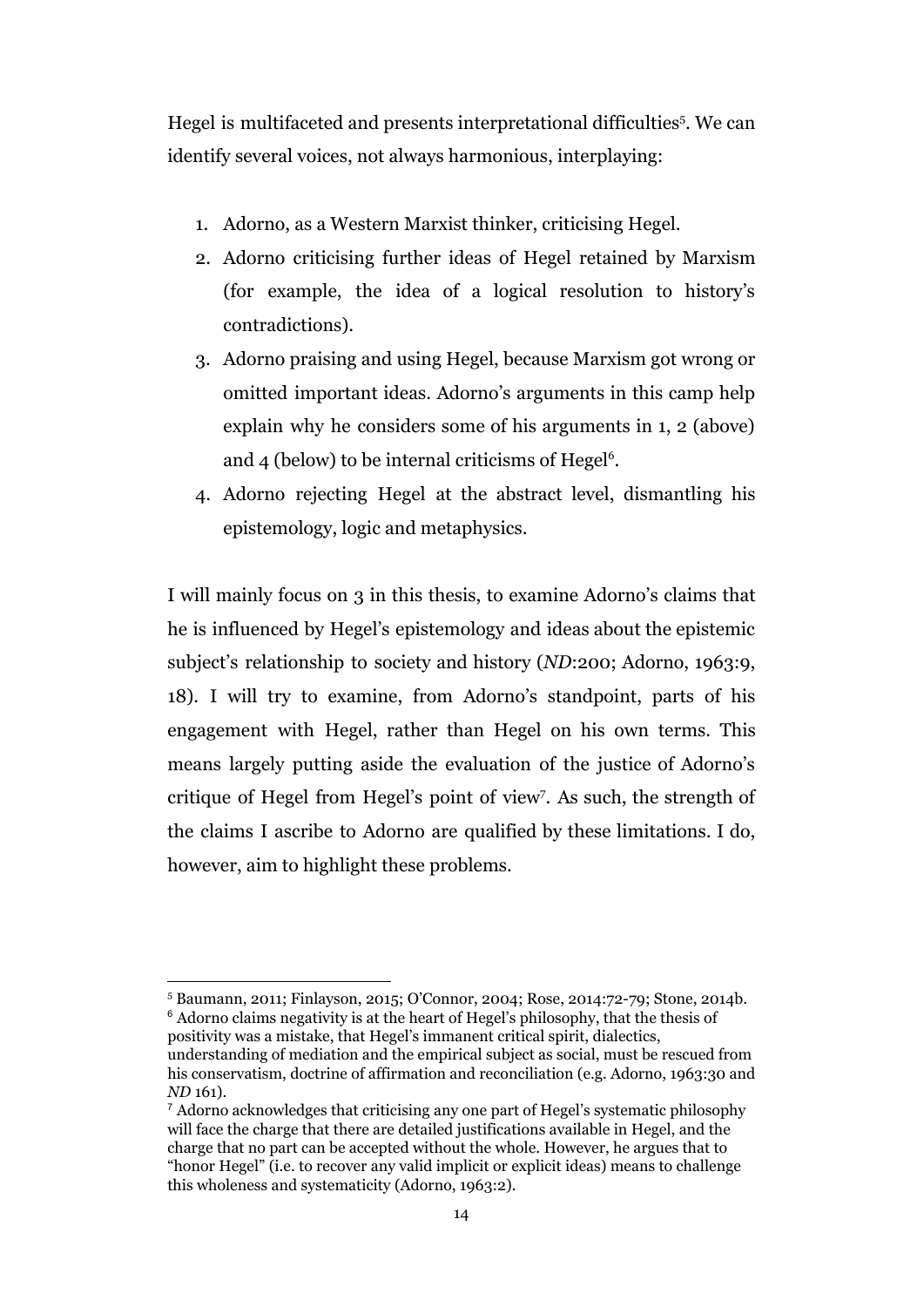Among the reasons for Adorno's engagement with Hegel during the decades after writing the *Dialectic of Enlightenment* (*DE*) in 1944, one might be that Adorno considered the *DE* an insufficient critique of Hegel; *DE* elicits a response from Hegel since he was interested in similar questions about enlightenment rationality and the challenge in the *DE* is one he considers. We might consider that Adorno regards further reflection on the method of the *DE* to be necessary, in its approach to history and to critiquing conceptual thought, which Hegel provides tools for<sup>8</sup>. I will aim to see what these tools or ideas are.

We can distinguish Adorno's ideas about history that have arisen here, into these elements:

- (a) *Descriptive<sup>9</sup> claims about philosophy and history*:
	- (i) Philosophy (and history; indeed, all areas of investigation and knowledge) faces epistemic limitations related to concept-use.
	- (ii) There is a relationship between historical factors and epistemic (im)possibilities.

#### (b) *Prescriptive claims about philosophy and history*:

- (i) Philosophy in general must be mindful of (a)(i) and (ii).
- (ii) History interpretation and writing  $\mu$  has a place in the goals of philosophy; a middle ground is needed.

<sup>&</sup>lt;sup>8</sup> I acknowledge that my framing of Adorno's relation to Hegel, and how I proceed is not the only, or necessarily the best, way. Adorno's ideas on Hegel span a vast range of topics, and I do not purport, in this thesis, to cover all the ways in which Hegel can be said to influence Adorno. I will focus on how Hegel helps carve out an argument that takes us from Adorno's identity-thinking to a plausible conception of what it means for us to be historical, and then, how this supports Adorno's arguments for prioritising the object in thought, and for historical method.

 $\frac{1}{9}$  This descriptive/prescriptive distinction is not completely accurate, since the very way in which Adorno makes the claims I've listed under (a) already involves undertaking (b) to some extent. However, I hope taking this approach can help us distinguish and tackle some of the issues at stake.

<sup>10</sup> Adorno claims this would involve philosophically understanding and interpreting historical events as well as history-writing in the process (*HF*:40).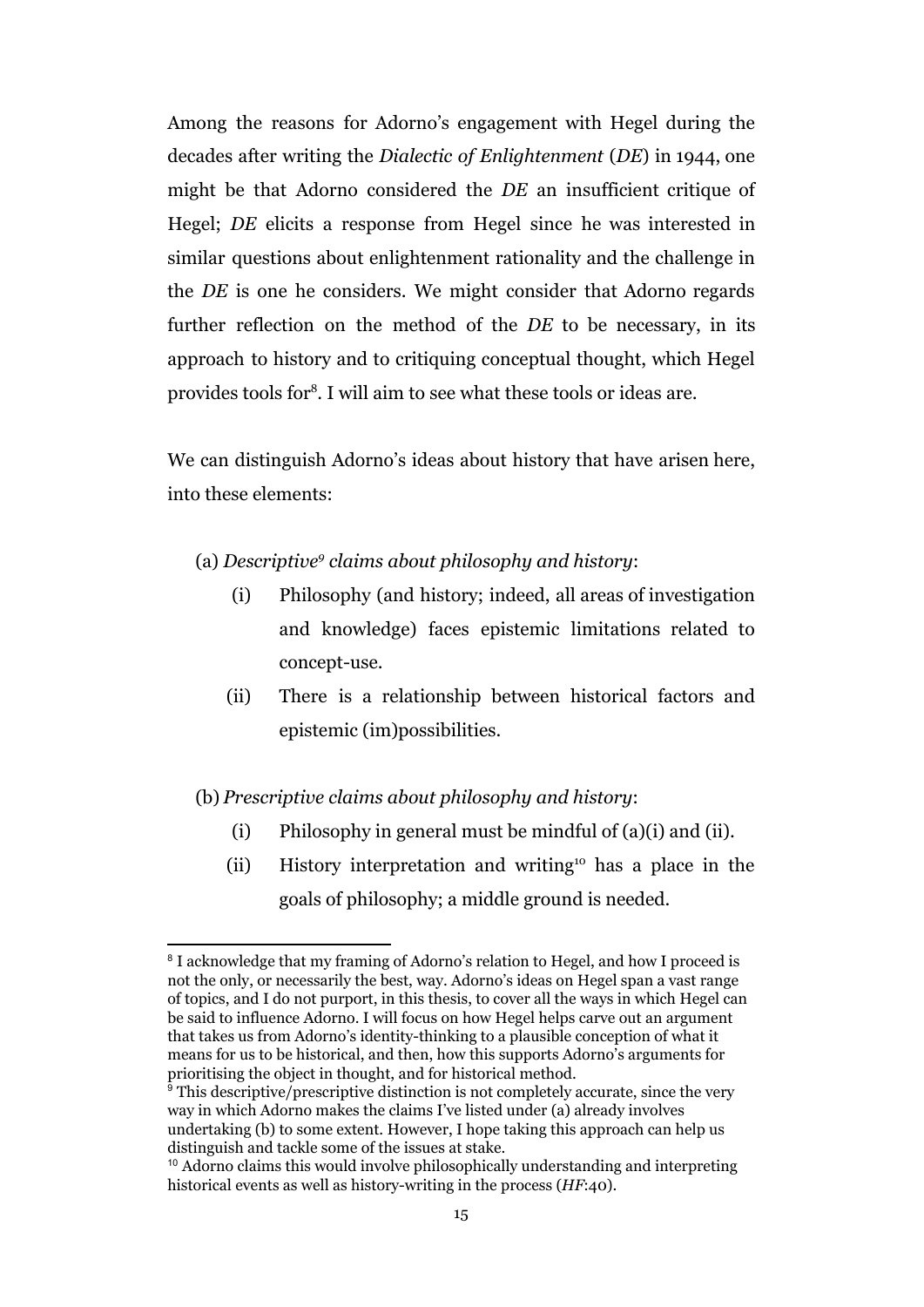This thesis hopes to show that through investigating (a) in relation to Hegel, Adorno's notion of constellations can be defended as a plausible approach to fulfil and explain  $(b)$ <sup>11</sup>.

In Chapter II, I set out some key aspects of Adorno's critique of identity-thinking, which raises questions about how conceptual thought relates to socio-historical factors. In Chapter III, I suggest we can understand Adorno's claims that Hegel contributes to these ideas, by focusing on subject-object mediation, language, and the interplay between contingency and the development of norms in society. In places, I will compare Adorno's discussion of Hegel with Robert Brandom's. We will then turn to examining Adorno's claims about the necessity and origins of identity-thinking. These examinations should justify Adorno's interest in understanding history (both the need to do it, and his critique of other approaches), and his claim that Hegel teaches that philosophy faces restrictions, but must try to express what our concepts suppress.

In Chapter IV, I will critically examine Adorno's notion of constellations as an alternative philosophical approach to identity-thinking that helps address the need for expression and search for historical method. This will involve analysing the role constellations have for different objects of cognition, and studying Adorno's relation to Max Weber. This examination will develop Adorno's views on what it means to philosophise historically (to examine objects of experience, historically) and on method in history.

<sup>&</sup>lt;sup>11</sup> I hope that doing so can contribute to ongoing conversations in the scholarship about Adorno's ambivalent relation to Hegel, and the place of historical understanding in a philosophy that defines itself as critical.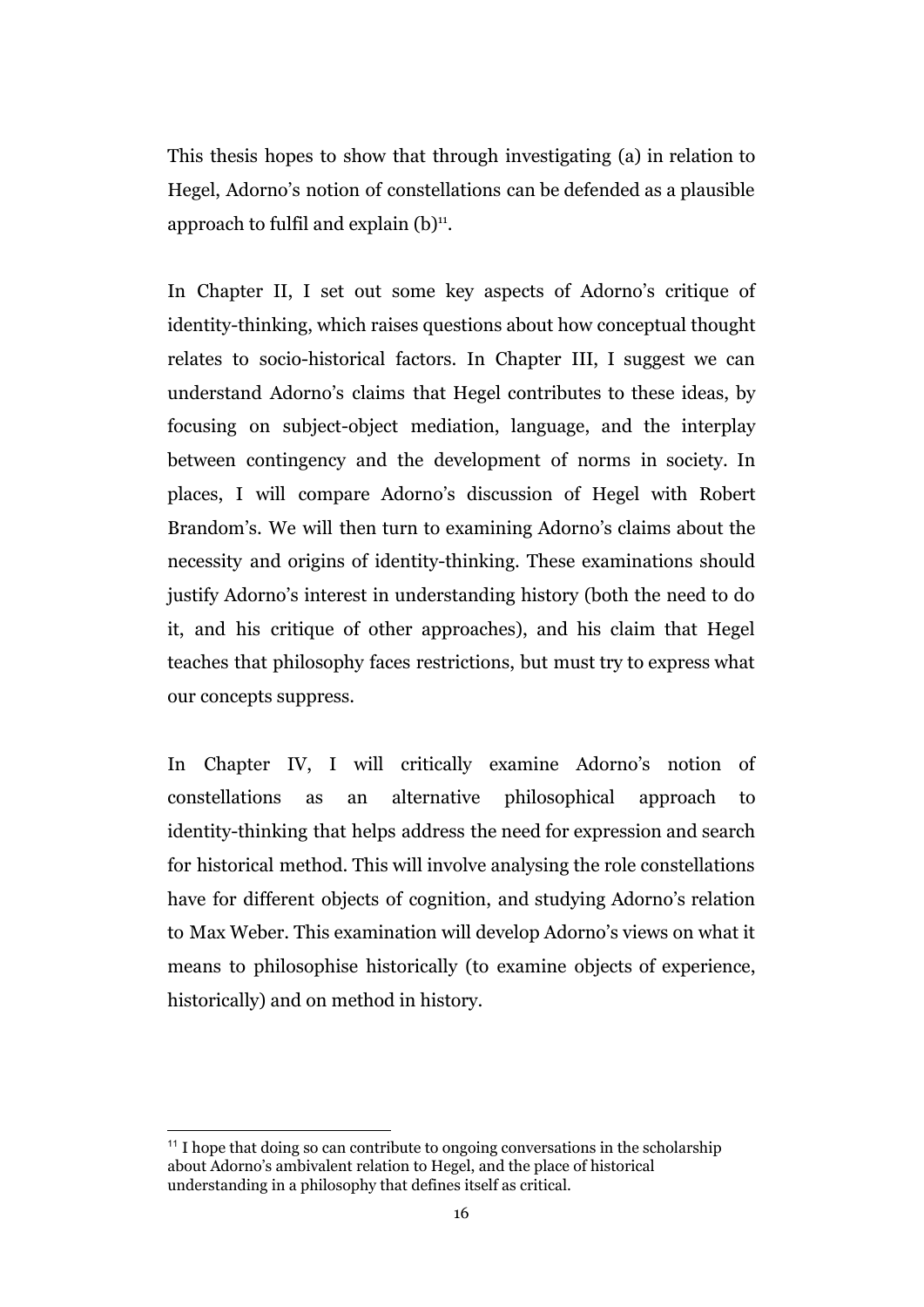In Chapter V, I ask whether Adorno offers anything more to satisfy his own demand to prioritise the individual in history and lend a voice to suffering. I also examine how this investigation as a whole might defend Adorno against a criticism that he needs to be committed to Hegel's metaphysics of individuality and idea of reconciliation.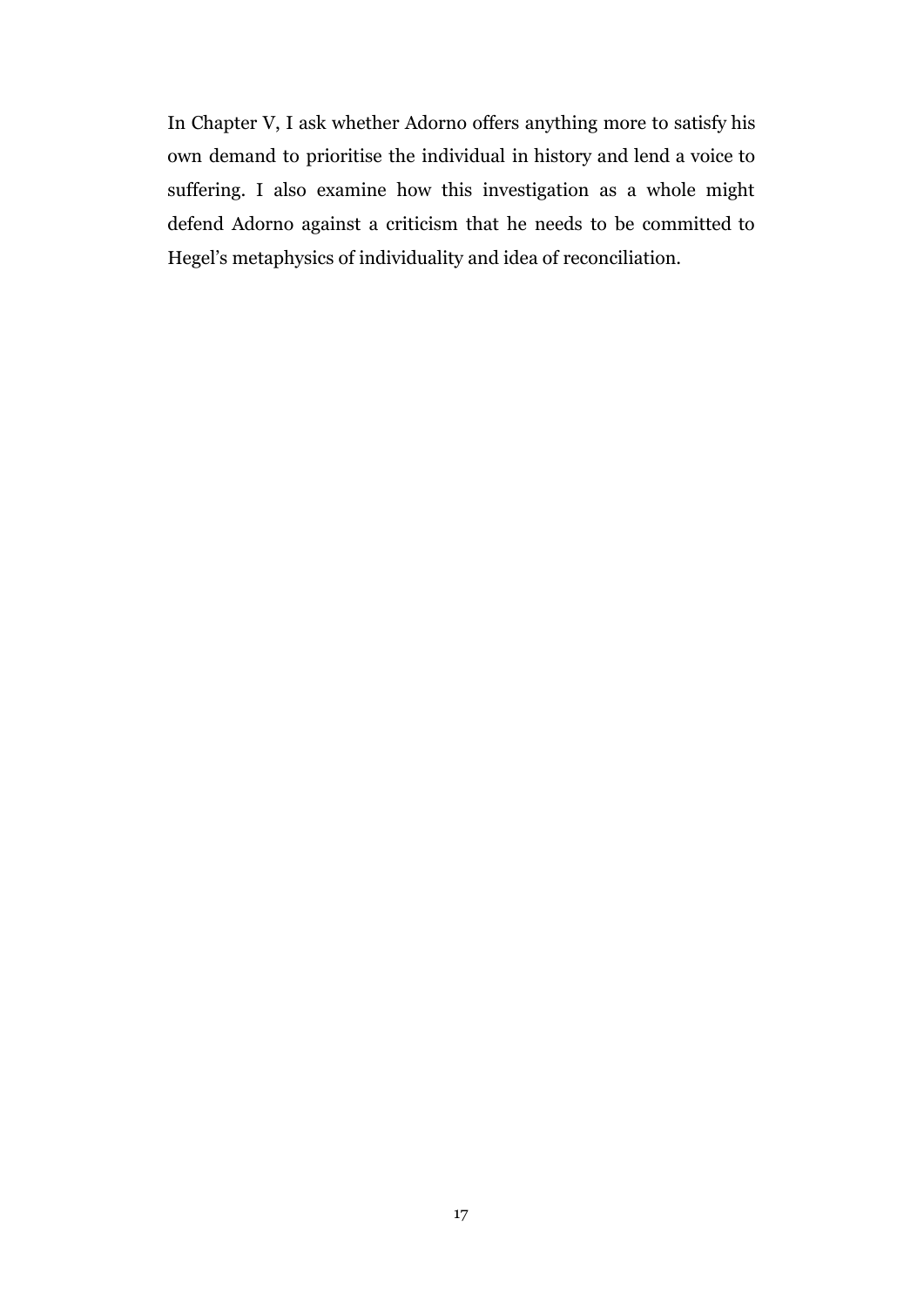## II. Identity-Thinking

### Introduction

This chapter is about Adorno's critique of identity-thinking. It aims to set out some of Adorno's key claims that will be developed in relation to Hegel in Chapter III. As I see it, Adorno's identity critique has (at least) three interrelated dimensions:

- 1. Identity-thinking as concept-use in ordinary consciousness, thought or perception.
- 2. Identity-thinking as instrumental rationality that characterises all spheres of late capitalist society.
- 3. Identity-thinking in philosophy (theories about consciousness and the subject-object relationship).

For Adorno, the same antagonism (a non-identity) emerges in each. These three lines of thought are densely interwoven in Adorno's works and it is not always clear where his criticisms are directed. For example, Adorno does not always state whether the problematic belief or subject-object relation he is referring to is implicit, commonplace, or an explicit philosophical doctrine<sup>12</sup>. I will now proceed by looking at 1 above (Adorno's characterisation of conceptual thought as omitting part of experience and reality: the quality of the object). I will then

 $12$  This is not to deny that Adorno has good rhetorical reasons for this (e.g. to show the interconnectedness of everything that is implicated in the ideology of instrumental rationality).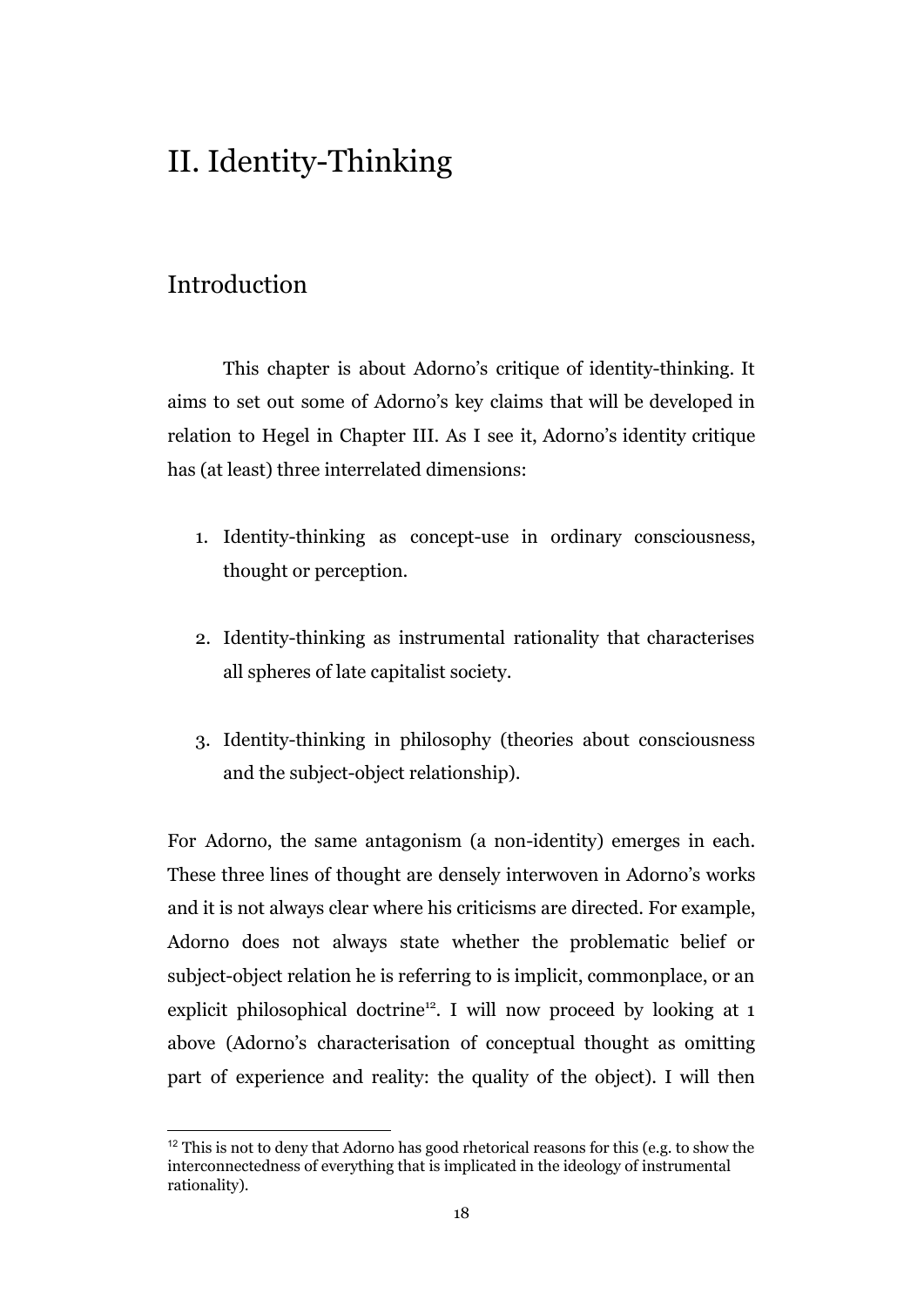connect it to 2, to raise questions about the relationship, for Adorno, between the limits to our thought and socio-historical factors.

### 1. Identity-Thinking and Concepts

In *Negative Dialectics,* Adorno discusses what philosophy cannot say about the subject and object. This includes not being able to assert what truth, as an adequate relationship between subject and object would be, without falling into contradictions. For Adorno, our use of concepts explains this predicament. At every turn, Adorno rejects various accounts of knowledge and truth (realist, nominalist, phenomenological, idealist). Adorno would admit that such a negative critique is bound to be unsatisfactory for anyone trying to hold onto stable concepts or first principles in philosophy. One could be forgiven for, at least initially, finding that response puzzling: Adorno seems to make implicit or explicit positive claims to ground his critique of identity-thinking (in all three dimensions observed above), without always making clear his defense, and even seeming to contradict himself by rejecting some of those very claims when they are formulated by other philosophers. This may be an interpretative mistake, but I consider this to roughly characterise the general problem of understanding and critiquing Adorno's negative dialectics (his approach for these questions $^{13}$ ).

Adorno posits that our epistemic practices involve the implicit belief that concepts are identical to their object (we treat the object as if it were fulfilled by the concept; our apparatus of knowledge and representation depends on this). However, he claims, concepts are *not* identical to their object; there is a nonconceptual quality to reality.

<sup>&</sup>lt;sup>13</sup> I will return in Chapter III to Adorno's idea of negative dialectics, as opposed to (but influenced by) Hegel's positive dialectics.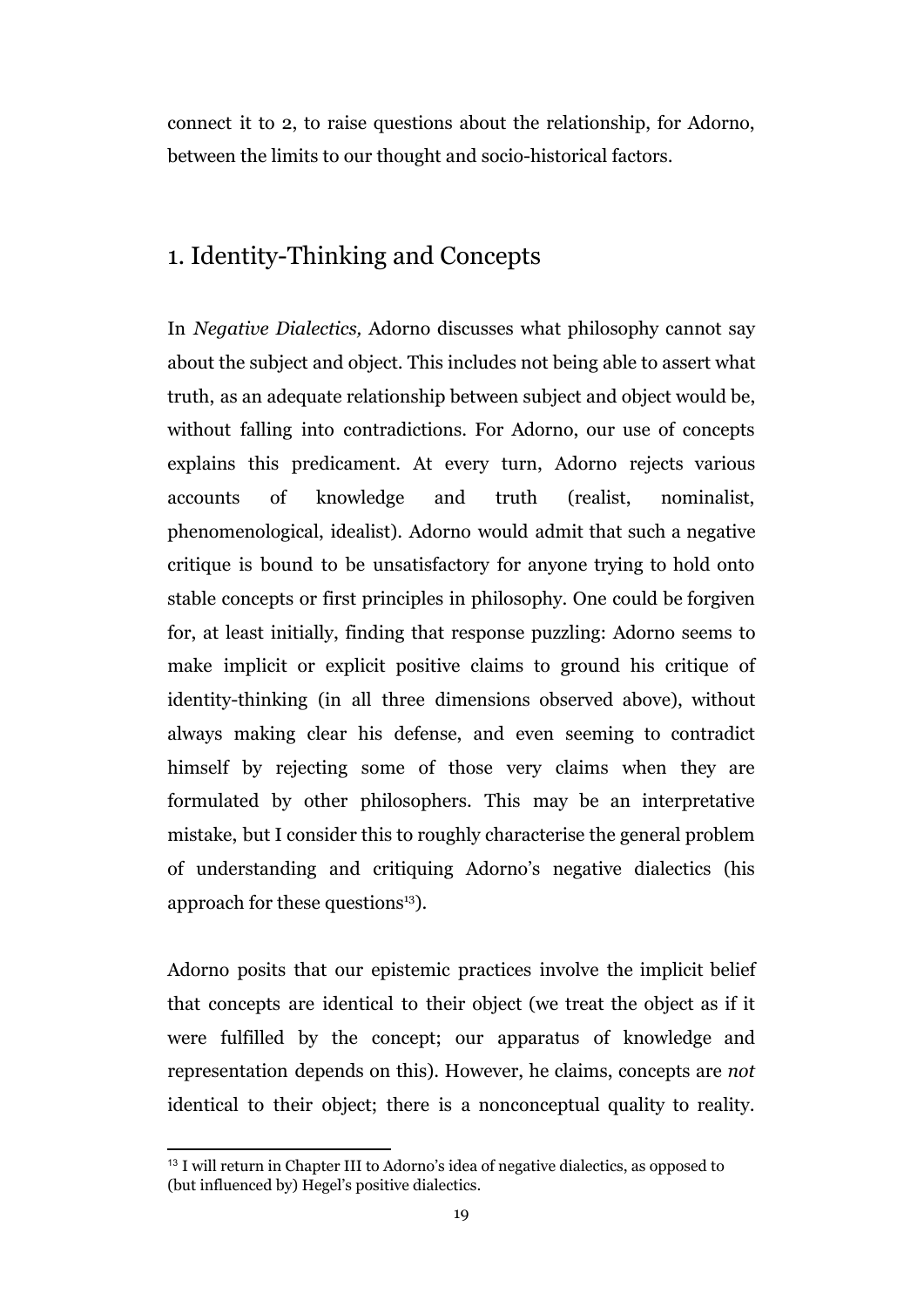Simultaneously, though, it is in some way true that in our socio-material reality, we experience everything as exhausted by concepts; there is nothing accessible to our knowledge that is not quantified or rationalised by rules of identity and non-contradiction. This brings us to two claims:

Claim 1: there is a non-identity between concept and object; the concept does not exhaust the object; there is a quality, nonconceptual remainder to experience.

Claim 2: there is a shared socio-historically contextualised objectivity, which perniciously matches our rational thinking<sup>14</sup>. We do in some sense 'know' things through concepts.

So, when I look at an object (an apple, for example) and understand it in terms of universals (apple, fruit), this disguises its particular qualities<sup> $15$ </sup>. I take the apple to be "a mere sample of its kind of species" and am convinced I have "the thing as such, without subjective addition" (*ND* 146). I think the concept refers to something real and complete, and exhausts the object. I consider myself to have the relevant concepts to think and talk about this apple<sup>16</sup>.

As Adorno (with Horkheimer) puts it in *Dialectic of Enlightenment,* concepts are used to generalise and therefore renounce the unique identity of each thing. We take concepts to be identical with their objects, and objects sharing concepts as identical with each other; moreover, in our increasingly commodified society, objects, ideas and projects have comparative quantifiable value, and in this way are

<sup>15</sup> "to aggregate what is alike means necessarily to segregate it from what is different. But what is different is the qualitative; a thinking in which we do not think qualitatively is already emasculated and at odds with itself" (*ND* 43).

<sup>14</sup> We will return to this below and in Chapter III.

 $16$  We will examine in Chapter III how this belief and certainty relies on doing and saying what is appropriate within a social community.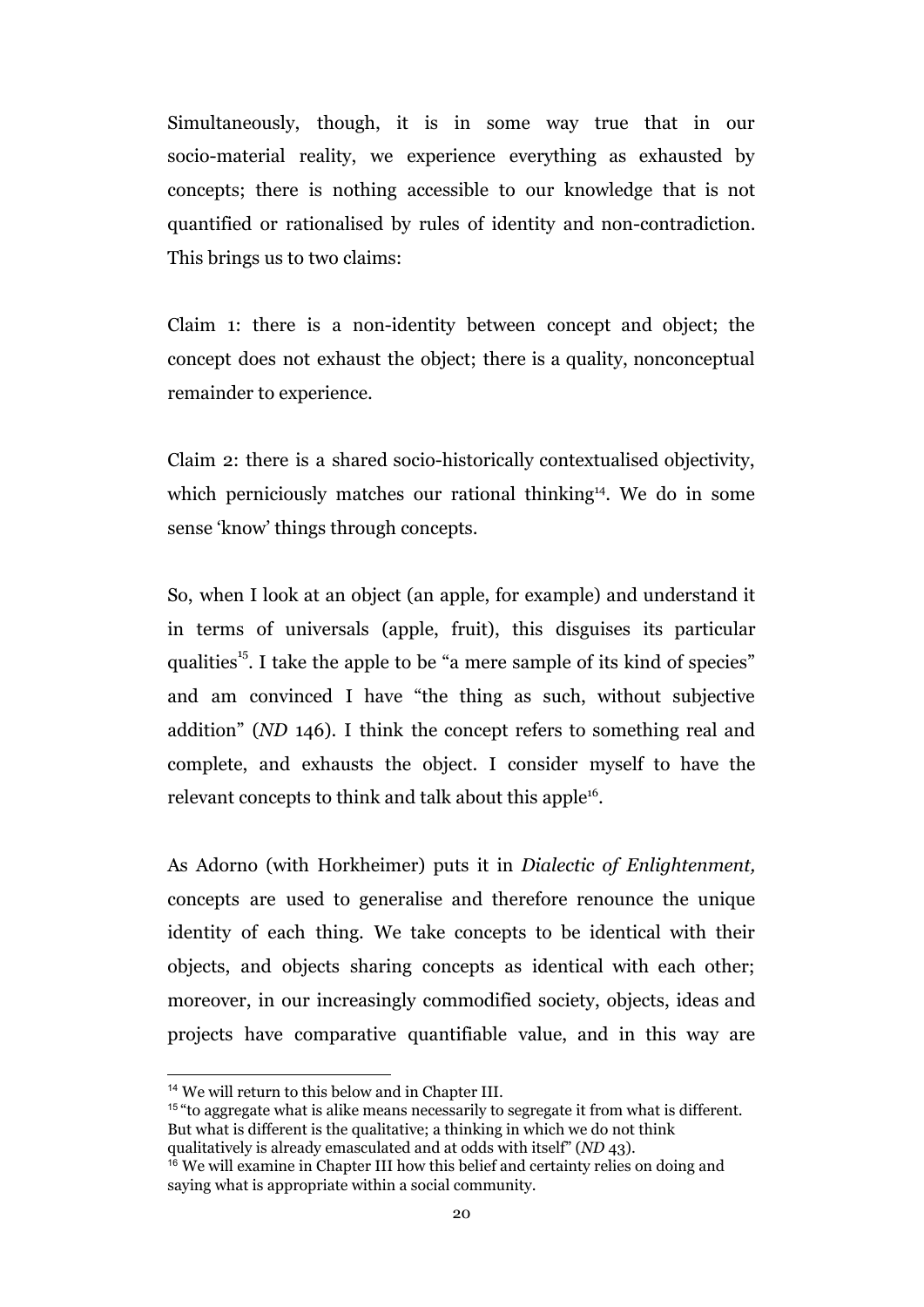identical to one another. Adorno compares the concept to the "material tool"; separating the "known, one, and identical" from the "chaotic" and "disparate" (*DE* 39). This is a method of analysis and synthesis that Ernst Cassirer describes as splitting a phenomenon or event "into its elements" and reconstructing it from these elements to "arrive at an understanding of it" (Cassirer, 1951:10). Adorno thinks this denies the object's unique qualities.

This is what Adorno means when he claims that the identity (that we believe is there) between the concept and the object, is actually non-identical; "the concept does not exhaust the thing conceived" (*ND* 5). There is a deeper meaning to the difference between things that share a concept than them having different spatio/temporal locations, or different further concepts. There is a quality to things in the world escaping our thoughts about them: "[to] yield to the object means to do justice to the object's qualitative moments" (*ND* 43).

This non-identity is not the Kantian thing-in-itself that exists in the noumenal realm (as opposed to the phenomenal realm of our experience). We will see next how Adorno aligns himself with Hegel's position that no individual subject alone will achieve an adequate judgment (concept-object identity), precisely in opposition to Kant (Adorno, 1963:39). For Adorno, the object is not internal to our cognition without residue; objects are not free from the contamination of our thought, but they are not exhaustively constituted by our thought either.

In the sections entitled 'The Qualitative Moment of Rationality' and 'Quality and Individual' (*ND* 43-46), Adorno seems to claim that we encounter this quality; we are somehow receptive to it and it prompts thought, but we are unable to think about it. So, thought has an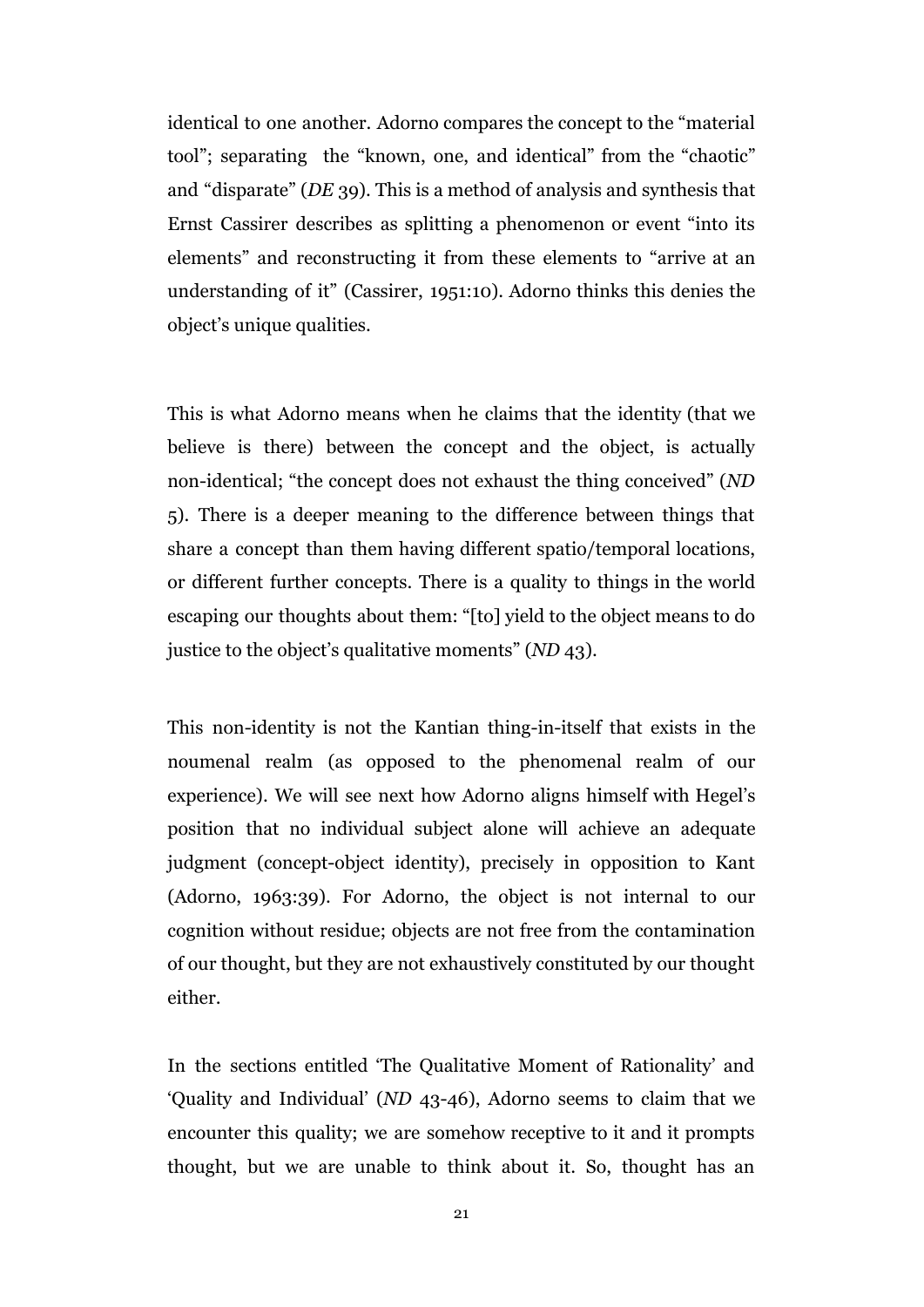immediate contradiction, between what it aims to think about, and what it *does* think about: "a thinking in which we do not think qualitatively is already emasculated and at odds with itself" (*ND* 43).

Adorno discusses Plato as a proponent of the mathematical method, who saw adhering to the "nature of things", "qualitative distinction" as a "corrective for the violence of unleashed quantification" (*ND* 43). The material on which the quantifying process takes place is the qualitative goal of cognition ("Even in statistics" (*ND* 44)). Reasoning will not have reached its insight without the quantitative being translated back to the qualitative (*ND* 44). Adorno writes, "[the] qualitative moment is preserved in all quantification, as the substrate of that which is to be quantified" (*ND* 43). The cognitive goal is the object we have in some sense encountered and tried to understand. Therefore, the quantification will always have a qualitative reference - some content of experience. However, it does not have it properly, adequately or concretely.

This is an instance in which Adorno invokes Hegel, without making it completely clear what he agrees with Hegel about. He claims Hegel, despite ultimately holding, "with the scientivistic tradition" that "the truth of quality itself is quantity" (*ND* 44; Hegel, 1817: 21.320), recognised that quantity is a quality. In the passage from which Adorno quotes, Hegel writes that quantity appears opposed to quality, but this makes it itself a quality: it is "self-referring determinateness as such, distinct from the determinateness which is its other, from quality as such" (1817: 21.320). Quality's truth is then found in quantity (we discover something about quality through this process of positing quantity). Without this process of externality and the determination of quantity, quality "as such would yet not be anything at all" (ibid.).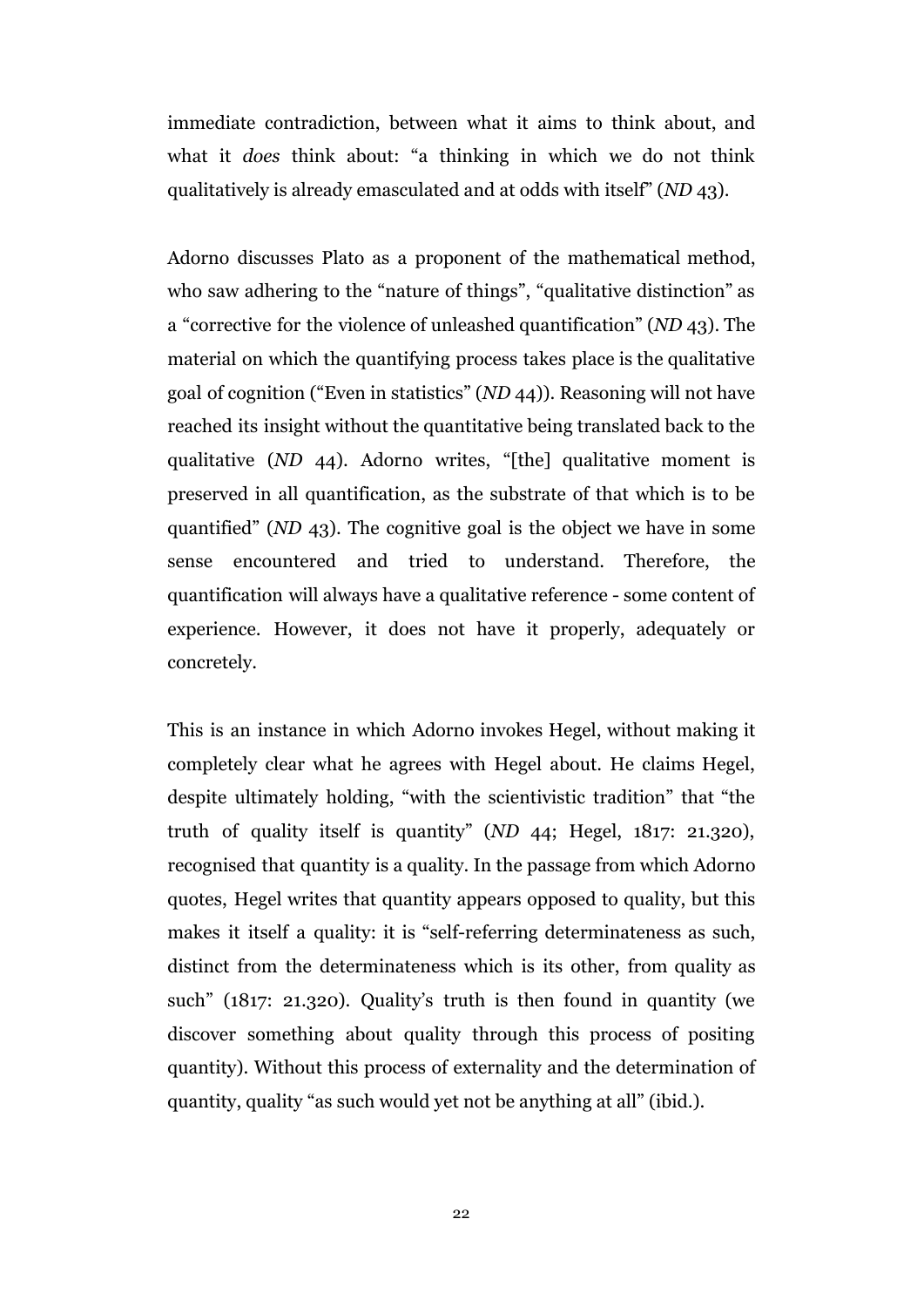What does this mean for Adorno's purposes? Perhaps he wants to use Hegel's terms here in this way: *quantum* is a quality. It cannot be considered self-determining, identical with itself, without dealing with its quality element. The relationship between the quantum and its substrate is then presented as the failure of the first to fully capture the latter, while being the only means to go about understanding the latter.

Yet for Adorno, violence is done to quality in the process of using concepts. The qualitative moments return to us in our experience but reason ("*ratio*") continues to quantify, risking "impairing the object", and "recoil[ing]" into "unreason" (*ND* 44). So far, it seems Adorno is saying that our encounter with objects' qualities forces us to think about them quantitatively, in order to reason. Then, we change the object as we find quantitative thinking is useful,or at least change the structure of our understanding, such that it cannot be conscious of qualities; this is unreason, since it contradicts reason's aim. One's practical activity refers to (acts upon) objects with "rational operations" (*ND* 45) as if they were really identical and exchangeable, and thereby makes them so.

Adorno claims that thought always involves identifying (*ND* 5) and that

The judgment that a thing is such and such is a potential rebuttal to claims of any relation of its subject and predicate other than the one expressed in the judgment. (*ND* 19)

Thinking is declarative; it involves identifying and screens what it "seeks to comprehend" with "[c]onceptual order" (*ND* 5). Adorno implies that our most basic forms of reflection on the world and conscious being are governed by identity-thinking. We might think that a theory of perception is wanting. At times, Adorno does offer something like a phenomenology of the dialectic at play in perception.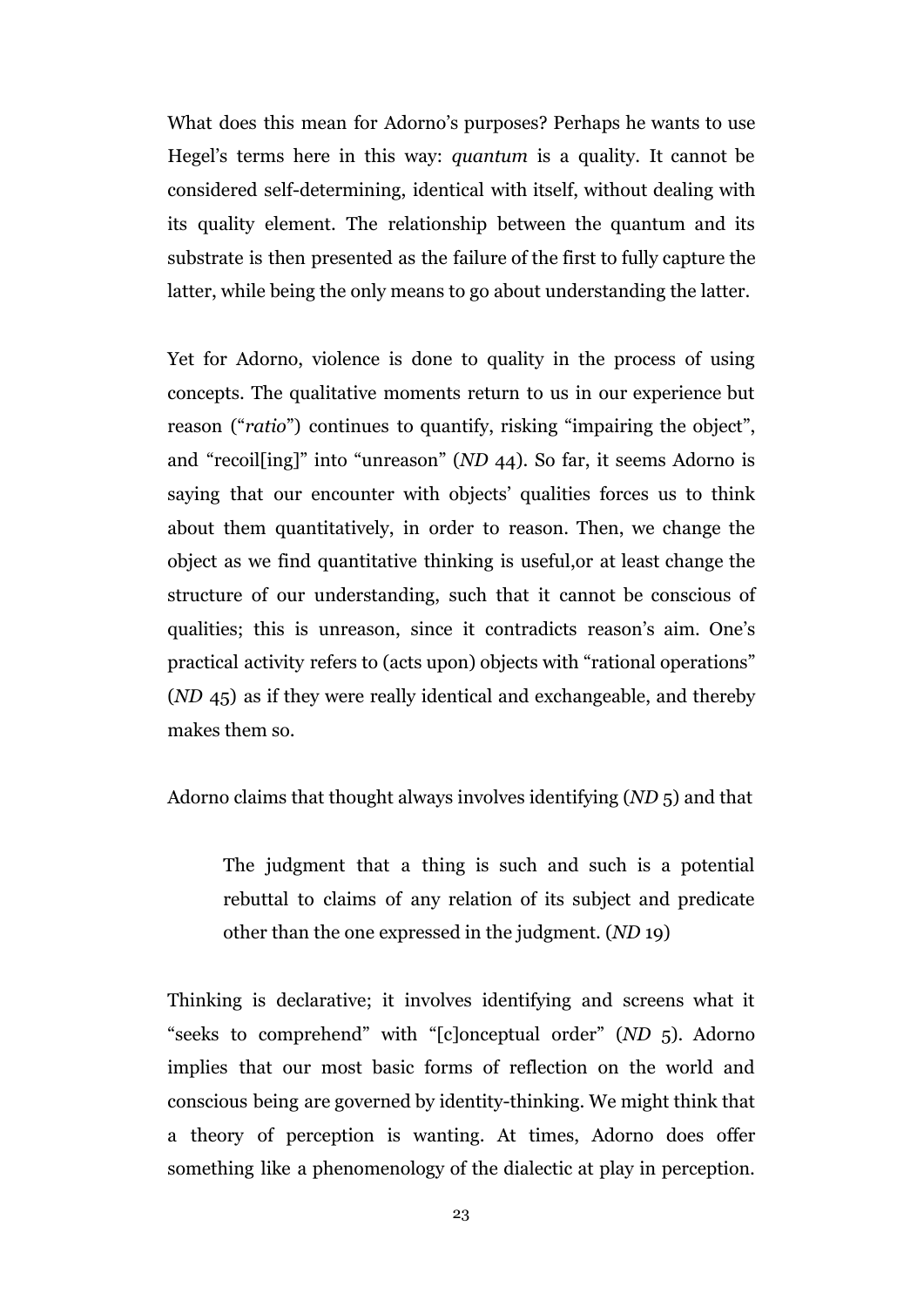He claims that some part of the object will exceed the "definitions imposed on it by thinking" (*ND* 39). This will "face the subject, first of all, as immediacy", which presumably means the subject has some sensory perception, intuition or interaction (which we cannot describe as direct sensory awareness) of a thing without conceptualising it. When Adorno says this experience is "most subjective", he seems to mean that what is most subjective is a connection with the object that has not yet separated the subject from the object: i.e. the conceptualising subject has not yet objectified the object (*ND* 39). Conversely, when the subject, in this primary experience, comes to feel "sure of itself" as a subject (so thinks itself to be most subjective), it is then "least subjective" (*ND* 39). This implies that the subject loses grasp of the moment of immediacy when it imposes determinations on the object.

Now, Adorno claims that self-preservation, by which he seems to mean self-consciousness (preservation of some kind of unity of self) requires continuity of experience through concepts<sup>17</sup> ( $ND$  46). It requires objectifying its experience to retain subjective unity, to create what it thinks is an immediate, adequate relationship between subject and object:

The individual becomes a subject insofar as its individual consciousness objectifies it, in the unity of the self as well as in the unity of its experiences; to animals, presumably, both unities are denied. (*ND* 46)

The subject seems to then create an object out of what Adorno is close to describing as an original, primordial underlying unity between

<sup>&</sup>lt;sup>17</sup> We will examine in Chapter III the question of whether self-consciousness of this sort (which is antagonistic and cannot be neatly defined; Adorno does not think we can sharply create boundaries between the epistemic subject and object) was necessary (in an evolutionary sense) for self-preservation.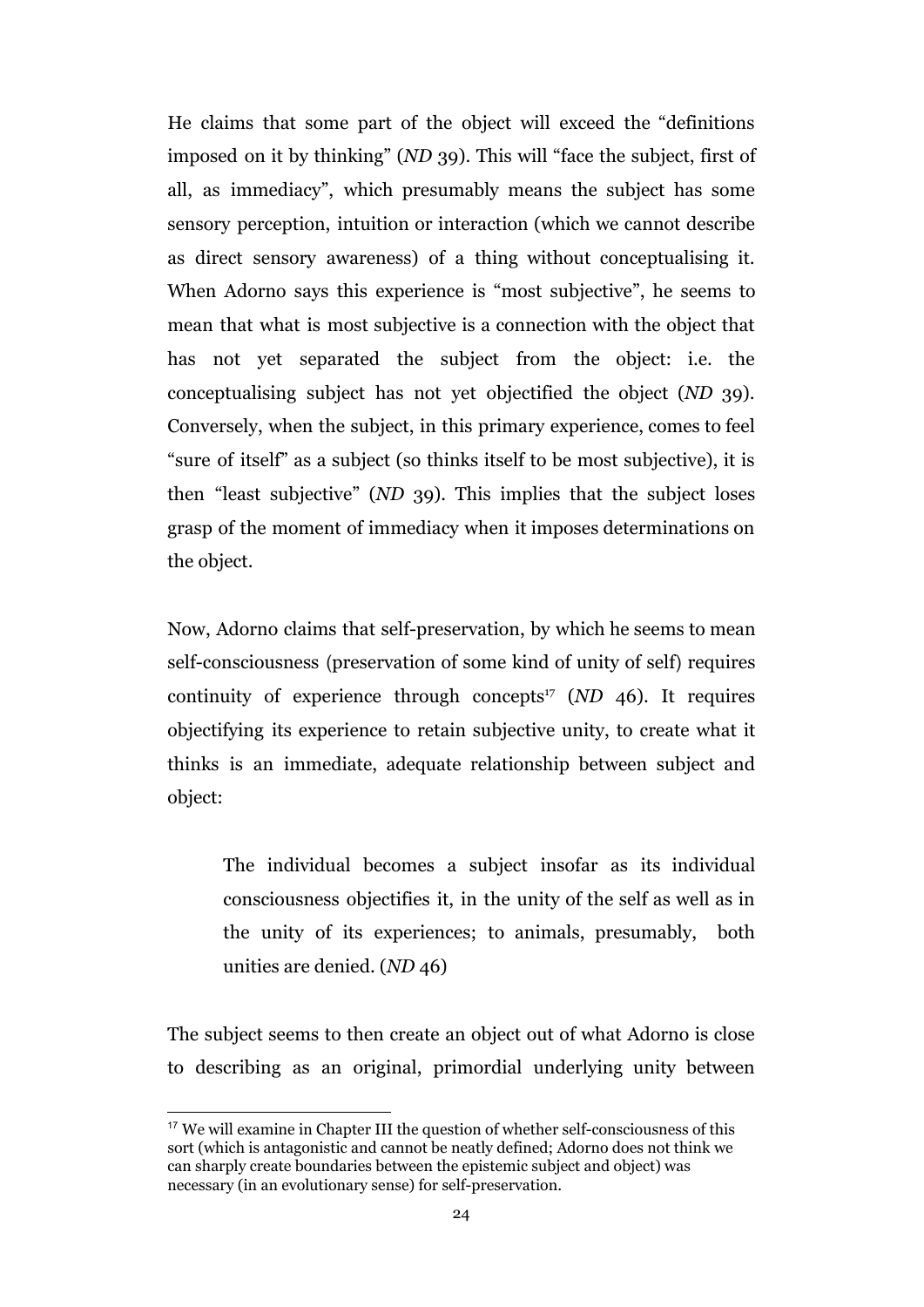subject and object, yet, in this passage and elsewhere, Adorno (against phenomenologists such as Kierkegaard) claims we cannot talk of "original experience" without already tainting that experience (*ND* 39).

In the following chapter, I try to clarify what this rational activity involves, and how Hegel influences Adorno's position.

#### 2. Expression and Suffering

Adorno claims the subject is weighed down by objectivity and suffers. Whatever suffering is for Adorno, it cannot be expressed in within our structures of thought and rules of language. However, Adorno can identify it as suffering caused by the inability to express some kind of experience of the nonconceptual - the antagonism in using concepts to resist the nonconceptual (*ND* 18). We have some underlying part of experience we cannot make sense of. Being a victim of an injustice is presumably where this suffering is most felt; the suffering multiplied by the inability to express it. Adorno claims that freedom would be the subject expressing itself and that "[t]he need to lend a voice to suffering is a condition of all truth" (*ND* 17*-*18).

In the passage 'Suffering Physical', Adorno claims that pain and negativity are "the moving forces of dialectical thinking" (*ND* 202). Subsequently, Adorno makes claims about the "somatic element" in knowledge, "the unrest that makes knowledge move, the unassuaged unrest that reproduces itself in knowledge" (*ND* 203). He states the "basic facts of consciousness" are, in pleasure and displeasure, "invaded by a physical moment"<sup>18</sup> ( $ND$  202). All happiness and all

<sup>18</sup> Redmond's translation: "the bodily reaches deep into them" (http://members.efn.org/~dredmond/nd2.PDF)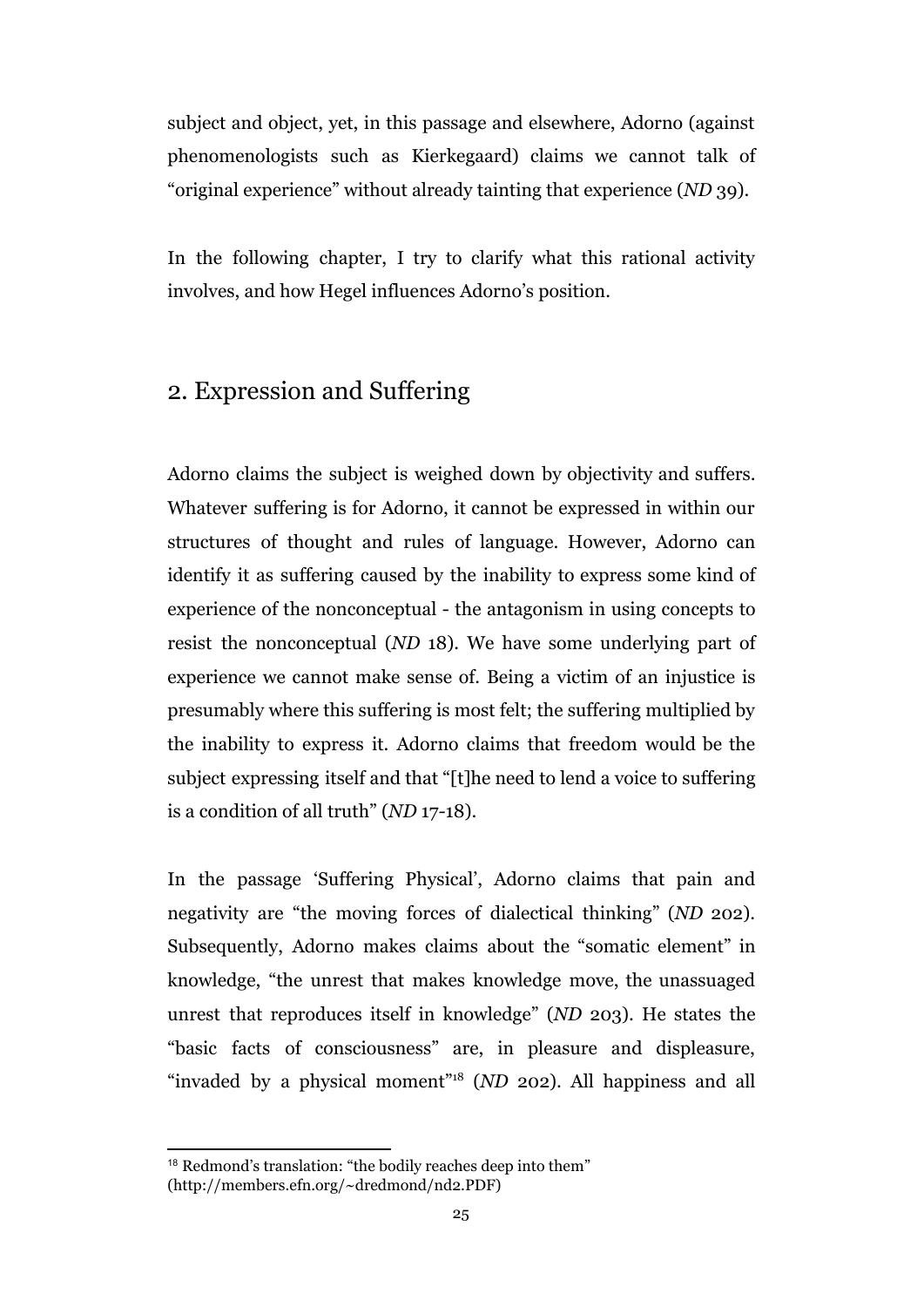displeasure are fulfilled sensually (*ND* 202), but we represent them as if they were body-independent:

This dimension [*of pleasure and displeasure*] is the anti-spiritual side of the spirit, and in subjective sense data it is enfeebled, so to speak, into the spirit's epistemological copy - not so very different from Hume's curious theory that our ideas, facts [202] of consciousness with an intentional function, are faded copies of our impressions. (*ND* 202-3)

In the next line, Adorno distances himself from naive naturalism (*ND* 203), which seems to mean he rejects that our senses give us direct awareness of the world around us, before making these claims:

- 1. The contemporary mind is separate from the body.
- 2. Our conscious unhappiness is inherent in our mind.
- 3. This conscious unhappiness is a "dignity", "the mind's negative reminder of its physical aspect; its capability of that aspect is the only source of whatever hope the mind can have" (*ND* 203).

This dignity is some awareness that "suffering ought not to be [...] things should be different" (*ND* 203). Adorno is saying human reasoning responds to physical need, so pleasure and displeasure cause reasoning.

In Chapters IV and V, I will examine what it would mean to lend a voice to suffering in history, after having established (in Chapter III and in relation to Hegel) some further ideas about antagonisms involved in experience, how this relates to relations of domination, and what this means for understanding history.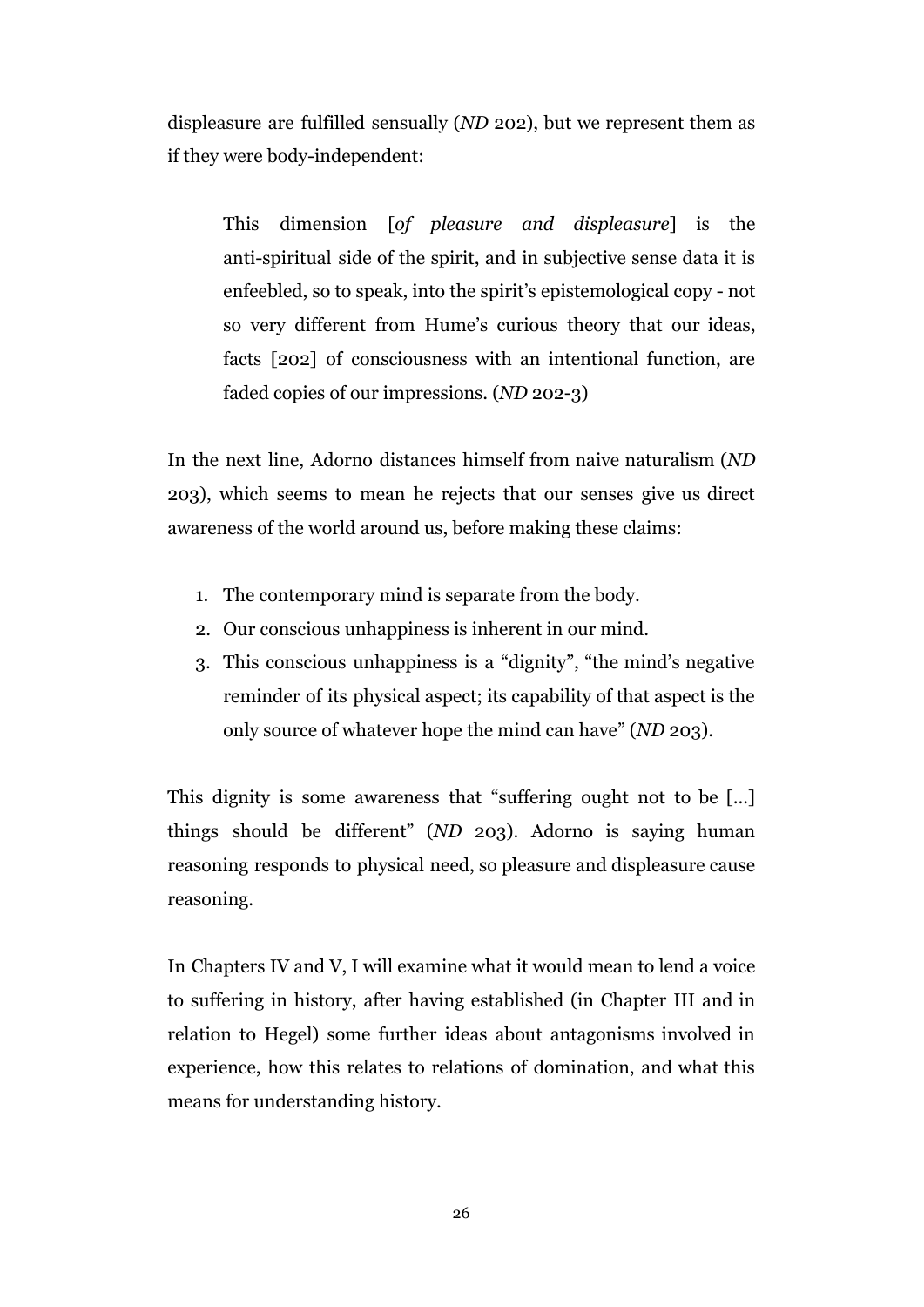### 3. Enlightenment and Identity-Thinking

Let us turn to the second of the three dimensions of Adorno's identity critique that I initially set out. This is in order to show that, for Adorno:

- 1. There is a historicised problem with identity-thinking: that is, there is something particularly problematic about its manifestation as instrumental rationality in contemporary Western capitalism.
- 2. Even so, it needs to be understood not solely in terms of an isolated era, but as revealing a dialectic that has been ongoing throughout history (of myth and enlightenment).

Adorno and Horkheimer's *Dialectic of Enlightenment* sets the stage for these ideas. I will briefly present key aspects, then raise some questions which will be developed in Chapter III.

Adorno (with Horkheimer<sup>19</sup>) track the roots of contemporary social injustice (covert and overt), including the catastrophic events of the Second World War, to an intrinsic connection between instrumental rationality and domination. These events, claims Adorno, were not an insurgence of barbarism in an otherwise enlightened world. Compare this with Cassirer, who is also concerned with the barbarism of the twentieth century, with myth's apparent victory over rationality, and the questions this poses; Cassirer writes, "Problems that had been unknown to the political thinkers of the eighteenth and nineteenth centuries came suddenly to the fore" (Cassirer, 1946:4; cf. *DE* xi). Cassirer asks how barbarism has been possible in spite of

<sup>19</sup> Henceforth, for brevity, I will only refer to Adorno.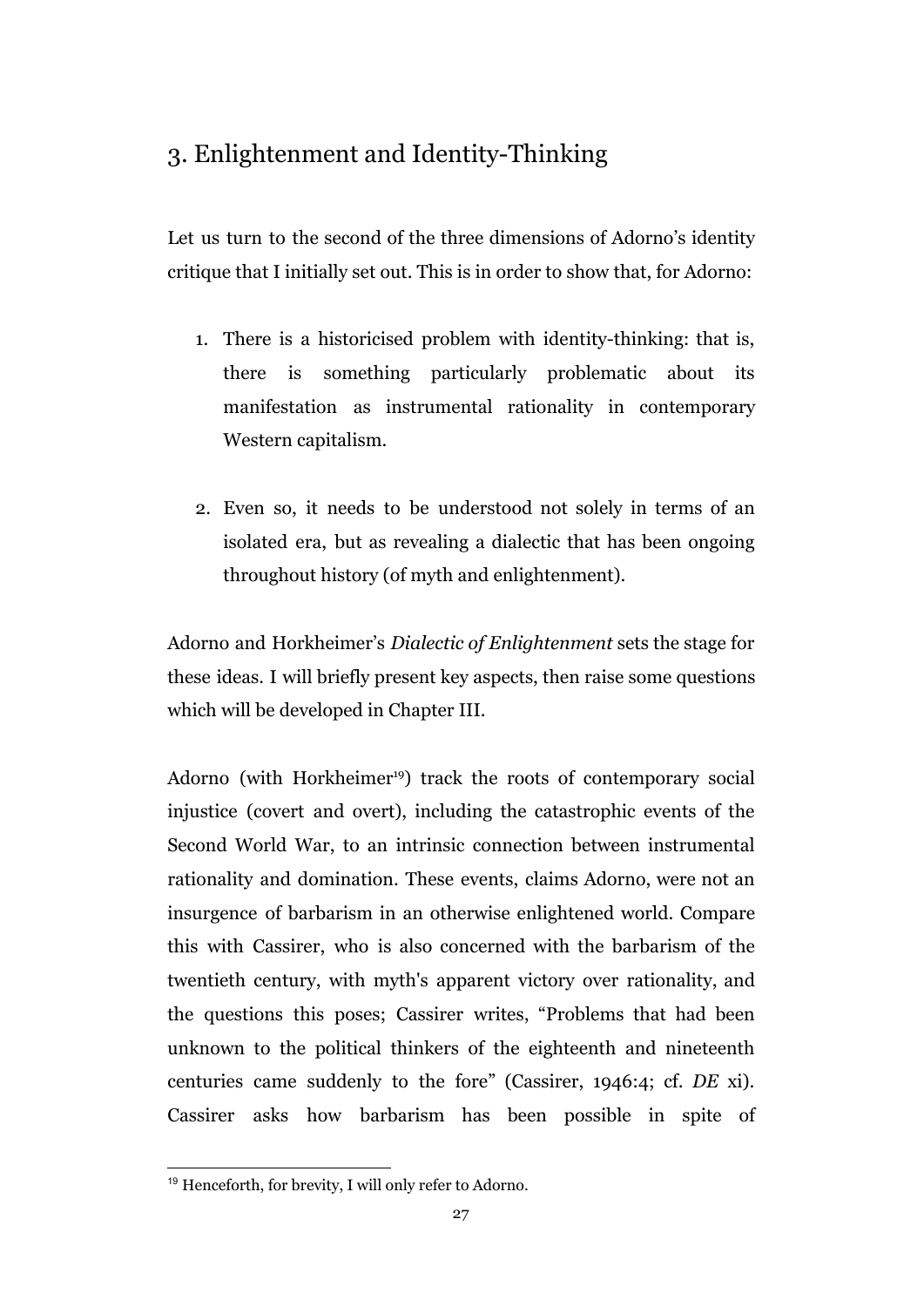Enlightenment<sup>20</sup> progress. Adorno's answer seems paradoxical: contemporary crises are the effect of the world becoming increasingly enlightened, not less. Adorno employs a broader meaning of enlightenment than Cassirer, using it to refer to a set of "habits and tendencies" (*DE* xi), which he traces back to the ages of mythology, illustrates by drawing on Homer (*DE* 8-9, 13-14, 43-80) and claims were crystallised during the so-called Age of Enlightenment.

Adorno's argument is in the form of a dialectic of enlightenment and myth. Adorno claims Enlightenment rationality arose in resistance to myth and irrationality, but this happened in such a way that our modes of reasoning have remained tied up with their opposite (irrationality, domination), rather than overcoming them. Enlightenment's attempt to assert the sovereignty of reason over myth (*DE* 3) was celebrated for liberating humanity from dogma, ignorance and servitude (see Cassirer, 1951:6). Epistemological theories, such as Kant's, prioritised the "universal method of reason" (op. cit.:93), which came with the claim that the empirical world was systematisable, all nature could be understood by humans, as rational beings<sup>21</sup>. Adorno claims the systematic spirit of society developed to recognise as "being and occurrence only what can be apprehended in unity" (*DE* 7). Adorno argues that thinkers such as Kant "banished thought" into one sphere: the "mastery of nature" (*DE* 26; see Kant, 1787 (*CPR*): A799/B827-A800/B828), in the spirit of Francis Bacon (*DE* 3) who proclaimed that although humans "thrall unto [nature] in necessity […] we should command her by action" (1825:4).

Enlightenment thought inherently and explicitly separates the subject from nature to use it for instrumental means. This, claims Adorno in a

<sup>&</sup>lt;sup>20</sup> I use Enlightenment capitalised to refer to the long-18th Century Age of Enlightenment, and lowercase to refer to all that Adorno's notion of the word encompasses.

<sup>&</sup>lt;sup>21</sup> We will return to Kant in Chapter III.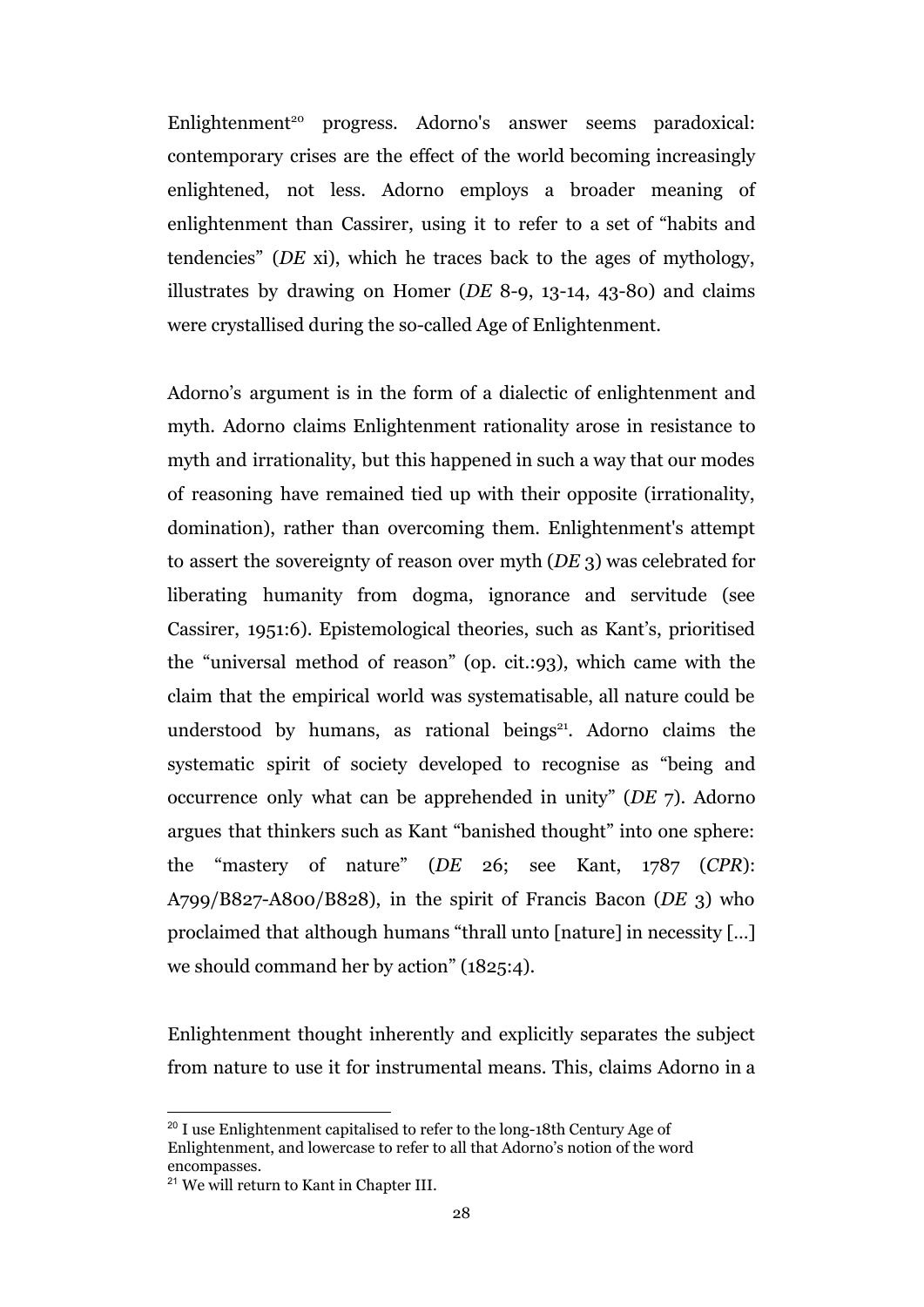lecture, means "the principle of progressive rationality contains an internal conflict. [It] exists only in so far as it can subjugate something different from and alien to itself"; by affirming that there is a resistant and hostile "other", over which reason (conceived of as freedom) needs to be asserted, this "principle of dominant universality" postulates an "antagonism, conflict" (*HF* 13). As distinctions among things in nature are dissolved and made "fungible" (*DE* 10), this implicates the social sphere; dictators treat societies and capitalists treat labourers as means to their ends (*DE* 14). The unity Enlightenment strives for has a false "social character"; it is superficially expressed in solidarity of people, but it has resulted in a unity of society and domination (*DE* 21). Referring to Bacon's observation of the "coincidence between commutative and distributive justice, and arithmetical and geometrical proportion" (1895:126), Adorno claims the "same equations dominate bourgeois justice and commodity exchange" (*DE* 7). The attempt to achieve economic equality and treat humans equally actually negates their differences and brings them to conformity ( $DE$  12;  $DE$  37<sup>22</sup>).

In what sense does this make enlightenment intrinsically tied to myth? Adorno claims that Enlightenment is "mythic fear turned radical" (*DE* 16); it controls what it fears will disrupt its system and self-conception. That is, anything that does not fit the system must either be made to fit it, or its existence eradicated. What remains is considered untrue, or undesirable (politically, culturally, according to some instrumentally rational end) and measures are taken to force what deviates to comply to existing systems (through socio-political oppression). Enlightenment's relentless will to systematisation, computation and objectivity becomes mythological. People are prone to following various kinds of "irrational" faiths and ideologies, which appear ordered and

<sup>&</sup>lt;sup>22</sup> The final chapter critically examines what Adorno means by the individual's incommensurability, based on the different elements that contribute to this claim that will be analysed in the next chapters.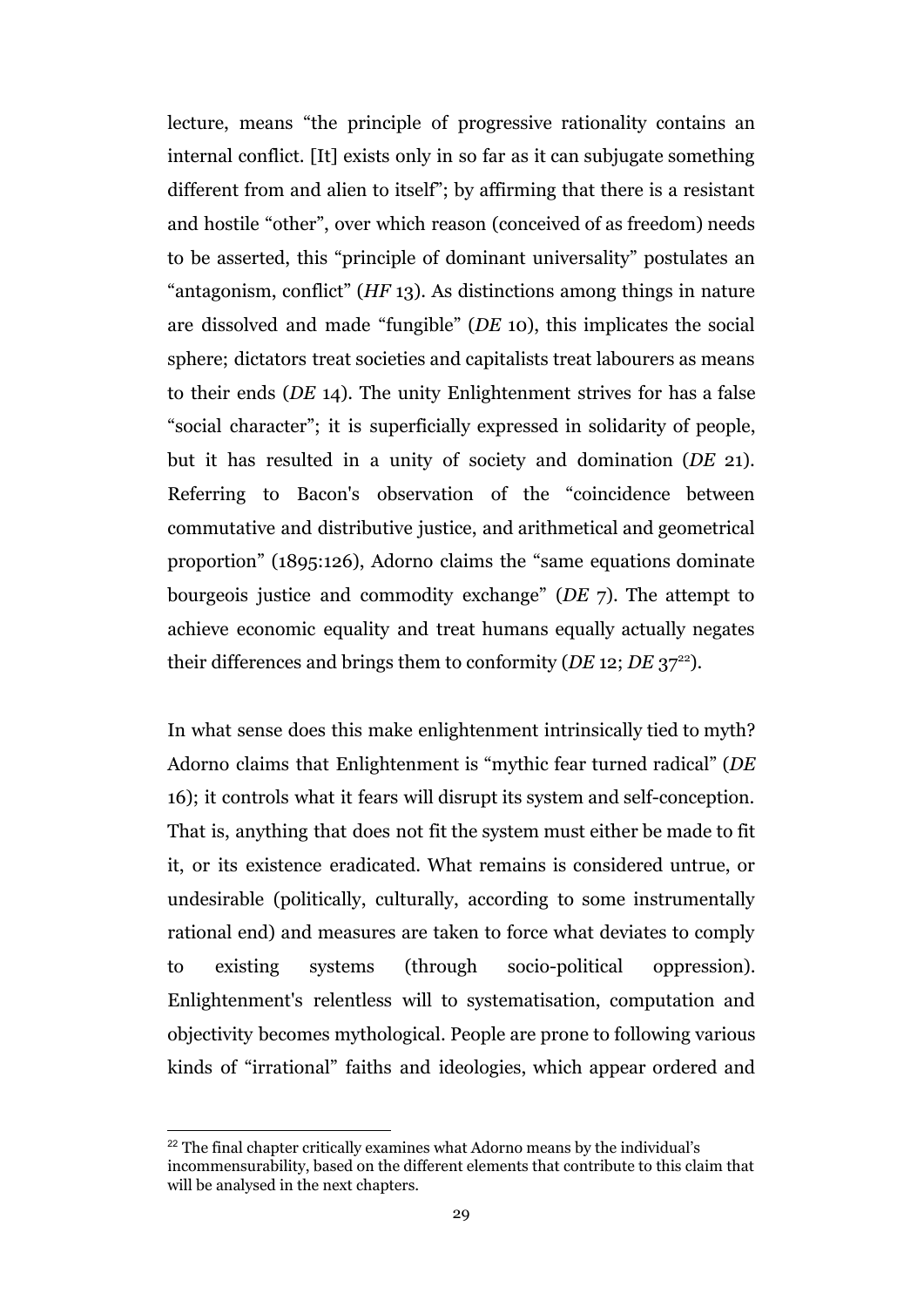systematic, and are used as instruments to lead to "barbarism" and evil (DE 20). Thus, instrumental rationality, enlightenment reasoning, is characterised by using things instrumentally, which involves thinking about them as, or implicitly taking them to be, and making them, means to our ends.

Adorno argues that we are increasingly dominated (controlled by) and alienated (since it is the product of our activity) from the rationalised technological world, and there is no sign of us becoming conscious of this; the general population is increasingly succumbing to repetitive entertainment that provides comfort and an ideology of having a happy life, which keeps us in our roles and makes us susceptible to political myths and "popular paranoia", which is all evidence, he claims, of a weakening "theoretical faculty" (*DE* xiii). Forcing socialism onto societies, he claims, would only dominate us further, taking advantage of our susceptibility, and not resolving the underlying problems.

To have the luxury of understanding the world, we have created a world that we can, on the surface, understand and make intelligible, but this is at the cost of failing to understand what lies behind our categories: an incapacity to recognise problems when they cannot be captured systematically. Instrumental rationality, then, is identity-thinking. In *Negative Dialectics,* Adorno claims the object moves further and further away from our knowledge  $(ND 22)^{23}$ . We can only know the nature that we control and the more things we know, the more we feel

<sup>&</sup>lt;sup>23</sup> "Great philosophy was accompanied by a paranoid zeal to tolerate nothing else, and to pursue everything else with all the cunning of reason, while the other kept retreating farther and farther from the pursuit. The slightest remnant of nonidentity sufficed to deny an identity conceived as total. The excrescences of the systems, ever since the Cartesian pineal gland and the axioms and definition of Spinoza, already crammed with the entire rationalism he would then deductively extract - by their untruth, these excrescences show the untruth, the mania, of the systems themselves" (*ND* 22).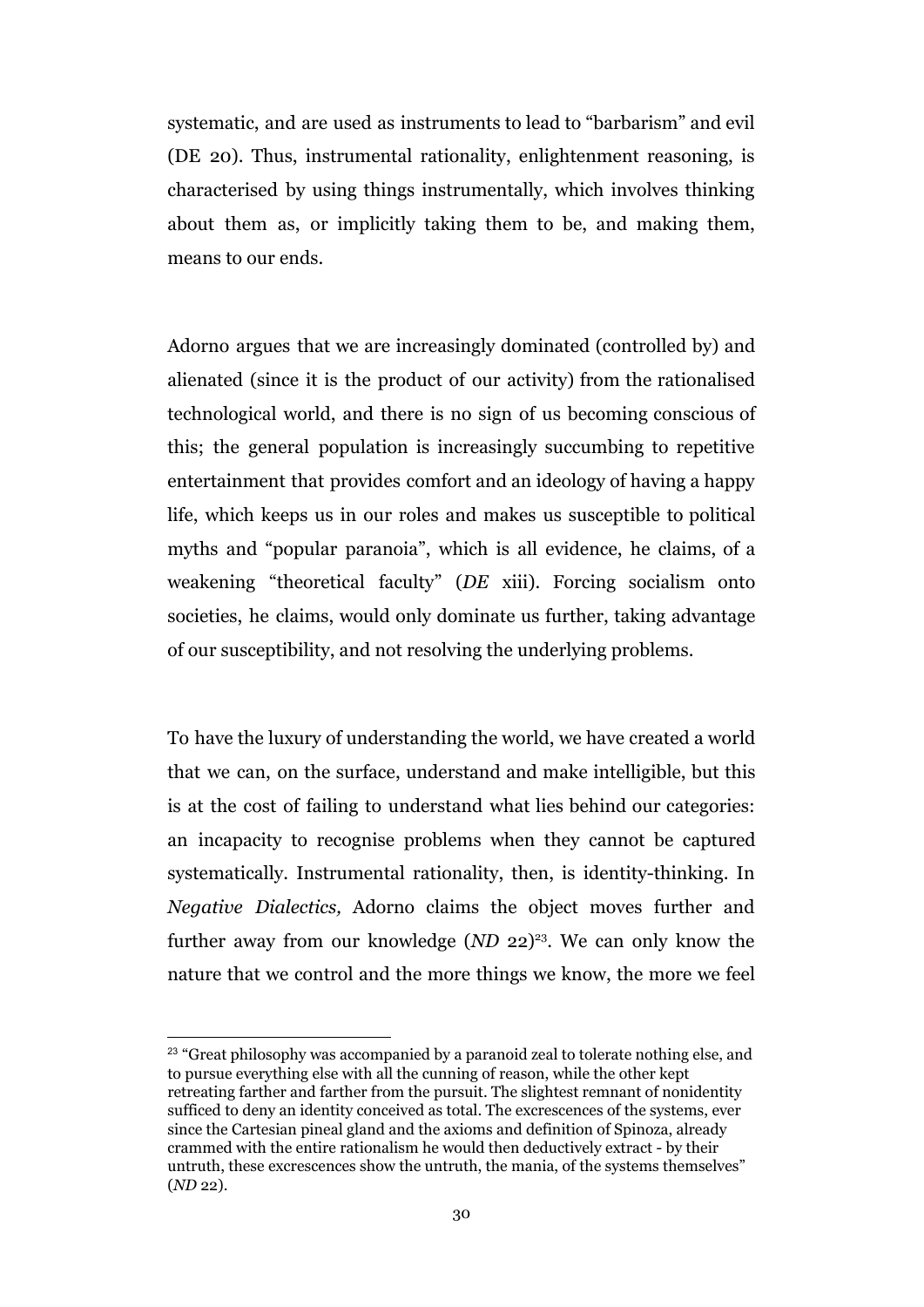nature "receding from us [...] the more its real essence becomes alien to us" (Adorno, 1959a:176). It seems the more successful we are with our (instrumental) reasoning, the more the object escapes us. Adorno thinks that the rationalisation of society today is so total (encompassing all spheres of human activity), that it suppresses potential for critical thought, self-reflection, emancipatory practical reason - that is, for genuine resistance to evil or what seems to be irrational<sup>24</sup>. As O'Connor explains (2004:10), this echoes Lukács's idea that all thought has become calculation in a rationalised society, eradicating space for critical reflection on ends<sup>25</sup>. The historical principle of enlightenment becomes "identical with blind fate" (*HF* 17) in the power it has over individuals.

Now, the point of the myth-enlightenment dialectic is to show not only that we can call our current practices mythological, but that actual ages of mythology already had enlightenment rationality in them. That is, human practices that we might call irrational in relation to ours, also treated nature instrumentally (i.e. rationally), through finding ways to know and to think about it. Mythological fear led to naming what was unknown and terrifying, in order to respond to it (see *DE* 15-16). Adorno refers to *mana,* "the moving spirit" (*DE* 15) - the quasi-mythological principle that cultural anthropologists identify in pre-animalistic stages of religion (Tylor, 1871); he describes it as the attitude that nature is more than what we know about it, and transcends what we directly experience. While this seems to oppose the Enlightenment idea that nature can be fully known and we can control our experience in it (i.e. we are free in relation to it) the practice of naming for our survival, for our interests, remains. This carries a belief

<sup>&</sup>lt;sup>24</sup> Here the question arises of what it means to have potential, or for an alternative to identity-thinking to be, or to have been, possible. I will set out the questions more specifically below and see how Adorno uses Hegel to think about identity-thinking as both necessary and contingent.

<sup>&</sup>lt;sup>25</sup> A number of commentators argue there is more of Lukács in Adorno than Adorno reveals or perhaps realises (see in particular Feenberg, 2014).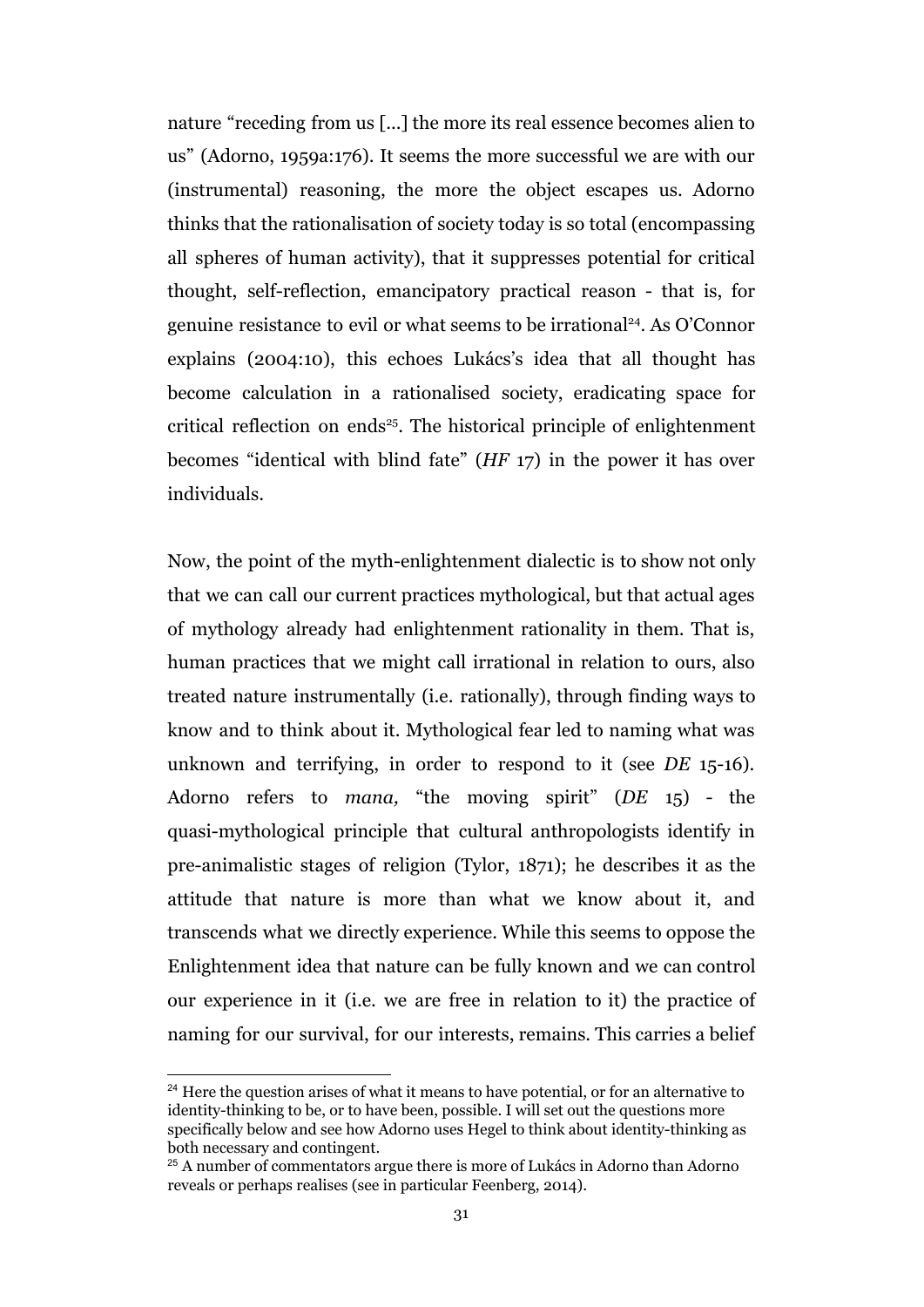that something really is what we name it to be, and it becomes so in our shared objectivity; we come to take it as given. In Chapter III, Section 2, I ask what Adorno draws from Hegel to understand how this shared false knowledge is possible.

Is all our conscious experience in the world an instance of measuring and discriminating? We appear, by Adorno's reckoning, to have feelings, sensations and conscious experiences that do not *per se* make non-identical objects identical. As we will see in Chapter III, Adorno implies such elements of experience cannot only have their expression (in thought and communication) in concepts, and that we cannot cleanly divide which parts of perception or experience are separable from ordering and identifying what is different.

### Conclusion

In this chapter, I have outlined some of the different directions in which we are pulled by Adorno's key claims about identity-thinking. We have seen that identity-thinking is related to unfreedom and injustice within so-called enlightened human society and that Adorno believes the same practices that developed in human's rational mastery over nature and over myth (over that which could not be controlled or understood) explain mastery over humans by other humans, and by an illusion of objectivity that we create. In the next chapter I will investigate these points further in relation to Hegel, and try to establish:

1. What does Adorno claim to take (and need) from Hegel to understand practices of conceptual thought, and the object's involvement?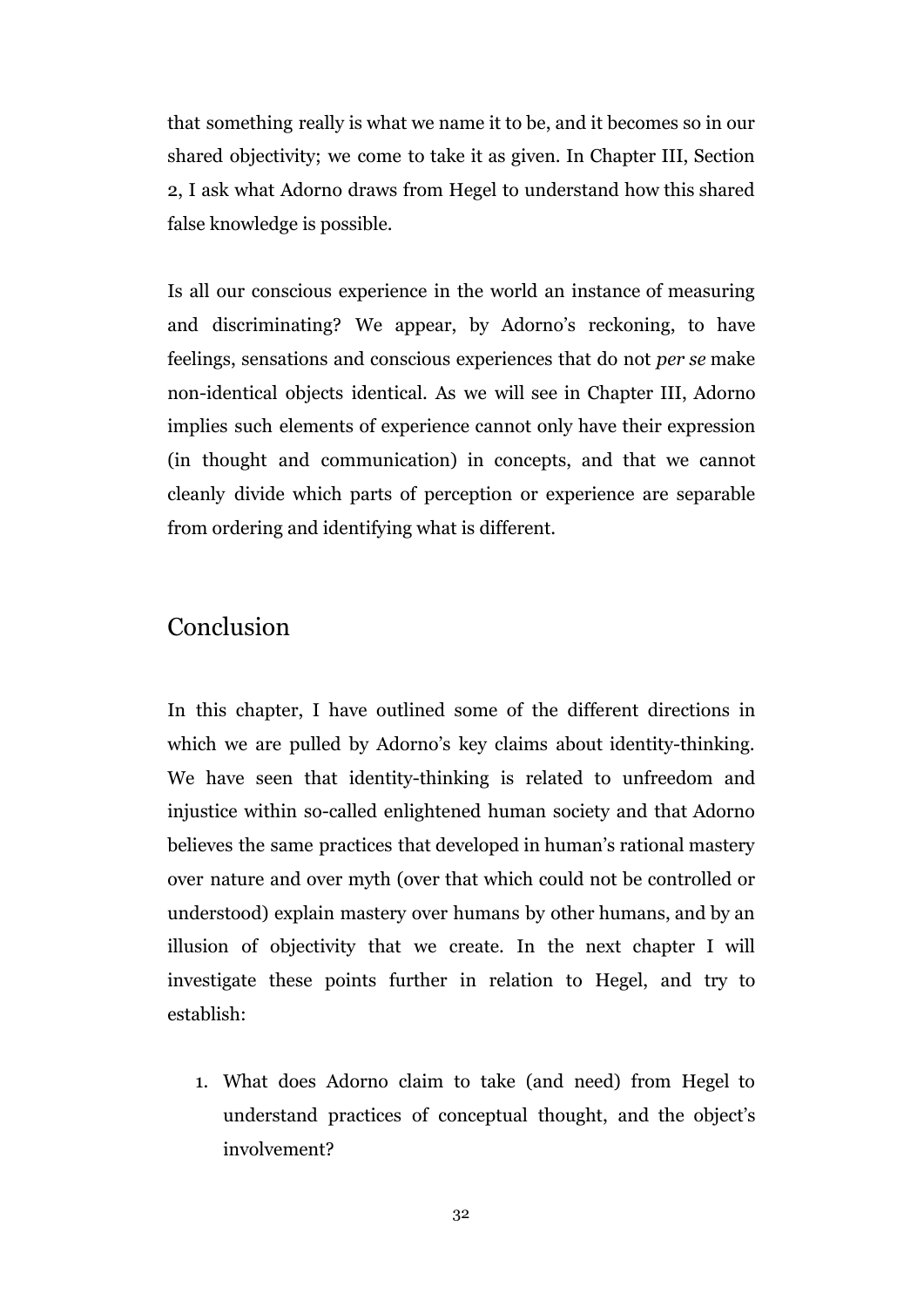2. What guarantees or enables identity-thinking? Does Adorno's critique require further claims about social and historical factors? Or, is identity-thinking a necessary, basic function of human existence?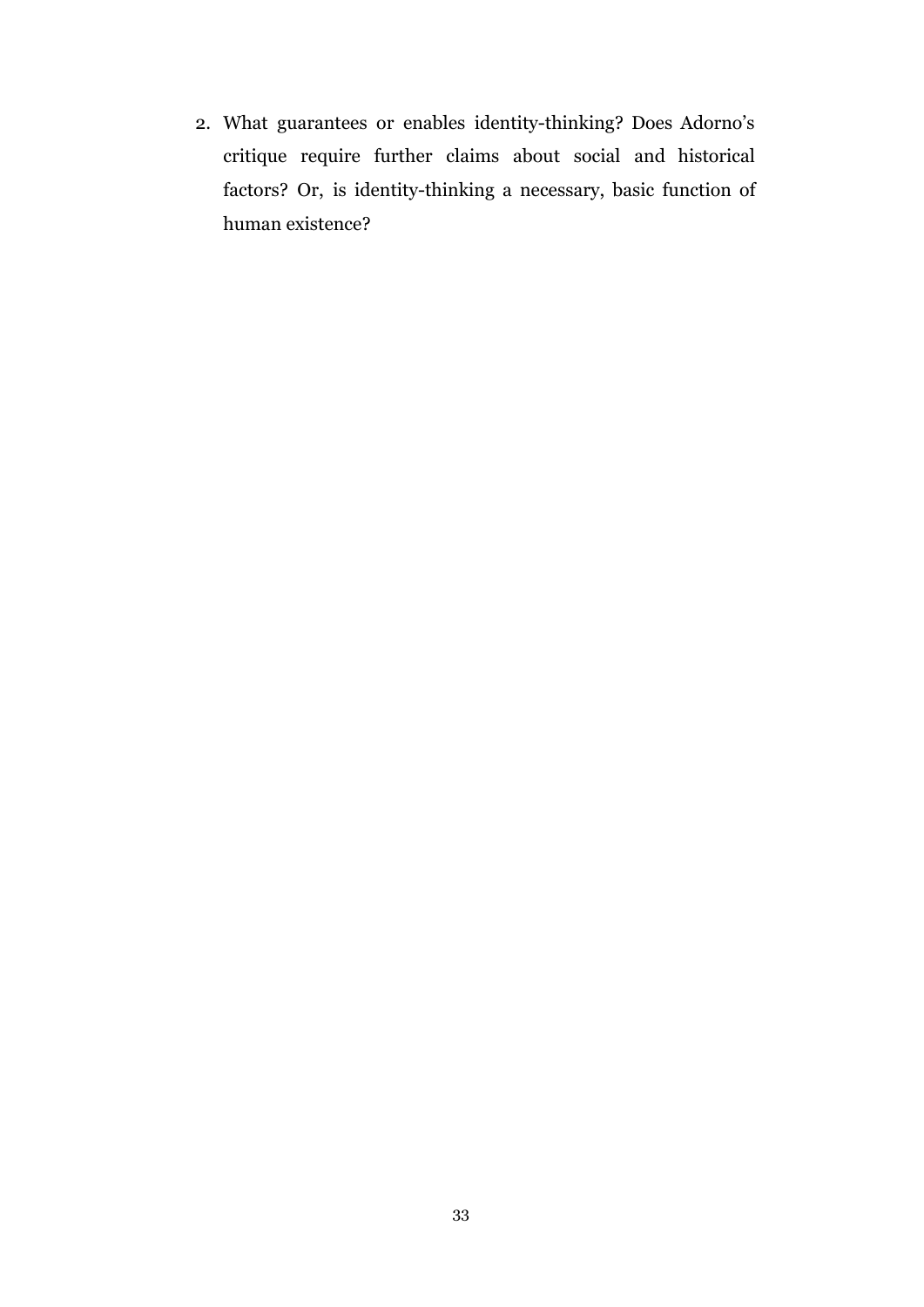### III. Hegel's Influence

### Introduction

At first glance, Adorno's non-identity thesis flatly opposes Hegel's system of philosophy (absolute idealism), which holds that there *is* identity between the subject and object: between concepts and objects<sup>26</sup>. However, here we will examine how Adorno sees Hegel contributing to his own point of view. The aim is to ask how this further illuminates Adorno's claims about what makes our modes of reasoning irrational and the socio-historical factors involved. I will explore how Adorno praises and uses Hegel in the face of identity-thinking, but offers an alternative conception of how philosophy should proceed. Adorno considers Hegel to demonstrate that philosophers can only be critical and negative, and must work within their historical-experiential limitations. In Chapters IV and V we will consider what this can plausibly mean for Adorno.

In Section 1, I align Adorno's critique of identity-thinking with Hegel's critique of *Verstand.* In Section 2, I examine how Adorno takes Hegel's critique of Kant to support his position about concept-object non-identity. In Section 3, I consider Adorno's claims on what Hegel shows us about the role of language in judgment. This helps establish how sociality enables changes in conceptual thought, and how domination of the object connects with domination of the thinking subject. In Section 4, I examine what Adorno's critical discussion of Hegel on contingency in history amounts to and propose how to

<sup>&</sup>lt;sup>26</sup> As Rose has pointed out, Adorno's understanding of the subject-object relation would be "nonsense" to Hegel (Rose, 2014:79). Adorno might accept that, arguing he can show an implicit line of thought in Hegel opposing Hegel's absolute identity.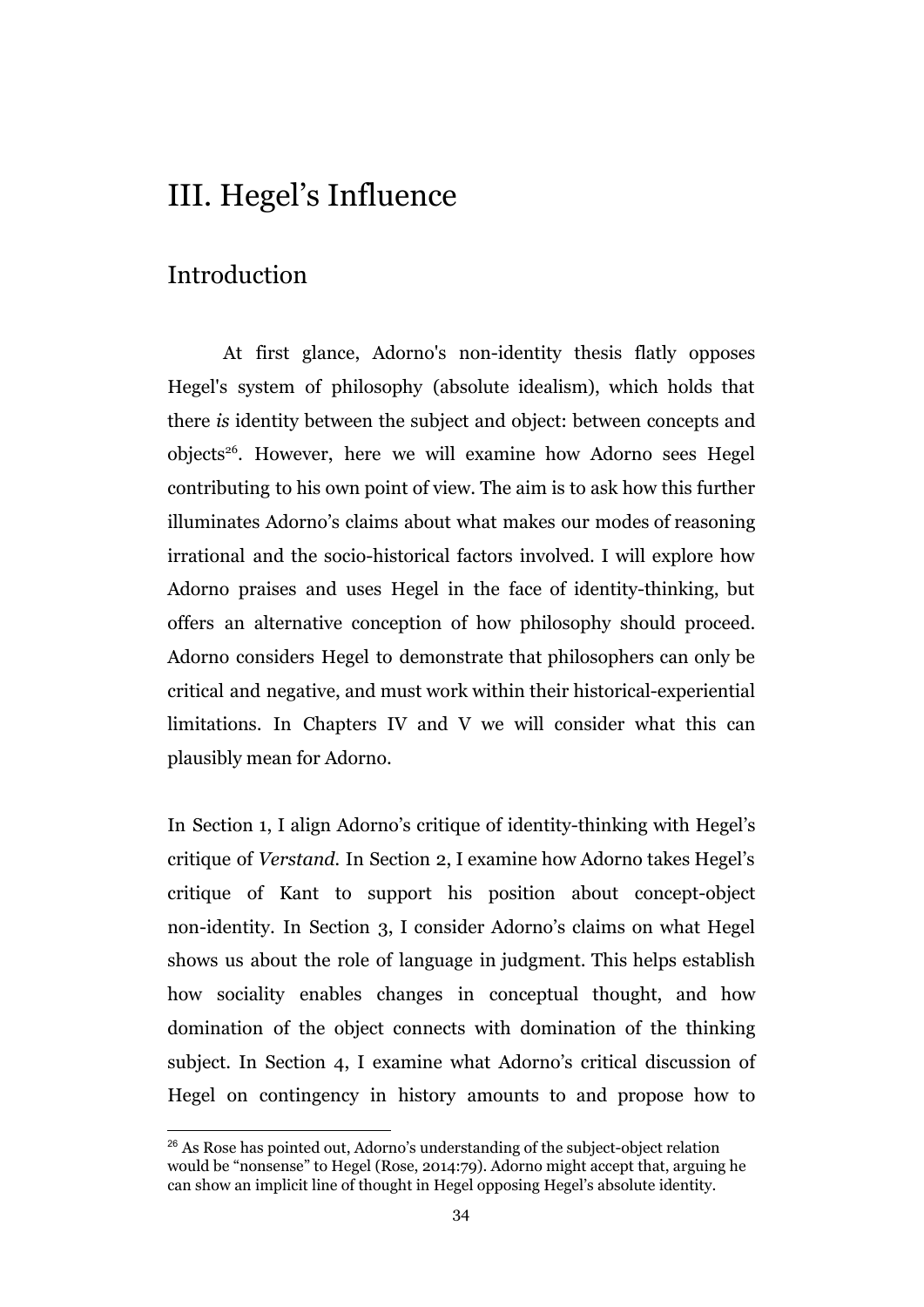understand the mis-inference Adorno claims Hegel makes when claiming that history is rational. In Section 5, I examine what Adorno argues about the necessity of conceptual thought and domination, and their origins. In Sections 6 and 7, I show how these aspects of Adorno's use of Hegel help elucidate his approach to historical investigation, and philosophy's limits in general.

### 1. Identity-Thinking and Hegel's critique of *Verstand*

The conception of reason celebrated by Enlightenment thinkers and which Adorno regards as instrumental rationality, is the kind of reason, or understanding, that Hegel criticises as *Verstand*, and which a better, true, reason (as *Vernunft*) is supposed to refute or sublate. Thus, we can align Adorno and Hegel's conceptions of identity-thinking and *Verstand,* as ways in which we seek knowledge of the world and theorise about that knowledge.

Adorno considers Kant's philosophy and conception of reason to be ultimately uncritical (it accommodated to what is given, like today's prevailing reason<sup>27</sup>), and he reads Hegel offering tools for critique of reality, in response to Kant (Adorno, 1963:30). Hegel's early texts such as *Faith and Knowledge* (1802a) and his introduction, with Schelling, to the *Critical Journal of Philosophy* (1802b) clearly anticipate Adorno's criticisms of calculating, measuring rationality (*Verstand*), rejecting that a relationship of truth between subject and object obtains in an individual subject's determination (1802a). Hegel would recognise that *Verstand* prevails in the contemporary highly

<sup>27</sup> In Adorno's critical analysis (1959:57f) of Kant's essay 'An Answer to the Question: What is Enlightenment?' (1784a), he discusses Kant's thesis that less civil freedom will ensure more intellectual freedom to achieve enlightenment; one can argue and criticise freely, but must comply with their institutional roles.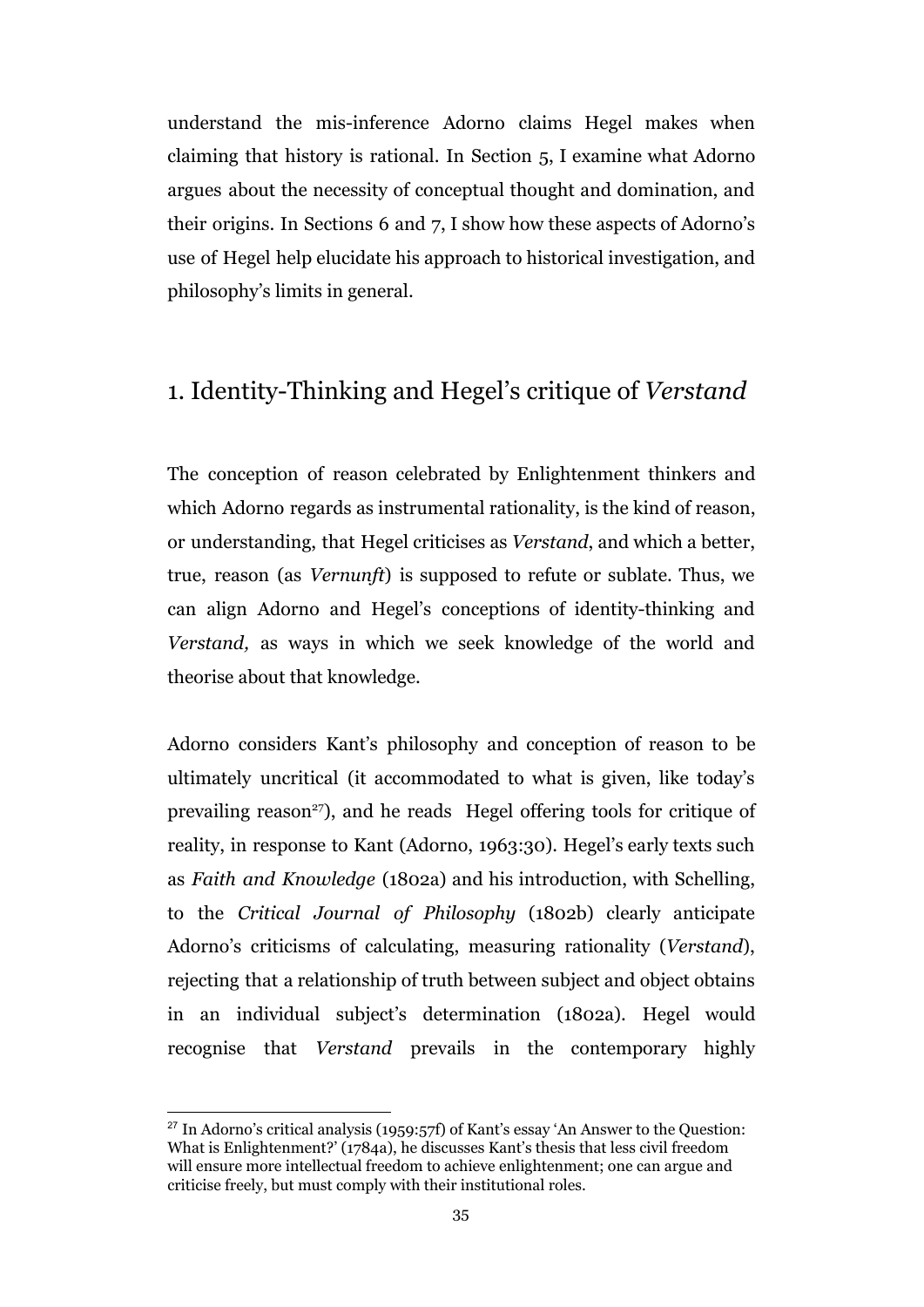rationalised world. He sees *Verstand* as the approach to knowledge in which concepts are expected to display stable, fixed boundaries and relations to one another (Hegel, 1812-16:53), and which takes the world to be, and/or believes our knowledge ought to be, logical and systematic. In his criticism of Kantian ethics, Hegel warns against the uncritical worship of ideals such as freedom, because evil acts can be done in their name  $(1821: \S139)^{28}$ ; these ideals are universals which are found to be different from the particulars, the reality, they apply to (so can be called abstract) (Hegel, 1821:§186).

For Adorno, critiquing identity-thinking/*Verstand* as theories of knowledge<sup>29</sup> implies critiquing identity-thinking as ordinary concept-use. Let us now see how Adorno understands Hegel as showing this.

#### 2. Subject-Object Mediation: Hegel vs. Kant

As we saw in Chapter II, Adorno claims we only experience an object's quality negatively, and that what identity-thinking takes to be the case about the subject-object relation (that objects are identical to their concepts and subject are not objects<sup>30</sup>) contradicts what *is* the case. Adorno credits Hegel with demonstrating this, in his critique of Kant. I will now look at two particular ideas that Adorno seems to be pointing to, which fill out the account introduced in Chapter II: an idea of mediation between objects and concepts (or particulars and universals), which implies no clean division between subject and object,

<sup>28</sup> We will see Adorno believes Hegel's idea of reason as the absolute, also does not successfully apply to the particulars it purports to: i.e. all things in the world. <sup>29</sup> The 3rd dimension listed in Chapter II.

<sup>&</sup>lt;sup>30</sup> We saw that the subject takes itself not to be an object; it preserves its identity by identifying, objectifying other things.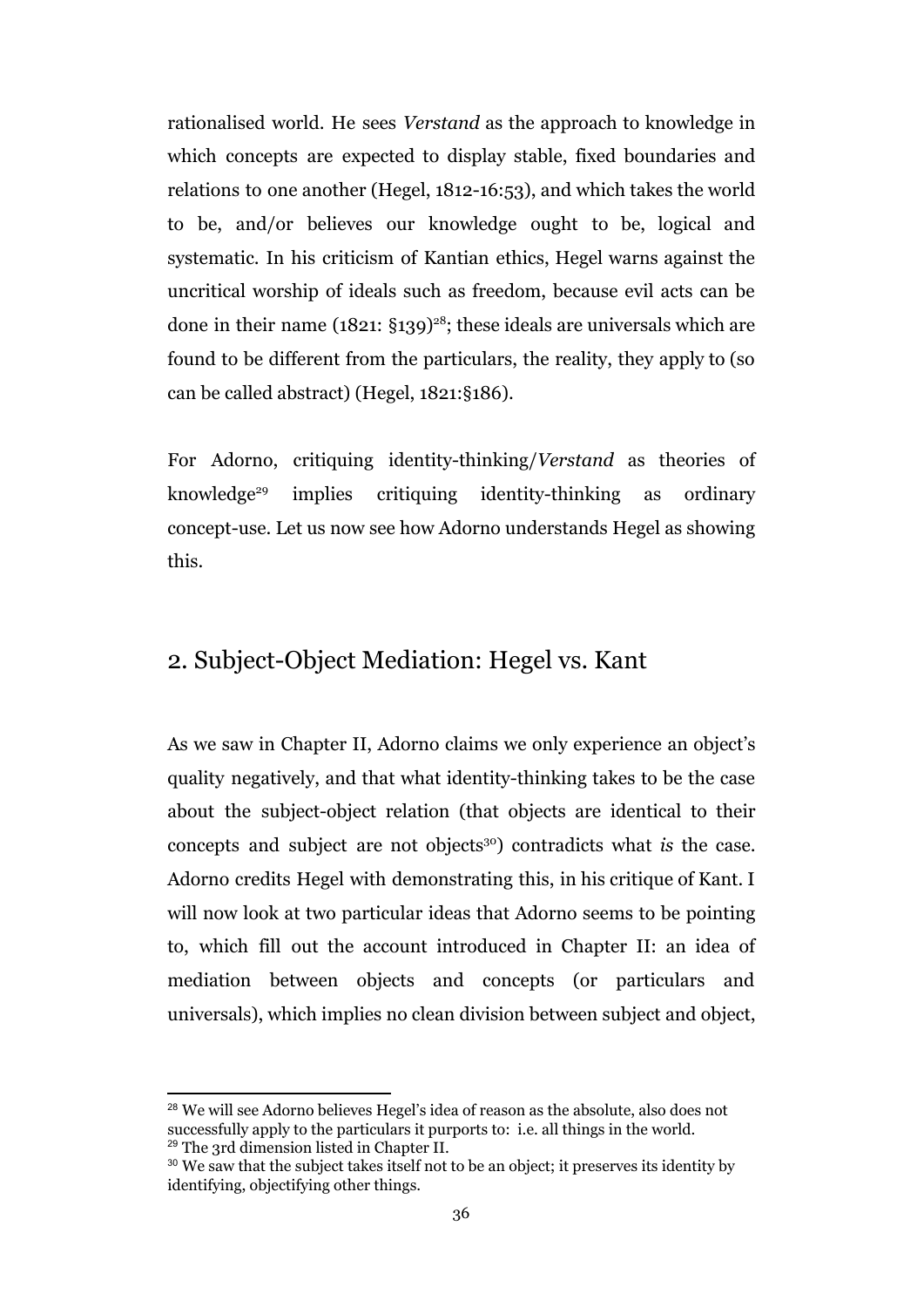and an idea of sociality enabling there to be determinate conceptual content.

On Adorno's reading of Kant<sup>31</sup>, the objects of our experience (phenomena) are each consigned to being "the atom it becomes in the logic of classification" (*ND* 25/34). On Kant's schema, in which nature is fully systematisable and law-regulated, objects are static in their relations to one another. They interact and are related according to rules, in universal and necessary ways (Kant, 1787:A69). This, for Adorno, affirms the way that concepts trim qualities to fit concepts and makes things "congealed and frozen" (Adorno, 1963:73). Kant's solution to whether our representations of the world are accurate is, in short, that there are transcendental conditions for representations; we (as transcendental subjects who are also empirical subjects) are the source of the structure of experience (Kant, 1787:A226-8). This comes with a limitation on our cognition; the noumenal realm (the object in-itself) cannot be known. However, we are assured on this picture that our representations in the phenomenal realm are necessary, universal and correct, and that we have a shared discursive reality. Adorno takes issue with how Kant establishes correctness and universality, without, he claims, appropriate consideration of the object's involvement or of social factors (Adorno, 1959:151)<sup>32</sup>.

For identity-thinking to work in the way presented in Chapter II, Adorno must agree that our concepts are in rational relations to one another. That is, conceptual content (a concept's meaning) is

<sup>&</sup>lt;sup>31</sup> I am heavily consolidating Adorno's critique of Kant, for the purposes of grasping this specific one through (what Adorno considers to be) Hegel's lens. Moreover, several commentators have highlighted how Kant provides Adorno with resources for thinking about the nonconceptual in experience (O'Connor, 2004:17, 22; Cook, 2014a:51-2).

<sup>&</sup>lt;sup>32</sup> Adorno seems to accuse Kant of banishing the object in-itself outside of experience, so that our conceptualising activity is independent of it. Adorno takes this to be a separation of subject-object that is motivated by us wanting to banish and be free of the unknown.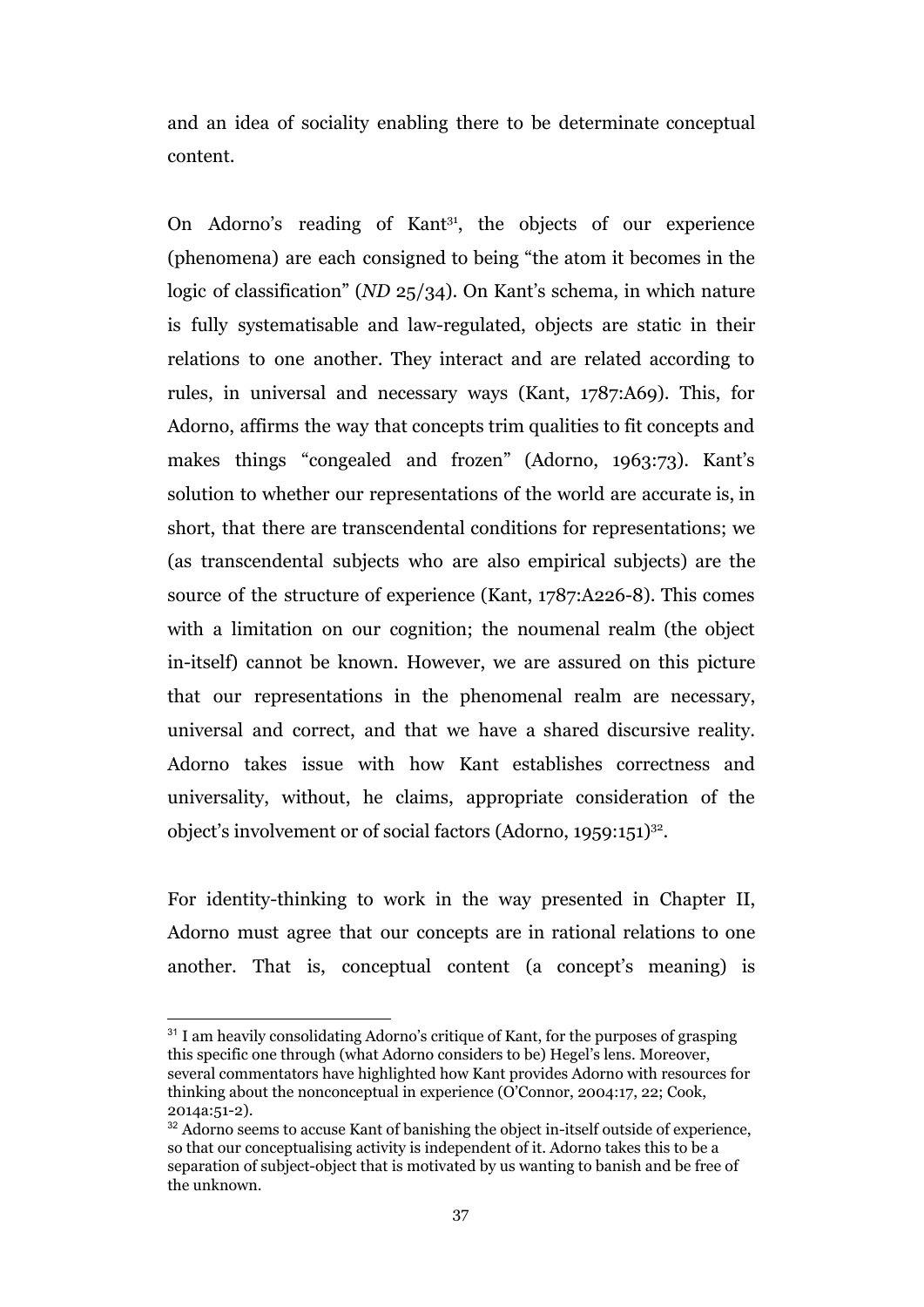determined by its relations of consequence and incompatibility with others (inferential relations). To have a concept is to know what it means, which means to know when to use it, so conceptual content (meaning) is a use-norm*.* Concepts provide reasons for applying and not applying other concepts. I raise this in order to set up the dispute between Hegel and Kant (where Adorno sides with Hegel) on the question: how are conceptual use-norms instituted? Adorno seems to find and appreciate the same insight in Hegel's critique of Kant on this issue as Robert Brandom does<sup>33</sup>. There are points in which Brandom's reading of Hegel seems to align with Adorno's<sup>34</sup> and strengthen Adorno's position. Following a summary of Brandom's praise of Hegel's argument, I will show where I take Adorno to be offering the same praise.

As Brandom puts it, for Kant conceptual content and inferential relations are "fully settled in advance of any application of those universals to particulars in judgment" (Brandom, 2013:11; see also 2014:V 218). The problem with Kant's position, according to Brandom, is that the idea of "epistemic constraint" becomes incoherent (2013:12). Brandom's argument proceeds as follows.

Kant has it that concepts shape particular judgments (applications of concepts to particulars), but does not, or cannot hold on his own theory, that particular judgments shape concepts. Brandom argues on behalf of Hegel, that, surely, as we come to have new judgments about the world, our concepts will change; their determinate conceptual content (use-norm) will adjust because of this new knowledge. For Kant, the particular judgment (judging an object to be *x*) could not have

<sup>33</sup> Brandom's semantic reading of Hegel's *Phenomenology of Spirit* is not

uncontroversial. However, I suggest that in certain instances it can act as a heuristic for interpreting Adorno's points.

<sup>&</sup>lt;sup>34</sup> As explained in the introduction, my purpose is not to establish whether Hegel can ultimately respond, but to present a way of critically reading and supporting at least one line of Adorno's engagement with Hegel.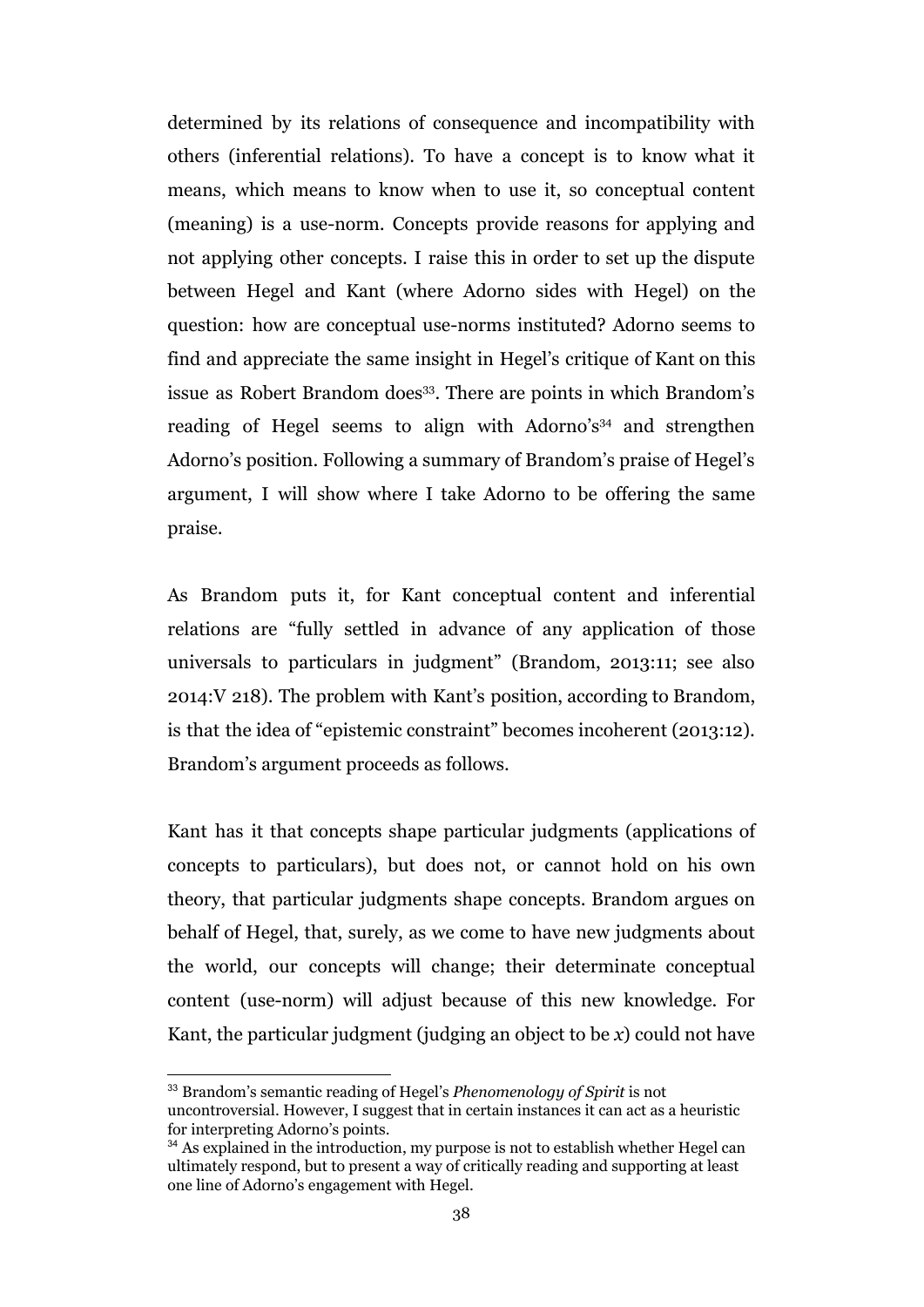caused the change, since its occurrence was empirically contingent (for Kant, empirical contingencies do not determine universal and necessary laws of representation). What, then, fixed the conceptual content in the first place? What made the judgment objectively, universally, valid if it turns out its application of a universal to a particular was incorrect? On Kant's picture, authority for judgment is supposed to come from the spontaneity of the subject. However, it then looks like nothing prevents the subject from authorising a new use-norm, changing the conceptual content, anytime, in any way it sees fit (Brandom, 2013:12). Brandom thinks Kant fatally loses the idea of responsibility on the part of the subject, of constraint on concept-usage: "The Kantian division of semantic<sup>35</sup> and epistemic labor seems unable to exclude the possibility that 'whatever seems right to me is right'" (2013:12). The idea that judging correctly means having the judgment that is universally and necessarily required for the particular we encounter<sup>36</sup>, breaks down.

This critique looks to be remarkably similar to one of Adorno's on Kant (e.g. Adorno, 1959a:138-179). Adorno is concerned about how, in Kant, the subject is supposed to account for both correctness (the right concept for the object) and universality (applying the same concept-application as everyone else) (1959:143); that is, Kant's transcendental subject is supposed to account for how determinate conceptual content is fixed in advance, but our experiences with objects cause adjustments to use-norms<sup>37</sup>.

<sup>35</sup> meaning of the concept.

<sup>&</sup>lt;sup>36</sup> There is something puzzling about this criticism, and Kant may well have an answer. For Kant, the table of judgments is prior to the categories, so on his view, he does allow judgment to shape concepts. It is true pure concepts of the understanding and their schematized versions are not alterable. However, Kant is absolutely willing to grant that empirically conditioned concepts are subject to change and improvement over time; the function of reflective judgment generates new concepts (Kant, 1787: B141, A176-218).

<sup>37</sup> See Adorno, 1963:66 and 1956:133 for further critique of how form and content can fit together in Kant. He argues Kant's argument about concept-application and normativity hinges on the form-content conjunction, yet we cannot form any notion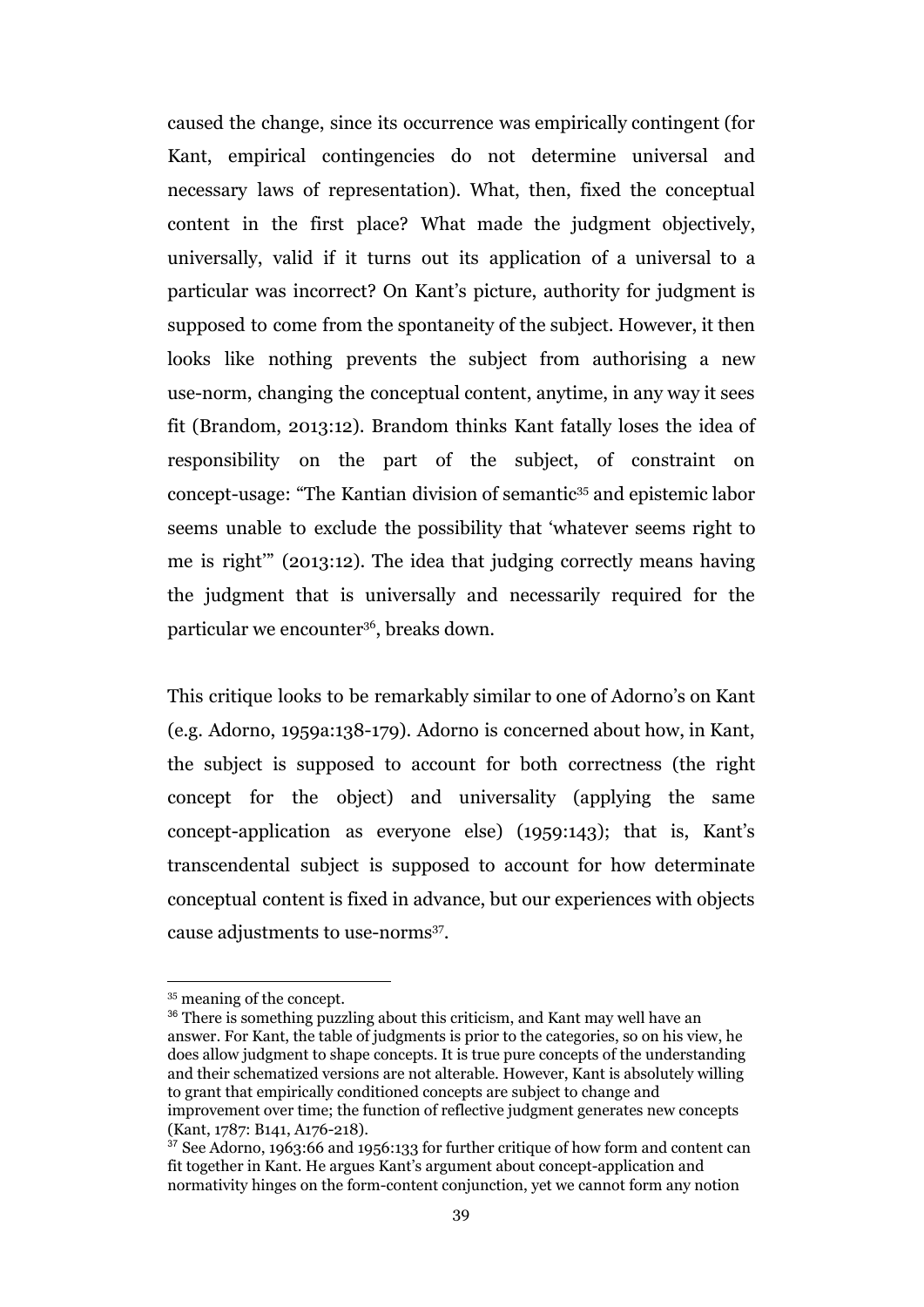How does Hegel help (for Adorno) account for institution of conceptual use-norms<sup>38</sup>? We saw in Chapter II that Adorno takes it that for Hegel, the inherent function of concepts is to quantify: to delimit, organise and divide quality. In particular judgments, we apply concepts (universals) to particular objects, based on the rational relations between universals (*ND* 43-4). However, we sometimes find an object does not comply with the concept we use (failing to instantiate a consequent one, or calling for an incompatible concept), which leads us to adjust our conceptual use-norms (Adorno, 1963:76). The particular judgment is, then, involved in instituting conceptual content, which means we respond to the particular object, the quality<sup>39</sup>; the concept cannot just "insert changing meanings into [the object] from the outside" (Adorno, 1963:71). Concepts are then instituted through application, through judgments about objects:

only when the life of the thing expressed by the concept is compared with the meaning specified and when the old meaning is thereby dishonored as invalid, is the other meaning constituted. (Adorno, 1963:113)

For Adorno, Hegel shows that form and content are more reciprocally-dependent than Kant thought (Adorno, 1963:65). He thinks Hegel captures this by showing that every identity-judgment, A=A (this object is this concept) is necessarily dependent on the judgment of non-identity, A=B (this object is different from this concept) (Adorno, 1963:135).

of what it really is for content, as sensory, to conform, or fail to conform, to pure concepts of intellect.

<sup>&</sup>lt;sup>38</sup> As we have seen, use-norms, determinate content, and meaning are treated interchangeably.

 $39$  We saw in Chapter II that quantity always works on quality, but this discussion should help understand which ideas from Hegel explain why.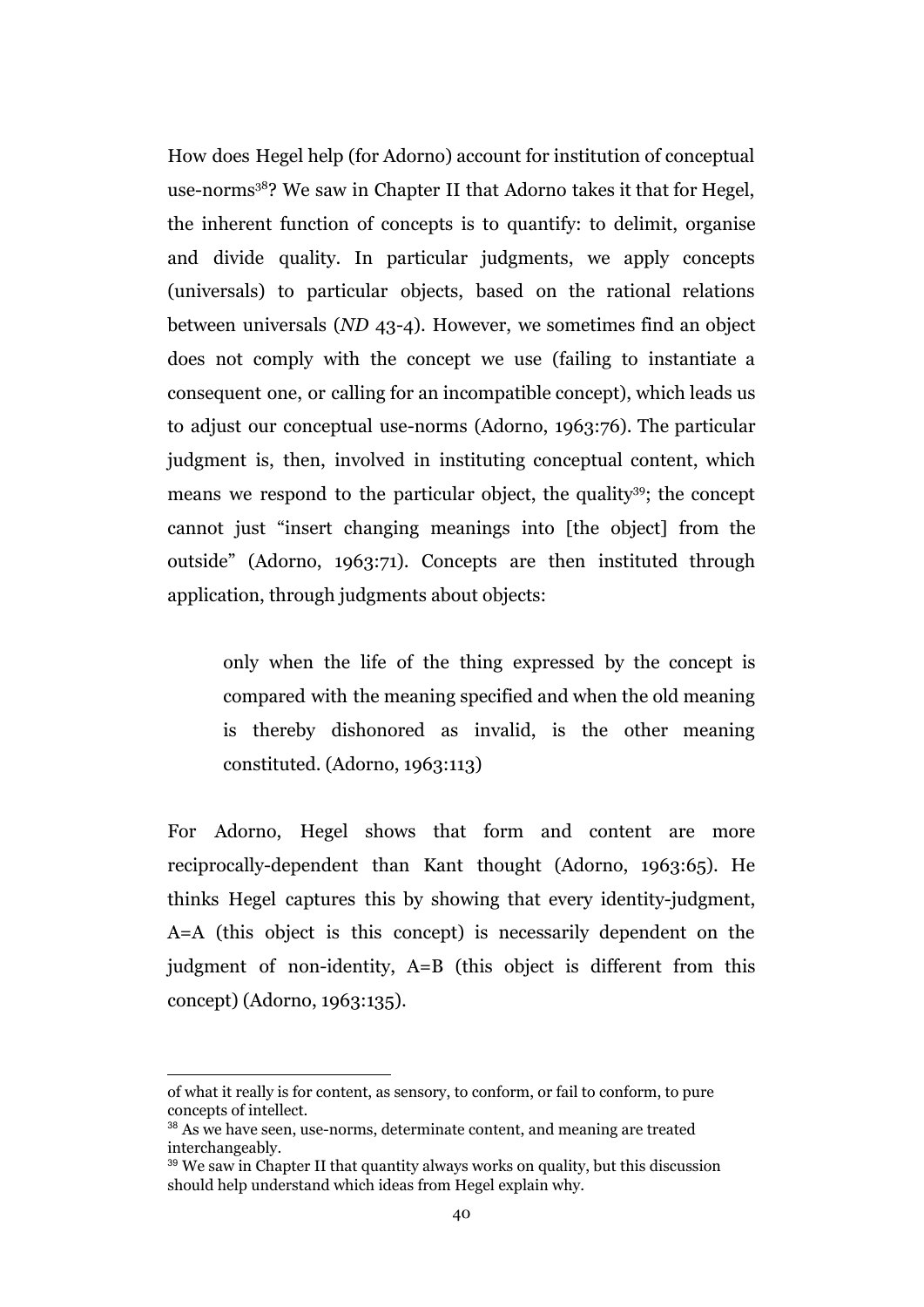Adorno attributes the following claim to Hegel:

To comprehend a thing itself, not just to fit and register it in its system of reference, is nothing but to perceive the individual moment in its immanent connection with others. (*ND* 25/34; also Adorno, 1963:70)

Let us break down what this means for Adorno. First of all, we have the implication from above that our conceptual boundaries are not permanent. The way objects appear to us now is not, in fact, fixed: objects of our representation change. The static relations in which they appear to us at any point are not the way they are related (for conceptualising subjects) universally.

Furthermore, Adorno takes Hegel to show that objects are always different to our determinations and this will gradually force us to adjust our conceptual content. Objects are in relations with one another,<sup>40</sup> which our conceptual framework, at any given point, does not capture. There is always mind-independence, part of the object eluding our determinations. We would not conceptualise objects with certainty, unless objects were involved in concept-institution, but we are not responding correctly to the object's involvement<sup>41</sup> in judgment.

For Adorno, this dialectical process between object and concept is negative. He variably uses Hegel's notion of negation to describe the following: (1) concepts are in relations of determinate negation to one another, that is, of incompatibility and consequence; a concept, a thought object, intrinsically or internally negates another; (2) the object negates its concept, and conceptuality at large; (3) the subject negates a

<sup>40</sup> Chapter IV further examines this idea of objects in non-conceptual relations.

<sup>&</sup>lt;sup>41</sup> This is not the picture Hegel arrives at. What I am presenting, and where I quote from Hegel, attempts to show Adorno's reading, which does not follow the logical order of Hegel's philosophy.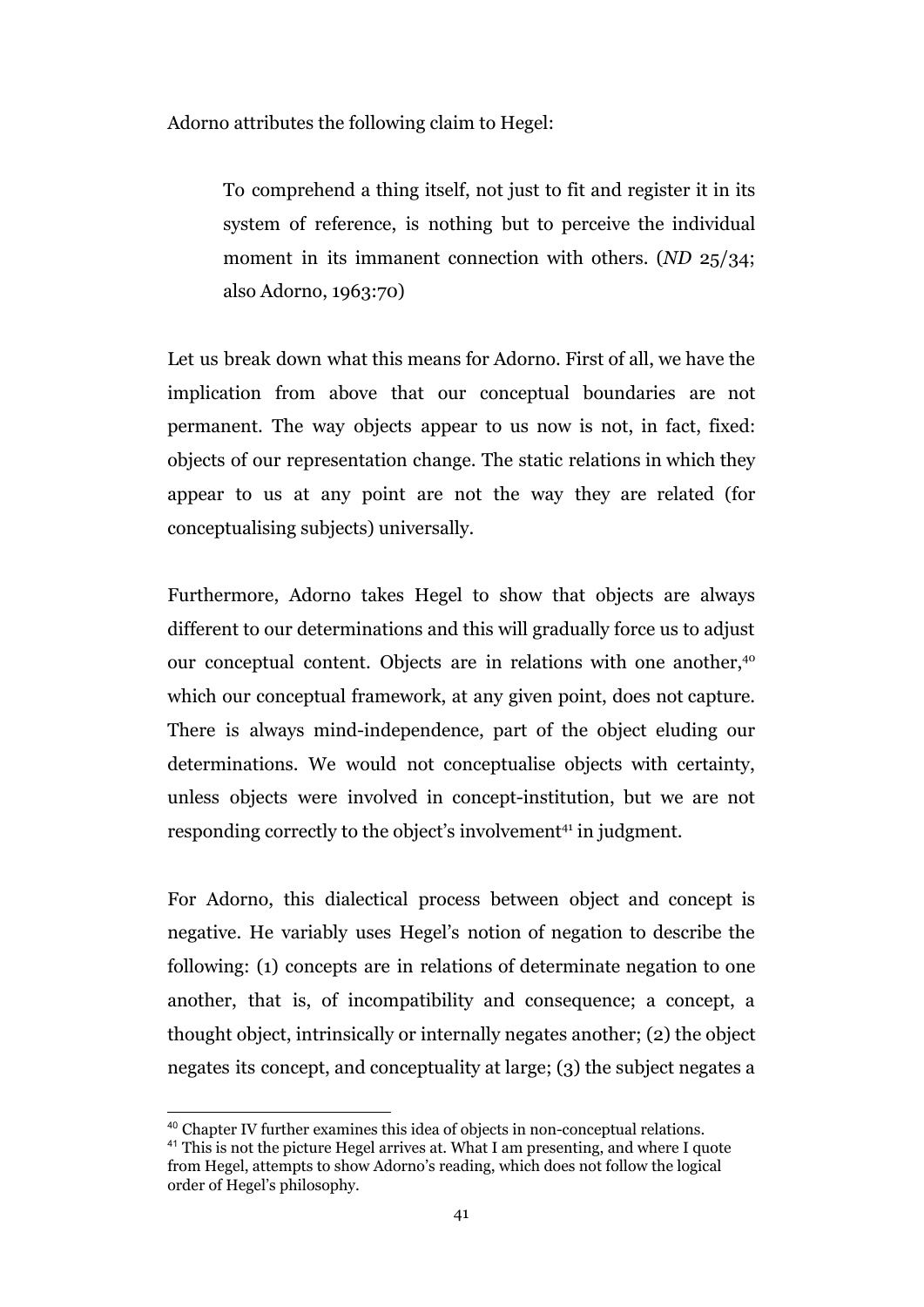past conceptual meaning; (4) concepts negate what objects are; (5) negative dialectical thinking involves negation (critique), but no positivity (i.e. no positive determinate, stable, conclusions)<sup>42</sup> (Adorno, 1963:77).

This should clarify the notion that instrumental rationality comes into concept use (from Chapter II): we have reasons (because of rational relations between concepts) to apply concepts to objects. This is, for Adorno, using the object as means to an end; we are applying the concept because of (i.e. for the purpose of/as a means to the end of) our conceptual framework. When we adjust our conceptual content, the object's resistance to it is translated into a reason to change our concepts, for those same ends (our conceptual apparatus, rather than what the object really demands).

Hegel reads this process of conceptual development as indicative of a better reason than *Verstand* implicitly at work. We will continue to see reasons for Adorno's rejection of this.

# 3. Language and Sociality

How is the concept-object dialectic as described enabled by social relations in Adorno's account? At points it is unclear what Adorno means when he claims to take up Hegel's understanding of the relationship between the individual thinker and society. Adorno frequently insists that Hegel demonstrates that the epistemic subject (that Kant took to be transcendental) is social (*ND* 200). He uses Hegel's terminology, such as *Geist*, and the universal, to describe society; however, for Hegel, these have metaphysical connotations and

<sup>42</sup> We will return to this in Section 7.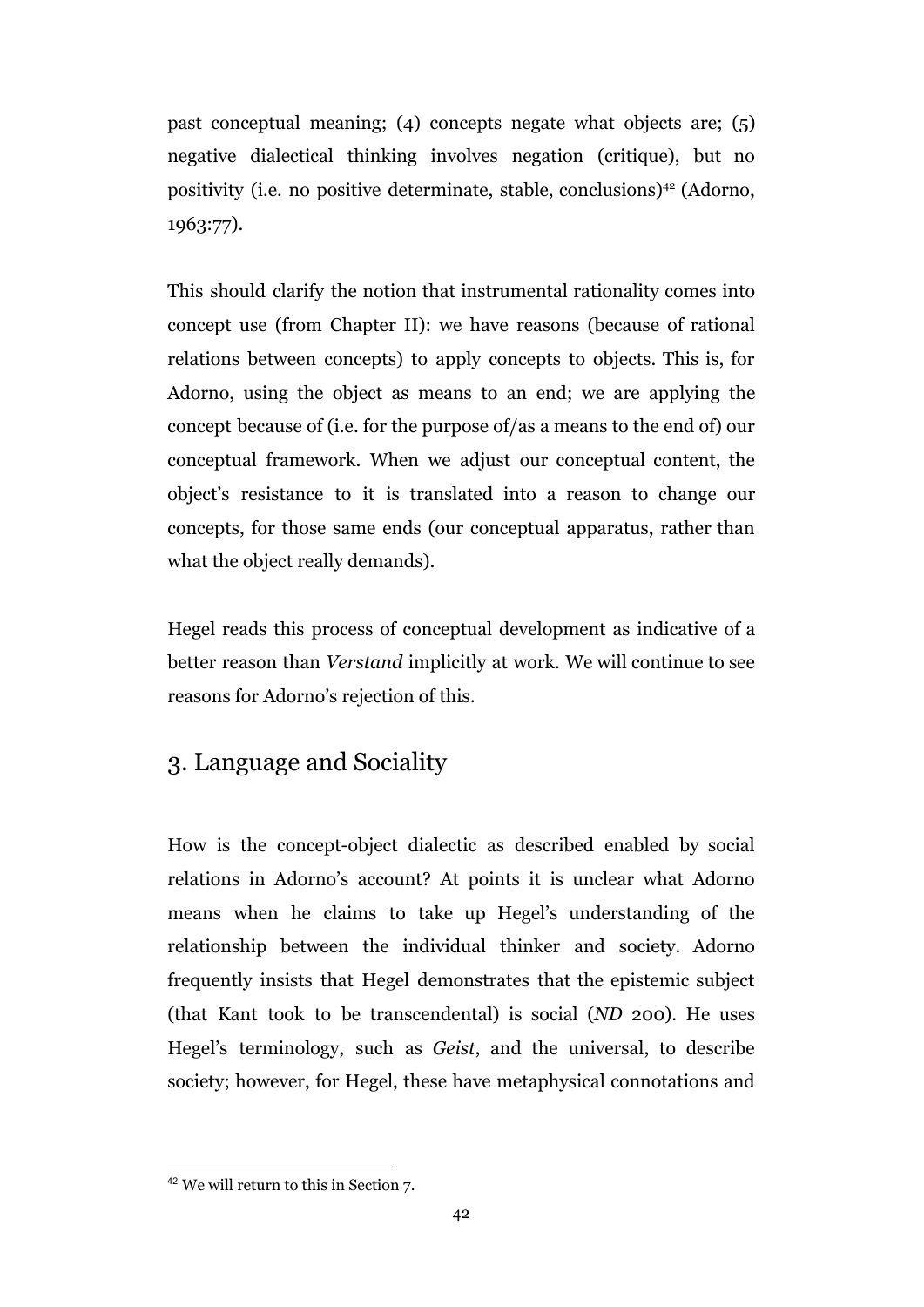imply necessity, freedom and rationality; for Adorno's purposes, they do not.

We can pose the question as follows: what kind of social restraint enables us to share the changing, determinate conceptual content, as described above? When Adorno polemically claims that Kant's idea of universality of representation ultimately relies on consensus (*ND* 143-4), we can understand he means that explicit or implicit agreement between people allows for a shared discursive reality. Adorno claims the individual consciousness is related to social consciousness, as the accidental is related to the rule-governed mechanisms of concept-use and abstraction (Adorno, 1959:144) (we could say, both are relationships between contingency and normativity). Social consciousness presumably means our shared representations and beliefs about the world, which implies that conceptual use-norms are socially-instituted and socially-regulated. Having a concept means knowing how to use it appropriately in one's social community (*ND* 146).

I think setting this out helps grasp what Adorno considers to be Hegel's insight on the role of language in thought. Adorno seems to claim that our concept-application (our judgments) are enabled by participation in a linguistic community:

As an expression of the thing itself, language is not fully reducible to communication with others. Nor, however - and Hegel knew this - is it simply independent of communication. Otherwise it would elude all critique, even in its relationship to the matter at hand, and would reduce that relationship to an arbitrary presumption. Language as expression of the thing itself and language as communication are interwoven. The ability to name the matter at hand is developed under the compulsion to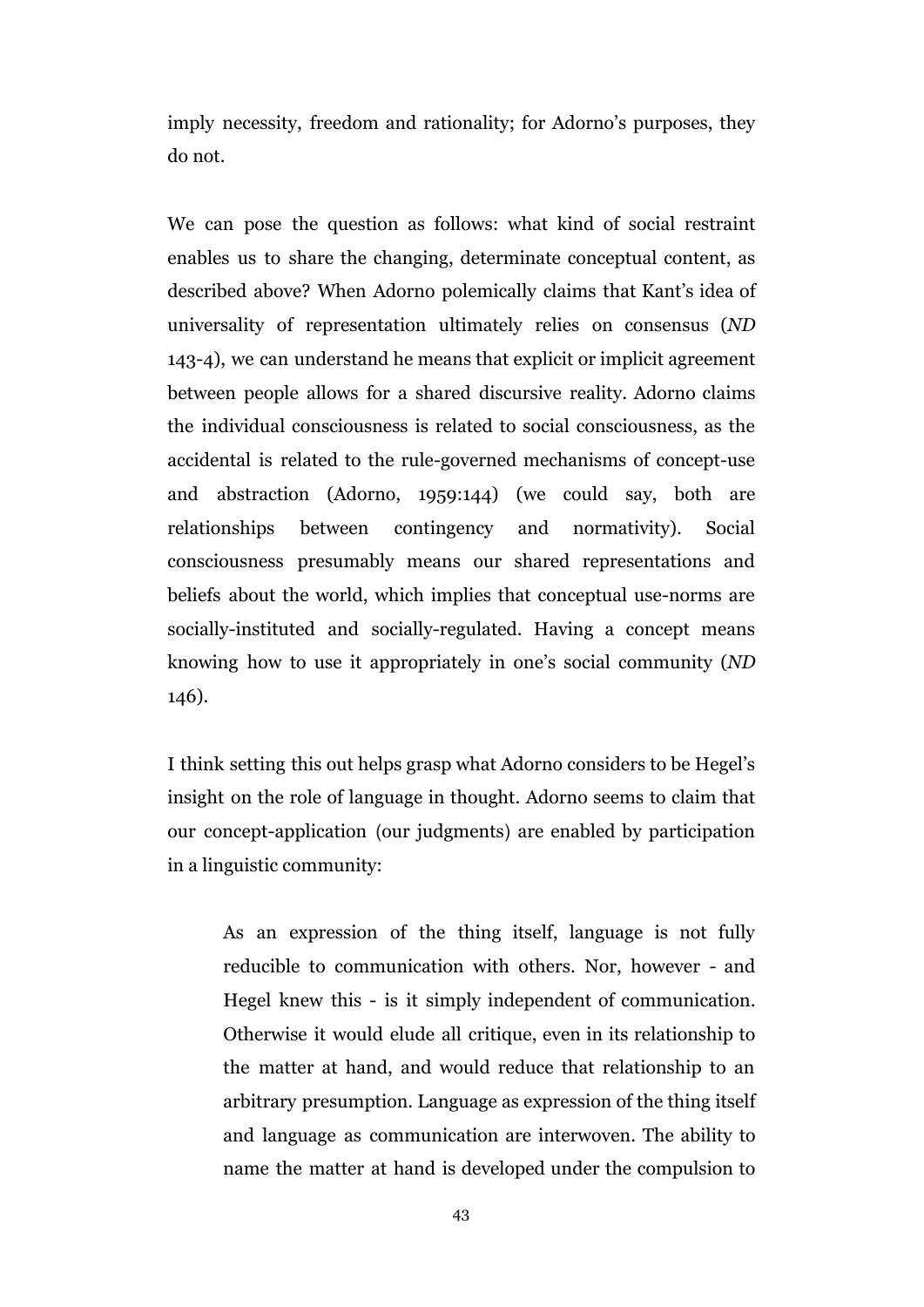communicate it, and that element of coercion is preserved in it; conversely, it could not communicate anything that it did not have as its own intention, undistracted by other considerations. This dialectic plays out within the medium of language itself; it is not merely a fall from grace on the part of an inhumane social zeal that watches to make sure that no one thinks anything that cannot be communicated. Even a linguistic approach of the utmost integrity cannot do away with the antagonism between what is in itself and what is for others. (1963:105)

This passage is rich for our purposes. Adorno claims that an individual is bound by norms, of which she might not be conscious, to use a concept only in a sense the community fixes for it. To use Brandom's terms (2013 and 2014), this bindingness comes from others authorising my use, and holding me responsible, through communication. For my particular judgment to be recognised as expressing something new (so for me to institute a new conceptual content) others must recognise it as normative; they must recognise me as responding to reasons. Language, implies Adorno, has a fundamental role in determining our conceptualisations, thus in determining what exists for us, rather than just being a sign for what exists (*DE* 15).

The key thing Adorno concludes from this is that our accountability to norms of communication (conceptual use-norms) and our accountability to the object are in tension. This is a fundamental antagonism of social being, which Adorno thinks Hegel points to. We are under compulsion to function socially, which depends on following normative constraints on how we express our experience of objects, and thus on how we experience objects (because expression leads to changes in conceptual content, which leads to changes in how objects appear to us in experience). Adorno also emphasises here that we are trying to express the uniqueness of our experience of the object (in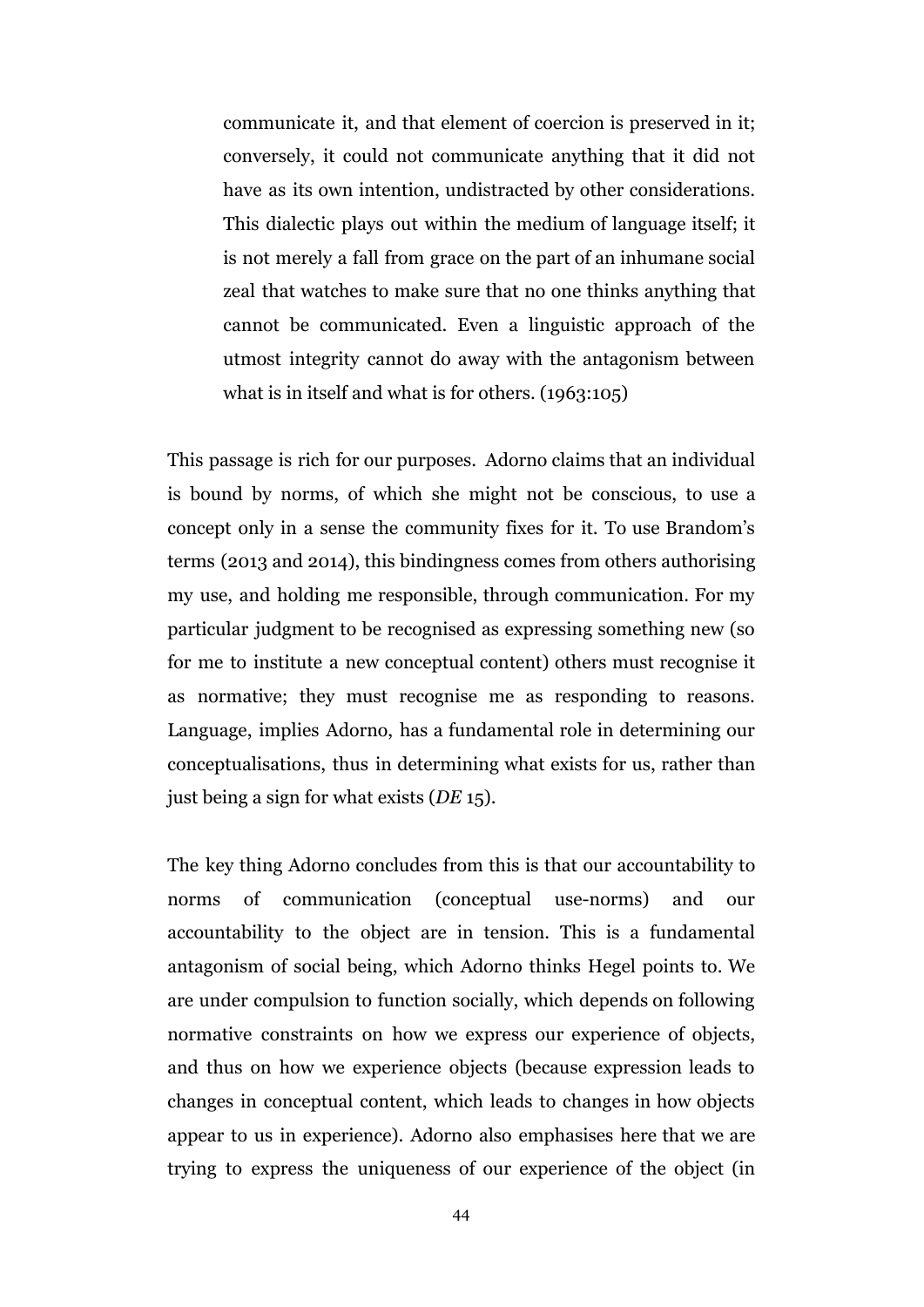Chapter II this was described as negativity and suffering). Yet, the way we come to express it to ourselves, depends on others authorising the expression. Language is then fundamental to the ills of identity-thinking:

The moment of universality in language, without which there would be no language, does irrevocable damage to the complete objective specificity of the particular thing it wants to define. (Adorno, 1963:106)<sup>43</sup>

Adorno praises Hegel for recognising the importance of language (1963:117): Hegel in various places claims that language is the "perfect expression [...] for the mind" (Hegel, 2007:§411) and the "highest power possessed by mankind" (Hegel, 1986a:157). In Hegel's *Phenomenology of Spirit*, language is a key part of the stage of culture; speech allows for recognition of others and self: "In speech, self-consciousness, qua independent separate individuality, comes as such into existence, so that it exists for others" (Hegel 1807:§308)<sup>44</sup>. With these references, Adorno seems to want to say that Hegel recognised (but ended up glorifying as though it were something intrinsically positive) how language institutes concepts and meanings, and allows reflection and development of thought. The stronger claim is that self-consciousness (having, or having consciousness of, independence from objects) is enabled by recognition from others, through speech. We can infer that Adorno is suggesting that our form of self-consciousness is intrinsically tied to communication.

However, Adorno claims that elsewhere Hegel depreciates language to a vessel, or a medium, to communicating thoughts rather than

<sup>&</sup>lt;sup>43</sup> What follows is Adorno's suggestion that language can be used to correct itself, by prioritising the object over objectivity. We will examine this in Chapter IV.

<sup>&</sup>lt;sup>44</sup> Hegel also discusses how public speech acts by state powers are performances, which construct modern relations of recognition (1807:§508).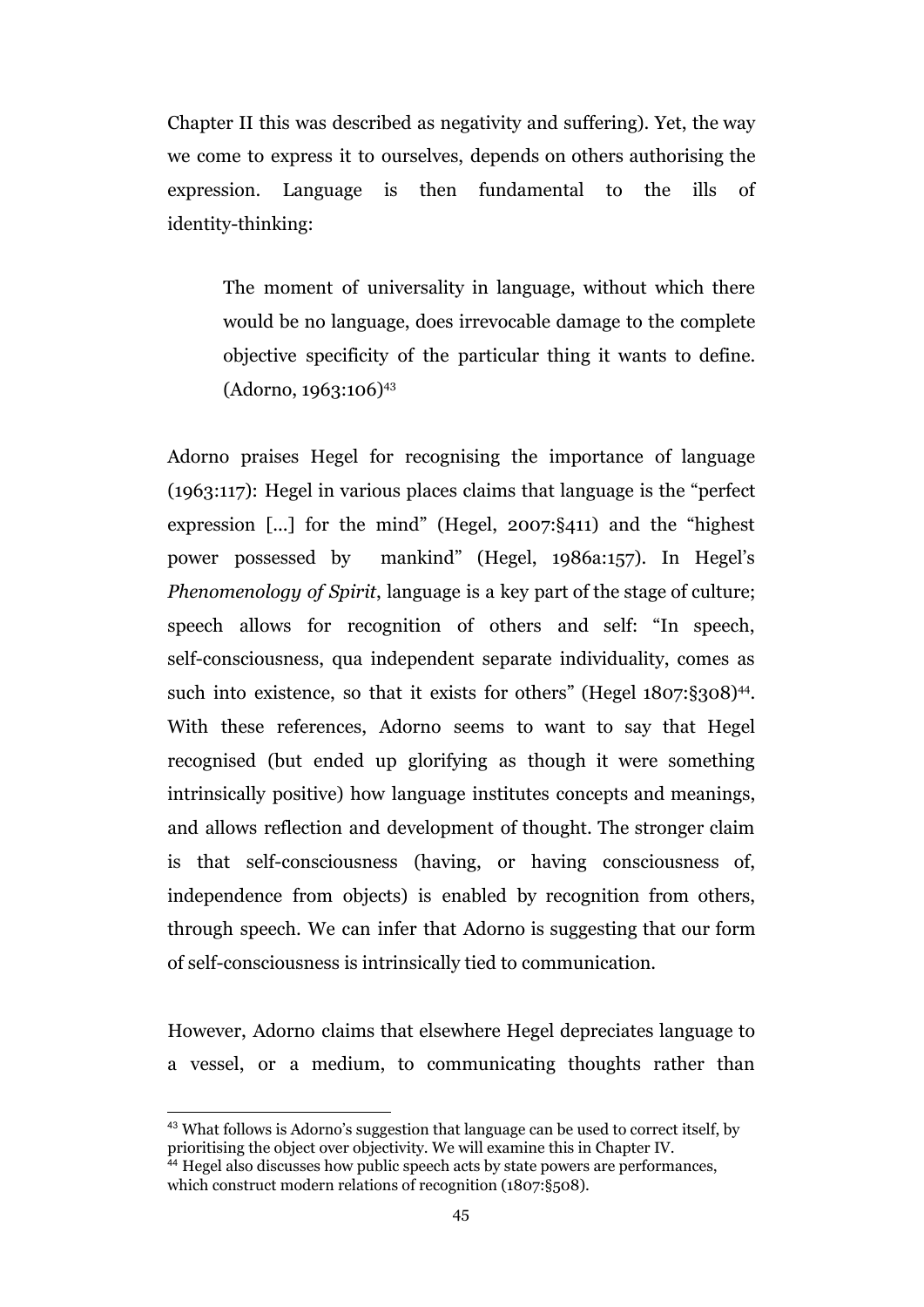instituting them: "the bearer of the content of subjective consciousness" rather than "expression of the Idea" (1963:117). Adorno claims that on Hegel's own terms, language "like art" should have been considered "a manifestation of truth", rather than just a medium of communication (1963:118). With these two points, Adorno suggests that while Hegel recognises in places how language institutes determinations of (what we take to be) truth<sup>45</sup>, he did not always pay enough attention to it in his interpretation of the history of our consciousness. This may mean Hegel's understanding of reason at work in history did not sufficiently note linguistic embodiments of novel thoughts and judgments, especially in literature (Adorno, 1963:118)

Adorno claims that the current "historical moment" makes the antagonism in language-use particularly problematic, because our communication is significantly "dictated by the market" (1963:106). Perhaps this suggests that since we are increasingly commodifying objects (*DE* 120f), changes in conceptual content through communication primarily involve calculation of exchange-value. Adorno may also be pointing out that the space we might have previously had for sharing or hearing novel reflections about the world is reduced as our desires, interests and intentions are increasingly controlled and predetermined. Written and spoken word in literature and film has become commodified and repetitive, argues Adorno; it is created for exchange-value rather than artistic value, and to keep the population content with their lives, confirm their beliefs, rather than reflect or form new judgments (see e.g. *DE* 125; *DE* 135; *MM* 22, 30, 81, 98).

Referring to Hegel's writing as a counterpoint, Adorno writes, "Language would rather become unintelligible than disfigure the

<sup>45</sup> Hegel reads truth as something 'becoming', through our false determinations, such that our false, negated, determinations are all shown to determinate for truth.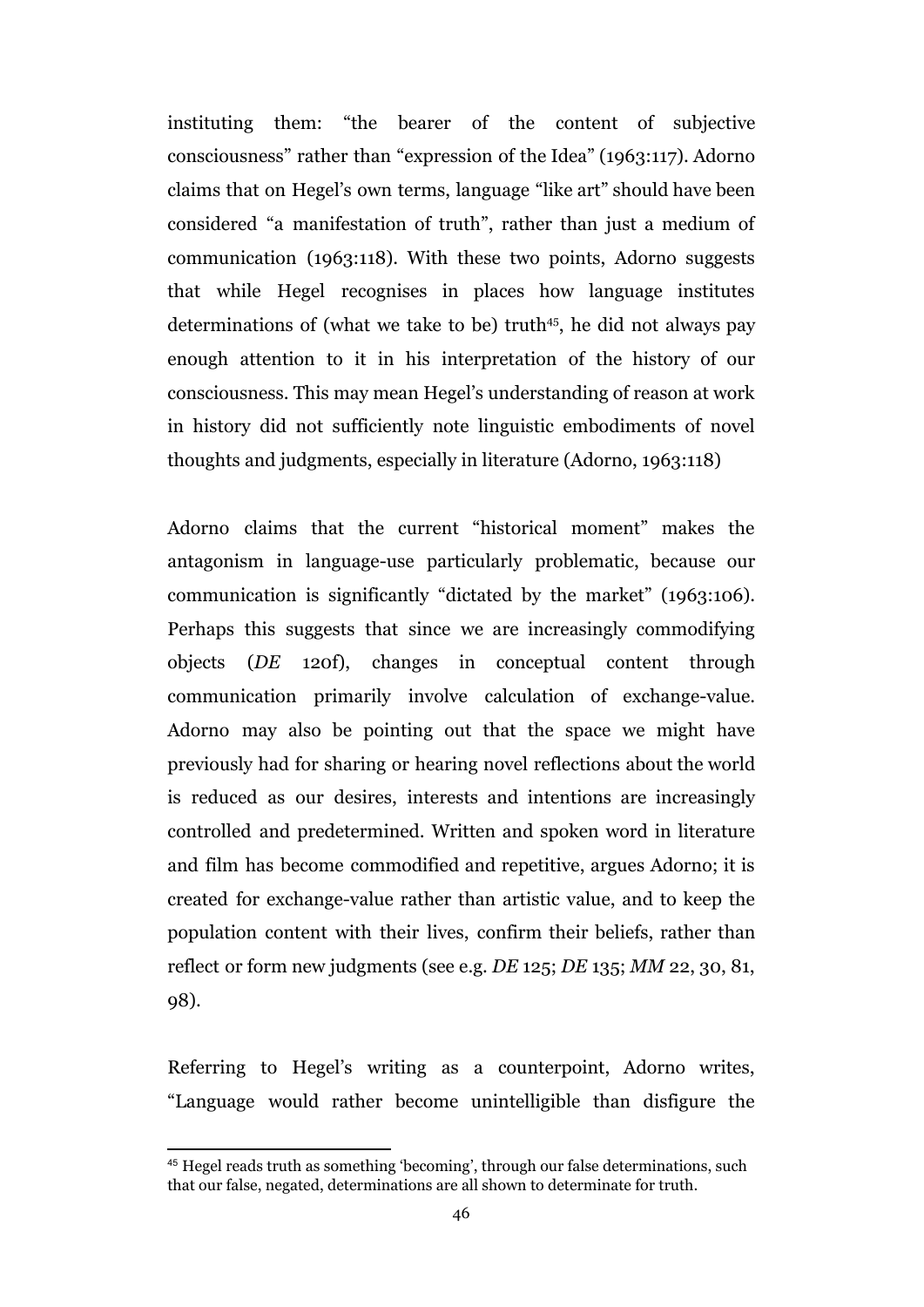matter at hand through a communication that gets in the way of communicating it" (1963:106). However, Adorno claims that what eventually led Hegel astray (from a self-critical philosophy acknowledging its limits) was a lack of focus on language (*ND* 163): "Hegelian dialectics was a dialectics without language, while the most literal sense of the word "dialectics" postulates language" (ibid.), which could mean that Hegel's own mode of philosophy, dialectical thinking, was insufficiently aware of the limits inherent in language.

# 4. Contingency in History

Adorno claims that Hegel helps us focus on what other theorists (positivists, metaphysicians, his Idealist contemporaries, Adorno's contemporary analytic philosophers) would dismiss as "facticity", or contingency:

Philosophy acquires the right and accepts the duty to appeal to material moments originating in the real life process of socialized human beings as essential and not merely contingent. The artificially resurrected metaphysics of today, which castigates that as a descent into mere facticity and claims to protect the being of beings from beings, regresses behind Hegel when it comes to what is crucial [...]. (1963:67)

From the previous sections, we can interpret Adorno as highlighting that if we start out by looking for what is essential or universal as something antinomous to contingency, then we fail to see that it is only through what we took to be contingency (empirical lived experiences) that our ideas of what are essential, and many things we took to be essential to human experience, are instituted.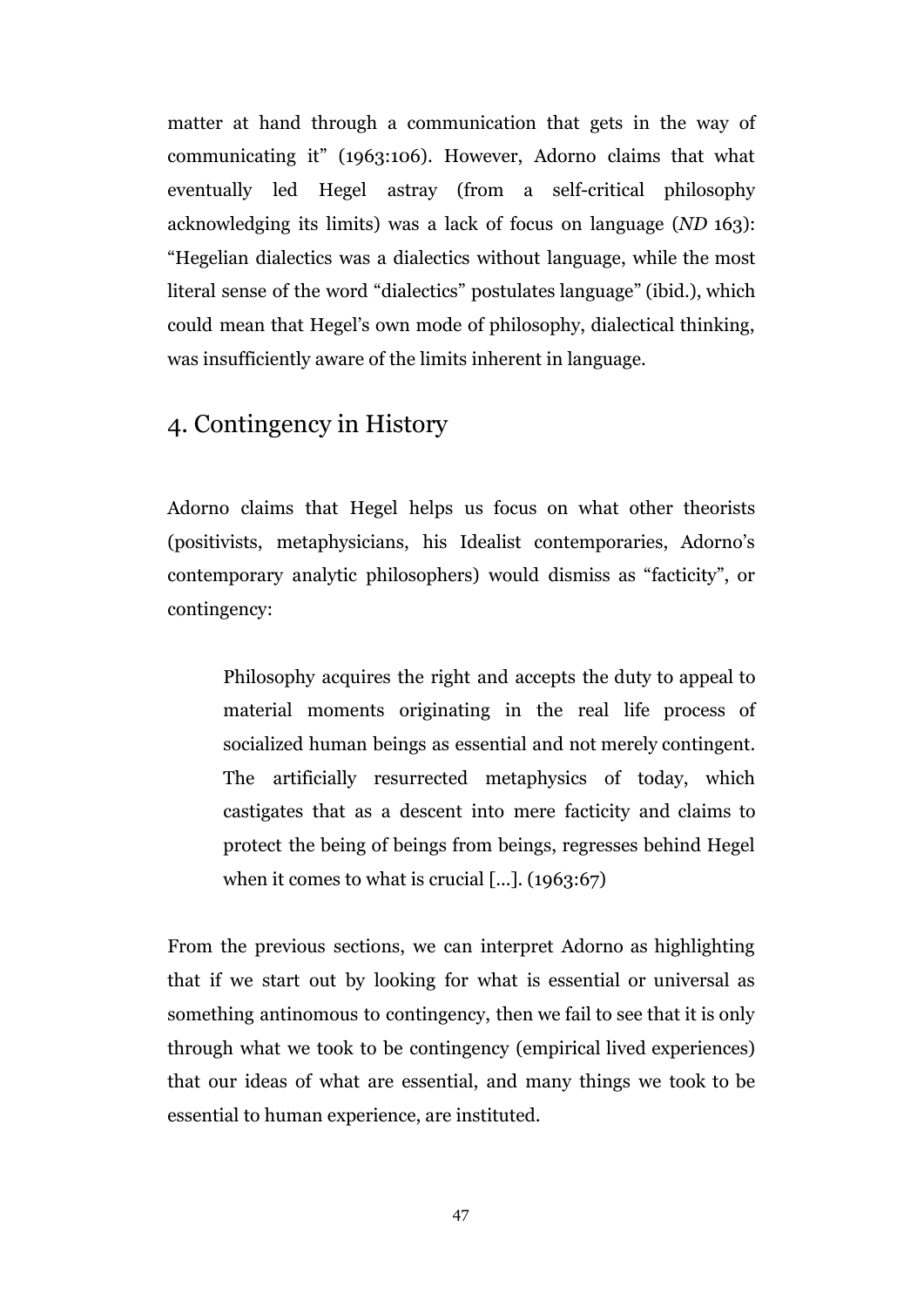Adorno praises Hegel's insight into a dialectic of the particular and universal in history. Adorno uses this to refer to an individual and the normative sphere or the "universal tendency" (*HF*11) of their society, to individuals and the course of history in general, as well as to particular experiences or events and the norms or tendencies governing it. In many places, Adorno uses the term 'contingency' instead of 'particular'. Adorno claims Hegel ultimately abandoned his commitment to this dialectic, in his theory of history and logic of totality, when dismissing certain things in history as mere fact, "worthless existence" (*HF* 38; see Hegel,  $1840:43$ <sup>46</sup>.

Adorno takes Hegel's insight to be that that much of what seem like contingent actions, and our practical commitments and behaviours, are governed by norms that we collectively sustain (*ND* 45-6). Moreover, social roles control who is afforded recognition of their judgment's normative force; norm-institution is contingent on power relations, rather than on reciprocal, mutual adjudication of reasons. Normativity serves the ends of dominant human groups, and different groups will adopt different conceptual content to ensure conformity to their roles. On Hegel's picture, antagonisms implicit in each universal will come to the fore when disagreements arise about norms, and they are found to be contradictory. A society's normative force breaks down, out of which a new complex of norms, a new spirit emerges (Hegel, 1840:40). For Hegel, history is a process of developing, clarifying and expressing concepts; responding to requirements to correct our position (Hegel, 1807:§808). Thus, as we change the way things are for us, as our conceptual contents change, the world approximates goodness and truth. The norms developed over history are then implicitly rational,

<sup>46</sup> Nisbet's translation to which I refer does not retain the clause with 'mere existence' that in the original German, reads, "Diesen will die Philosophie erfassen; denn nur was aus ihm vollführt ist, hat Wirklichkeit, was ihm nicht gemäß ist, ist nur faule Existenz" (Hegel, *Werke* (1986b) xii. 53). The John Sibree ([1857] 2001) translation of Karl Hegel's German edition does retain it.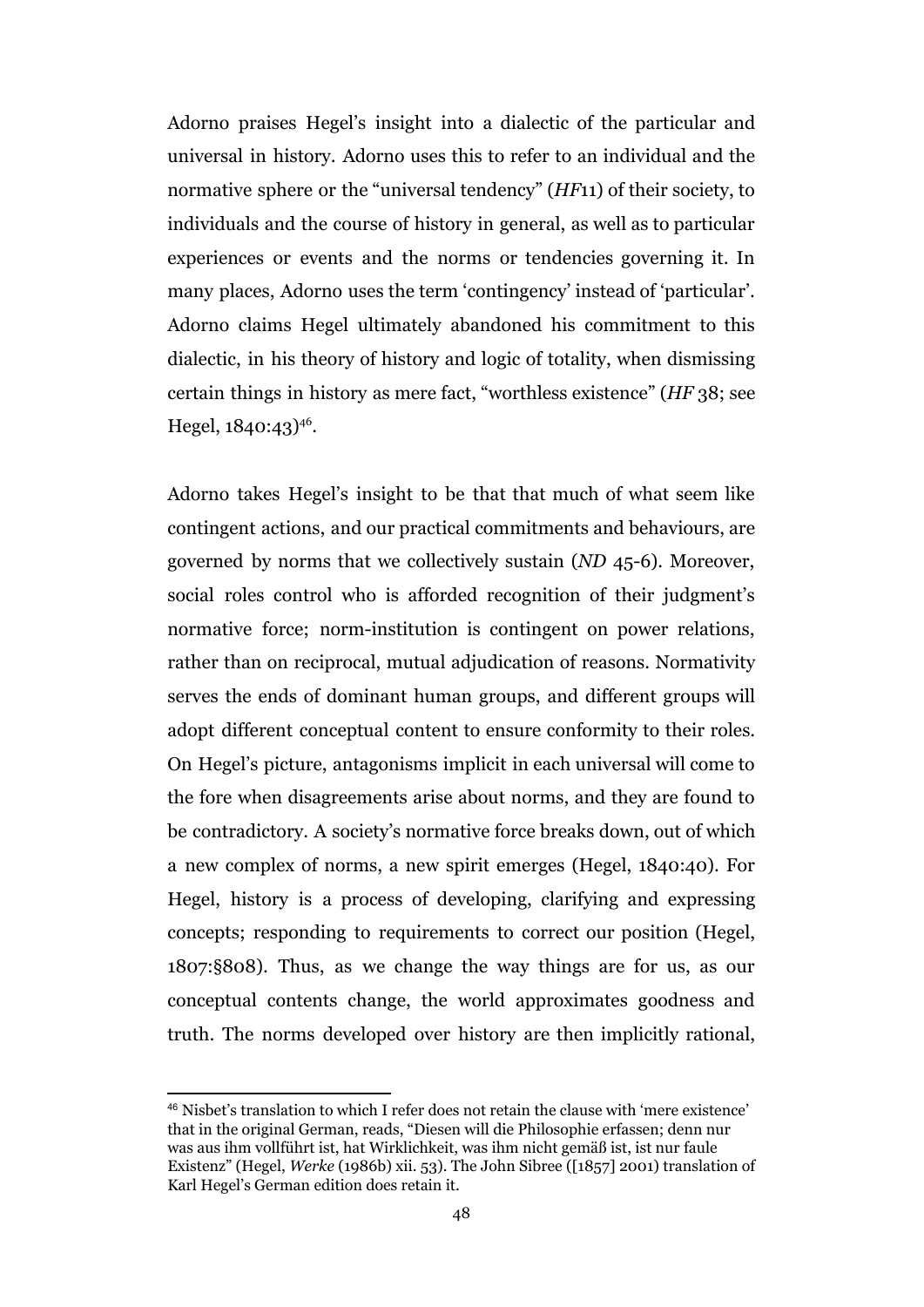necessary, and good, even though each has been negated by its successor (Hegel, 1817: Part I, IX).

Hegel also understand our attitudes *about* norms to be changing, again through disagreement about and contradictions within ideas of what it means to be norm-following<sup>47</sup> (e.g. Hegel,  $1807$ : §438f, §459; 1807:§665-7; 1807:234-5 §391). Hegel argues that over time, we come to see that there is "contingency to the necessity of the activity" (to what makes the activity normatively required) (1807 §475). For Hegel, what normativity is, or must essentially be, is a resolution of contingency and normativity; the resolution he envisages would involve individuals instituting norms without antagonism. Their particular interests would align with the norms they follow, and would allow others to do the same (Hegel, 1807:§144-145); individuals would be disposed to do what is required by the institutions (Hegel, 1821:§146-148) and recognise one another as mutually-recognising norm-followers (Hegel, 1807:§184)*.* He understands this as as the goal of *Spirit* (reason as *Vernunft*, self-consciousness, coming to know itself through human history).

Adorno rejects the idea that this dialectic should be read as a rational process, and claims to be (unlike Marx in *The Philosophy of Right*) criticising Hegel on his own terms, according to Hegel's goalpost of following through the implications of the universal-particular dialectic (*HF* 42; *ND* 28). Adorno's main criticism seems to be firstly that there are antagonisms throughout history that are left unresolved, so that, as with conceptual norms (set out in Section 2) we cannot read positive

<sup>47</sup> For Hegel, human history moves through the stages of: 1. *Sittlichkeit* (ethical community) with objectivity - this is a pre-modern/traditional stage of humanity, where norms are identified with as objective, given, and individuals identify with those norms, their social roles, as being natural, necessary; 2. Alienation with subjectivity (modern stage of humanity); 3. *Sittlichkeit* with subjectivity (the stage Hegel anticipates as explicitly creating what is implicit (Hegel, 1807).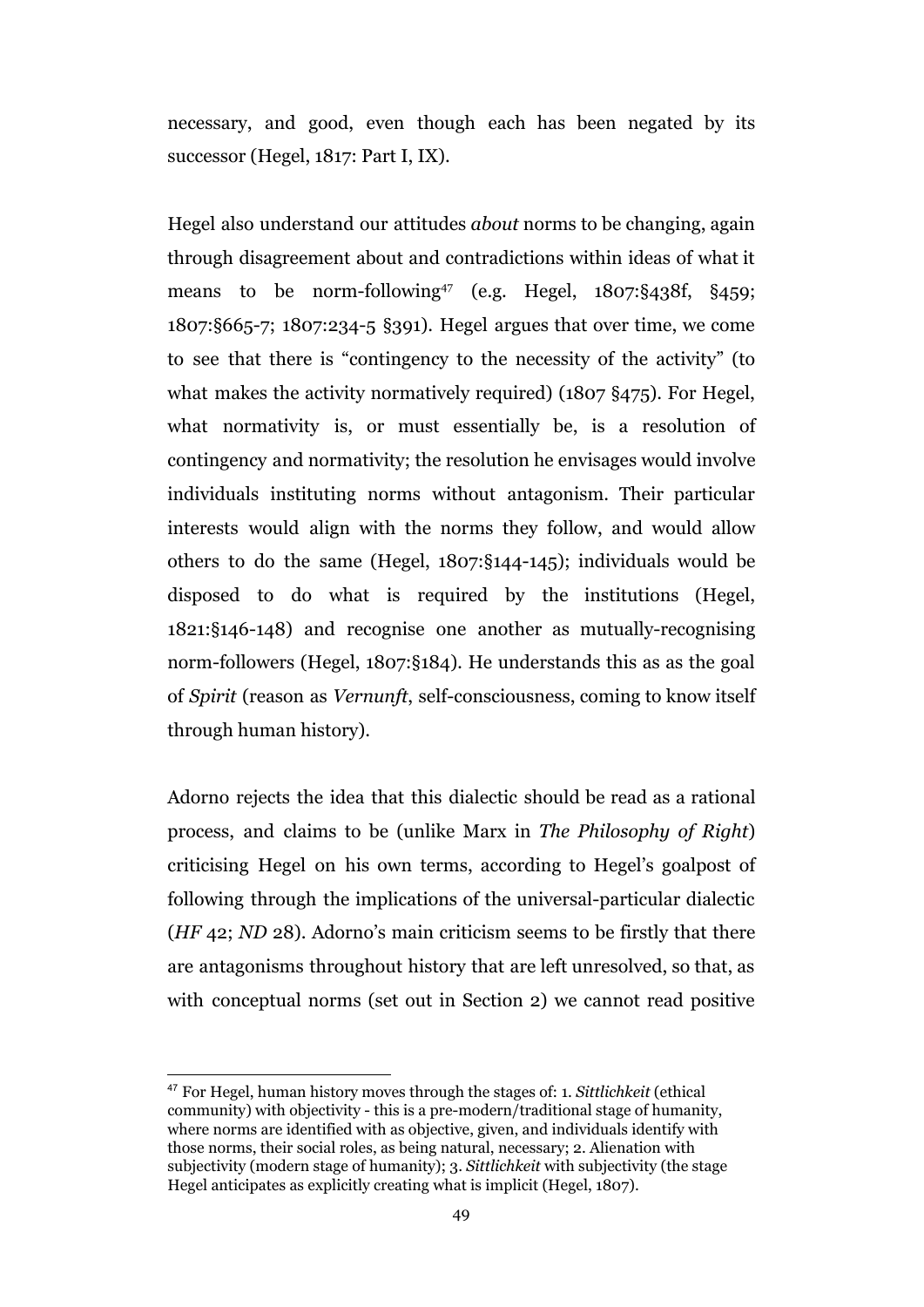progression into it; the universal (the norm) is not responding adequately to the particular.

The charge is that Hegel only acknowledges the antagonisms he recognises as leading to a breakdown of a society's complex of norms<sup>48</sup>. Interests not articulated or suggested via a platform for petitioning recognition (for example, interests of oppressed groups that went unnoticed) would not have their use of conceptual norms considered by Hegel as rational critiques or revisions (*HF* 59). On Adorno's interpretation, for Hegel "only something that has become real is actually possible" (Adorno, 1963:83), from Hegel's arguments that what is rational is necessary (Hegel, 1821:preface and 1817). Adorno partly echoes Marx, but emphasises we have no warrant to read necessity into history: Hegel, in the end, "sides with the big guns [...] adopts the judgment of a reality that always destroys what could be different" (Adorno, 1963:83).

Adorno also argues that Hegel inserts a dichotomy between contingency and normativity, when interpreting history. For Hegel, philosophical enquiry into history aims to eliminate contingency, in order to identify the rational, which is the necessary (Hegel, 1840:28). Doing history is applying thought to thought (the subject matter is self-consciousness developing) (Hegel, 1840:26). From our perspective, with higher ideals of a more advanced culture, we can identify the components of the dialectics that manifest themselves in past events and eras that propel the rational process of history (Hegel, 1840:24)<sup>49</sup>.

<sup>48</sup> Hegel, for example, gives women a valuable role in the antagonisms that move forward the dialectic of history; the sexed division moves us from "natural being" to "ethical significance" (1807:§459). However, if we assume that 'woman' is an essential category whose functions or relations to others adjust, this might disguise some important elements of the situation, as de Beauvoir (1949) argued; i.e. that what we think is biologically essential is actually socially formed. Adorno signals such issues, though it is a shame he did not engage explicitly with gender issues, given his critical program.

 $49$  As Beiser puts it (1993), for Hegel, doing history requires understanding the ideas and values of the time and how they come to conflict with agents' experience.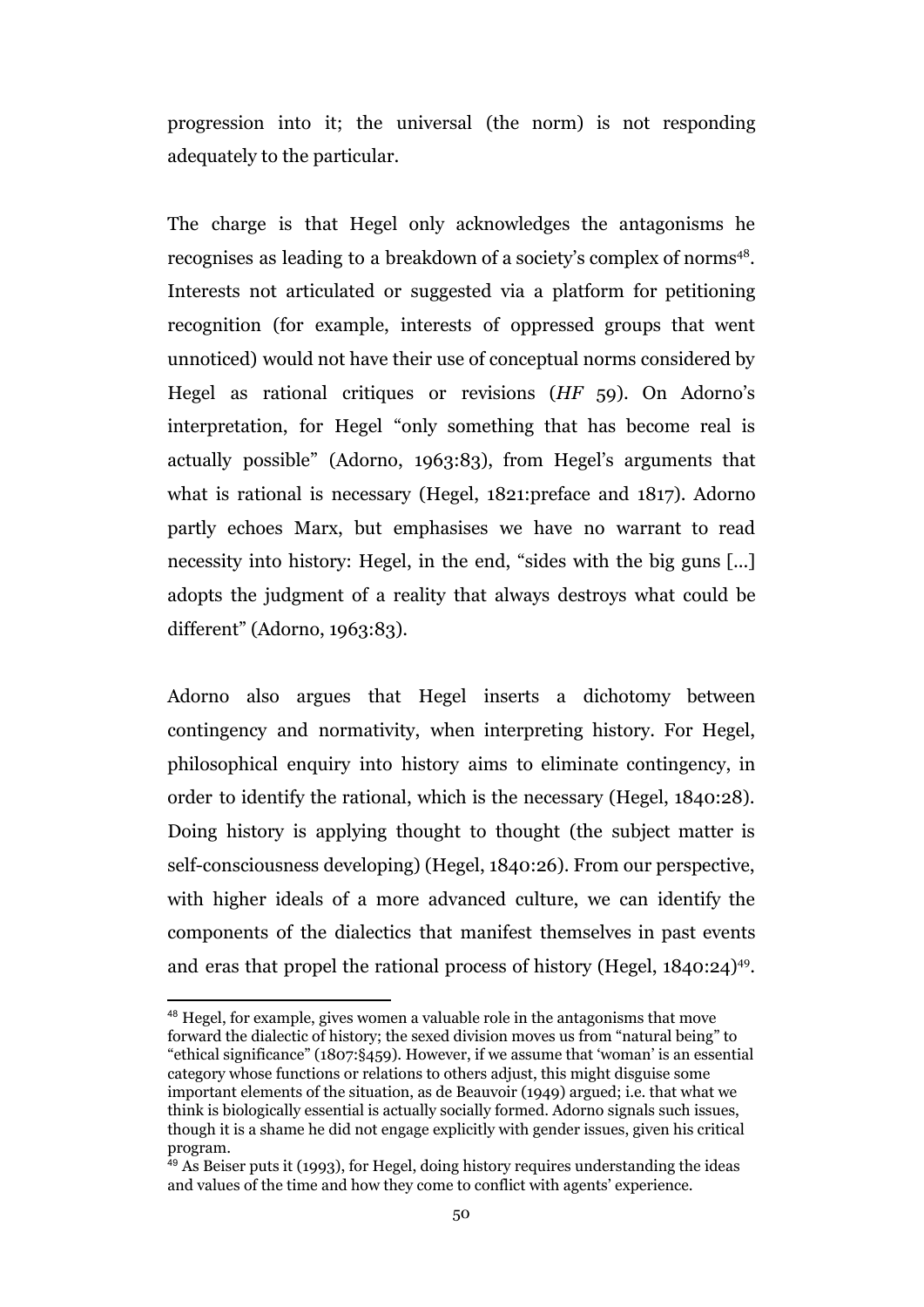Philosophy brings to historical interpretation that reason governs the world (Hegel, 1840:26-8). Eliminating contingency for Hegel means both showing where what appears to be contingent is rational but also putting aside facts that do not reveal the development of reason.

Adorno claims that these latter facts Hegel ignores may well challenge the rationality of the course of reason Hegel is identifying; Adorno accuses Hegel in the preface to *Philosophy of Right* of "sneering at those who would reform the world" (1963:85). Adorno argues that silenced opinions or critiques should be considered at least as rational as anything else, on Hegel's terms, even if they were "powerless" to change the "historical trend" they are criticising (*HF* 63). Adorno argues the failure of these ideas to be realised is not because of a lack of response to reality; on the contrary, they may be possibilities "that reality itself, however weakly, is putting out feelers to" (Adorno, 1963:84). Adorno argues they should be considered examples of "self-reflection" (1963:118) and pointing in some way to how the world can and should be.

It seems Adorno is claiming that Hegel holds: (i) an individual is governed by a norm, and judges it to be wrong (Adorno, 1963:84); (ii) her protest is not rational unless it is heard (*HF* 65-6). Adorno's objection seems to be, firstly, that if Hegel understands norms to be dependent on everyone who actualises them, then we cannot selectively choose whose judgments are relevant when retrospectively assessing the reasonableness of the norm and the relevant antagonisms and determinate negations. Nor can we say that only some of the contingency involved was necessary. Otherwise, Hegel loses the idea that all particulars of a universal, condition that universal (*HF* 64). This is how Adorno can say that Hegel introduces a dualism, a "*chorismos* of reason and unreason, chance and necessity" where there is supposed to be mediation (*HF* 65-6; see also 1963:131).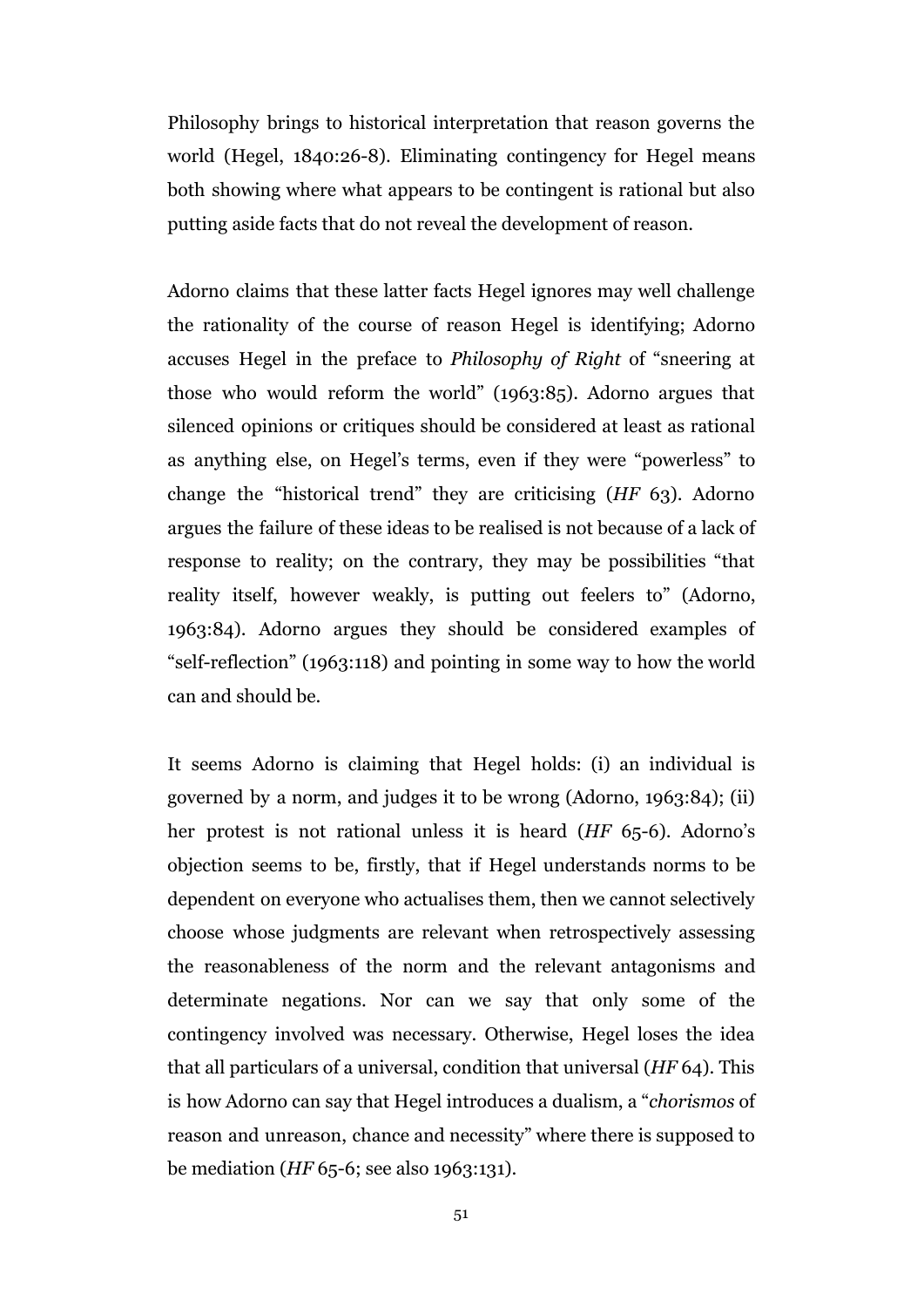Adorno praises Hegel for acknowledging that the "actual historical power" emerges as "stronger" over the particular ("the realm of realities, the so-called facts" (*HF* 43, 26)). The norms *de facto* in society govern us more than we control them; they appear to be necessary (unchangeable), but we cannot, Adorno argues, interpret this to mean world history is "concept, spirit, and therefore 'good'" (*HF* 43; see also 1963:42-3). If Hegel is right that reason (as *Vernunft*) would mean checking our universals (concepts, ideals) against particulars (judgments, things), then Adorno presses that we must discover where, throughout history, we have failed to do so (*HF* 65-6).

Adorno then appears to take from Hegel the idea that contingency is constitutive of normativity (of concept- and norm-formation and use: so of our identity-thinking and instrumental rationality), but that this does not show, as positivists might say, that normativity disappears and fact takes its place. On the other hand, Adorno rejects Hegel's move to take the presence of normativity as a sign of genuine rationality. Adorno agrees with Hegel that we should understand concepts as gaining content processually and socially, while being used as if they were ready-made and had stable, static boundaries. However, Adorno denies that this space<sup>50</sup>, guiding application of particular concepts on particular occasions<sup>51</sup>, can be theorised as *Vernunft*; as genuine openness to experience (*ND* 388). Rather, it is occupied by more instrumental reason (*HF* 44-5), and this displaces what ought to be

<sup>50</sup> Adorno thinks Hegel pointed to a "genuine reality" in his "defence of that absolute reason that comes to understand itself" (*HF* 44).

<sup>51</sup> Adorno claims Hegel takes the illusion of truth as a sign of truth becoming explicit (Adorno, 1963:94; see Hegel, *Encyclopedia Logic,* 351-2); "because no subjective judgment can be true and yet each and every one must want to be true, truth transcends itself and becomes something in itself" (Adorno, 1963:39).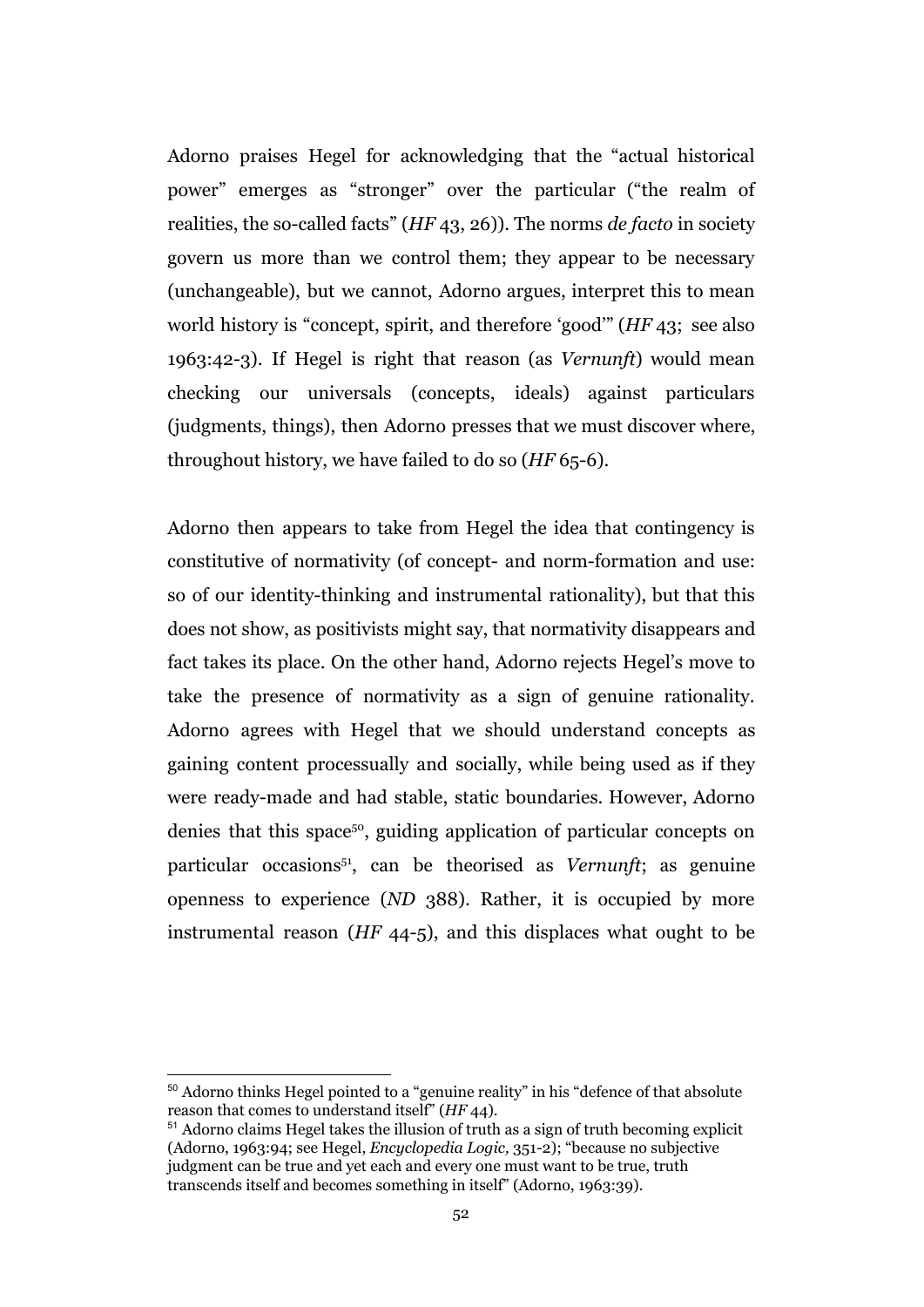there<sup> $52$ </sup>. Adorno claims Hegel assumes the existence of what is actually absent: critical reflective spirit (*HF* 47).

# 5. Necessity of Domination and Identity-thinking

Adorno claims that the same "principle of dominion" causes antagonisms in human society and antagonisms in the "difference between concept and its subject matter" (*ND* 48). Both using people and using objects instrumentally is constitutive of identity-thinking. At this point in the investigation, within the aims of asking how socio-historical factors come into the problems of conceptual thought, we might ask why we should accept this.

One line of thought is Adorno entertaining the idea of the origin of consciousness. Adorno considers Hegel to show that suffering and agonism are constitutive of human sociality (1963:3), and human sociality of self-consciousness; the subject treats itself as independent from other subject and objects, but is mediated by its relations to them. As Jarvis puts it, the subject as category appears when one has "conscious mastery over impulse and over other subjects" (1998:28). We cannot think of what it means to be a self-conscious subject, without the dual domination (social and of nature). Adorno indicates he is taking up Hegel's Master and Slave dialectic (Hegel, 1807:*§*176f) to emphasise the materiality of our being (*ND* 198)<sup>53</sup>, rather than the logical account of self-consciousness intended by Hegel. Adorno's

<sup>52</sup> O'Connor, for example, argues that Adorno has a theory of what ought to be there: the subject's transformative and active rational potential, and that this capacity is lost as we passively relate to the given (2004:75-77). See also Rose, 1978:79.

<sup>53</sup> This echoes materialist criticisms of Hegel made in various ways by Fichte, Feuerbach (1839) and Marx (2000:90). Adorno seems to be showing the criticism needs to made more internally to Hegel; that is, Adorno reads Hegel (at his best) acknowledging the constant non-identity of the object, and the importance of particular experience for thought. It seems for Adorno, the Marxist picture of reconciliation is one-sided, focusing on human capacities for free and creative production (Marx, 1844a:90), which implicitly glorifies our control over nature, by focusing on what we can do with it.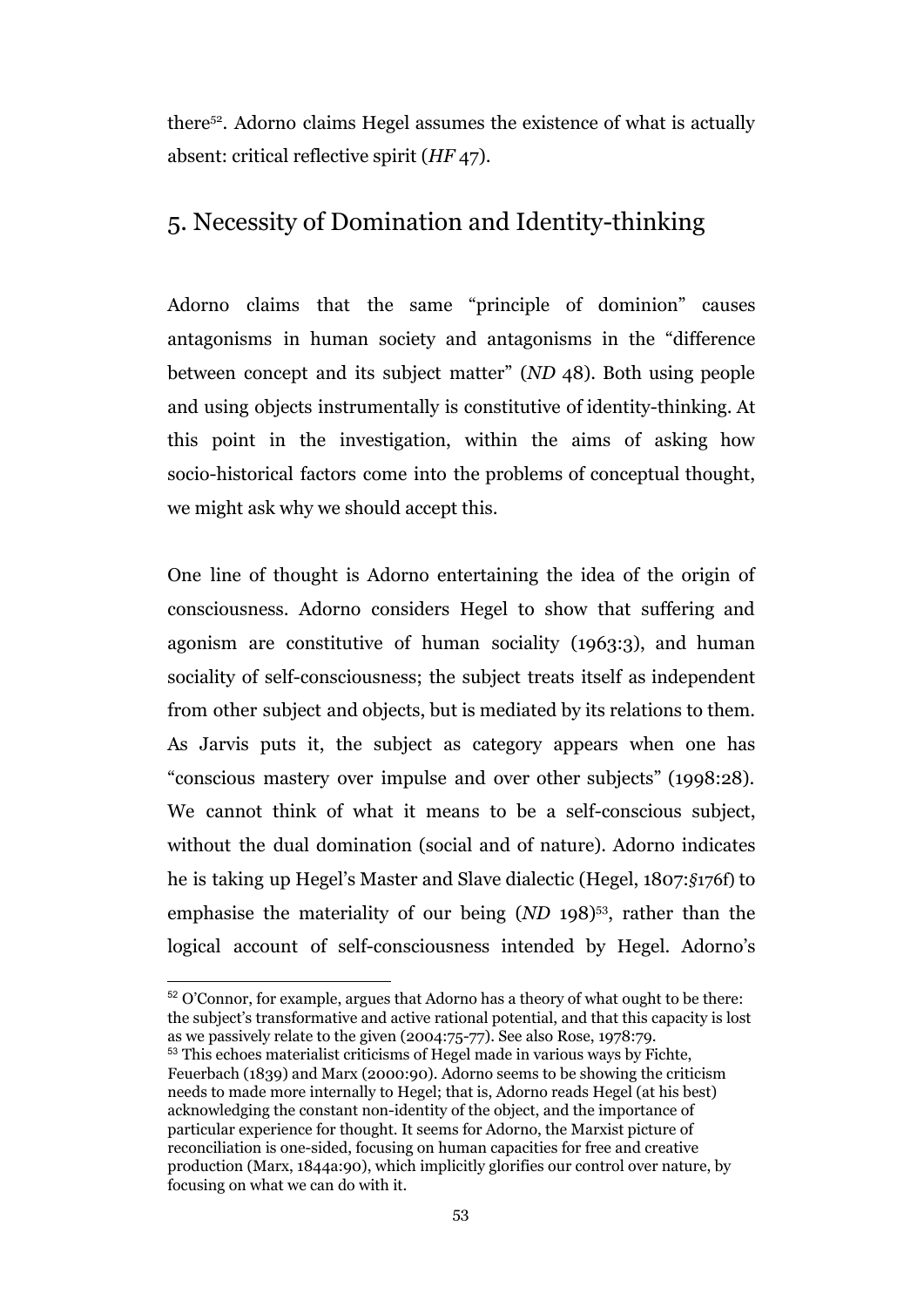principal aim in doing so appears to be to demonstrate that Hegel betrayed his own plausible ideas of the dependence of consciousness on something other than mind (so, on materiality, as Adorno reads it), by ultimately reducing matter to mind, the object to the subject, in his understanding of the whole of history as the absolute (identity between subject and object) playing out, with no remainder (*ND* 201).

Adorno implies that consciousness of our dependence on nature, on impulse, and of other subjects as obstacles to the fulfillment of our interests, led to seeking independence from nature, overcoming the perpetual flux of impulse and need, as Hegel describes (1807*:§*174-5). This happened collectively, but through domination and agonism; a form of self-consciousness developed that is reliant on mastery over nature and that strives for recognition from others as being so (*ND* 198). Adorno claims that Marx and Engels were wrong to read an idealist, metaphysical necessity into an otherwise plausible idea that nature left us in shortage, and that the modes of social organisation that emerged (structured by domination) were the only way to respond (*HF* 52). Adorno claims it makes no sense to "conceive of a course of history that does not involve this conflict" between people and between subjects and objects (*HF* 52).

What, then, does Adorno offer against concluding that "everything is fundamentally flawed" (*HF* 8); why think existence could have been otherwise? To allow that history could have played out differently, Adorno must hold that either (i) a different kind of subjectivity could have emerged instead, or (ii) the emergence of the subject as we know it was necessary (which raises the question of what kind of necessity), and we could, and should have, overcome the antagonism through some kind of transformative change.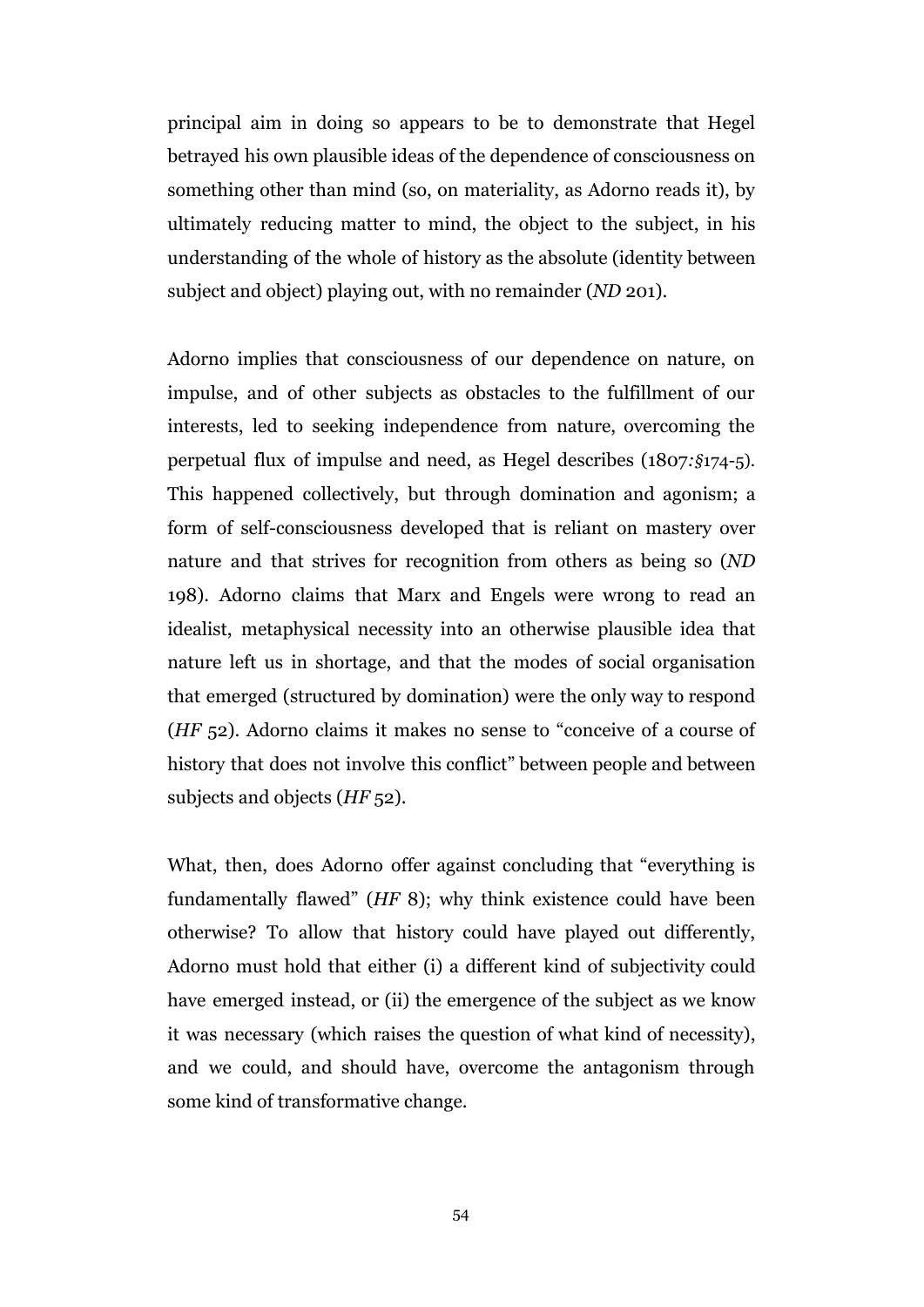Adorno seems to lean to the second option, indicating some interplay of a naturalistic and transcendental story. Adorno quotes from Schelling's *Die Weltalter* (1811:136 & 140) in which Schelling characterises a primordial relaxed state of nature, wherein craving inherently lies: "Urge, according to Schelling's insight, is the mind's preliminary form" (*ND* 202). Peter Dews suggests that we consider Adorno's picture as Schellingian; that is, Adorno's position can be explained, or strengthened, by Schelling's idea that there was a primordial potentiality (craving) in nature, that develops into willing (a separation between subject and object), out of which develops another will, spirit, that self-reflects on that willing (Dews, 2015:1189). It seems helpful to view Adorno through this lens; we can think of this third, self-reflecting will as one with the power to go badly wrong, as well as to achieve subject-object reconciliation, and which way it goes depends on how responsive we are to what experience demands. Adorno, however, claims Schelling's philosophy of nature is "dogmatic" (1963:3). Nevertheless, this does not exclude the possibility that the aporia Adorno finds in Hegel is anticipated and overcome<sup> $54$ </sup> in Schelling.

However, Adorno does not think it is possible to achieve a conclusive account of the origins of conflict and consciousness (*HF* 52). Instead, he takes us through different paths of theorising about the issues and shows their limits. On the question of whether concepts and identity-thinking can come apart, Adorno claims that the only alternative to thinking without "concepts, without abstraction [...and] synthesis" would be "blind intuition" (1959:143). This disjunction means that an alternative to identity-thinking (that ever was, could have been, or could be) would operate in some dimension with universality and concepts. This suggests there are aspects of our synthesising of experience that: (i) are universal to human experience;

<sup>54</sup> See also Fischbach (2014) for arguments in this vein.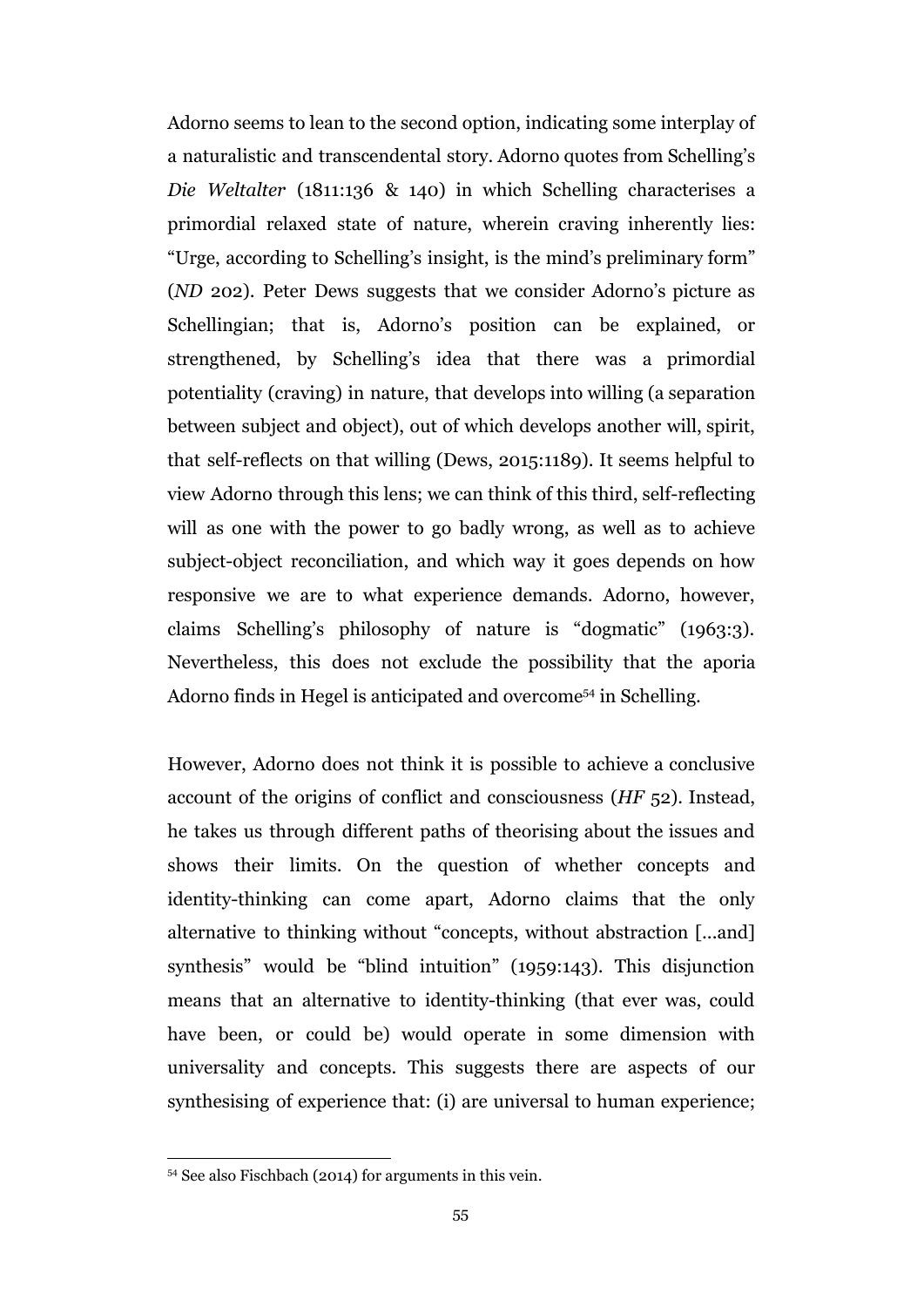(ii) are not, on their own, sufficient for identity-thinking; (iii) would allow, in an alternative history of the development of conceptuality and orientation to the world, responsive mediation with objects (which blind intuition would not).

For example, Adorno suggests that because the constitution of subject happens in time (our unity of consciousness requires particular experiences—our sensory interactions with objects—to institute universals), we must have an inner intuition of time (1959a:167). However, we have to appreciate the historical origin of the category of time that we are employing (1959a:168). Once we admit that, we are led to further difficulties; any attempt to actually "*derive* concepts like space, time [...] from history and to reduce them to social phenomena" (ibid.) is self-undermining. Adorno argues this when discussing Durkheim's theory that pure logical categories and forms of space and time become embedded in consciousness through social organisation; Durkheim's explanation is self-undermining because it employs the concepts of time and space to explain the origin of our consciousness of time and space (it refers to arrangements of land, and awareness of ancestry and generational difference, so also implies that these intuitions of time and space existed before the concepts of them originated) (Adorno, 1959a:169). Adorno is committed to tracing concepts to their social roots, without excluding the possibility that, in order for us to have instituted and applied certain concepts through social conditions, there might be "an element of constitutive subjectivity which ensure that people experience things in one way rather than another" (*HF* 62).

Much of what Adorno says on these matters about an alternative history or identifying an origin, is for the purpose of highlighting the contradictions we come to, and that philosophy is forced to steer between these different routes. We could say that the lesson Adorno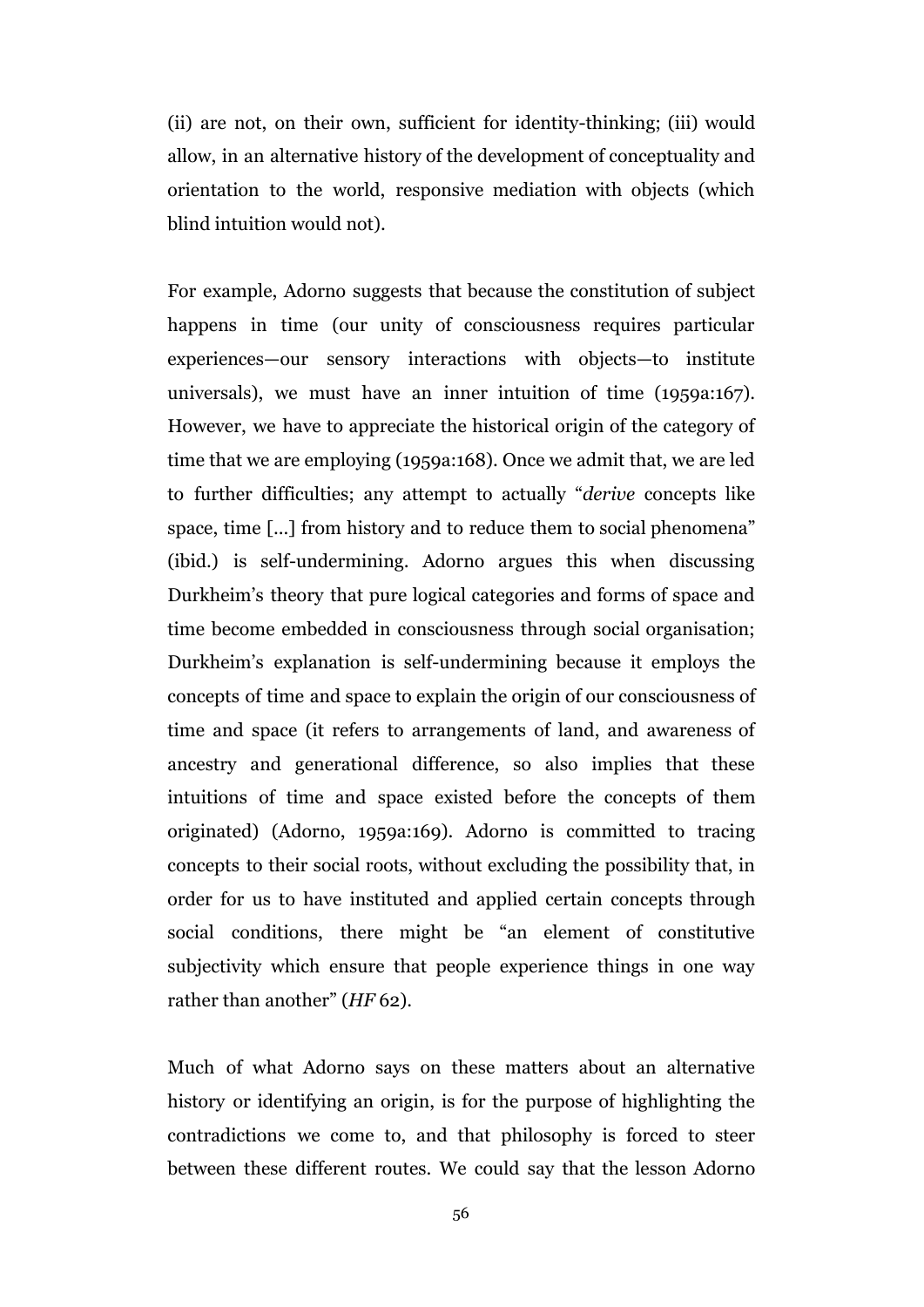seems to read in Hegel is that we need a kind of immanent account of how normativity gets started, starting on the inside of what we know about (such as language); we can only understand an individual's relation to society (subject in relation to object) and *vice versa* "in historical concretion" (1963:45). Then, in opposition to Hegel, Adorno shows we cannot offer a concrete theory of self-consciousness; we can only think of self-consciousness with reference to identity-thinking and thus to our antagonistic mediation with objects and other people and with the way this has played out through social domination in history. With this impasse, the promising route looks to be continuing to understand and reflect on history, finding this middle-ground that concentrates on how domination has played out, for critical understanding of the ways in which our contemporary practices keep us dominated, with the ultimate hope of a breakthrough.

#### 6. Implications for Historical Investigation

Given that Adorno rejects Hegel's understanding of history as the realisation of freedom, self-consciousness and reason, what can we conclude that he takes from Hegel to sharpen the idea of a middle ground between the 'cult of the facts' and 'theories of history'?

We can say that for both Adorno and Hegel, 'doing history is history's doing'. When we do history, the limitations are to some degree historical, and the need to do it comes from history, but this need is construed differently. For Hegel, the course of history has ensured that our problems of the contextual present can be comprehended and overcome; this is an assumption we bring to historical interpretation. Adorno's approach contains the opposite assumption: deeper self-critique is needed, because history is characterised by domination of the universal over objects and subjects, which entails that our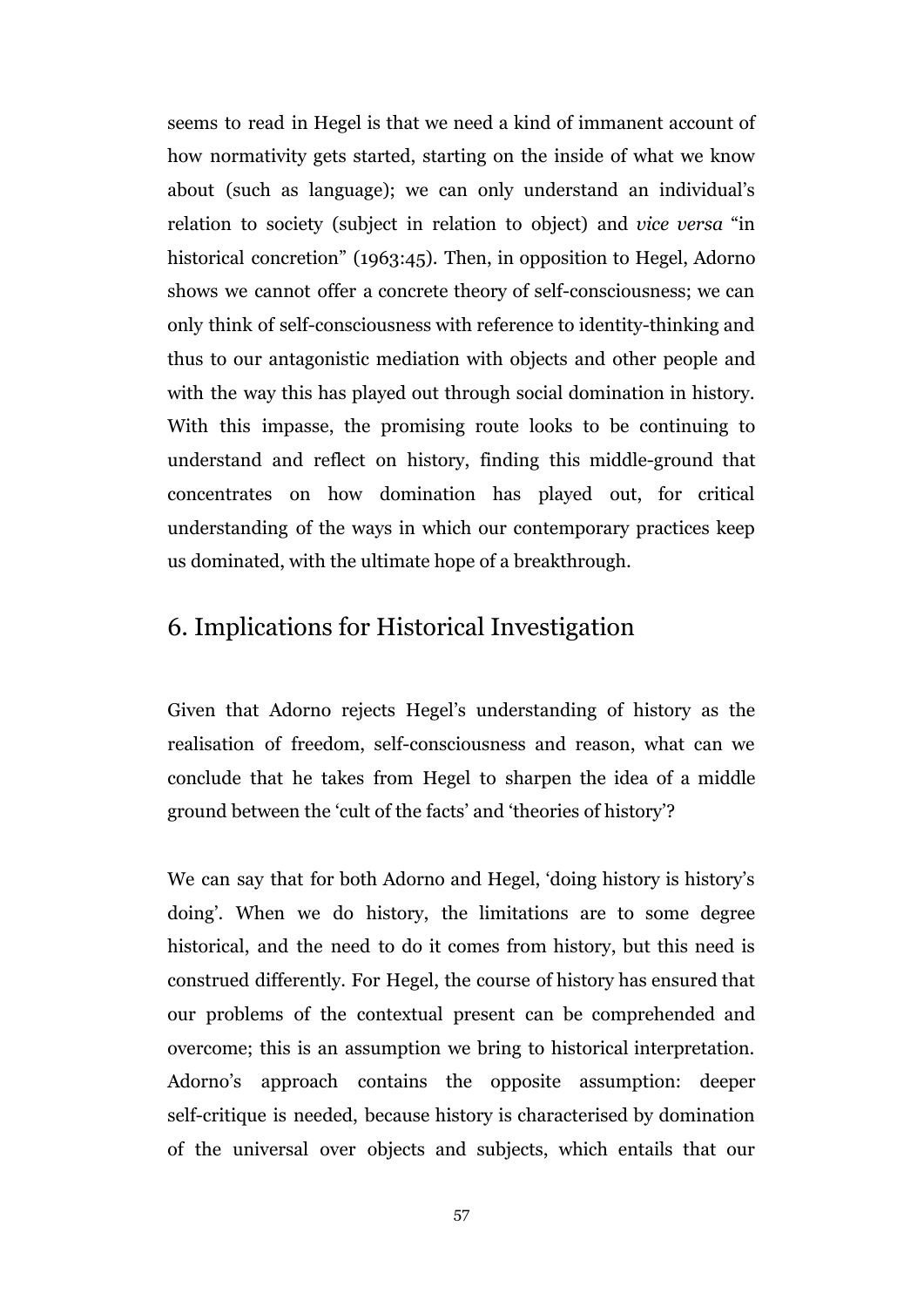reasoning is not truly rational; it is self-contradictory, and depends on its antithesis.

However, we can see how Adorno thinks Hegel serves as an antidote to positivist approaches to socio-historical investigation. As we saw in the introduction, Adorno characterises positivism as largely assuming that reality is just "spontaneous individual phenomena, the individual acts of individual human beings" (*HF* 18). By seeking systematic, "scientific unity" (DE 7), positivists apply their universals (categories) to disparate particulars, which are related in ways these categories do not capture; the norms of a socio-historical context will affect people's experience and interactions, and will have explanatory power in understanding historical change. Furthermore, as Rose puts it, positivist sociology can accurately describe society's appearance, but not how the "properties which it classifies to society" were formed<sup> $55$ </sup> (1978:78). Social categories contribute to treating people instrumentally (*HF* 32) and conceal the actual functioning of past and present society.

In the introduction of this thesis, I suggested we could clarify Adorno's accusation that dialectical materialism erred for reading necessity into history, after looking at how Hegel influences Adorno's views about epistemology. Marx and Engels saw philosophy's goal as philosophising about living individuals: the "material activity and the material intercourse of men", and argued that life determines consciousness rather than the other way around (1846:180). As Lukács put it, the premise of dialectical materialism is that, "[it] is not men's consciousness that determines their existence, but on the contrary, their social existence that determines their consciousness" (1923: 'What is Orthodox Marxism?').

<sup>55</sup> For detailed discussion about Adorno's views on genesis and validity, and critique of relativism, see Foster (2007:94-111); Adorno does not rule out that there might be a "timeless essence" to logical forms, when he focuses on the social functions of our logical categories.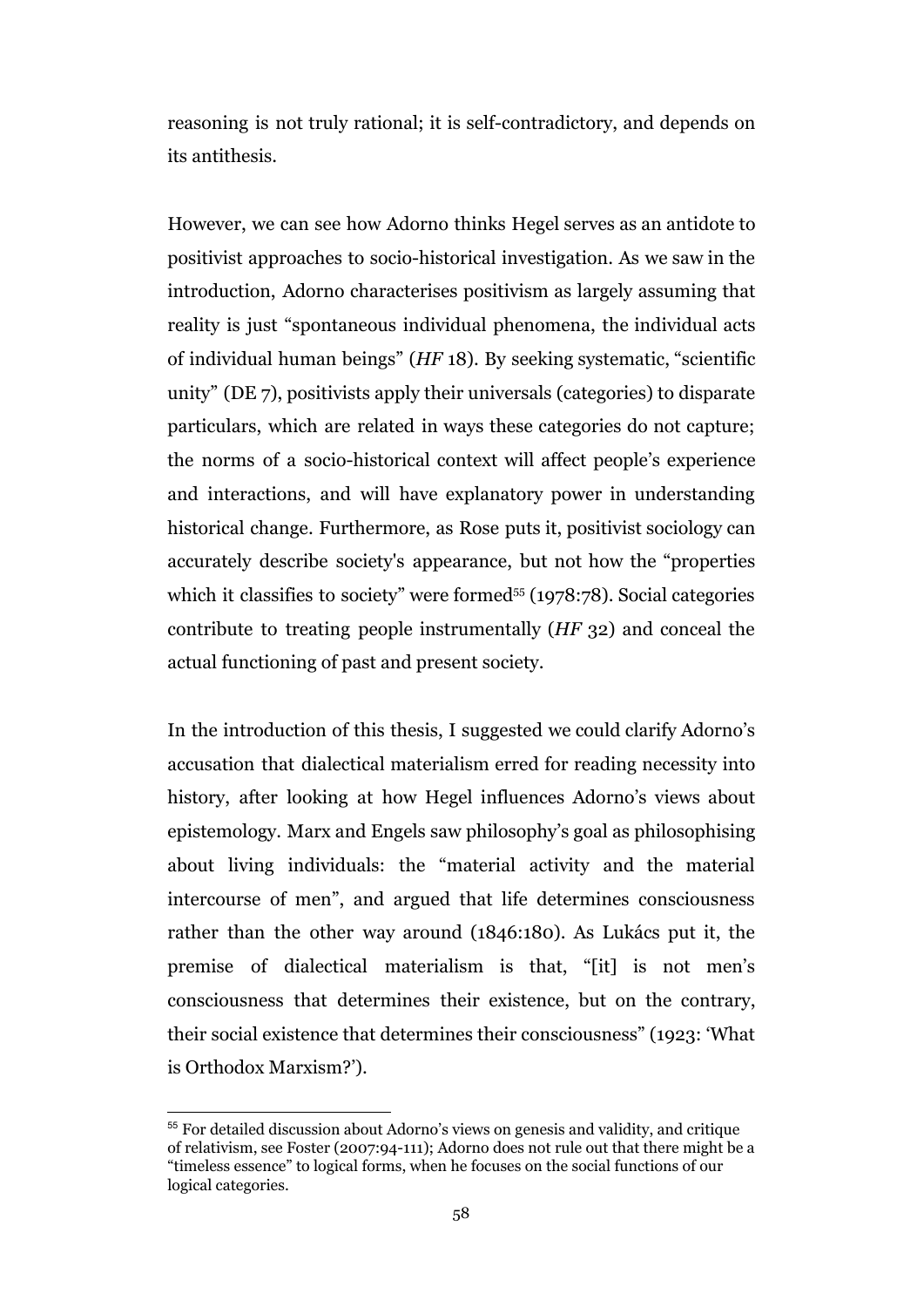Adorno accuses dialectical materialists, through their argument for the "reality of society as opposed to psychological subjectivism" (*HF* 23) of:

(i) ending up one-sided (society as the real 'thing' over the epistemic subject, or knower);

(ii) concluding that history has a necessary structure to it, a "relapse into the dogmatic assertion of a history that existed in itself" (ibid.), and

(iii) making this mistake because of failing to enter into the "problems of constitution" of the epistemic subject (ibid.).

Adorno seems to be reading dialectical materialism as committed to the idea that consciousness is determined by socio-material factors without reciprocity. That is, the causality is one-sided, from technological change (and the roles in the division of labour dictated by them) to consciousness. This is akin to the way in which Danto describes historical materialism as Methodological Socialism:

[T]here is a one-way interaction between social processes and at least some psychological processes, so that what we think, and how we act, are to be explained by reference to our relations *vis-à-vis* the prevailing systems of production; and whatever it is that causes changes in the system of production, it is *not* something which is brought about by individual human action. (Danto, 1965:269)

In other words, this method assumes that although it is necessary for the sustenance of a system of production that individuals think and act in particular ways, facts about the system of production, or changes to the system of production, are not to be explained with facts about a single individual's behaviour. The structures are predetermined by the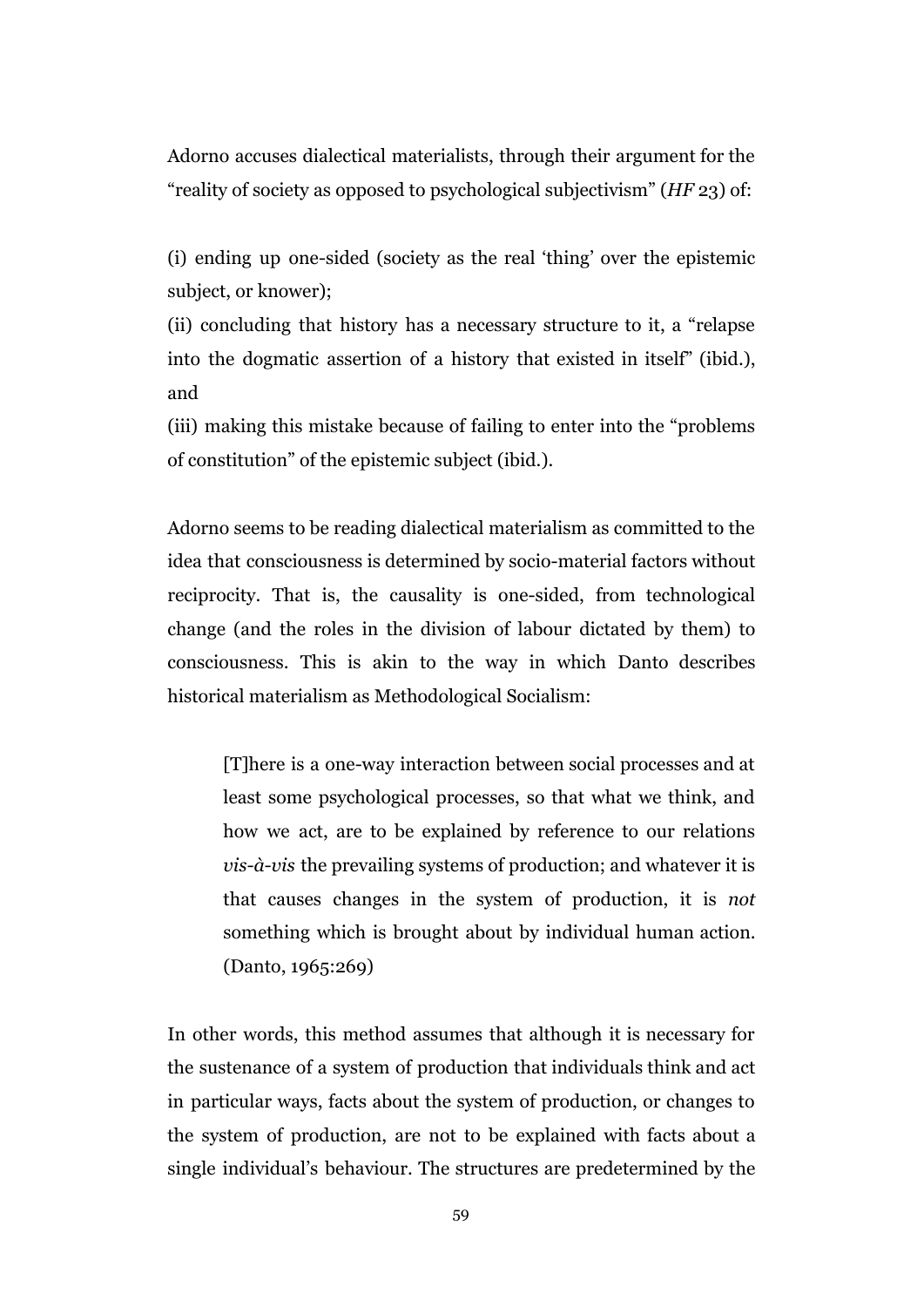previous ones<sup>56</sup>. To understand a society means understanding social role; to understand an individual's participation in society and historical change means understanding the social group they are part of.

With his claim that Marx and Engels postulate the reality of society over individuals, Adorno could be accusing them of equating personhood to social roles, thus allowing that the true essence of humans will be realised through the passage of structures of production. It seems that, for Adorno, the Marxist methodology of interpreting history ends up committing Hegel's errors without retaining some of Hegel's (as Adorno reads it) insights, so leads to a false ontology. Examining what can (and what cannot) be said about the epistemic subject's constitution (as we have seen) is needed to discover both that there is more that is socially mediated (basic concept-use) than Marx analysed, but that not all explanatory power can be ascribed to social roles. There are particularities of individual experience that interplay with, but are not completely determined by, the norms they follow. Adorno takes this as a lesson learnt from Hegel: individuals are "socially preformed" yet also "nothing is realized except in and through individuals" (Adorno, 1963:45).

# 7. Implications for Philosophy

Hegel, thinks Adorno, teaches we have to acknowledge that falsity mediates the world, experience is laden with negativity, and this cannot be considered or made good (Adorno, 1963:76). We have seen that Adorno means by this that our experience is constituted by an incorrect subject-object relation, which involves negation of objects, and a sense of this negativity that we cannot express.

<sup>56</sup> I am not implying this is a comprehensive summary of dialectical materialism, but rather suggesting it helps clarify Adorno's criticism.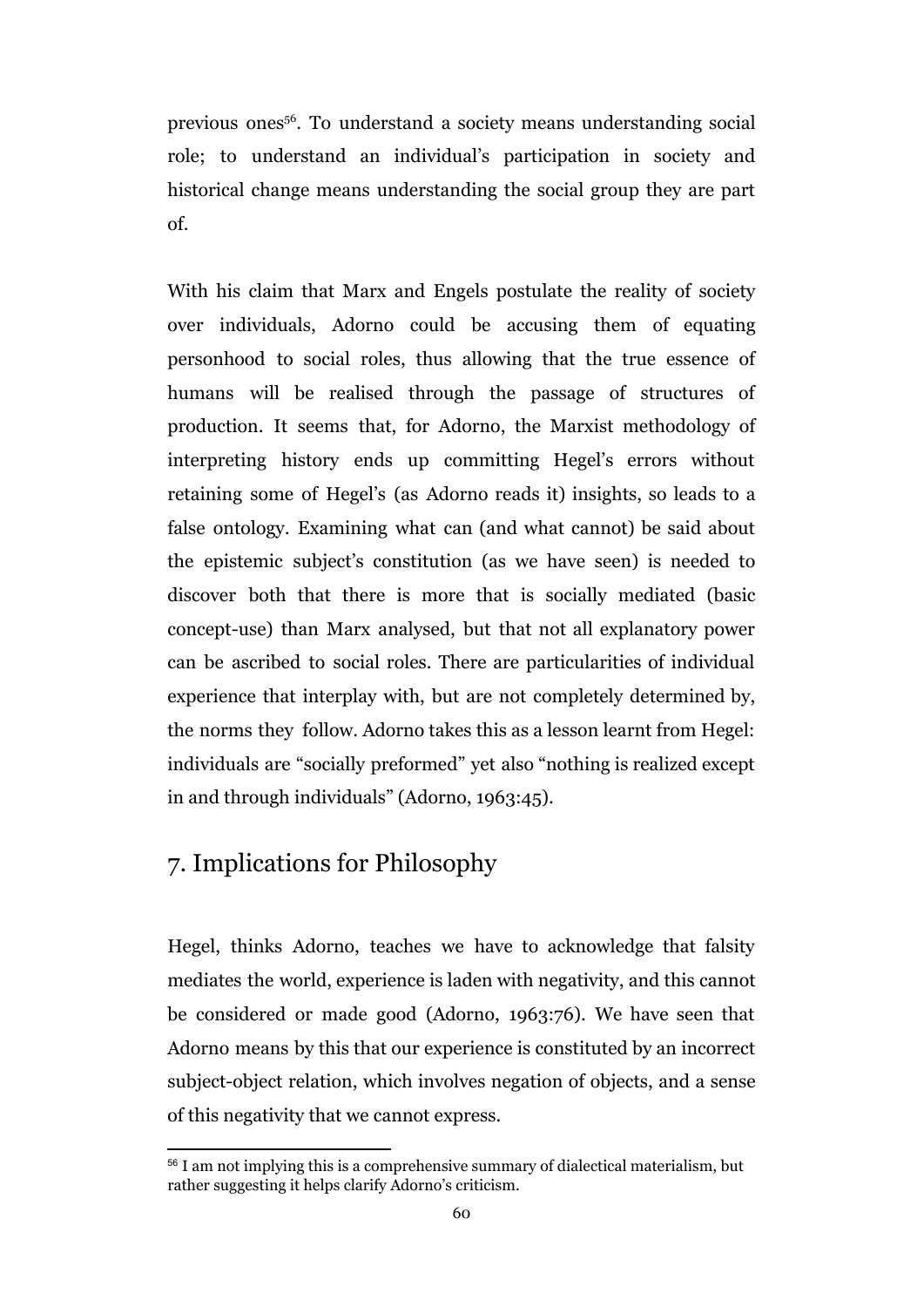For Adorno, Hegel rightly reflected on the relationship between philosophy and the knowledge it critiques: between "philosophical, critical consciousness" and "the consciousness engaged in direct knowledge of its object, the consciousness that is the object of criticism" (1963:71). Hegel recognised that examining the limits of ordinary consciousness implicates our reflection on our philosophical mode of thinking. Both thinkers describe ordinary consciousness and philosophy as dialectical, but it means something different for each (which at times is confusing since Adorno sometimes presents his version as one that is also Hegel's<sup> $57$ </sup>). For Adorno, the dialectical universal-particular relationship in ordinary thought is negative, in the ways I described in Section 2. Establishing this involves acknowledging the inherent limitations to the modes of thought available to philosophy. For Adorno, philosophy as (negative) dialectics is a constant awareness of the contradictions between thought and reality and acknowledgement of our role in creating these contradictions (*ND* 144-145); since we cannot assume the conceptual contradictions we identify cleanly map to reality, our attempts to resolve them will be futile (Adorno, 1963:78)<sup>58</sup>.

For Hegel, discovering the limits to individual determinations of thought points to the presence of something that transcends those limits: a conception of reason as processual and social, positively dialectical, as we have seen. The consciousness discovering this, in Hegel's mind, "posits itself as infinite" (Adorno, 1963:72); it comes to

<sup>57</sup> Finlayson argues, for example, that Adorno's dialectics—i.e. "A dialectical transition without uplift and ascent, without these gains"—is "simply not *dialectical in Hegel's sense*" (2015:1150).

<sup>58</sup> Compare with Lukács' semi-realist picture, in the mode of Engels: "But we maintain that in the case of social reality these contradictions are not a sign of the imperfect understanding of society; on the contrary, they belong to *the nature of reality itself and to the nature of capitalism.* When the totality is known they will not be transcended and *cease* to be contradictions. Quite the reverse. they will be seen to be necessary contradictions arising out of the antagonisms of this system of production" (1923: 'What is Orthodox Marxism?').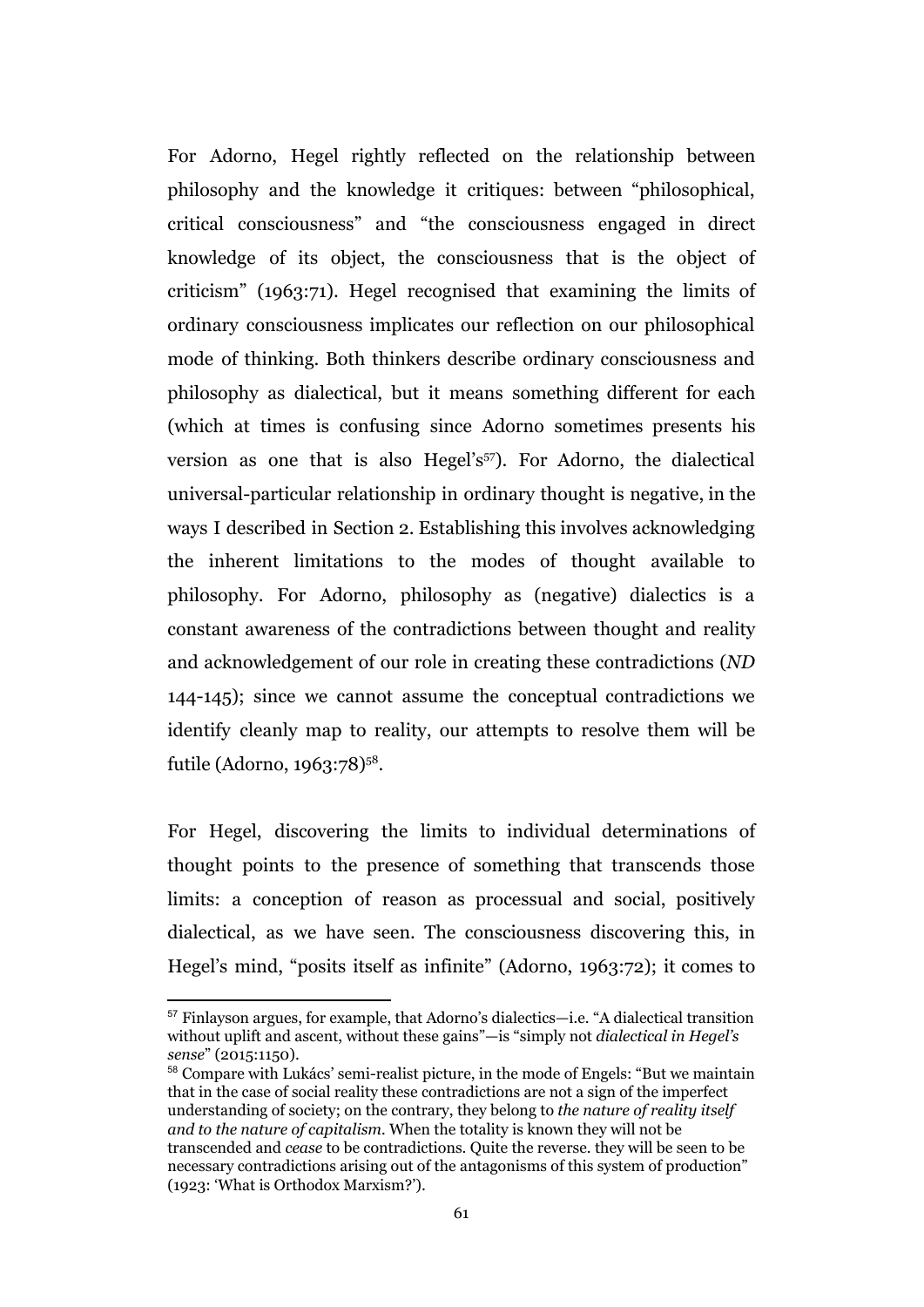see that it has transcended ordinary thought's limits, making explicit what ordinary thought has not, about what thought involves, and finds itself as the (at least potential) resolution of all contradictions.

While Adorno disputes this, we can understand why he considers Hegel to show we must take seriously that thought happens in historical experience (*ND* 138), that every thought is about something spatio-temporal: "Philosophical thinking crystallizes in the particular, in that which is defined in space and time" (*ND* 138). Philosophy's object(ive) and modes of investigation must be sensitive to how "Nothing can be known that is not in experience" (Hegel, 1807:§802; quoted in Adorno,  $1963:53$ <sup>59</sup>. Adorno is claiming philosophy cannot purport to deal with abstract questions, and must refer to so-called contingencies and past and present lived experiences $\epsilon$ <sup>60</sup>. To investigate goodness or freedom means starting by looking at experience; the content of those concepts<sup> $61$ </sup>. Adorno's reading of Hegel supports his conception that philosophy has historicised needs; our experience determines, in some way, what needs expression, and what expression involves. Philosophy is limited by the dominant mode of rationality, but needs to seek appropriate expression of objects and individuals, while examining its own limits.

<sup>59</sup> We should note Hegel continues in that passage to describe experience as the substance—Spirit—and Spirit as a movement of cognition through which the in-itself becomes for-itself, consciousness becomes self-consciousness. Hegel's notion of experience is intrinsically tied to his notion of the absolute. What Adorno thinks Hegel's philosophy "expresses as philosophy" (i.e. the above claim about experience) is opposed to what Adorno does not consider essential: Hegel's logic and metaphysics (Adorno, 1963:53). Adorno repeatedly makes clear he is rejecting Hegel's pure logic and metaphysics. He claims that reducing Hegel's thought to "experience" may "prove fatal to the claim of identity" (1963:57). Yet, this does not stop Adorno from citing Hegel's logic and metaphysics for his own purposes.

<sup>&</sup>lt;sup>60</sup> I have touched on a mere fraction of Adorno's critique of philosophers and different areas of philosophy. Moreover, Hegel is not the only thinker influencing Adorno on these matters, but I aimed to zone in on how Adorno uses Hegel on these questions. <sup>61</sup> For Adorno, as indicated in Chapter II, and to which we will return in Chapter IV, this will lead us to see there is unfreedom and evil where we took there to be freedom and goodness.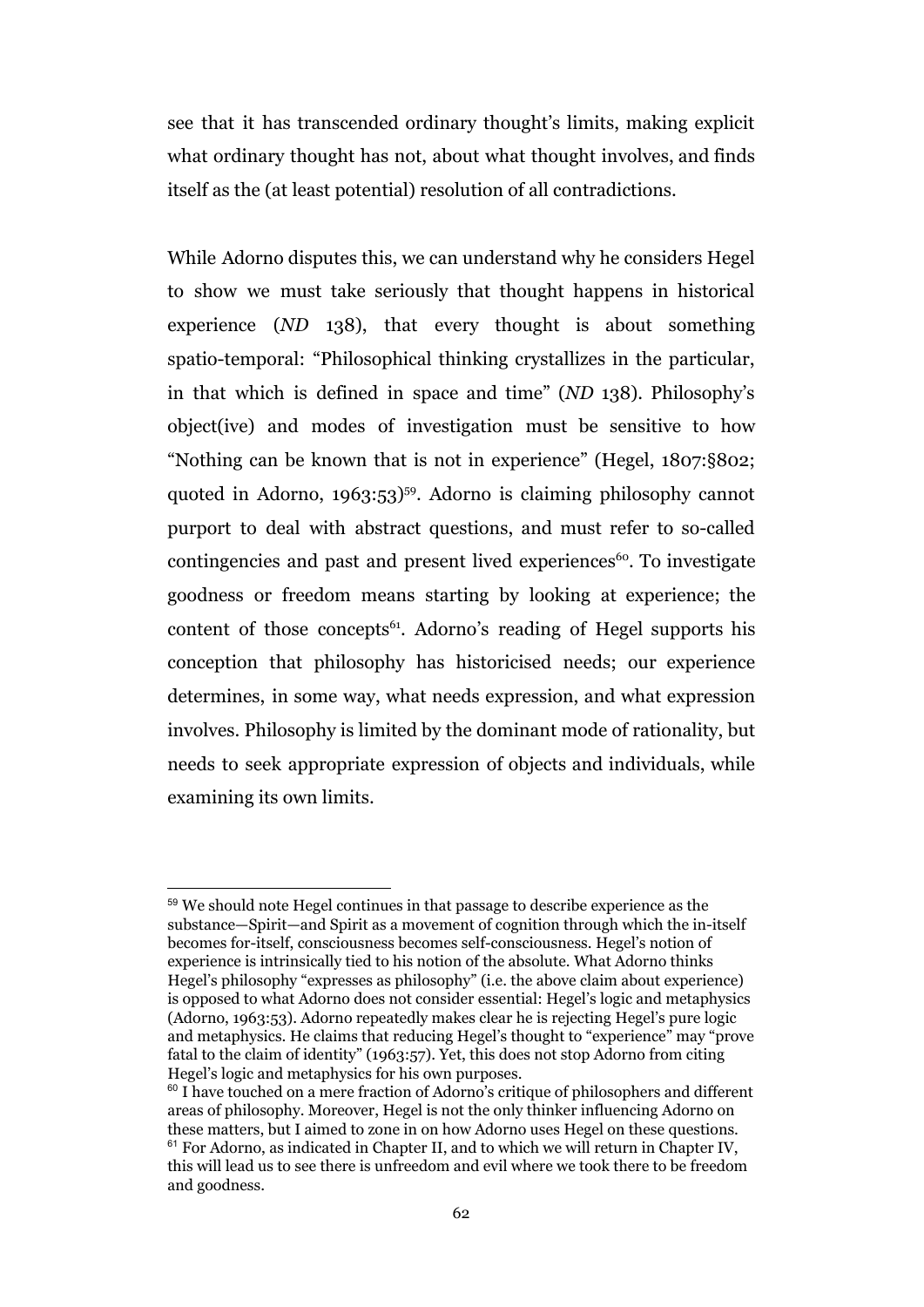#### Conclusion

I aimed to show that Adorno's interpretation and usage of Hegel supports his critique of conceptual thought. I hope to have exposed some reasons for Adorno crediting Hegel with demonstrating important ways thought and conceptual meaning are socio-historical conditioned (Adorno, 1959:148). Adorno seems to develop from Hegel that contingency and normativity interplay ineliminably throughout history, so accuses Hegel, on what he takes to be Hegel's own terms, of creating a false dichotomy when delineating what is contingent and what is rational (or necessary) in history.

To some degree, Adorno agrees we can think of the normative sphere of a society as the 'spirit' of the time, and he sometimes employs Hegel's term *Geist* to describe an overarching movement of history, as a history of universals dominating individuals. Since Hegel makes freedom constitutive for *Geist*, what Adorno means is not the same thing. For Adorno, we must view history as "nothing but the dreadful antagonistic state of affairs" (*HF* 27). He accuses Hegel's philosophy of betraying its critical side with "a positivist side, in the sense that it tries to 'fit in', [...] he would like to adapt himself to the world as it is" (*HF* 43; see also *ND* 158).

At this stage, we have seen how, for Adorno, our (false, irrational) conceptual thinking involves domination: universals dominate objects and individuals. Philosophy needs to proceed, with awareness of its historicity (its mediation at all moments with objects), by prioritising the object in thought, and prioritising individuals against the dominant norms in history. In Chapter IV I examine how Adorno suggests this can be done through the approach of thinking in constellations.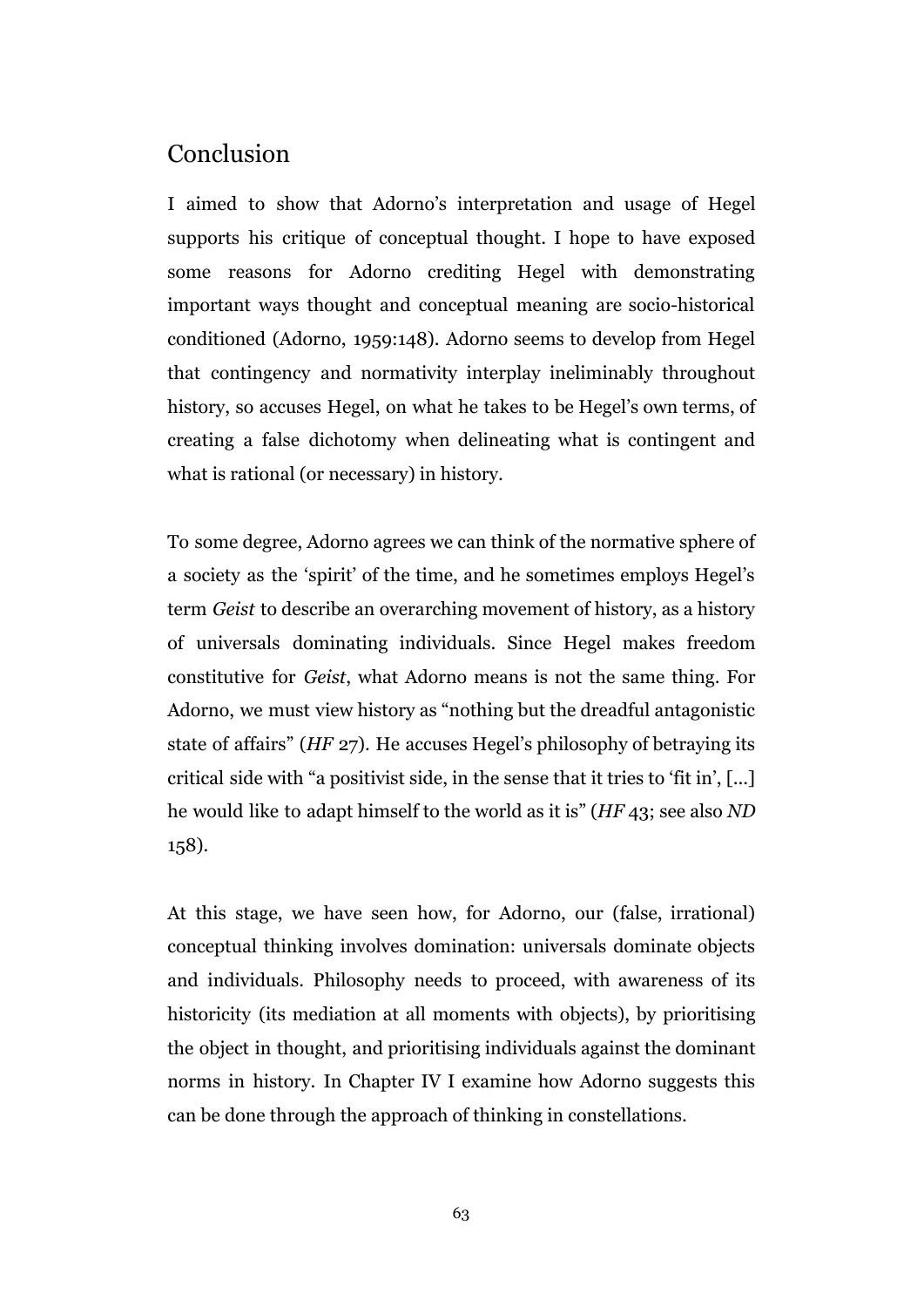# IV. Constellations

This chapter is about Adorno's idea of thinking in constellations, which he discusses in *ND* 162-166. I aim to show how this approach is a proximal solution to the problems of epistemology and expression that have been examined so far. Adorno's discussion is rich, but somewhat confusing; he resists setting out a programmatic methodology. Specifically, confusions arise about what kind of objects of cognition he is referring to, whether his claims are descriptive or prescriptive, and whether this is a negative or positive method. He oscillates between these angles. I attempt to resolve these confusions by delineating the different lines of thought that I consider to be going on in parallel in the passages. I will make distinctions between types of object, and show the ways the metaphor 'constellation' is supposed to work with each. This will help establish whether and where Adorno is describing the object (i.e. whether an object is a 'constellation'), where he is describing the subject's pre-existing representation of the object (i.e. whether at least some of our pre-existing ideas are constellations), and where he is prescribing the creation of a new constellation. I will show that thinking in constellations is negative insofar as it further uncovers the inadequacy of our thought and the wrongness of the world, but positive in that it is an available alternative to identity-thinking for engaging with objects and the social world. I will establish what this tells us about Adorno's philosophy of history and method in history in general.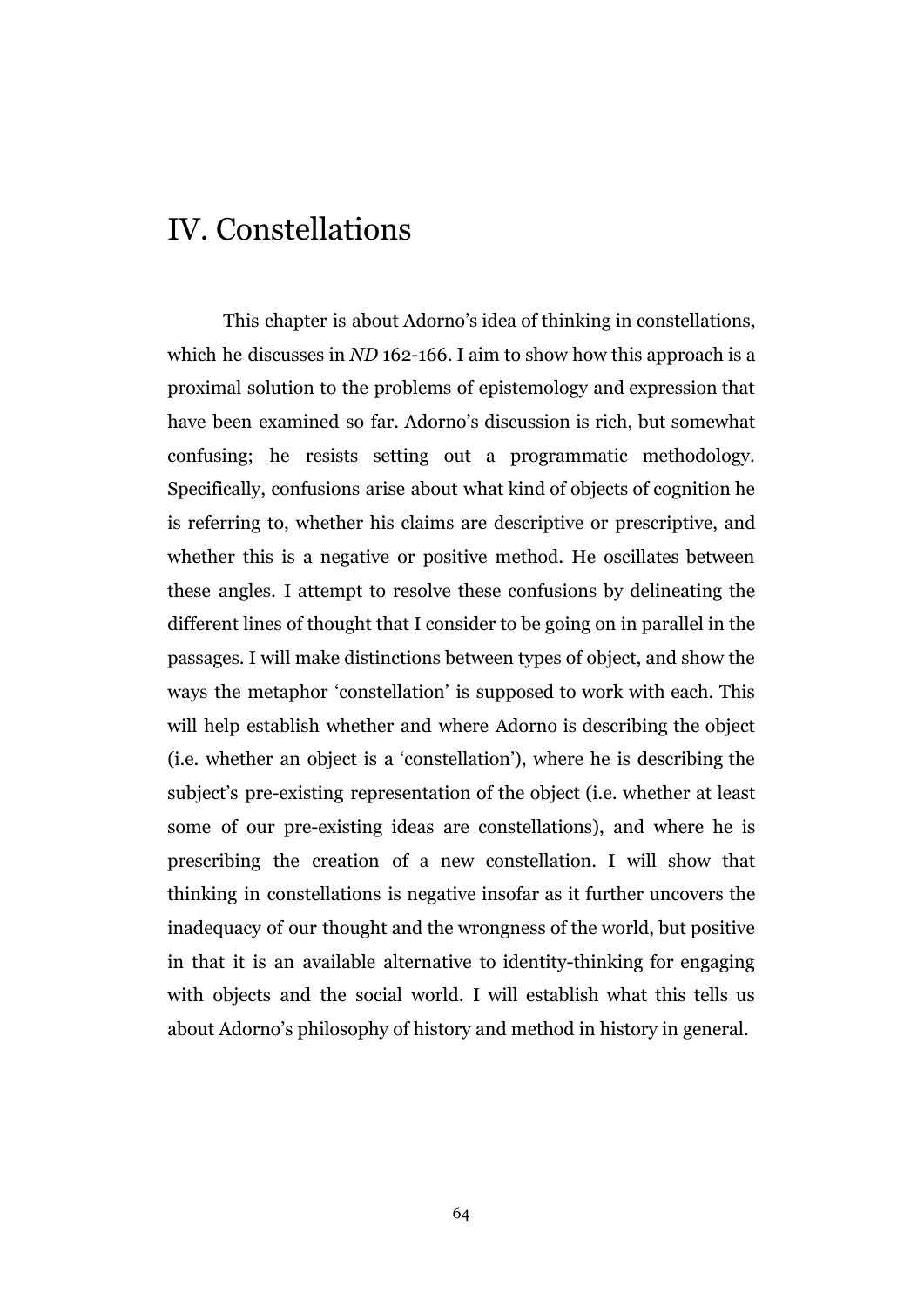# 1. Thought-Models

To begin with, I will examine Adorno's notion of thought-models (discussed in the introduction to *ND*). This is because I consider that Adorno wants us to think of constellations as thought-models; both are presented as the appropriate alternative to identity-thinking, and the passage on thought-models tells us more about the criteria such an alternative must fulfil. This will lay groundwork to help show Adorno is not using constellations to make metaphysical claims (which precludes an otherwise plausible interpretation, as will be discussed in Section 4).

Adorno discusses 'thought-models' as a way to make "binding statements without a system" (*ND* 29). He describes a thought-model as follows:

A model covers the specific, and more than the specific, without letting it evaporate in its more general super-concept. Philosophical thinking is the same as thinking in models; negative dialectics is an ensemble of analyses of models. (*ND* 29)

At once, this tells us a thought-model performs something that identity-thinking does (i.e. abstracts, generalises), but a thought-model does not take the particular to be identical to its abstraction or generalisation. Thinking in models is to be different from identity-thinking, yet not free from it (Adorno has said such freedom would involve unimaginable socio-historical change). So, thought-models must involve self-reflection on their own identity-thinking and how that mediates knowledge. But Adorno tells us thought-models also involve explicitly aiming for what is implicit in concept use - an aim to think about the quality or uniqueness of a thing.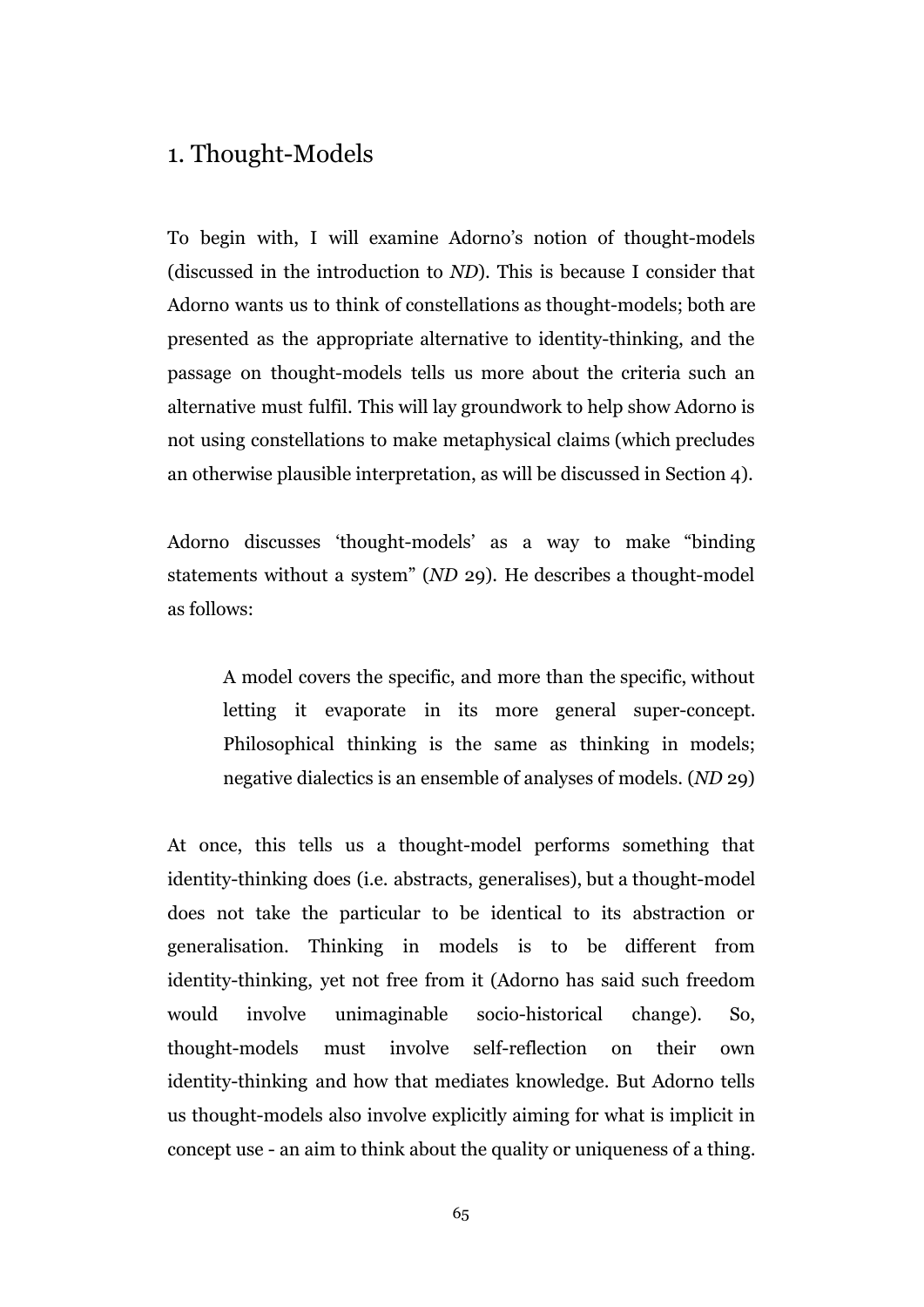Somehow they get us closer to reflecting on the contents of our experience, without categorising or essentialising them. How?

Instead of defining exactly what a thought-model is supposed to be, Adorno discusses the intention behind it and what it will achieve. I will now examine these, in order to establish some features of thought-models that constellations fulfil.

Adorno thinks the intention behind thought-models was present in the French Enlightenment (*ND* 29), in its hailing of reason over myth, tradition and domination. We can infer that this shared intention is to use critical reasoning to dispel myths that prevent us from getting to truth or objectivity. It is surprising that Adorno sees the precedent there, given his critique of enlightenment rationality considered in Chapters II and III, but this is compatible with his claim that there is potential in enlightenment thought to be recuperated (*DE* xi).

Adorno here states, "Encyclopedic thinking - rationally organized and yet discontinuous, unsystematic, loose - expressed the self-critical spirit of reason" (*ND* 29). By contrast, in *Dialectic of Enlightenment,* Adorno and Horkheimer used the encyclopedic approach as the very image of systematicity and identity-thinking, domination of objects and quantification of reality, with its classifications in taxonomies. This must mean that for Adorno, those negative aspects were either extrinsic to encyclopedic thinking, or the latter had two contradictory driving beliefs or attitudes: one being the problematic beliefs about human rationality and the systematisation and control of nature, and the other the self-critical spirit of reason. It seems we have to think of the inception of this form of encyclopedic thinking as an expression of self-critical reason, yet other interests secured its survival (the wider enlightenment trends and beliefs; instrumental rationality).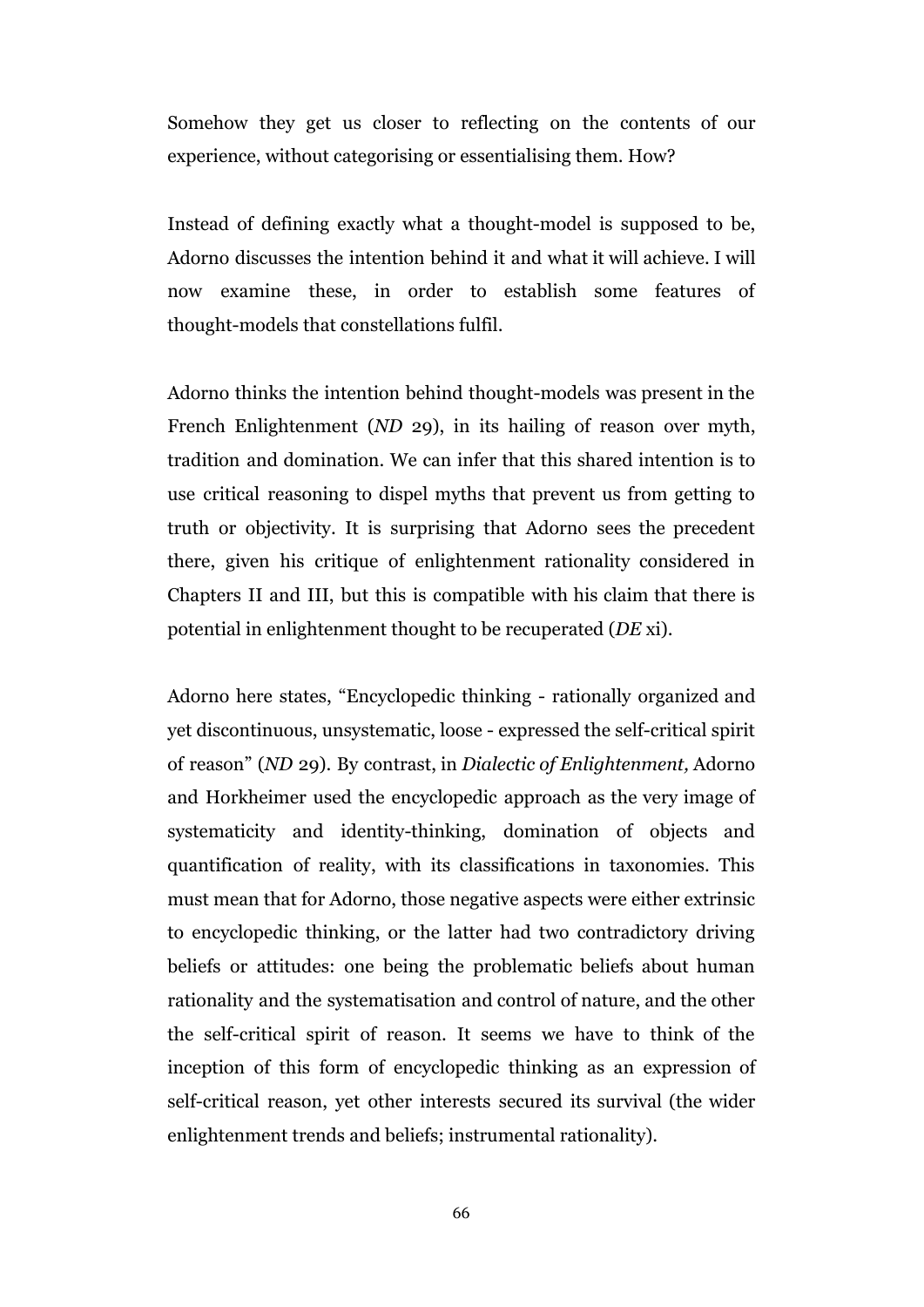Since Adorno is alluding to the French Encyclopedists (Diderot and D'Alembert, 1751-1766), it is helpful to turn to their stated intentions with the *Encyclopédie*. Diderot writes:

The goal of an encyclopedia is to assemble all the knowledge scattered on the surface of the earth, to demonstrate the general system to the people with whom we live, and to transmit it to the people who will come after us, so that the works of centuries past is not useless to the centuries which follow, that our descendants, by becoming more learned, may become more virtuous and happier, and that we do not die without having merited being part of the human race. (Diderot and D'Alembert, 1751-1766: 5:635, translation in Blom, 2005: 139)

Famously, the *Encyclopédie* begins with a taxonomy (Diderot and D'Alembert, 1751-1766: 'Front Matter<sup>'62</sup>), with three core (man-made) categories of thought: Memory, Reason and Imagination. Adorno must think that this striving for comprehensivity and rational ordering, what Diderot above calls a system, is not an unwavering glorification of systematicity. Presumably, Adorno sees it as provisional and self-critical. It could be that he views the *Encyclopédie* as correctly revealing that all those branches of knowledge are man-made models of reality. Perhaps he sees this as a self-critique of reason, because instead of being ordered by nature or by religion, the knowledge is ordered by kind; this challenged religious claims to validity and truth (see discussion in Cassirer, 1951:134f), but also of any other sole discipline or method's claim to ultimate authority. D'Alembert described the work as summarising all knowledge, from the viewpoint of looking down on a labyrinth of all branches of human ideas, observing "the points that separate or unite them" and "sometimes the secret routes bringing

<sup>62</sup>https://encyclopedie.uchicago.edu/content/syst%C3%A8me-figur%C3%A9-des-con naissances-humaines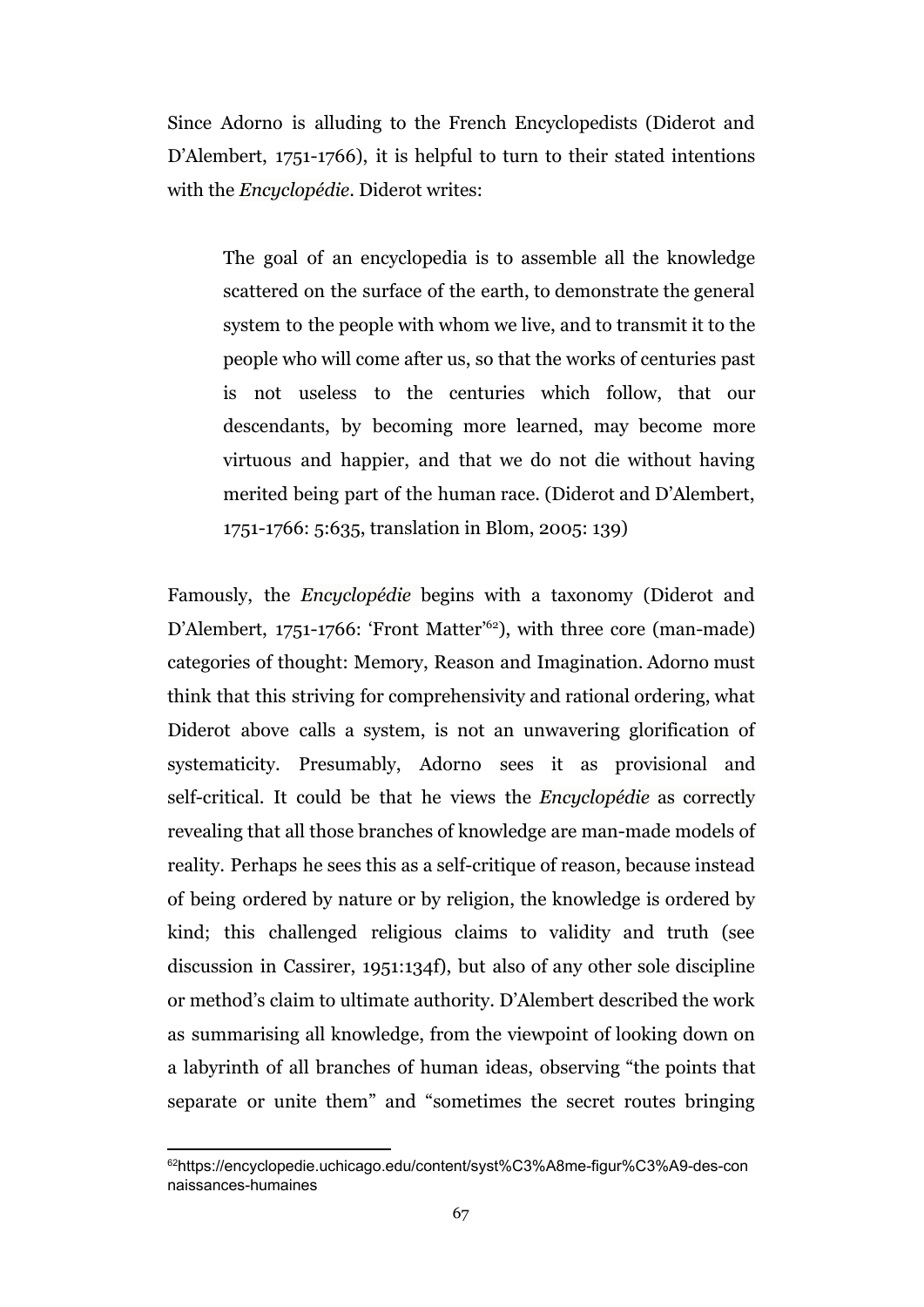them together" (Diderot and D'Alembert, 1751-1766:xiv 'Discours Préliminaire des Éditeurs' [translation my own])<sup> $63$ </sup>. The separation into different spheres of enquiry emphasises the variety of approaches and frameworks we have for thinking about the world, which converge in various ways. Diderot's emphasis on sharing knowledge, passing down these models of thought for future generations to use it, expresses a spirit of open-mindedness, provisionality, suggestiveness and choice, rather than obedience.

What, then, does this tell us about the thought-models Adorno is advocating? How are they created and applied? We may consider the distinction between model and theory<sup>64</sup> in science or economics. A theory is a set of well-tested hypotheses with general application that unifies a range of observations, whereas scientific or economic models are used to understand particular phenomena; models are intentionally constructs, guides, representations, or illustrations to help approach something that cannot be experienced directly.

Recall that Adorno says thought-models are supposed to be 'binding', but 'without a system'; their bindingness or validity will not require conforming to the logic or rules of argumentation set out by a system. Put another way, the thought-models do not have to be consistent with one another. Then each could have their own criteria for bindingness. Or rather, the criteria will be their object. Adorno seems to be suggesting that thought-models are created by probing at an individual object of cognition and building a representation, or fiction, of it, according to what the object requires. A model will be binding if the

<sup>&</sup>lt;sup>63</sup> This relates to Adorno seeing Hegel's history of spirit as an attempt to show the interrelatedness and progressive, rational system of all spheres of human thought. For Adorno, as we have seen, Hegel's is an erroneous affirmative view of history, but he considers Hegel's insight to be that different spheres of society do interrelate, and each era, or *Geist,* has certain possibilities for thought, determined by the predecessor.

 $64$  This is not to say there is consensus across or even within disciplines on the distinction, but this is one common specification (see Goldfarb and Ratner, 2008).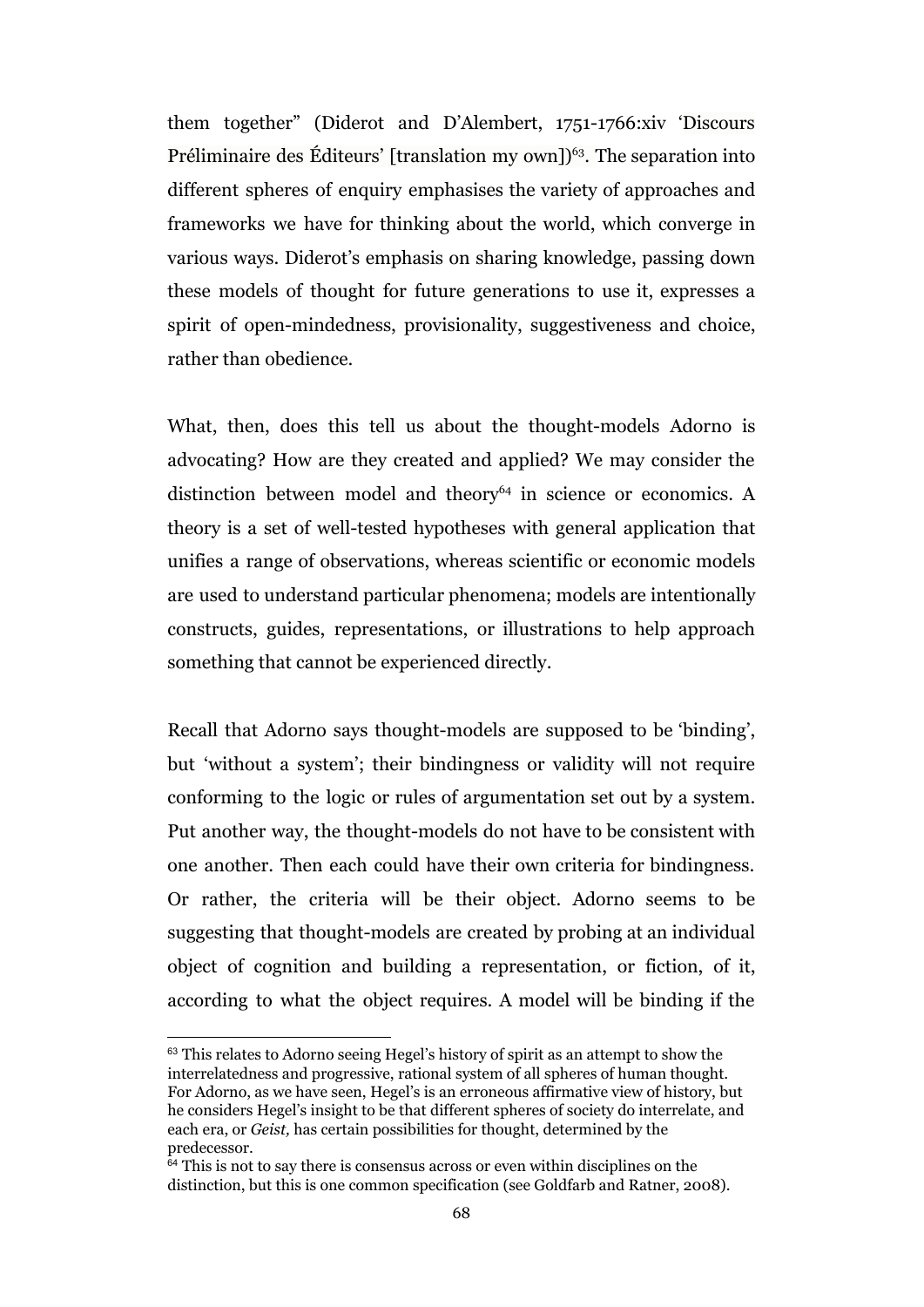object has regulated its creation (which suggests we can characterise the subject's involvement as a critical reflective judgment). However, we will see when examining constellations that Adorno seems to want models for some objects to be transient and unrepeatable, whereas he gives others a stronger idea of bindingness, of a regulative function, as they are created in order to be applied in the future.

Adorno claims that approaching an object with the aim to make a thought-model is an "intervention" to allow "What is waiting in the objects themselves [...] to come to speak" (*ND* 29). The subject's involvement, with the concepts it brings, is necessary, to instigate an interaction with the object that will give the object priority. The thinker is not altogether passive, but must let the object present itself. This is a way of thinking that is not identity-thinking (although it certainly looks to be identifying and is certainly thinking).

Adorno also claims that "every theory that is brought to bear on the phenomena, should come to rest in the phenomena" (*ND* 29). We have to understand that our theories mediate our identification of the object of our cognition. The thought-model could then be said to mediate between the theory (the general) it unavoidably brings, and the particular.

Finally, Adorno claims the "end" of philosophical theory "lies in its realization" (*ND* 29). Does this mean thought-models are the full realisation and end of philosophical theory? Surely this is not the full story. Adorno has repeatedly argued that total socio-historical change is needed for truth to be possible. The use of thought-models and constellations is driven by that primary goal, but does not fully achieve it; it is a route to understanding rather than achieving truth.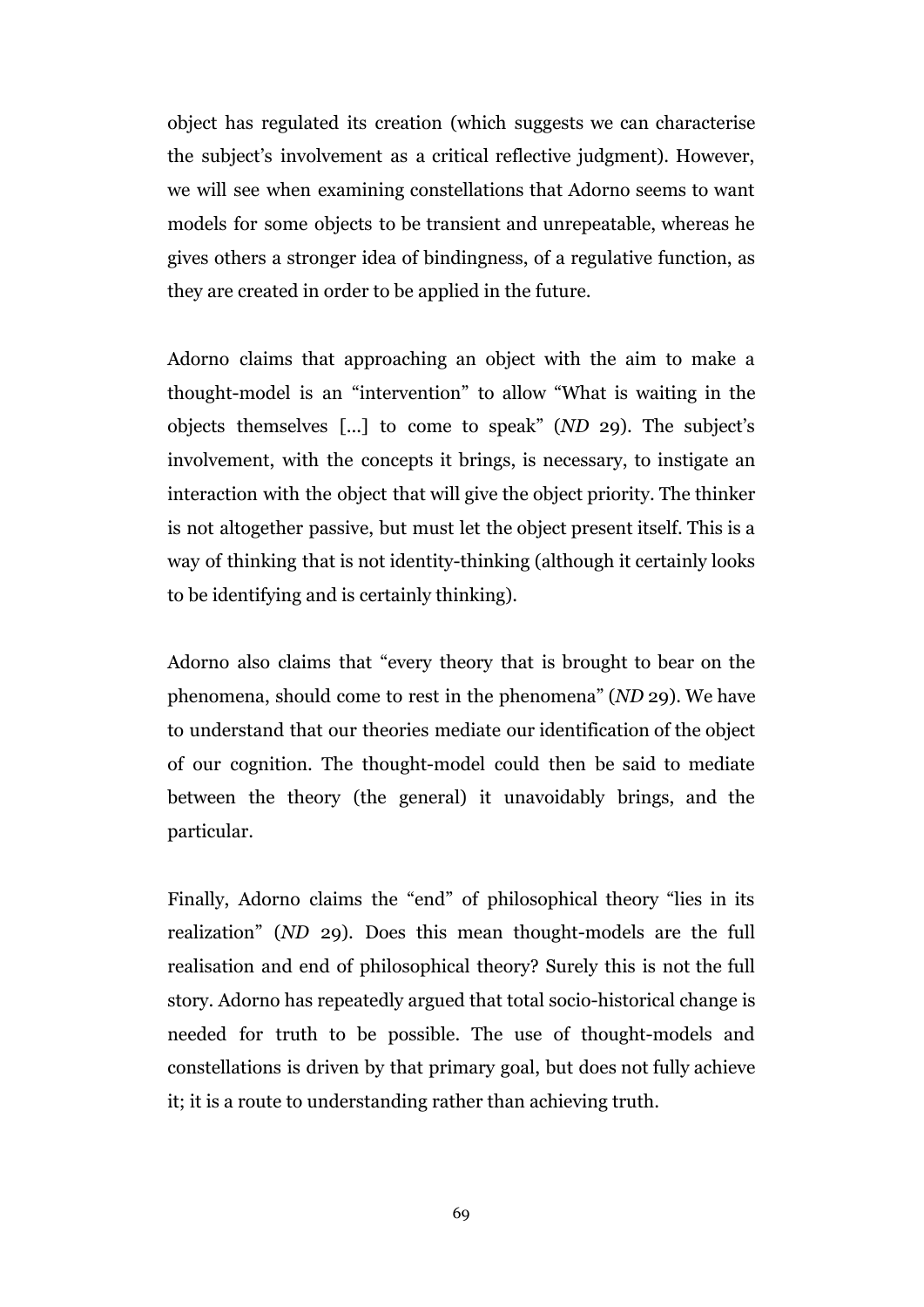# 2. What are Constellations for?

Adorno sets the scene to the passage on constellations with a discussion of universality in individuality, with reference to people and art. When introducing constellations, he writes,

The unifying moment survives without a negation of negation, but also without delivering itself to abstraction as a supreme principle  $[\dots$ without]<sup>65</sup> step-by-step progression from the concepts to a more general cover concept. Instead, the concepts enter into a constellation. (*ND* 162/162)

This tells us the following: there are wrong ways to show that an individual thing is in unity with what is initially posited as different to it. One of these wrong methods is Hegelian logic of 'negation of negation', to which Adorno is here presumably attributing the following steps: (i) we observe that the determination of an individual thing involves negating an other; (ii) we then negate the thing's individuality, because of its internal dependency on its other; (iii) we achieve some third category, a higher synthesis of the two: a positive resulting from this negation of negation.

Another incorrect way is applying a single concept, an umbrella term, to cover what unifies the things. We then know that, for Adorno: (a) thinking in constellations allows us to at least begin to understand a particular object; (b) understanding a particular object, zooming in on

 $65$  I omit "It survives because there is no [...]", because the original German is "dass" nicht von den Begriffen im Stufengang zum allgemeineren Oberbegriff fortgeschritten wird" (*ND, Frankfurt* 162). My translation: "[...] does not do this by step-by step progression [...]"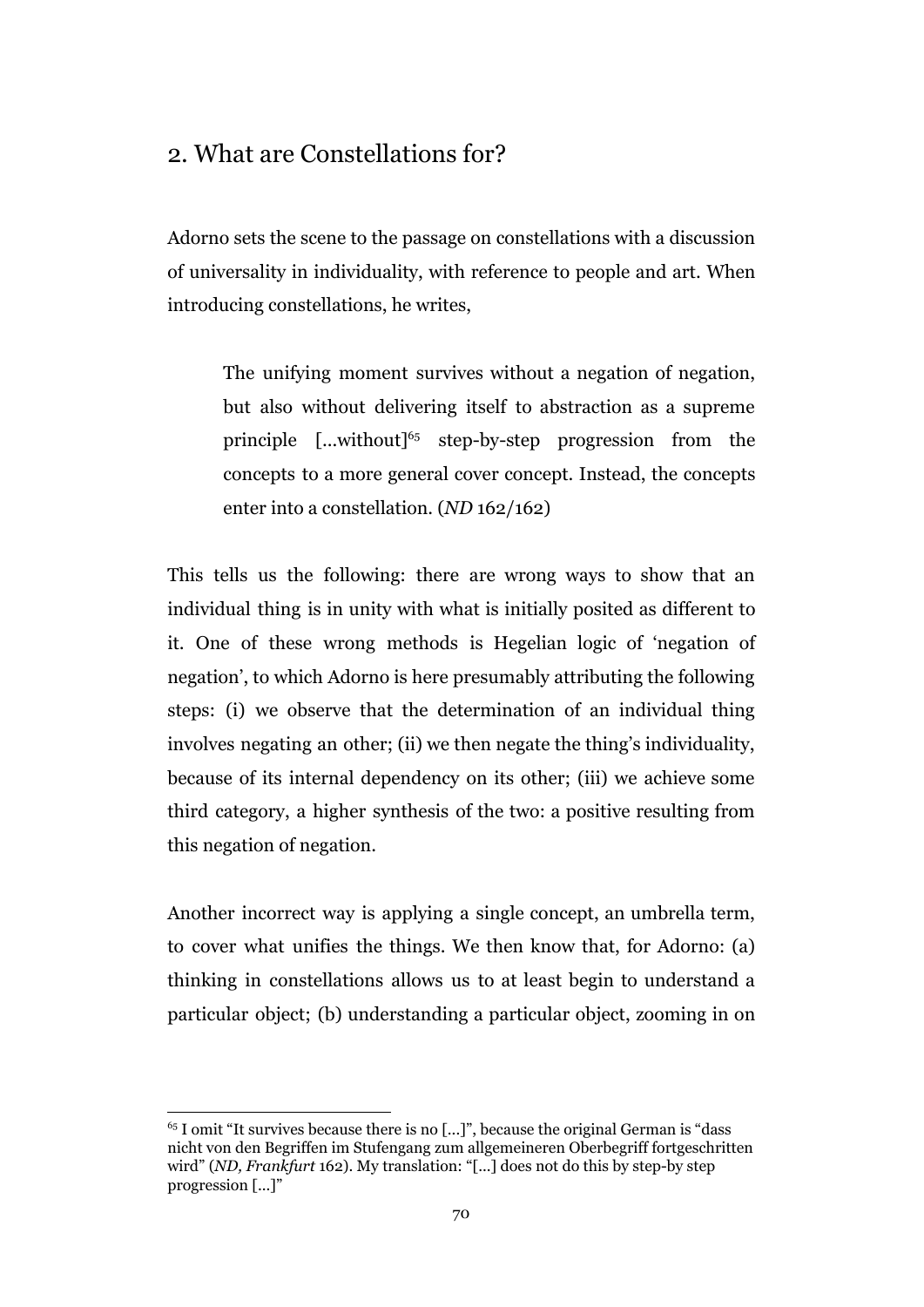it, involves relating it to other things (but not in the way identity-thinking, or Hegel, erroneously does).

As I will now propose, Adorno has in mind different kinds of objects of cognition in this passage, which are not all explicitly stated, and for which the idea of constellations does different work $66$ . They are as follows:

- A. Art
- B. Physical objects
- C. Socio-historical objects
- D. Abstract or Moral Concepts or Ideas
- E. People (covered in Chapter V)

# 3. Constellations in Art

Here, constellations are:

- (i) an approach to observing the universals in an artwork that appears unique;
- (ii) things that some art produces, demonstrating the ineffable.

Adorno claims that artworks which initially look radically different are, after all, actually participating in some shared normativity; there is universality in their supposed individuality (*ND* 37). Adorno is referring to artworks that purport to be unique but ultimately are predictable, follow norms and have only an illusory freedom. In one example Adorno discusses jazz:

 $66$  My distinction of objects is for explanatory purposes rather than ascribing a corresponding metaphysical or logical order to Adorno's discussion.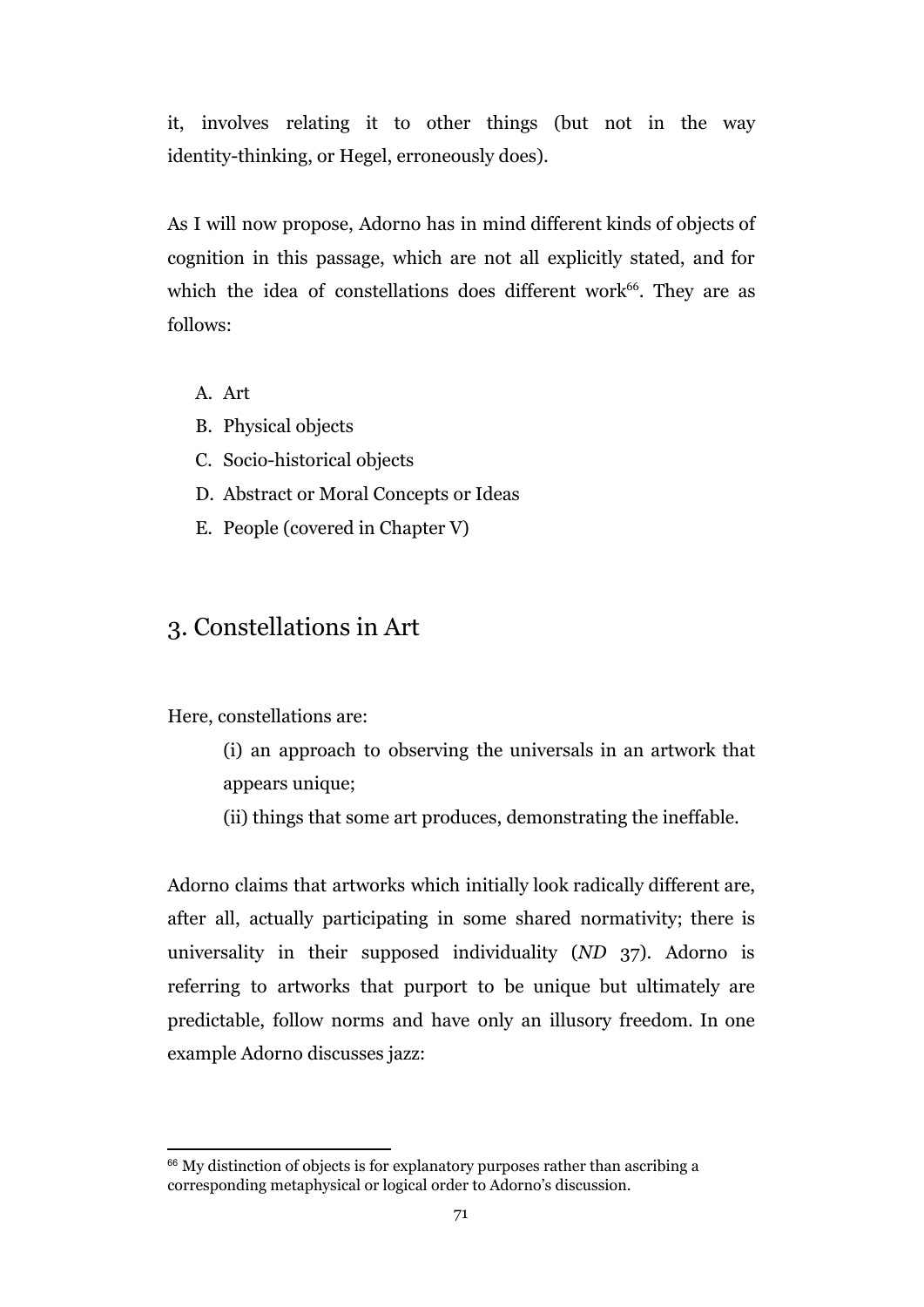the perennial sameness of jazz consists not in a basic organization of the material within which the imagination can roam freely and without inhibition, as within an articulate language, but rather in the utilization of certain well-defined tricks, formulas and clichés: to the exclusion of everything else. (1997:122)

This sort of art's ostensible resistance to, or subversion of, norms is (Adorno thinks) thoroughly rule-regulated; what sounds different is actually the same trick or formula. The experience of the whole is not affected if its parts are swapped, unlike a piece by Beethoven, for example (see Adorno, 1963:34, 163, 205-6, 217). It is then not entirely a mistake to use further universals to examine this object. In fact, it is necessary to do so, in order to understand its illusion of individuality and freedom.

However, Adorno does also think there are artworks that offer genuine resistance to the evils of identity-thinking and cultural commodification. For example, he thinks Kafka's texts, and certain kinds of avant-garde art, represent the intuition Adorno thinks we all have of the awfulness of the world even if that is not what the work is 'about'; it is an ineffable representation, "showing and not saying" (Finlayson, 2002:16 and 8). Although these works of art that qualify as resistance participate in typicality (are created within a certain remit, have a basic orientating structure for the viewer or listener, and follow theoretical rules), the experience of the artwork as a whole transcends discernable norms; it creates a unique whole, a constellation of concepts or parts $67$ .

 $67$  See Bowie, 2013: ch6 for detailed examination of how aesthetics and philosophy relate in Adorno.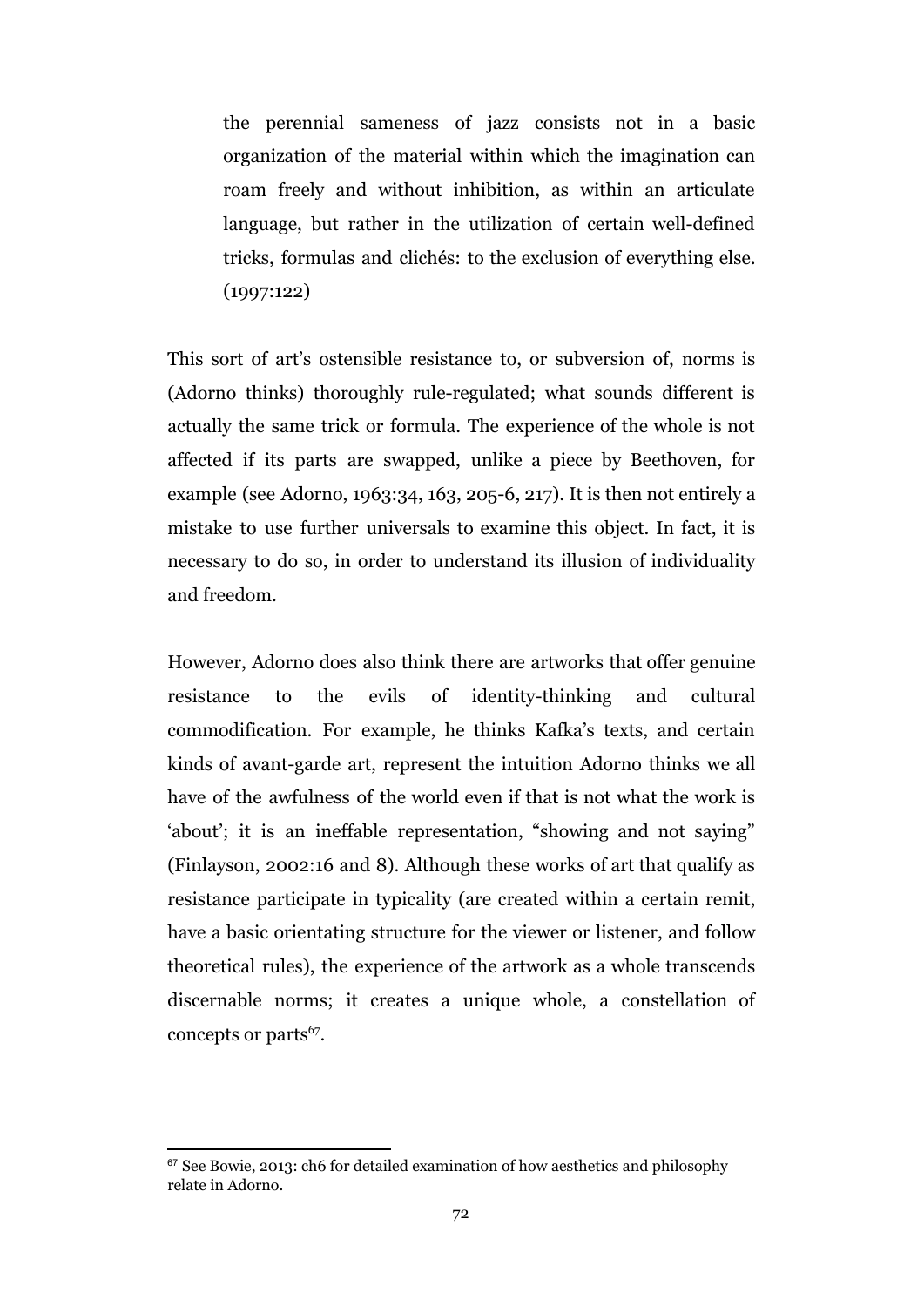## 4. Physical Objects

Here, constellations are methods or modes of cognition.

For approaching physical objects, constellations are a way of thinking about them not head-on, but through the prism of a collage of concepts. To grasp this, Adorno asks us to look at how ordinary language works:

Language offers no mere system of signs for cognitive functions. Where it appears essentially as a language, where it becomes a form of representation, it will not define its concepts. It lends objectivity to them by the relation into which it puts the concepts, centered about a thing. Language thus serves the intention of the concept to express completely what it means. (*ND* 162)

In the previous chapter, I suggested we should understand Adorno as subscribing to a theory closely related to the inferentialism Brandom attributes to Hegel. That gave us a picture of the connection Adorno presupposes between language, concept application or institution, and intersubjectivity or sociality, and helped frame his reading and critique of Hegel. We can then understand the above quotation as Adorno reminding us that language institutes determinate conceptual content (objectivity), rather than defining pre-existing concepts. Language allows novel ideas, new judgments, to be expressed, by applying universals (concepts) to particulars and these can be communicated and shared.

Even though, as we have examined, Adorno thinks that as soon as we make a thought or utterance, we lose the qualitative aspect of the object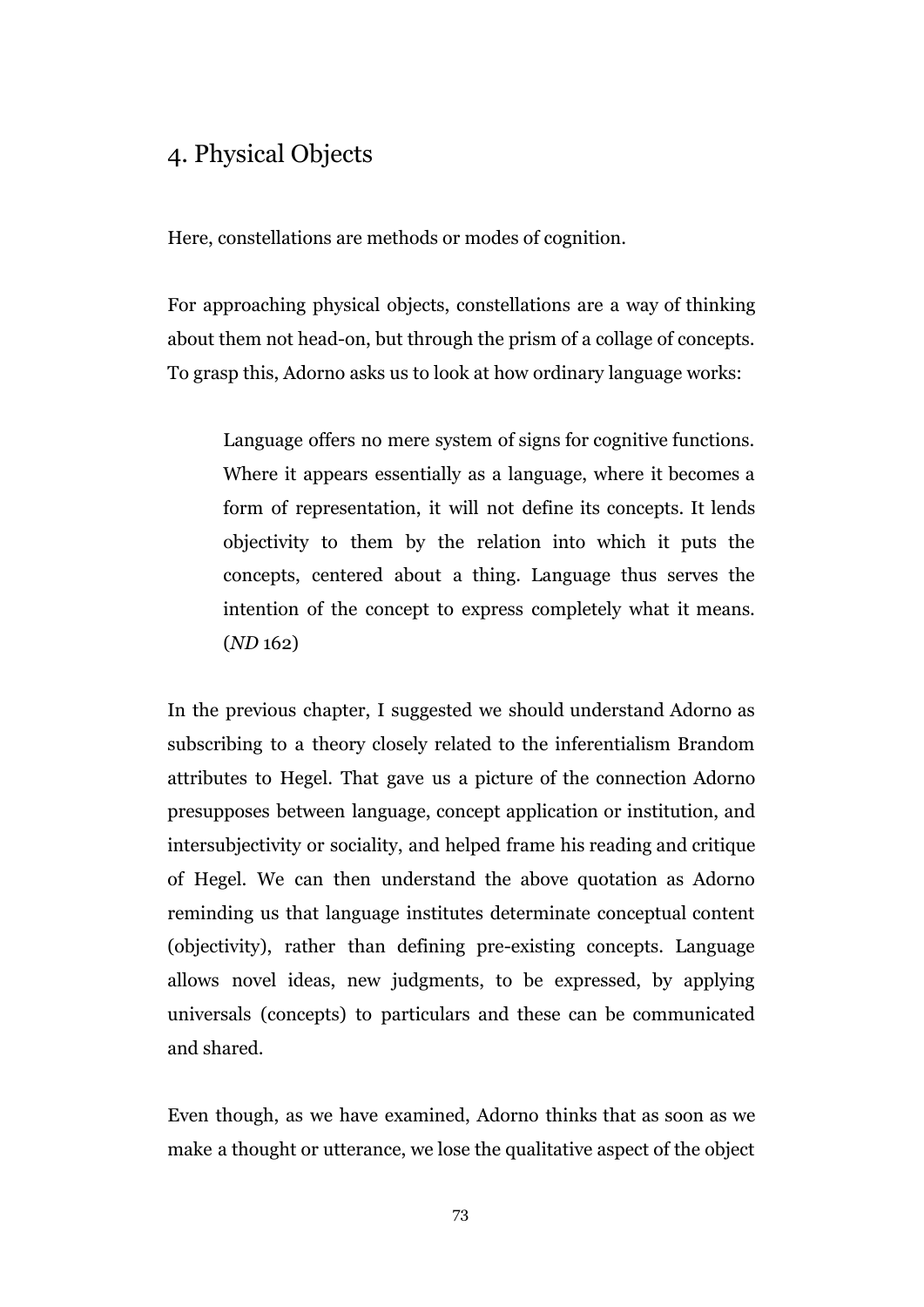we have judged, Adorno is hinting that we might be able to retrieve something of it with constellations.

We have the following resources to hand:

(i) We may use several concepts to try to describe one object.

(ii) When we apply one concept, lots of others are implied or excluded. The thing for us, when we judge it as *x,* stands in relations of inference and consequence to other things.

A constellation utilises but subverts those aspects of language, to "illuminate the specific side of the object" (*ND* 162). The aim is to disintegrate "the prepared and objectified form of the concepts which the cognitive subject faces" (*ND* 145). Constellations involve striving to stay with the object, as it were, allowing the object to challenge the rules that are being used to approach it. Constellations are to approach the object without any other end in mind, acknowledging the object as prior to our determination, while self-critiquing the determinations we bring to it.

This is what Adorno means when he says constellations gather concepts around an object so that they "potentially determine the object's interior" and "attain, in thinking, what was necessarily excised from thinking" (*ND* 162). Constellations alone, he writes, "represent from without what the concept has cut away: the "more" which the concept is equally desirous and incapable of being" (*ND* 162).

The metaphor of constellations comes from Adorno's close colleague and friend Walter Benjamin. In his work, *The Origin of German Tragic Drama,* Benjamin wrote, "Ideas are to objects as constellations are to stars" (Benjamin, 1928:34). However, Adorno distances himself from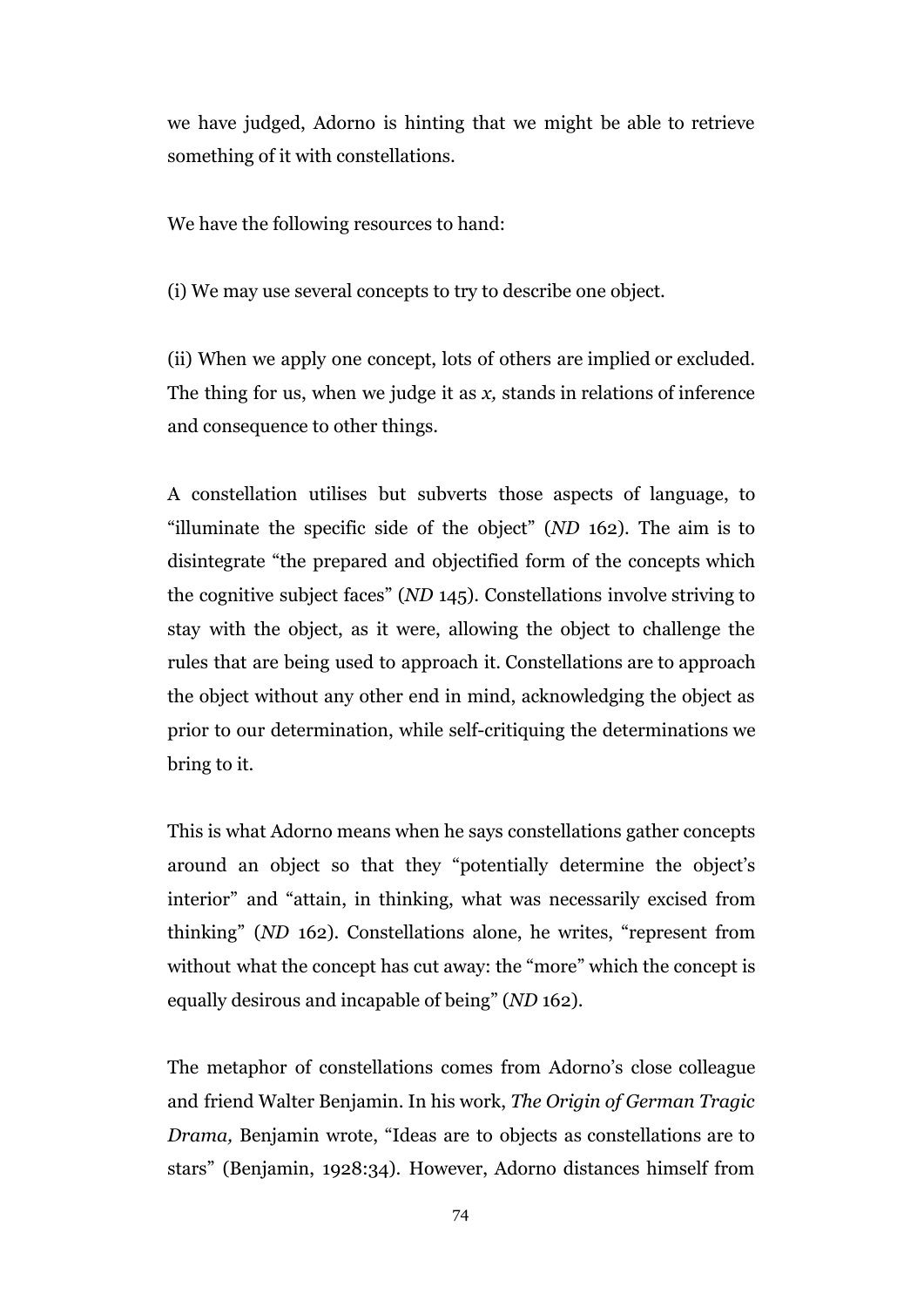Benjamin's theory in this instance<sup>68</sup>. Adorno feels his own reconception of the metaphor of constellations is substantially closer to Weber, as will be explored in the subsequent sections. Adorno claims constellations in Benjamin are used for "metaphysical inquiries" that "take the very concept of truth for a constellation" (*ND* 164). For Adorno, the constellation is not the truth of the object's structure or essence. However, there are still similarities between Benjamin's understanding of allegory and Adorno proposing the possibility of taking concepts out of their established fixity, to arrange them in a way that better expresses the object. As Foster summarises, for Benjamin "Allegory 'shatters' language, in order to give it, through its fragments, a transformed and elevated expression" (2007:69)<sup>69</sup>.

Adorno offers the analogy of using a combination of numbers to unlock a "well-guarded safe-deposit box"; the constellation is the combination and the lock is the concept we have initially used to identify the object; "theoretical thought circles the concept it would like to unseal") (*ND* 163). Adorno explains that this means telling a special kind of history about the object. The way to theorise while being immersed in the object, is creating a constellation of concepts that represents the object's "sedimented history" (*ND* 163).

#### He writes:

This history is in the individual thing and outside it; it is something encompassing in which the individual has its place. Becoming aware of the constellation in which a thing stands is

<sup>68</sup> See Bowie, 2013:54-55 for Benjamin's influence on Adorno regarding the truth-content of constellations in art.

<sup>&</sup>lt;sup>69</sup> See also Foster's argument that we should understand Adorno as having a theory of language directed at the recovery of spiritual experience (2007:26-29) and particularly the role of the underexamined influence of Bergson on Adorno therein (2007:113-135). See also Rose for discussion of Adorno's use of irony to disrupt language by positing extremes and creating antinomies, influenced by Nietzsche (2014:15-34).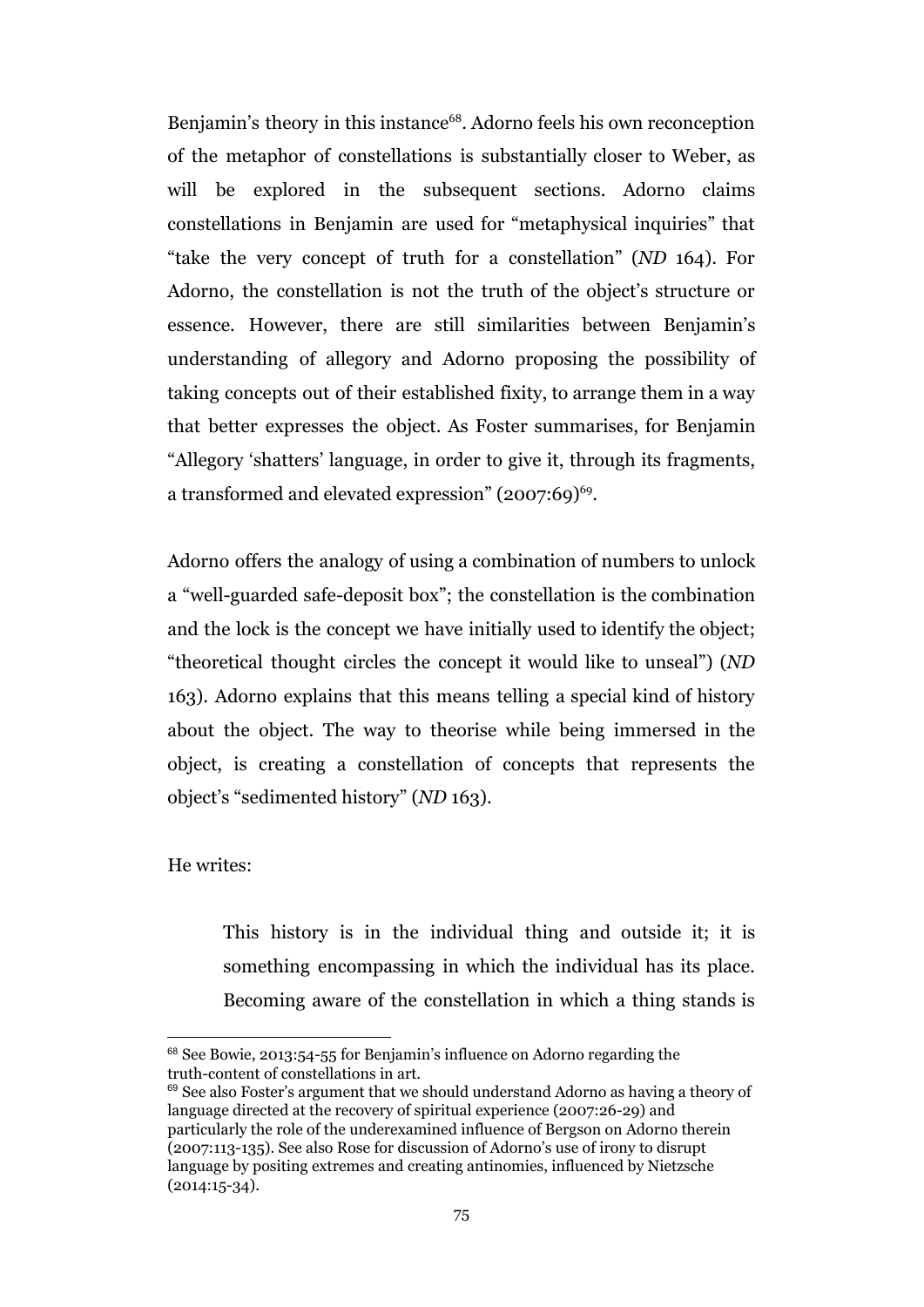tantamount to deciphering the constellation which, having come to be, it bears within it. The *chorismos* of without and within is historically qualified in turn. The history locked in the object can only be delivered by a knowledge mindful of the historic positional value of the object in its relation to other objects - by the actualization and concentration of something which is already known and is transformed by that knowledge. Cognition of the object in its constellation is cognition of the process stored in the object. (*ND* 163)

From that passage, we can take the following:

- 1. The object participates in a history (history outside it).
- 2. The object has a history (history is within it).
- 3. The theoretical distinction between what is inside and outside the thing, is itself historically qualified; i.e. identifying an object as an individual thing with boundaries among others, is a conceptualisation dependent on the socio-historical context.
- 4. Knowing the history in 1 is the same as knowing the history in 2, which implies that the history in which the thing participates is its own history; it is internal to it and the thing consists of (entirely or in part) its history.

To view the object as historically sedimented means understanding its "place" in the socio-historical context; its role, the uses and meanings we give to it: its "historic positional value" (*ND* 163). This historical sedimentation is why our conceptualisation of the object faces us as objective, as something given. O'Connor describes this as having to think of the object as a "complex of concepts" which "are acquired and accumulated in the history of the object's position in what Adorno terms the social totality" (2004:59).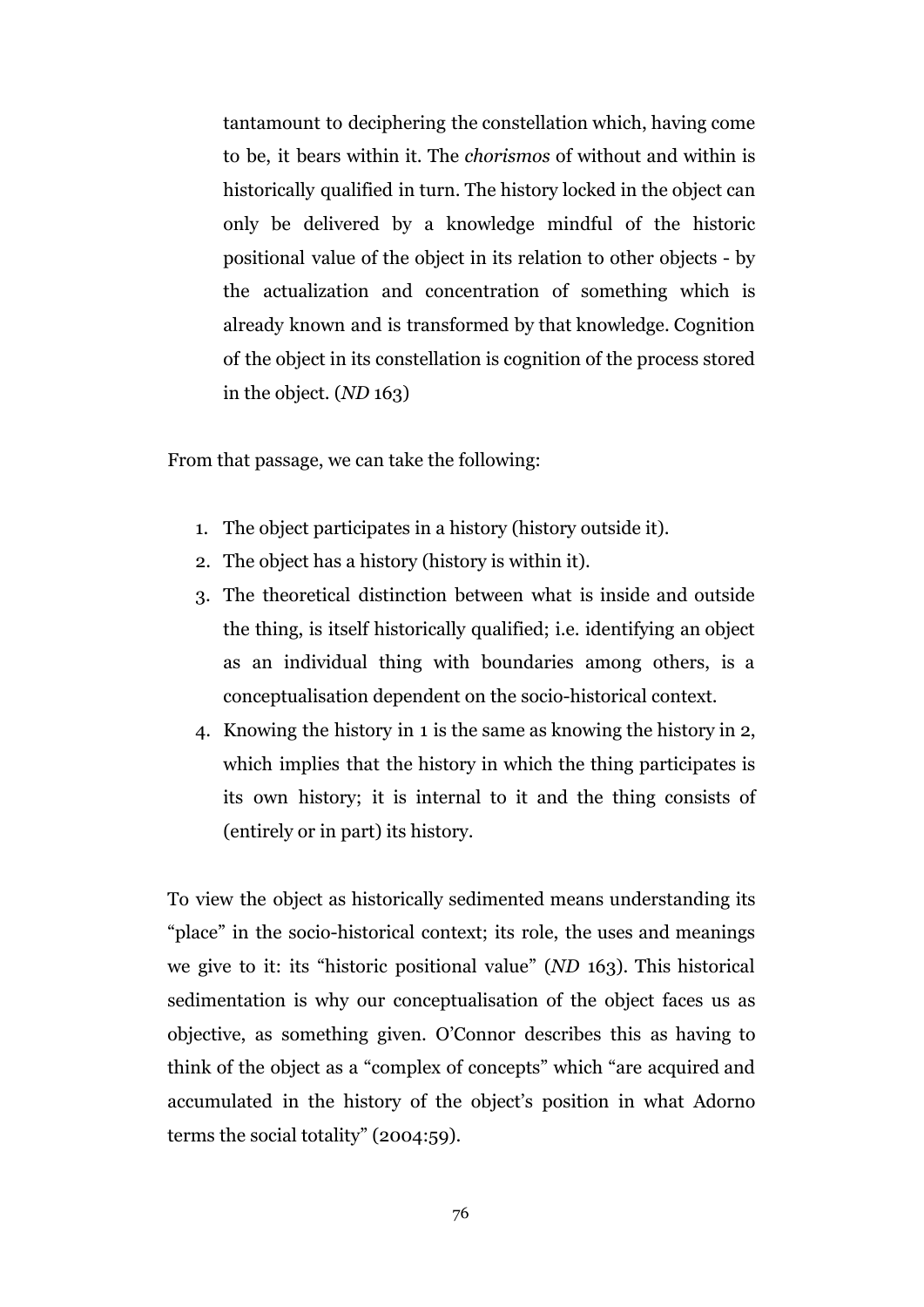The constellation takes shape along various dimensions. We create a picture of the historical context, understanding the object's role and meaning in society in relation to the roles and meanings of other objects. Another dimension is tracing the historical path of the various concepts applied to this object in the past, or to other objects (when that determines the concepts applied to this one). Together this models the object, as if it were an entity constituted by our classificatory activities, theoretical and practical, that have made us experience it in this way.

Adorno claims Hegel's term 'concrete' "takes note" of the need to use constellations in this way. As Adorno understands Hegel's terminology, to say a thing is concrete is to say "the thing itself is its context, not its pure selfhood" (*ND* 162). Adorno is agreeing with Hegel that the thought of 'this individual thing' is internally related to other objects in our conceptual framework, as we saw in Chapter III. What is involved in the object being *so* for us, is its past and present conceptual relations to other objects. However, as the previous chapter demonstrated Adorno sees, and criticises, Hegel reducing all objectivity to consciousness<sup>70</sup>.

For Adorno, throughout the constellatory-contextual history of this physical object, the nonidentical (to each concept-application) is participating, but was cut away from thinking, by thinking. This will be negatively, or potentially, represented in the history. It is plausible, then, that the historical constellation we form for a physical object of our cognition would involve concepts such as materiality, sensation, impulse, and their genesis would be examined.

 $70$  Following this comes Adorno statement that Hegel failed to fully appreciating the power of language, as examined in Chapter III, Section 3.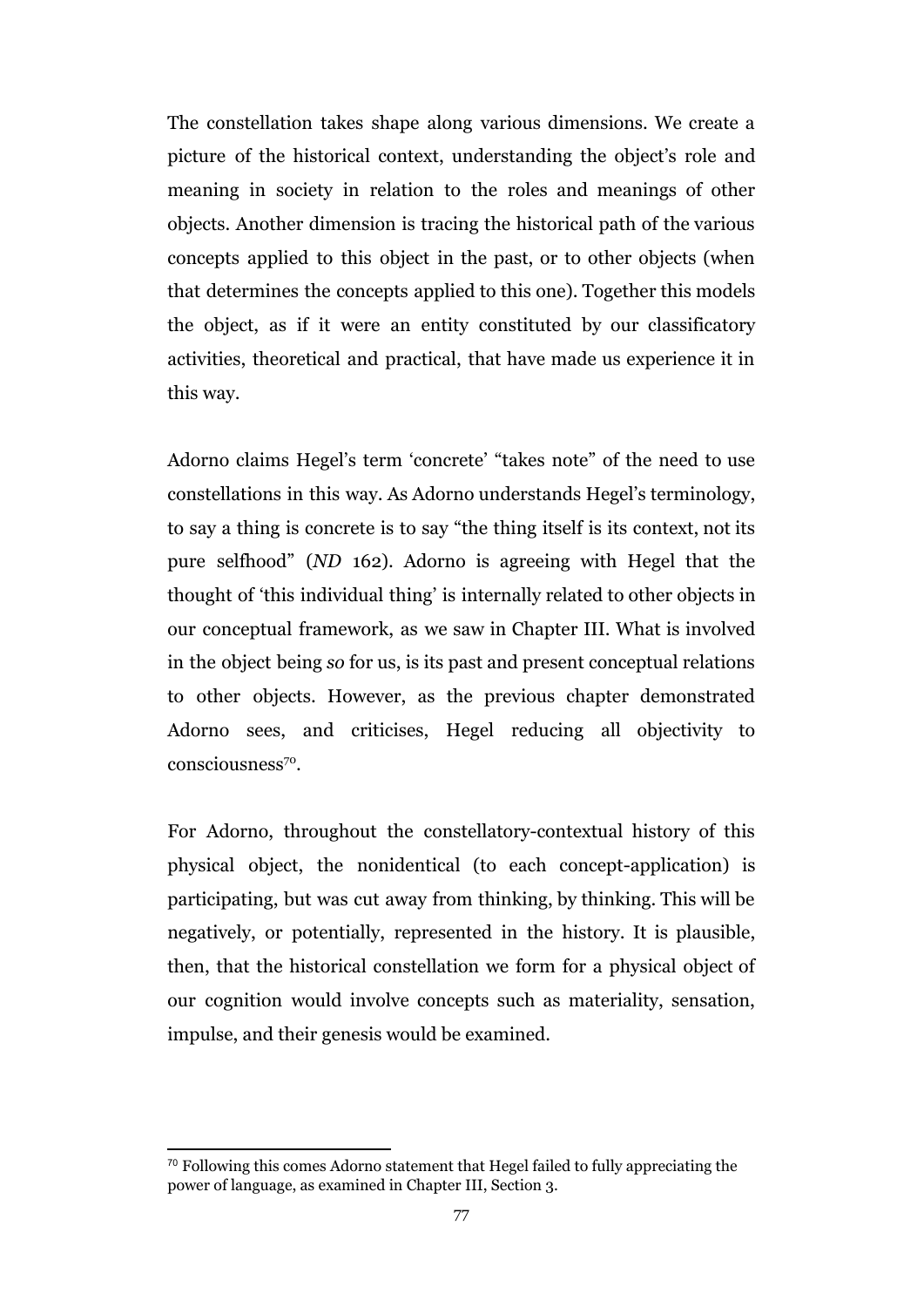In addition, we could read Adorno as suggesting we tell a different, but complementary, kind of history, construed as internal to the object. We can allow ourselves to think about the object's history independently of our classifications to model its uniqueness. This invites a sense of wonder, of allowing ourselves to be surprised by the object, giving it life by telling a story about it that makes it different from other objects with the same names. The constellation would be of all the different objects this one uniquely relates together; it has a unique story in physical reality. We might use scientific vocabulary to express these relations, but acknowledge that we are modelling, indicating and imagining. The histories of an artefact may involve appreciating the domination of humans over natural resources: much of its history might be the story of it being manipulated and quantified. The contemplation of the history of an organism might be some kind of aesthetic contemplation.

Stone suggests something like this in her interpretation of constellations (2014a:59). However, she gives a stronger reading to the idea that the uniqueness, the nonidentity of the object should be conceived of as a history. She seems to attribute a more realist picture to Adorno, in which this history sufficiently explains the object: the object is nothing more than that historical relational thing. So, on her reading, there is a constellation on the subject's side (a mode of approach), and a constellation on the object's side (a reality). The subject's constellation is its use of more and more concepts to describe the object's uniqueness (Stone, 2014a:59). It is a way of describing the object and each object will have a different constellation, because no two will have exactly the same collection of concepts. Stone reminds us that for Adorno the uniqueness of a thing precludes it being captured by concepts, but this can indirectly express the qualitative differences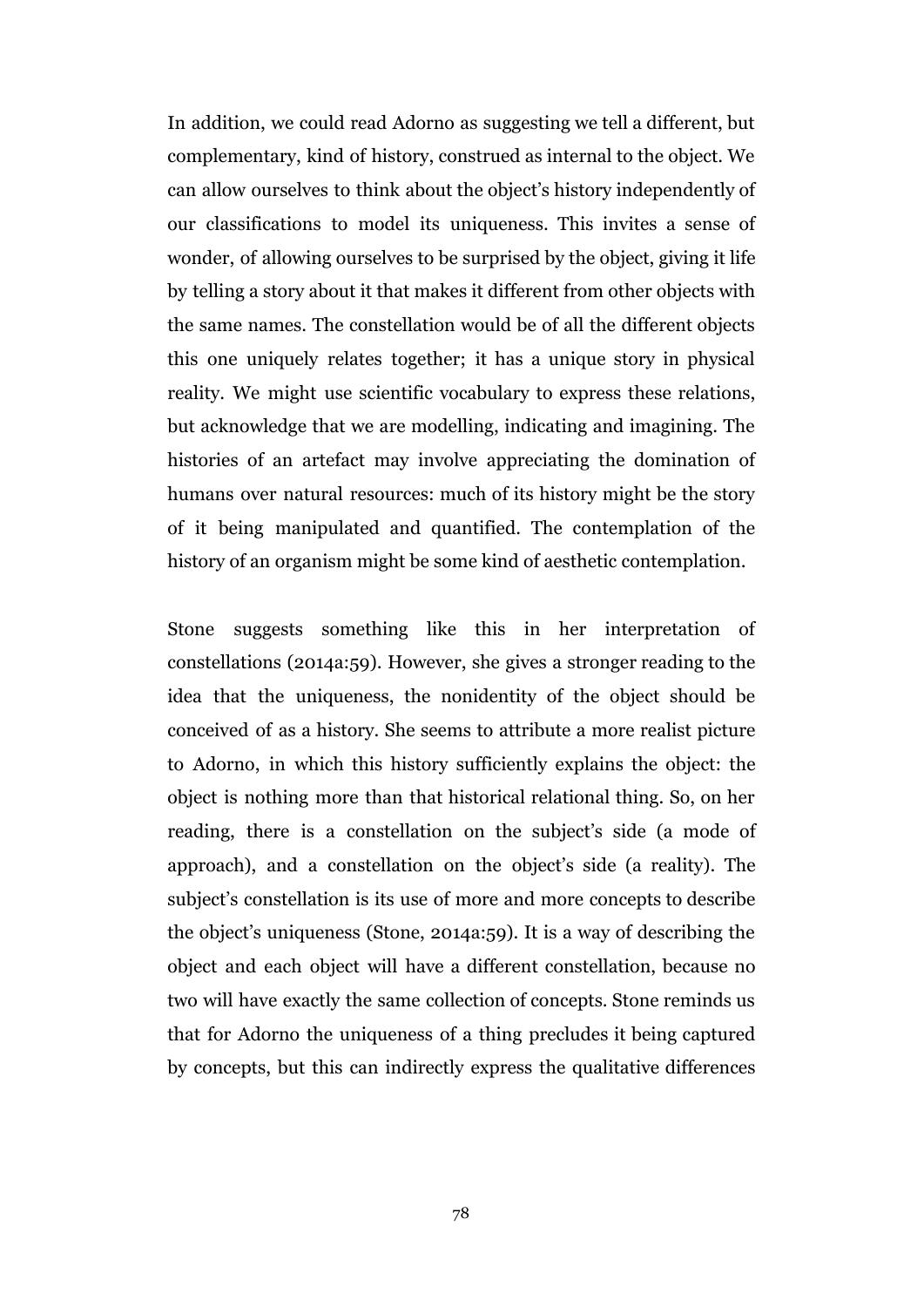between objects<sup> $71$ </sup>. As another dimension of the constellation, this seems right, given what was said about language above. The difference between one object and another might be said to be a difference of concept *x*, but when it enters the constellation (the thought of the object), that concept takes on a qualitative difference from its application anywhere else, because of its relation to the other parts that make up the whole.

As mentioned, on the object's side, Stone claims the object *is* a constellation, in the sense of a unique history of its relations with other objects: the object "is *itself* a constellation of different past relations with other objects, all of which have shaped it" (2014a:58). An object has a history which "makes the object the unique thing that it is" (2014a:59). If Stone is right, then she has an answer to the following question she justifiably asks: how can a constellation "illuminate the non-identical element in things while illuminating it only partially"?  $(2014a:58)$ .

Her answer can be exposited as follows:

- 1. The object is unique.
- 2. The object's uniqueness lies in its history.
- 3. Constellations illuminate the history.
- 4. Since the history is still happening, the object is at no point complete.
- 5. Thus when Adorno says concepts are limited, they are limited "*because* objects are incomplete" (Stone, 2014a:60).
- 6. Adorno does not himself make that explicit.
- 7. Instead Adorno emphasises that concepts are "limited in regard to the objects" (ibid.).

<sup>71</sup> In a later section, 'The Object's Preponderance', Adorno writes we can "make progressive qualitative distinctions between things which in themselves are indirect" (*ND* 184).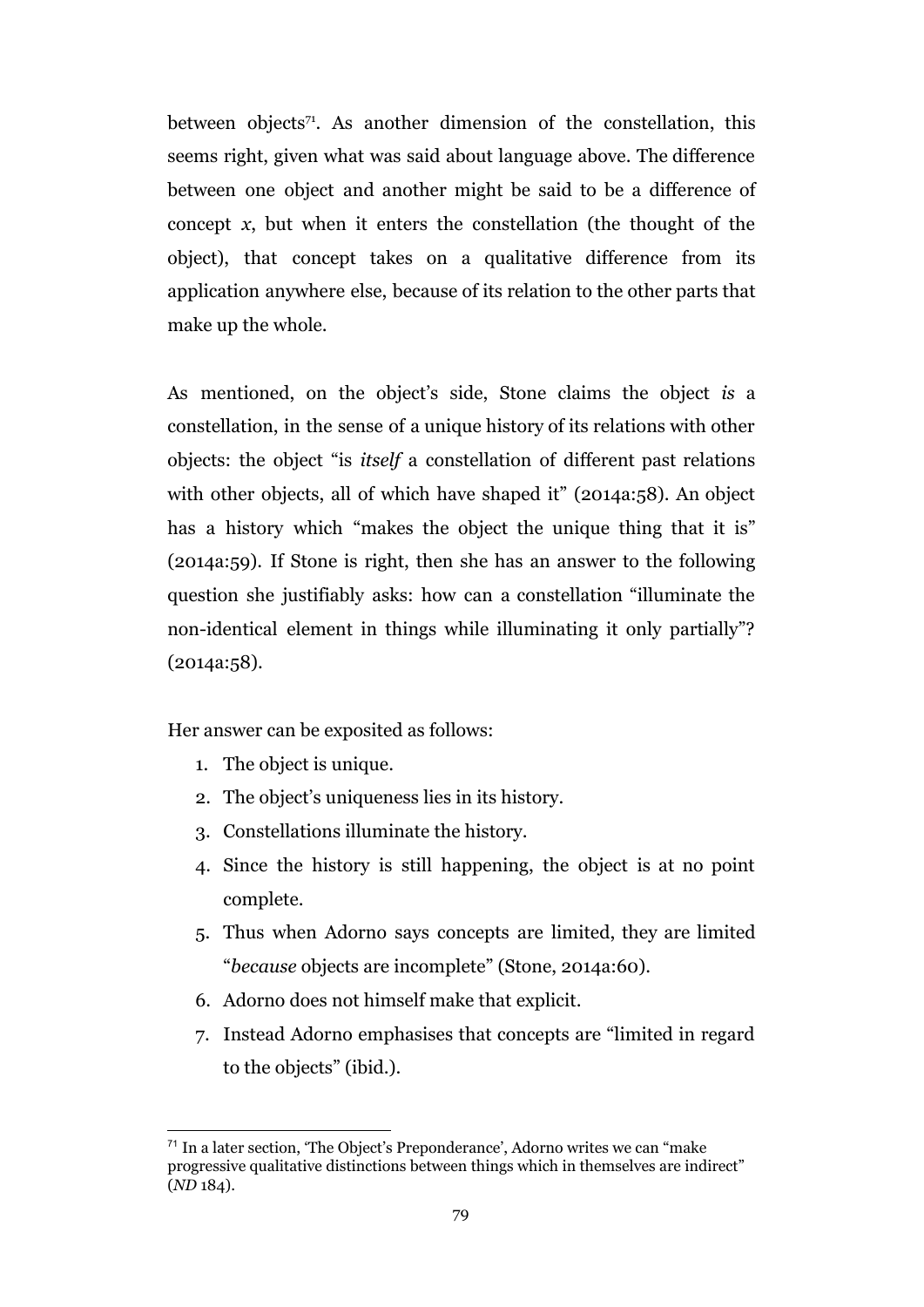- 8. 5 and 7 are not incompatible (but the interpretative difficulty is that Adorno emphasises the former).
- 9. Then, a constellation illuminates the nonidentical, because the nonidentical is a constellation, and since the nonidentical is ever developing, the constellation will never fully capture it; it will only partially capture it.

However, our examination so far shows that this answer cannot work; for Adorno, constellations do not mirror or reproduce the physical object's nonidentity. The constellation lies on the side of the subject's representation, and it is a vehicle for approaching the object. It is the cognitive structure, rather than a metaphysics.

Rather than creating an accurate causal story that will tell us everything there is to know about the object, this kind of constellation would involve thinking of the object *as if* its uniqueness consisted of that history. It has a more negative function: to hint at what we might be missing in our experience of the world, rather than fully rectifying it.

Cook plausibly suggests that constellations should include concepts that indicate what nature could be, if it were the case that we had not done damage to it, or if the damage were ameliorated (2014:108).

Then, constellations for physical objects include:

1. Histories of the object: (i) the history of our conceptualisation; (ii) a more imagined narrative of its relationship with other objects.

2. Representing qualitative differences with richer concepts.

3. Using concepts to consider what the object might have been instead, to understand objectivity as having potential and possibility.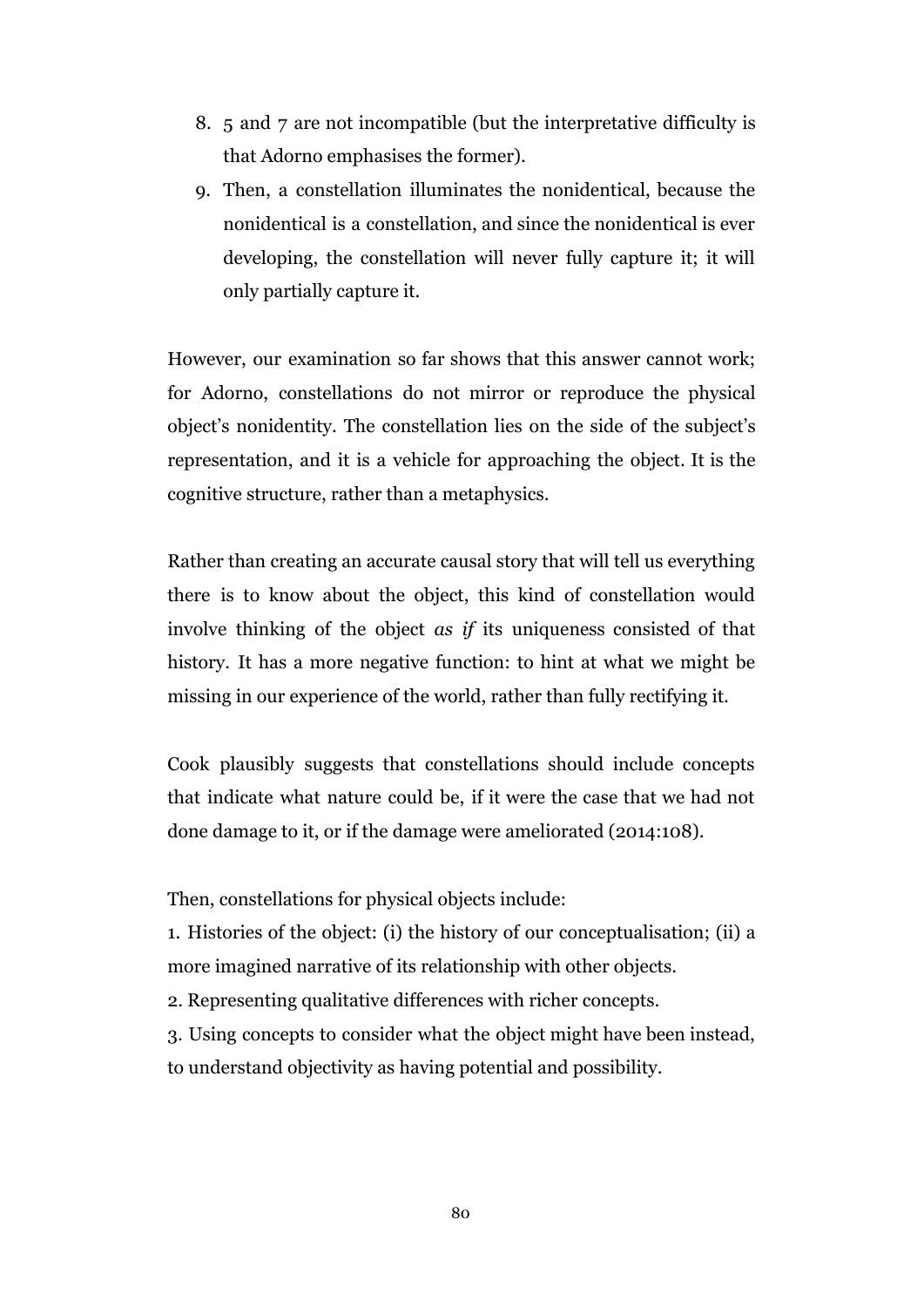### 5. Constellations for Socio-Historical Objects

Here, constellations are akin to a Weberian ideal type.

Adorno claims his strategy of thinking in constellations with regards to historical objects is heavily influenced by Max Weber. Although before Weber, it was philosophers—"Kant, Hegel, Nietzsche"—not social scientists, who were occupied with the problem of "defining historical concepts" (*ND* 165), it is Weber who teaches us "[h]ow objects can be unlocked by their constellation" (*ND* 164). My aim here is to focus on Adorno's interpretation and usage of Weber, about which he makes several separate claims in the passage on constellations.

I aim to explain the important elements that help us understand what thinking in constellations means for historical objects. Adorno suggests Weber's thinking is a "third possibility beyond the alternative of positivism and idealism" (*ND* 166). We should understand this as referring to alternative historical or social scientific methods. That is, Weber's ideal-types (or Adorno's version of them) can be understood as constellations, used for understanding socio-historical phenomena. This, then, is a promising candidate for the middle ground between the 'cult of the facts' and 'theories of history'.

I will examine how this method is at work in Adorno's notion of capitalism, although Adorno does not discuss the details of Weber's conception of capitalism as fully as one might hope. I will also indicate what other historical methods ideal-types suggest.

First, we should clarify some claims Adorno makes about Weber, to see what kind of balance he thinks Weber strikes: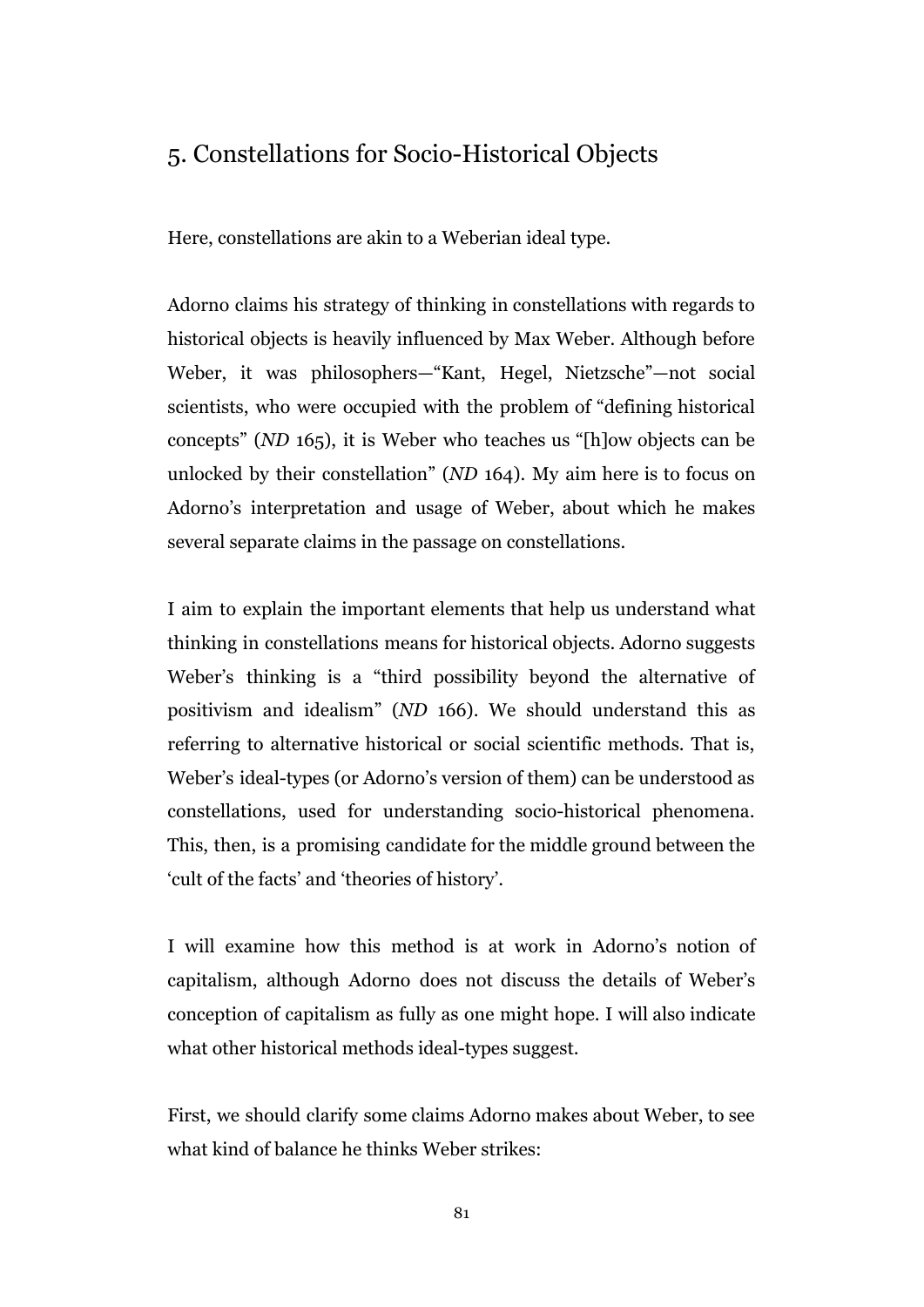- 1. Weber's approach is positivist.
- 2. Weber's is a "subjectivist epistemology" (*ND* 164)
- 3. Weber is a nominalist to some degree.
- 4. Weber's theory is still "object-directed" (*ND* 164).

Adorno acknowledges that Weber was concerned with problems of objectivity, and the value-ladenness of our theories. Weber criticised unreflecting positivism, but still strived for an objective science and thought it possible (see Adorno, 1969b:117). Adorno must think that the critical side of Weber's positivism and nominalism is preserved in Weber's notion of ideal-types.

Weber can plausibly be considered to take a nominalist approach, when emphasising that the subject matter in social science is particulars, not universals, and when his analysis operates at the level of individual human beings' psychology and action. However, Weber does also operate at the socio-structural, organisation level in his political sociology (see e.g. Weber, 1949). Both are needed for the goal of sociology, which, he states, is an "interpretive understanding of social action<sup> $72$ </sup> and [...] a causal explanation of its course and consequence" (Weber, 1922:4). Adorno claims Weber's approach is "object-directed", because *something* of "the nature of the thing" comes through in his nominalism (*ND* 164). Adorno must mean that Weber's nominalism is conscious of the limits of universals (the subject's concepts and classifications). Yet, when Weber couples his nominalistic approach with the structural analysis of things like capitalism, through the method of 'ideal-types', he shows we should consider individuals as functions of universals<sup>73</sup>.

 $72$  For Weber, 'action' means an individual's behaviour that is meaningful to him/her, and social action is action motivated by the expected behaviour of another individual (Weber, 1922: 'Definitions of Sociology and Social Action' [no pagination]).

 $\frac{73}{12}$  This addresses the universal/individual tension described in Section 2.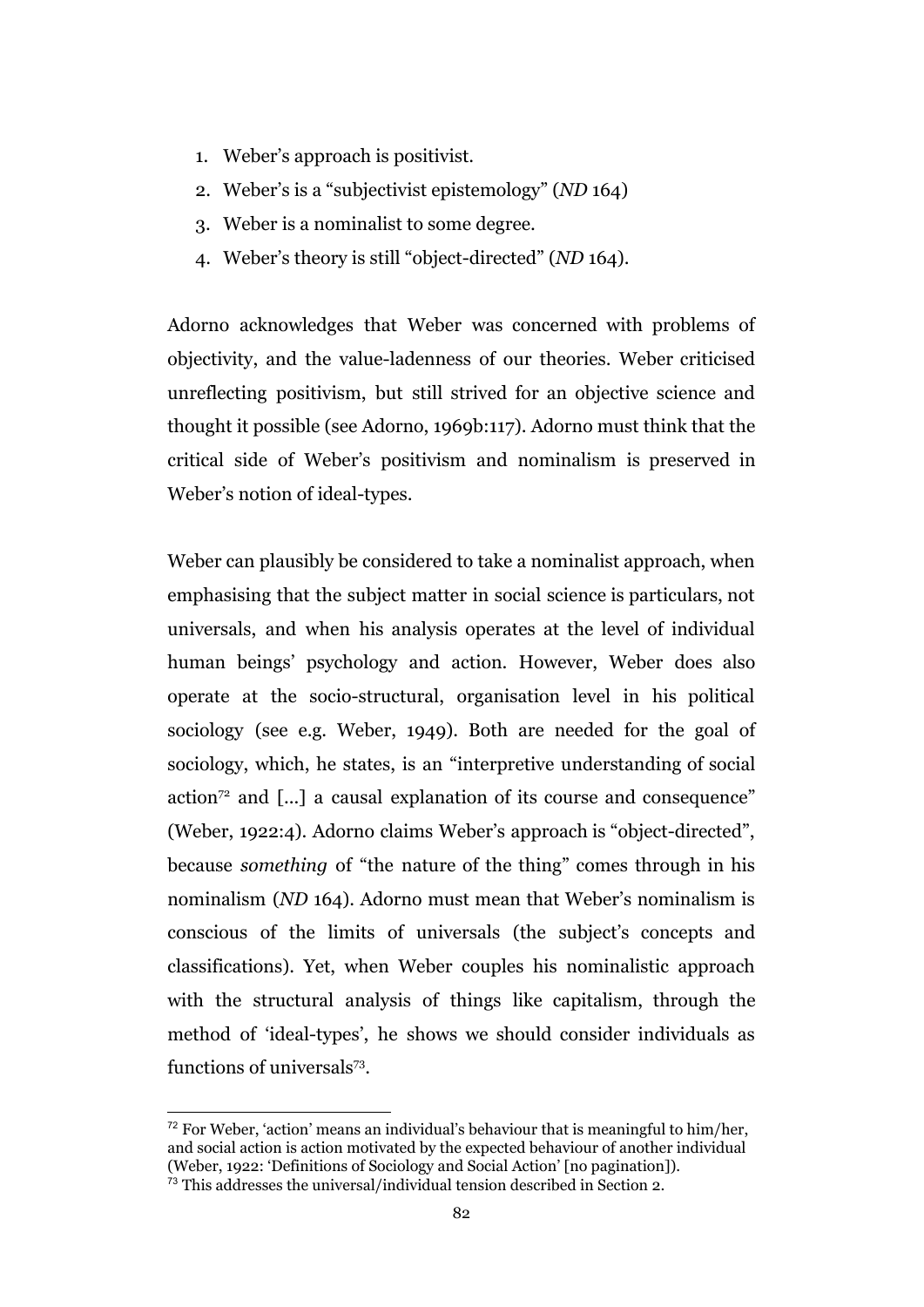#### a. What are Ideal-Types?

Adorno understands Weber's ideal-types as "aids in approaching an object" (*ND* 164). He sees them as constellations, since they are models that use a cluster of other concepts to express what one aims at (*ND* 165-166). A socio-historical phenomenon, such as capitalism, requires this approach. Adorno refers to the opening of Chapter 2 of Weber's *The Protestant Ethic and the Spirit of Capitalism* (1905)*.* There, Weber states that we cannot aim for a definition, in the scientific sense, of a socio-historical concept like 'capitalism'. He writes,

If any object can be found to which this term [capitalism] can be applied with any understandable meaning, it can only be an historical individual, i.e. a complex of elements associated in historical reality which we unite into a conceptual whole from the standpoint of their cultural significance. (1905:13)

The value of ideal-types depends on rejecting the proposition that "knowledge of historical reality can or should be a "presuppositionless" copy of "objective facts" (Weber, 1949:92). We can make an ideal-type of capitalism, by taking "certain traits [...] from the empirical reality of our culture" and bringing them "together into a unified ideal-construct" (Weber, 1949:91).

Weber writes:

In its conceptual purity, this mental construct cannot be found empirically anywhere in reality. It is a *utopia* [...] When carefully applied, those concepts are particularly useful in research and exposition. (1949:90)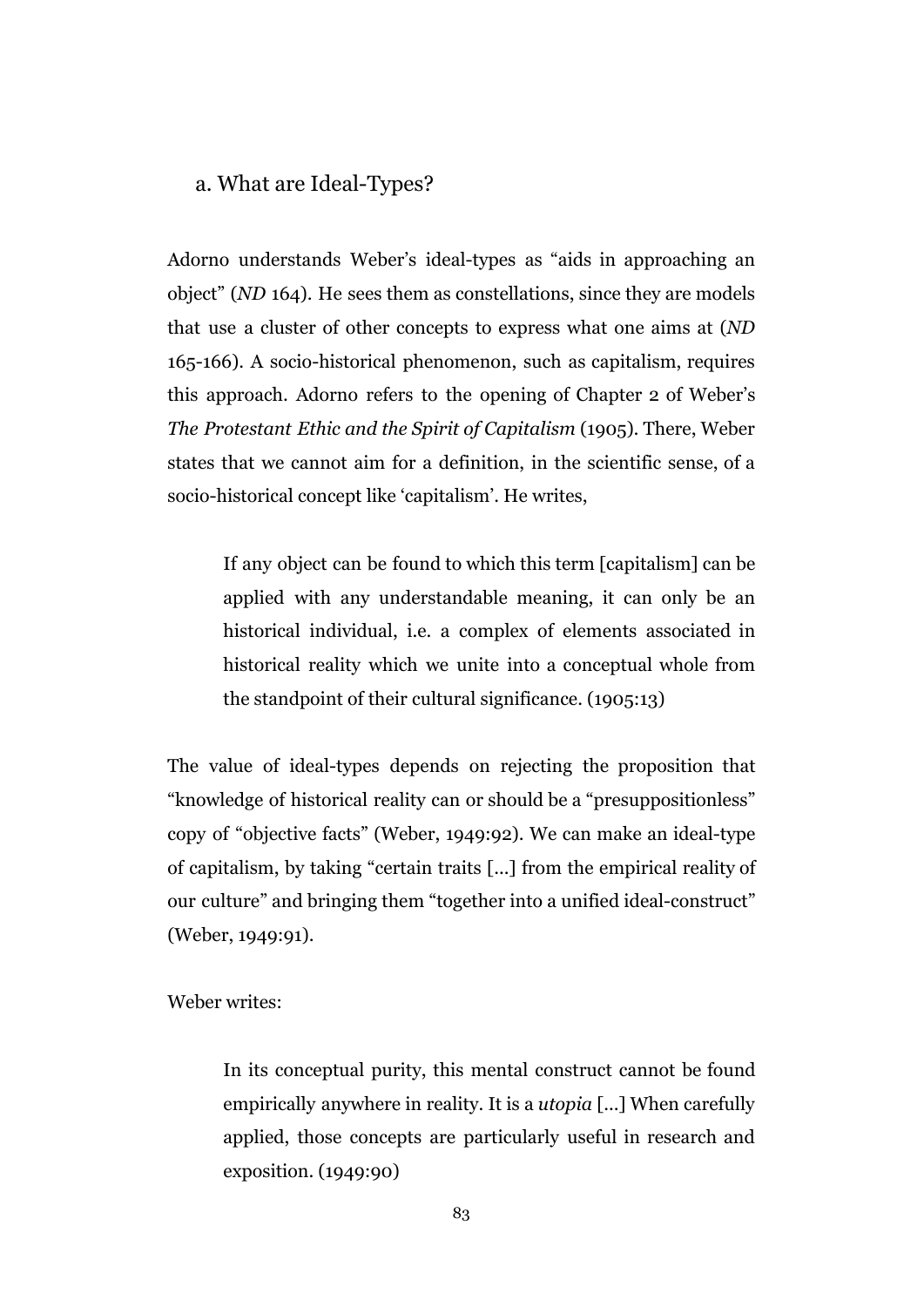As Adorno puts it, we can form an ideal-type of capitalism that orients concepts like acquisitiveness and profit-motive with structural or societal norms and organisation, such as free labor, the rationalisation of family life, legal systems, government organisation, bookkeeping and so on (*ND* 166). Together, these create a thought of capitalism, that gets at its quality, its "spiritual substance" (*ND* 165). Capitalism should not then be seen as an aggregate of these quantums, but rather as referring to a force, or process, at work in reality, represented by the relations of these concepts to one another (*ND* 165).

Now, this sounds like constellations as ideal-types are used in a more realist way than with physical objects. That is, it seems this mode of representation mirrors or reproduces the relational or constellational structure of the object (capitalism). This looks like a metaphysics, reducing a would-be substance to a relational complex; the object is in-itself this historical relational entity. If this is the case, this collage-like representation takes us back to identity-thinking in some way. However, both Adorno and Weber emphasise the provisional nature of the model; it is a path towards understanding the process in which all these elements and their relations to one another seem implicated. Yet, it still does appear that Adorno is committed to a critical knowledge of social relations that is secure and genuine in a way that other areas of knowledge are not.

Adorno thinks Weber's ideal-type of capitalism omitted key aspects: the "capitalist system's increasingly integrative trend, the fact that its elements entwine into a more and more total context of functions" (*ND* 166). So, the concepts that Adorno elsewhere argues are functional elements of the rationalised social totality, such as class antagonisms and the culture industry, must be added to the ideal-typical construct of capitalism.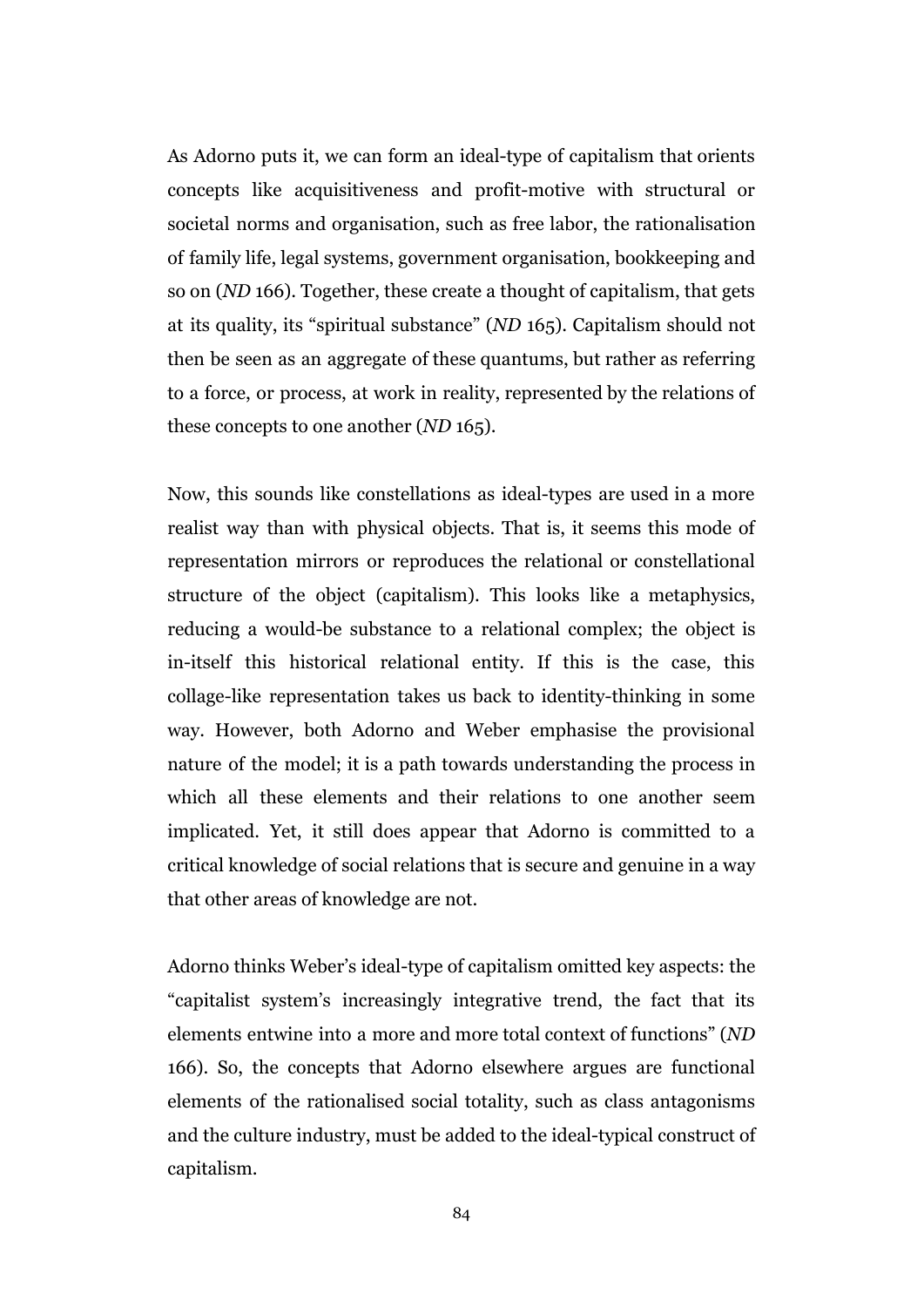#### b. Ideal-types as causes

For Adorno, since the ideal-type of capitalism gives us a picture that standard definitions of the economic system do not, it allows us to better understand patterns or events that recur.

An exclusively causal explanation for social phenomena, Adorno argues, would confine the exploration of the object (a socio-historical event or action) "to dependencies within its domain, to dependencies that have established the object" (*ND* 164). That approach conceals "the dependence on society" (*ND* 164); i.e. the various forces or purposes at work in society that determine our actions, and which our actions perpetuate. The "supraordinate concept" (*ND* 164) (the ideal-type) must be invoked to understand how or why the event or historical object happened, and for understanding the event/object in its full significance (how it was experienced, and the surreptitious elements of it that contribute to its effects). Weber discusses how a social scientific approach to history should be concerned with "practical *significance*" not just a "legal history" (a formal history of cultural phenomena, with reference to institutionalised norms) (1949:94).

This distinction between the supraordinate concept/ideal-type and the immediate cause maps onto Adorno's usage elsewhere of the terms 'underlying cause' (*Anlaß)* and 'proximate cause' (*Ursache*):

*Underlying cause***:** "the objective process"**,** "the element that is crystallized in the global social process that tends to take over everything else" (*HF* 36): the prevailing tendencies.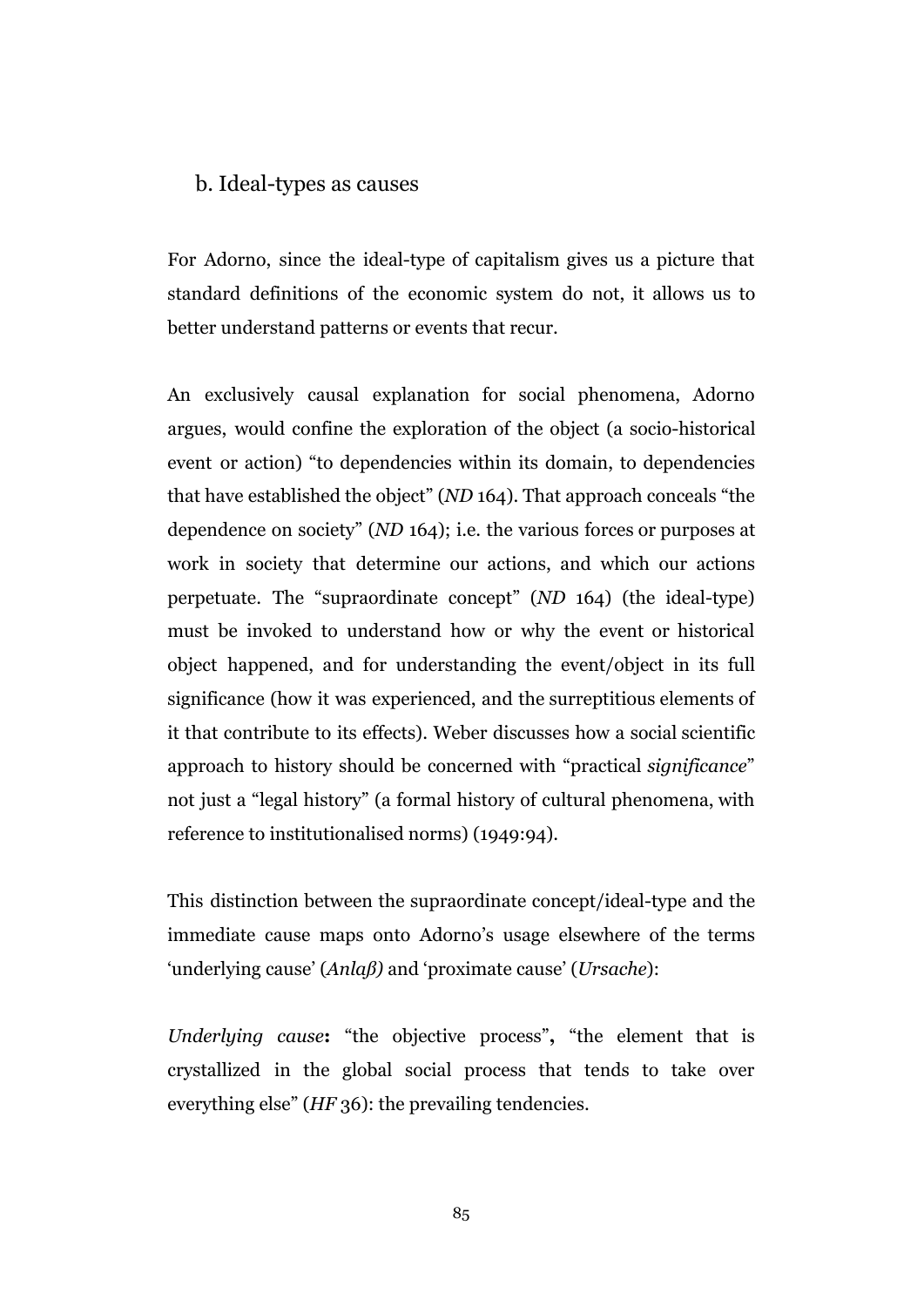*Proximate cause:* the "specific condition that triggers" (ibid.) the objective process, which we tend to identify as the immediate facts that made the event possible. We need to see the underlying cause at work in the proximate cause, and to see the proximate cause realising the underlying cause. This allows us to better understand the effect, the event, in its 'practical significance'.

In a reference to Hegel<sup>74</sup>, Adorno claims that "the concept is sufficient reason for the thing"; that is, "the totality" determines the social object, the event we want to understand (*ND* 164). Adorno claims that this can only be revealed through the individual, by which I understand we can only see the whole through the parts; we must see *how* different elements of society come together in individual experience to perpetuate capitalism, even if one individual experience considered in isolation does not reveal the whole (*ND* 164-5).

Adorno brings this up elsewhere, in his exegesis and critique of Kant's understanding of causality (Adorno, 1959)<sup>75</sup>. Adorno claims that we need an understanding of necessity that is not equated with laws of causality:

<sup>74</sup> Adorno quotes *Science of Logic* (1817, II), where Hegel claims Leibniz was right that sufficient reason can be found in final causes: mechanical causes "do not suffice" because the thing must be explained in the relationship of the whole, in the concept. <sup>75</sup> Adorno's reading is that in Kant, necessity is defined by causality and *vice versa* (Adorno, 1959:139); an event is an objective happening if one impression follows another by rule (1959:141). Necessity is then a representation of "a regularity, namely a lawful progression in the nature of consciousness that brings together successive phenomena, that is to say, a form of synthesis" (ibid.). As Kant emphasises, the existence of the object itself is not cognised as necessary; "it is not the existence of things (substances) but of their state of which alone we can cognize the necessity" (*CPR* A226-8). This supports Adorno's paraphrasing of Kant that objective knowledge is external to the object and "the concept of objectivity is chained to the predominant power of subjectivity" (Adorno, 1959:141). The necessity of an effect following from a cause is a form *we* give to objects (Kant *CPR* A91/B123-4). Whether there is a transcendental, socio-naturalistic necessity for the form of causal relations we give to objects, and whether objects do actually have that form is not what is at stake right now. However, it was indicated in Chapter III that Adorno believes we cannot give definitive answers to these questions.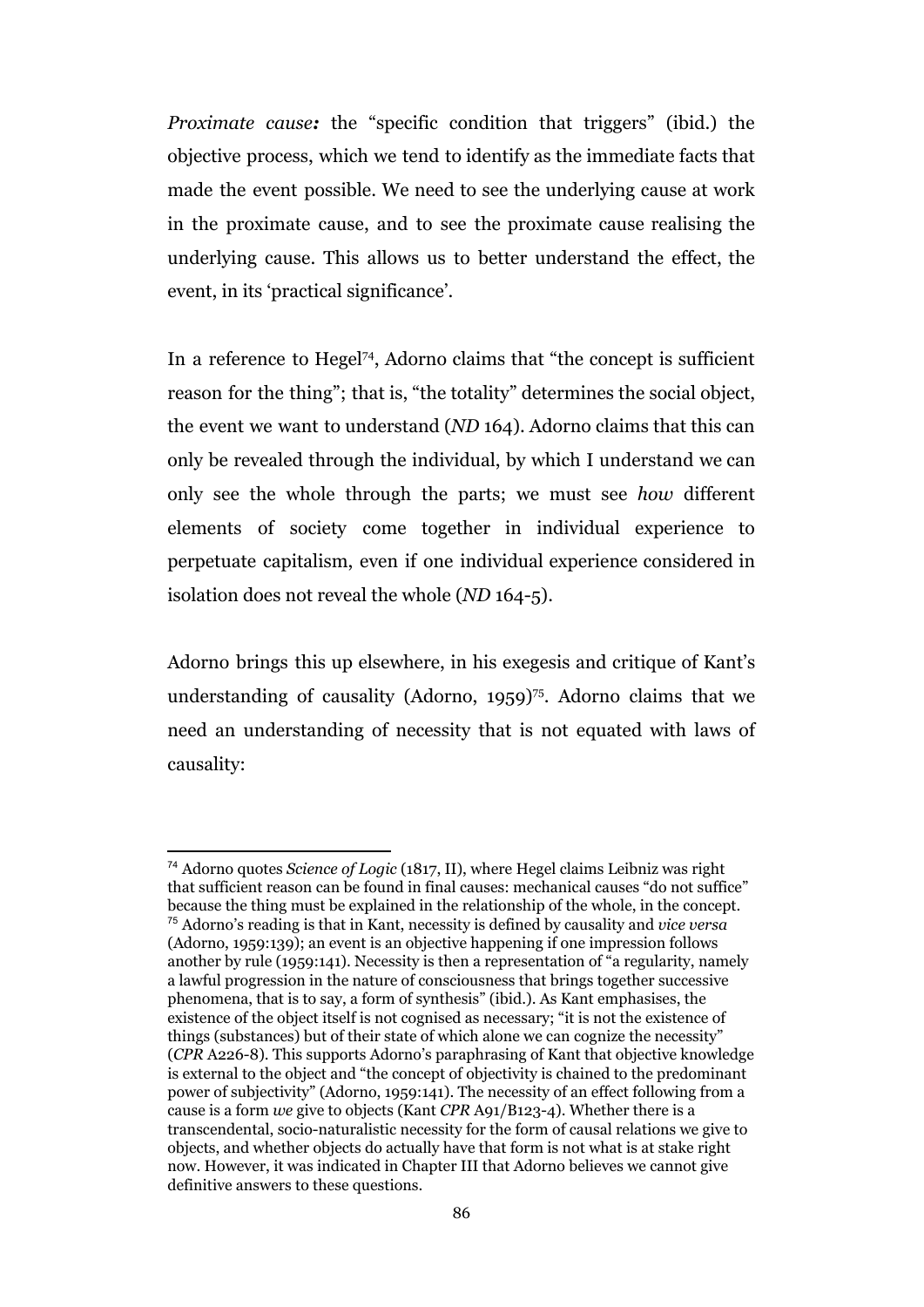[I]f we regard something as necessary we doubtless *also* have causality in mind, but when we reflect on it we really always think of something *more.* Thus when we say that crises are a necessary part of the capitalist system, we do not really mean to say that a specific causal sequence at particular points necessarily leads to the symptoms of crisis. What we mean is that the system as such, with its mutually conditioned growth of wealth and poverty, necessarily contains the idea of recurrent crises *in its actual concept*. (1959:139)

Constructing an ideal-type that captures the irrational elements of capitalism, can show that 'crisis' is a concept that must be understood as intrinsic to capitalism<sup>76</sup>. For Adorno, defining capitalism as a free-market economic system disguises its connection with social ills. It is not enough to say that the symptoms of crisis were caused by (would not have happened without) actions *x*, *y* and *z,* and that these actions follow the rules of capitalist economy. Rather, we must acknowledge that those 'economic crises' are symptoms of deeper crises intrinsic to capitalism (social antagonisms, oppression and suffering) that are happening all along, and without which capitalism would not exist. The exclusion of the irrational, by ordering society rationally to fit the interests of dominant classes is self-undermining, because it creates more opposing interests that cannot be completely controlled or exterminated. In other words, the capitalist system foresees crises for

<sup>76</sup> In his talk 'Late Capitalism or Industrial Society?', Adorno discusses how the profit-motive and power-motive are tied up with technological development: "invention of means of destruction has become the prototype of the new quality of technics" (1968:6). There is an illusion that technology brings flexibility and freedom. The ideal-type/constellation of capitalism can show how "[t]hat which is alien to the system reveals itself to be the inner essence of the system" (Adorno, 1968:9).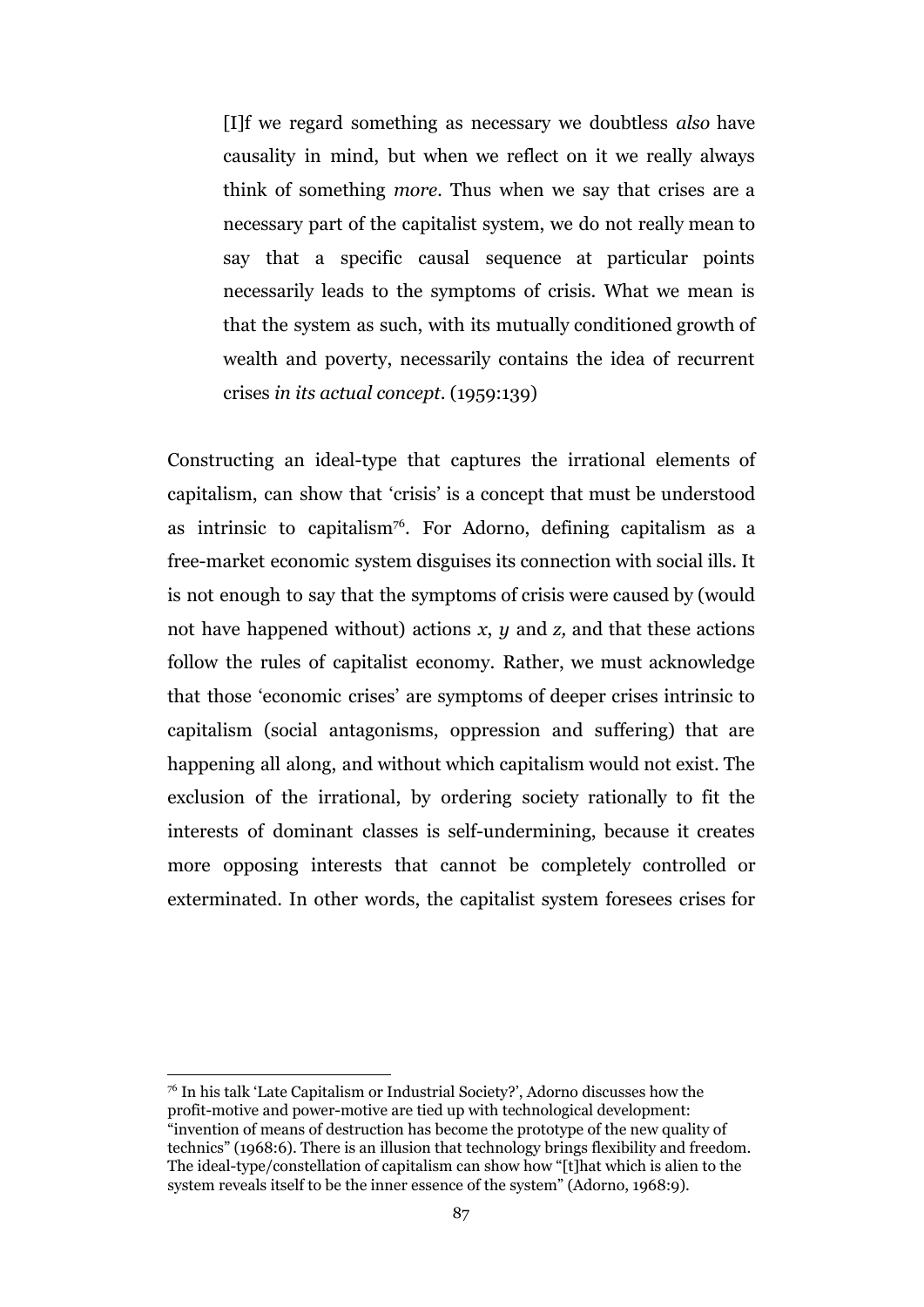the ruling classes<sup> $77$ </sup>, through subjecting workers to the constant experience of crisis.

To see how this method of analysis applies to other historical contexts, we can observe it at work in Adorno's discussion of the French Revolution. He claims the trigger, the "so-called proximate cause", was Louis XVI's "bankrupt financial policy" (*HF* 36), i.e. his mismanagement. This can be understood as part of, and perpetuating, the ideal-type of expenditure-based economy (rather than capitalist acquisitiveness-based), of which mismanagement is an intrinsic part, Adorno claims. Since the middle class, not the ruling class, managed the economy with "balance sheets", the rationalisation of production (so, the development of the forces of production) was "in the hands of the middle class", while the ruling class's "mode of management was irrational" (*HF* 37).

When it comes to understanding the ideal-type as the reason for individual actions, Weber writes that the conduct of those who participate in the capitalist division of labour, this "masterless slavery", is "prescribed in all relevant respects by objective situations", so is ethically questionable "only as an institution" not in terms of an individual's behaviour, since the "penalty for non-compliance is extinction" (Weber, 1922: 'The Impact of Hierarchy on Economic Development'). There are two points there, which we have examined in the previous chapter in relation to Hegel:

<sup>77</sup> We can assume Adorno is following Marx and Engels here: overproduction leads to less profit, threatening the bourgeois who are becoming increasingly redundant, but they are able to recover from this crisis "by enforced destruction of a mass of productive forces; on the other, by the conquest of new markets, and by the more thorough exploitation of the old ones. That is to say, by paving the way for more extensive and more destructive crises, and by diminishing the means whereby crises are prevented" (Engels and Marx, 1848:6).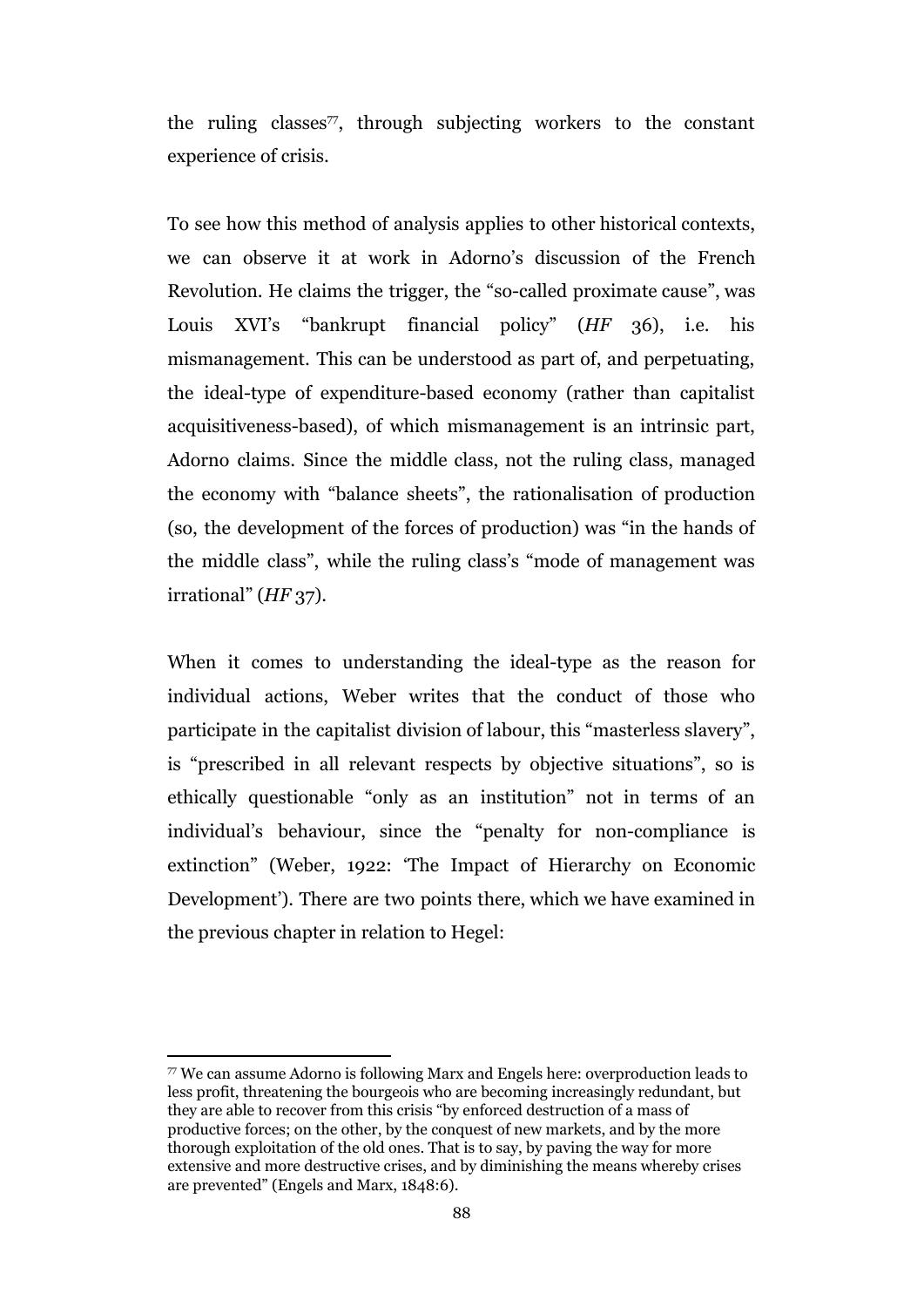1. An individual is conditioned to behave in certain ways, which are not captured by only looking at their individual psychology and attitudes.

2. The idea of collective action: Individuals produce effects beyond what the individual intended. The product of social interactions can be nonidentical to any actor's intention.

Weber also sees systemic actions having a function beyond what the individual intended, and that this implies some logic to the structure of society that determines individuals' behaviour, unbeknownst to them (see Weber 1905 and Gerth & Wright Mills, 1946:180 and 1920). However, for Weber (unlike for Marx, Lukács and Hegel), this is not a guarantee of objective meaning or universal interest being at work (Weber, 1922), and does not commit one to an affirmative view of history as rational. Since that is the position we have seen Adorno holds <sup>78</sup>, what else can we take from Weber that helps support Adorno?

#### c. Ideal-types and a negative dialectical history

For Weber, ideal-types like 'Protestantism' and 'capitalism' allow him to make certain claims about their connection; take Weber's famous image of the Puritan, whose intention was to worship God, but contributed to bringing about capitalism. He thinks capitalism cannot

<sup>&</sup>lt;sup>78</sup> These points help us understand examples that Adorno races through in his lectures, of applying this underlying/proximate cause distinction to historical events. He claims the American-British bombing of German cities during the 2nd World War led to "slum clearance, the Americanization' of the city or other sanitation measures" although that was not the intention of the bombing" (*HF* 36). If we frame the immediate facts within the larger trends, we can regard the bombing of medieval town centres and their consequent Americanized rebuilding as part of the permeation of "the structural forms of the administered world" (ibid.). Presumably he means that the ideal-type was at work in the war, because instrumental rationality is about control, domination and functionality, removing any obstacles to one's ends. Rather than this being a sign that the good, or progress, is being realised through inevitable antagonisms, losses of life and suffering, this makes something innocuous, like the rebuilding and sanitisation of cities, symbolic of the domination inherent in it.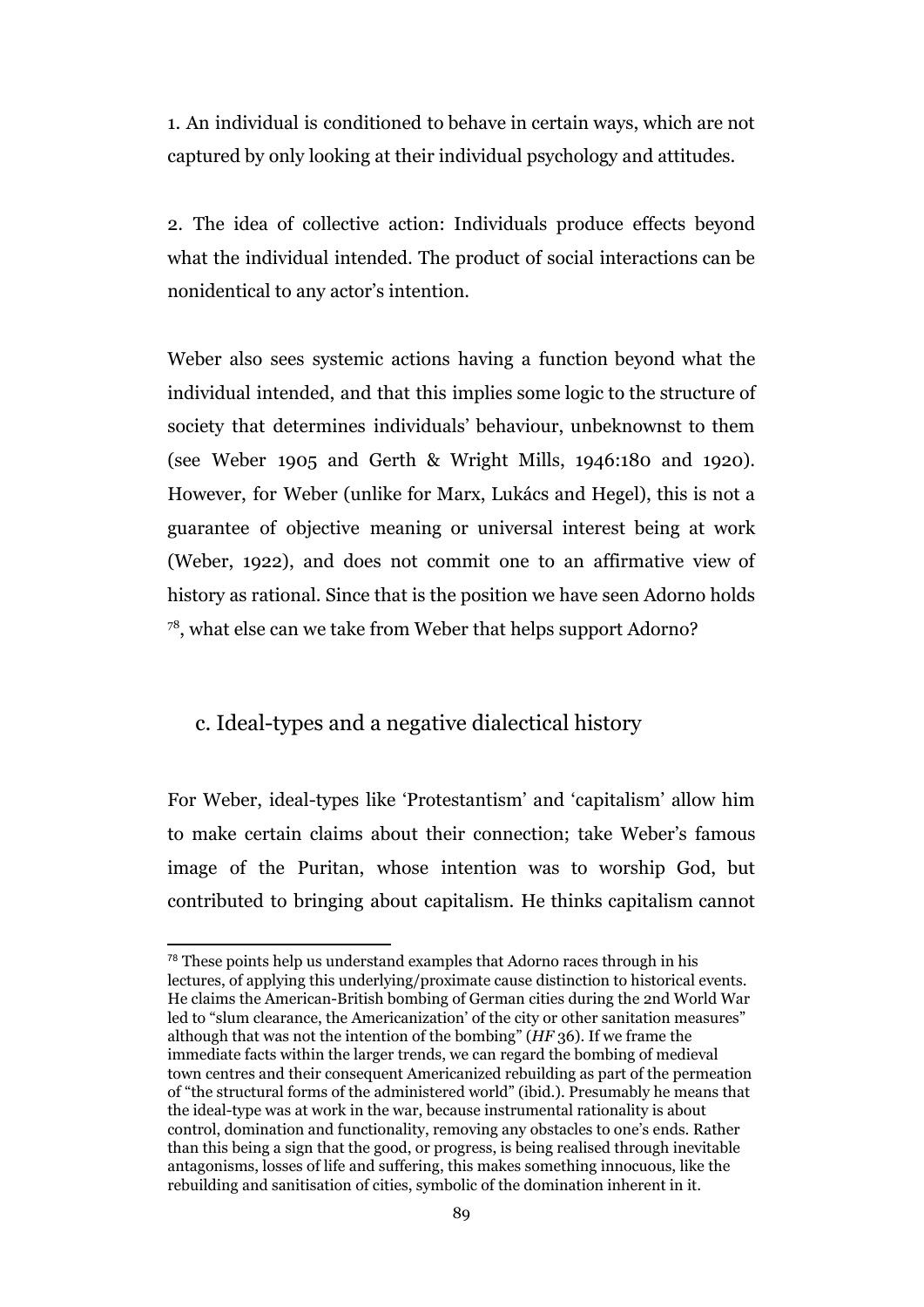be thought of without Protestantism (defined with an ideal-type/constellation) making societies ripe for it (Weber, 1905). Although Adorno does not discuss it here, we can see him and Horkheimer (1944) doing something similar: seeing connections in different eras by using the ideal-types 'myth' and 'enlightenment' to show each is latent or implicit in the other. Like Weber, Adorno does not want to say that this means there is some ultimate necessity, rationality or *Spirit* at work ensuring that these came to be.

We can also see Adorno's notion of identity-thinking as an ideal-type. In the same vein as Weber describes Christianity, identity-thinking exists

empirically [...] in the minds of an indefinite and constantly changing mass of individuals and assumes in their minds the most multifarious nuances of form and content, clarity and meaning. (Weber, 1949:96)

By synthesising different concrete phenomena, feelings and ideas under the same belief system, we can see their connections, in the context of a profoundly felt force at play, which is not expressed by any single element alone.

There are several points Weber makes that echo what we have seen in Adorno's critique of Hegel:

1. Weber warns against reducing history to these ideal-typical constructs as if they were the essential substance of history; they should not be read as "the "true" content and the essence of historical reality" that "operates behind the passage of events and which works itself out in history" (Weber, 1949:94). There is always potential for things to be different.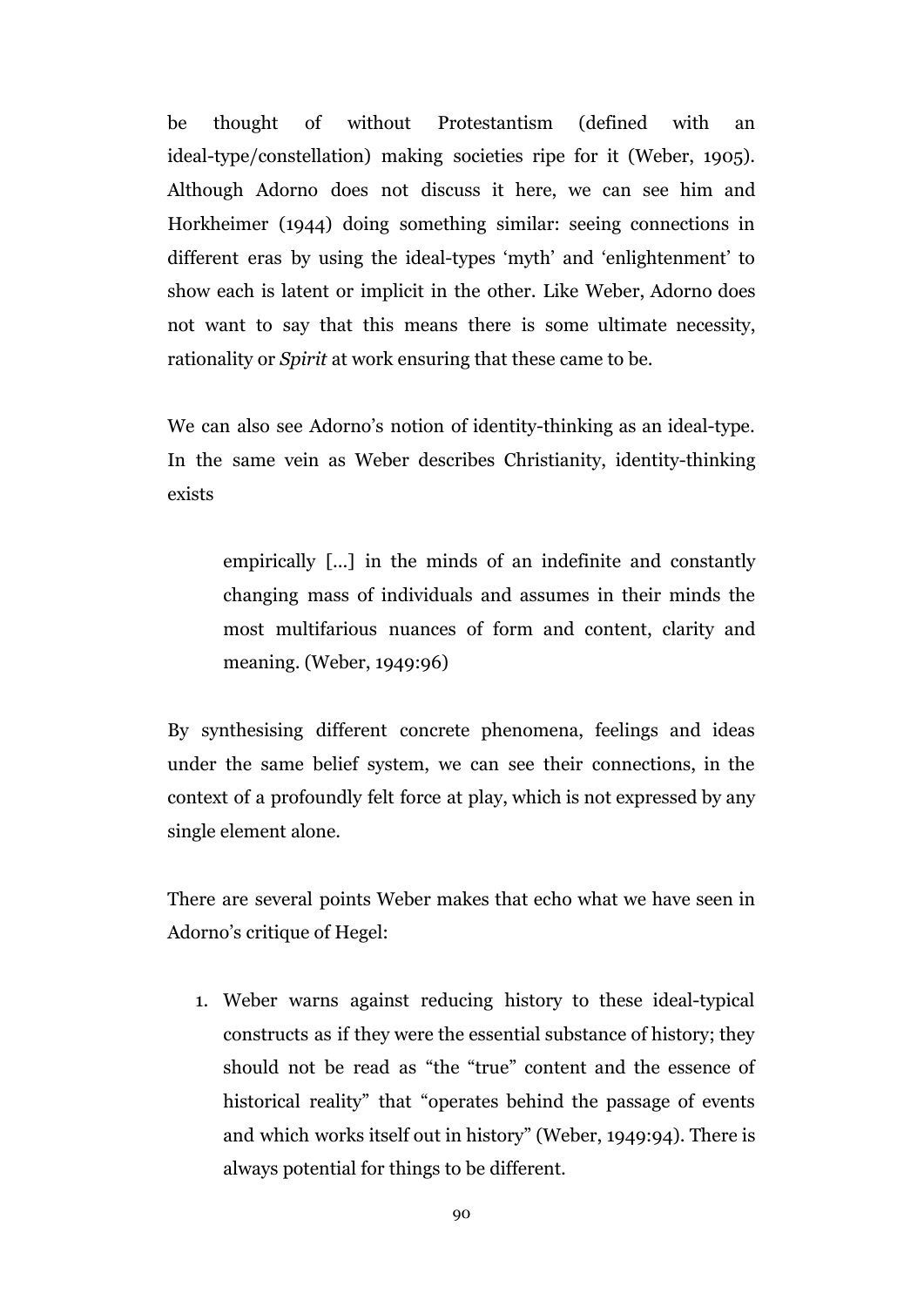- 2. Weber emphasises the role of individual interests and contingencies in the inception and maintenance of the objects we are representing with ideal-types $79$ .
- 3. The historically determinable ideas, the practical or theoretical thoughts that can be said to explicitly or concretely govern people's conduct (Weber, 1949:95) can ensure that other ideas and beliefs are socially adopted. The logical persuasive force of ideas is not necessarily what keeps the latter alive: "empirical-historical events occurring in men's minds must be understood as primarily *psychologically* and not logically conditioned" (Weber, 1949:96).
- 4. Ideal-types can express a normative attitude, and ideal, by which a society can be characterised, which may never have been explicit in any consciousness: e.g. individualism, or sexism.

Thus, as well as the notion of ideal-types, we might conclude that Weber offers Adorno a means of bringing together various ways of understanding the history or genealogy of beliefs, values and ideas: for example, Nietzsche's notion that ideas might express psychological reactions, and, as Marx shows, they might survive because they serve material interests. Weber argues that if ideas promote the same conduct that certain interests do, this will make them survive.

Adorno finds in Weber an approach to history that is neither one-sidedly idealist nor materialist. Moreover, Weber wanted no overarching metaphysical claims about whether the individual or social are the fundamental categories of history. Adorno is advocating this,

<sup>79</sup> Returning to the French revolution example, Adorno claims Louis XVI's mismanagement represents the "element of immediacy without which there could be no mediation" (*HF* 36). He emphasises we have to understand the "overall process" and "specific situation" as mediating one another (*HF* 37). Individual choices and actions are required to perpetuate the universal, and though one may end up triggering the disruption of the existing system, this does not make it more meaningful than others. This is a counter-idea to Hegel's notion of world-historical individuals (Hegel, 1840:49-50).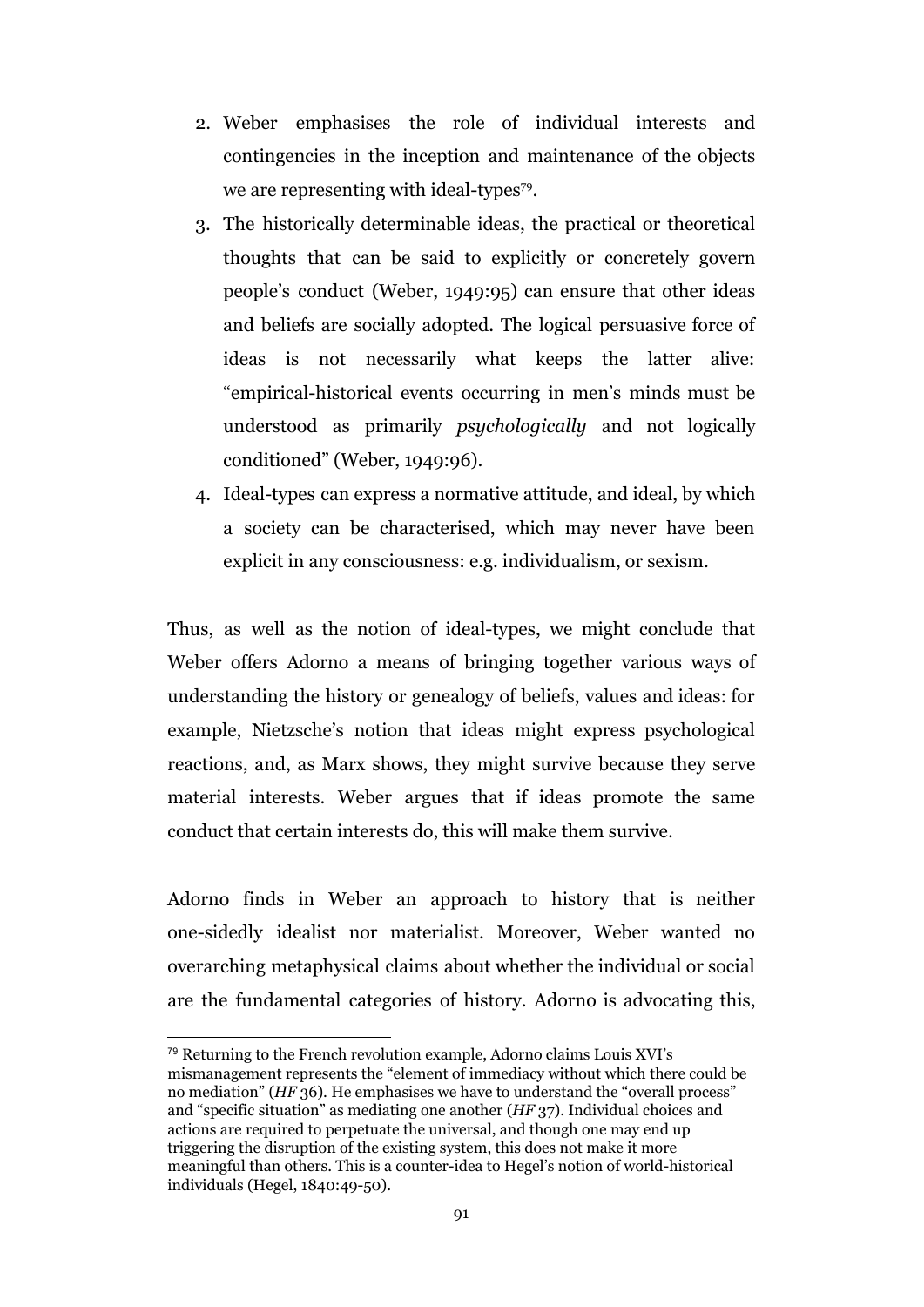with a more critical endeavour; looking at the absence of critical rationality, and placing suffering as the priority in investigating history.

#### 6. Constellations for Moral Concepts / Ideals

There are three general ways constellations work for moral concepts or ideals:

- 1. Adorno takes normative concepts such as morality, reason, justice, or freedom, to find that their conceptual content is tied up with their opposite (irrationality, injustice, unfreedom). We can understand Adorno as creating constellations to do this; he draws together concepts that point to empirical phenomena and other normative ideas, which highlight the ideological function of those concepts in society, through their connections with others that they sustain (for example *ND* 146; *MM* 36).
- 2. As well as the above subversive use of constellations, Adorno also treats concepts such as injustice, evil and domination in this collage-like way. He does this to represent real phenomena, to alter the meaning of such concepts, to express instances of them where they previously went unrecognised (especially in *MM*).
- 3. Constellations can also alter the content of positive moral concepts/ideals. The concepts referred to in (1) can be given a different kind of constellation: one that aims to show what the good, freedom or reason *actually* are, or would be, even though these do not exist in any imaginable society. Finlayson (2002) compares constellations as a way of representing the ineffable good with Nicholas of Cusa's negative theology. Adorno appears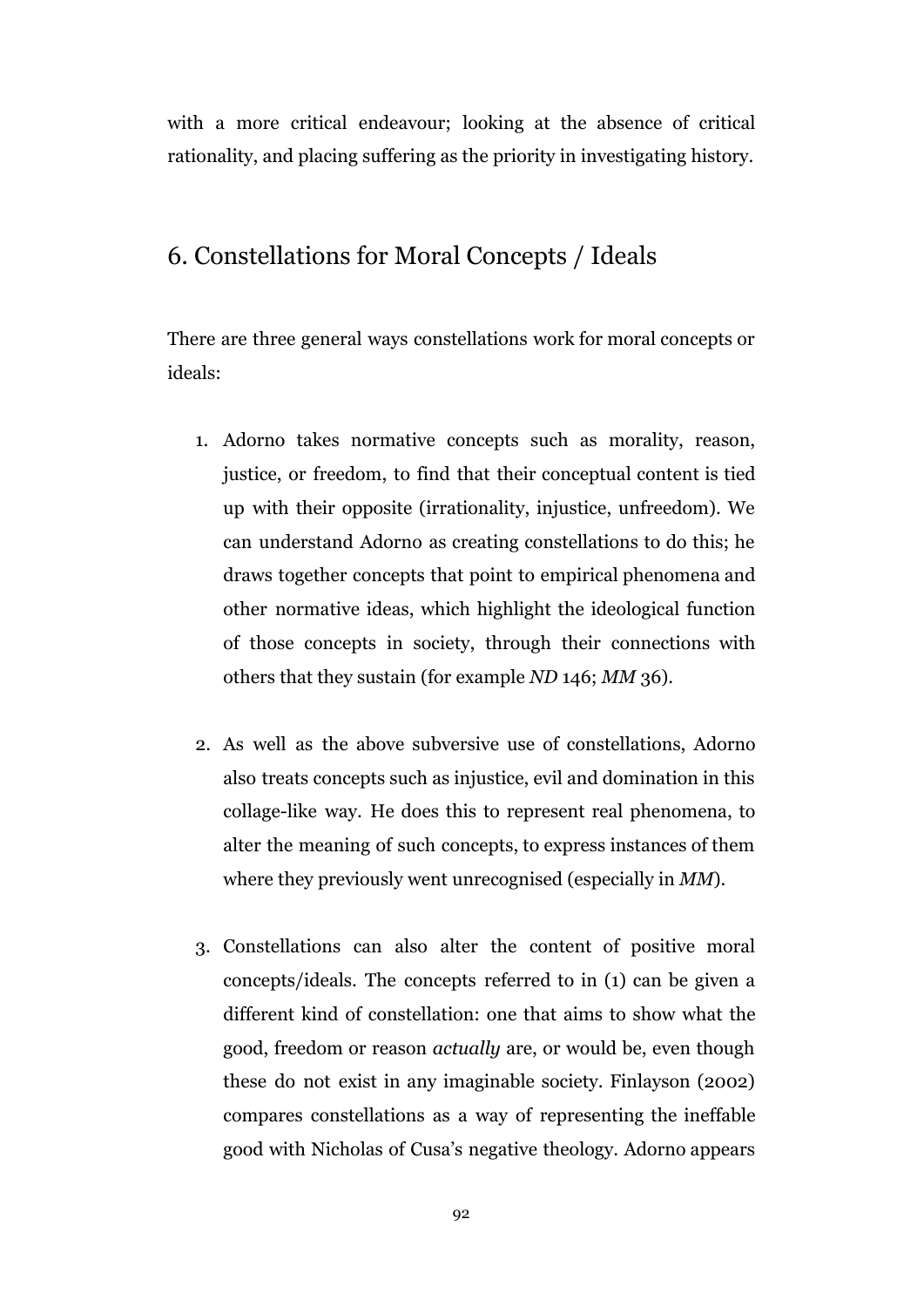to do this in *ND* 146-7 & 150<sup>80</sup>: while constellations can and should be made of concepts for the purpose of (1), those concepts must be retained and put into other constellations to hint at how they would be realised.

# Conclusion

I have argued it is imperative to distinguish what constellations do for different objects of cognition, to see their value. There is still one more object to look at: the individual human being. In the next chapter, I will explore how a constellation approach answers Adorno's call for prioritising the individual experience in history. I will also suggest how Adorno can be defended against a criticism that Hegel's theory of individuality contains what Adorno should be looking for.

In summary, for Adorno, a constellation will not be the truth of an object, because truth will not be achieved in the form of a subject-object relationship. Truth would be an all-encompassing socio-historical achievement and in several places Adorno directly connects the true with the good, which is not possible in the current world. Instead, in each case, constellations can promise an understanding of the object that tells us more about the limits of our concepts, and that the object, our experience of the objective world and therefore our reality, should be different.

In the case of physical objects, there was an implication that the object had an essence that we are still not capturing with our constellations. However, Adorno cautions the use of the word 'essence'. He writes, "Essence can no longer be hypostatized as the pure, spiritual

<sup>80</sup> Further examples in *MM* 33, *DE* xiv.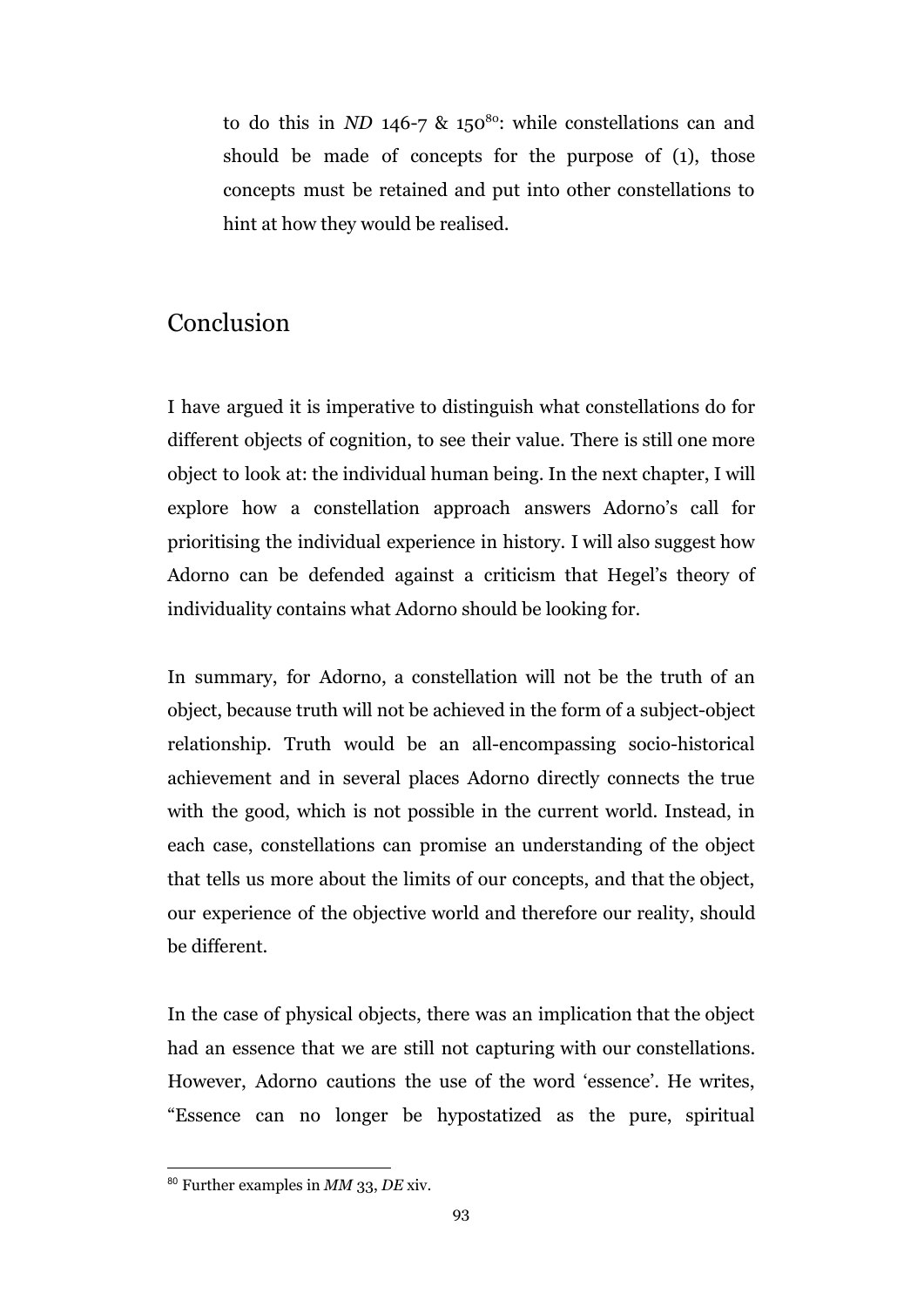being-in-itself. Rather, essence passes into that which lies concealed beneath the facade of immediacy" (*ND* 167). Following this, he claims that essence "can be recognized only by the contradiction between what things are and what they claim to be" (ibid.). 'Essence' is the placeholder for the fact that our specification does not capture what the objects actually are and the contradiction is felt. Constellations are not, then, attempts to create a metaphysics or a complete theory of perception. However they can, on the one hand, suspend the ego by thinking about the object as subject-independent, mind-independent, and on the other hand help understand how we have affected or constructed the reality we experience as objective, and how this disguises something else that *is* there (the object's mediation) and something else that should be there (a rational identity that is displaced).

In the case of historical objects or moral concepts, constellations help concepts penetrate into the subjective experience of domination that this shared illusory objectivity sustains (which ordinarily concepts cannot do; they do not allow expression of our suffering) $81$ . It allows examination of the systemic causes of historical events, and reorients our goals for doing history. Adorno points to the need to rewrite Weber in a negative dialectical mode. We have seen how this contributes to understanding Adorno's philosophy of history, and strengthens his position as an improvement of Hegel.

Ultimately, constellations are vehicles to make some headway to allowing various different objects to express to us what our language

<sup>&</sup>lt;sup>81</sup> "[...] vis-à-vis the alleged facts this essence is also conceptual rather than immediate, but such conceptuality is no mere product of the cognitive subject, in which the subject ultimately finds itself confirmed. Instead, the conceptuality expresses the fact that, no matter how much blame may be attached to the subject's contribution, the conceived world is not its own but a world hostile to the subject" (*ND* 167).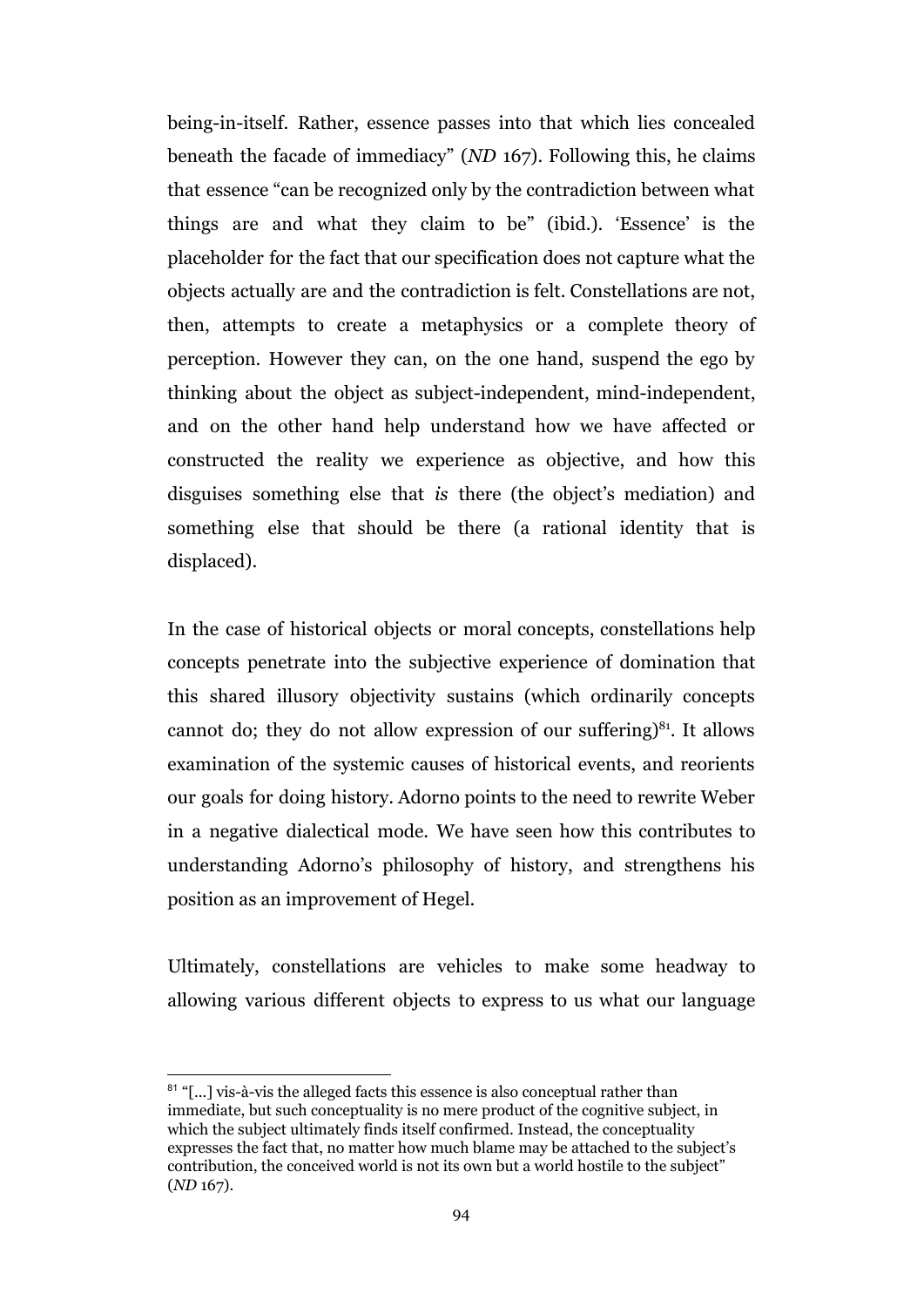cannot. For Adorno, there is an ethical demand, towards nature<sup>82</sup> and towards people, to undertake this approach, and to see the links between them.

<sup>82</sup> See Cook, 2014a for more on this idea, where she reconstructs Adorno's environmentalism.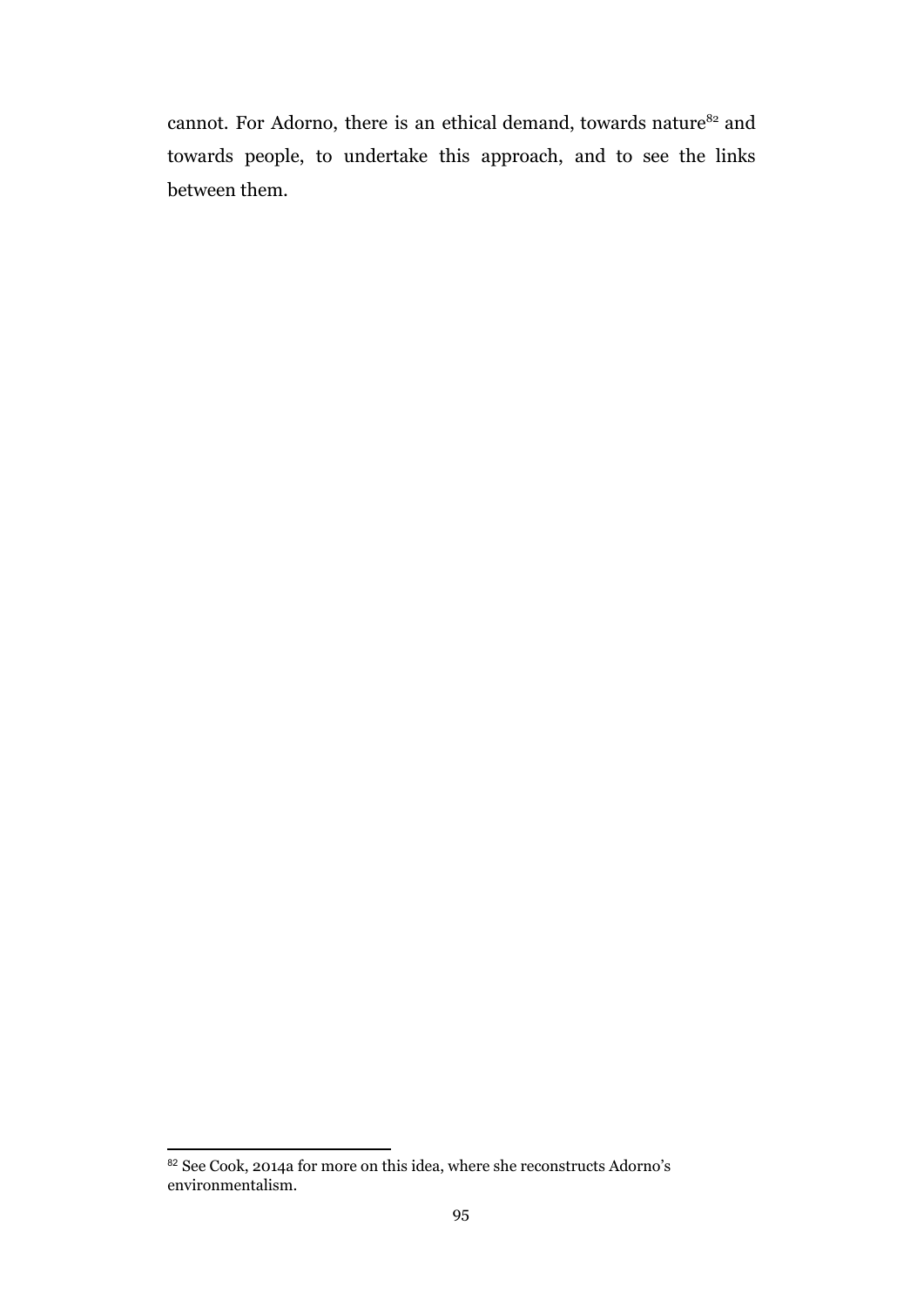# V. Individuals

This chapter's aims are twofold. Firstly, I ask how we could use a constellations approach for thinking about individuals $^{83}$ , particularly with regards to lending a voice to suffering in history. Secondly, I show how Adorno can respond to a criticism that his view of individuals commits him, after all, to a Hegelian picture of reconciliation (as an absolute, unmediated whole).

#### 1. The Particularity of the Sufferer and History

We have seen Adorno claim we must assert the particular against the universal in history, lend a voice to suffering, focus on what Hegel would consider brute fact, and on what "fell by the wayside" (*MM* §98; *HF* 41).

Adorno considers it a duty for society to direct its attention to thinking about the past, and that noone (academics and the general population alike) is exempt. Adorno argues that if we do not face the atrocities of the recent past directly and investigate their causes and meaning, this all too easily leads to explicit or implicit justification (1959b:99-100). While we might want to start with a clean slate ("[one] wants to break free of the past") we must realise we are still somehow perpetuating it: "the past that one would like to evade is still very much alive" (Adorno, 1959b:89). On the other hand, we might believe we need to recover something from the past 'before' things went so barbarically wrong. Adorno worries we will attempt to recover aspects that were

<sup>83</sup> The passage on constellations in *ND* is prefaced by reference to individuality, but it does not directly discuss people, so I am reconstructing by drawing on what Adorno says elsewhere.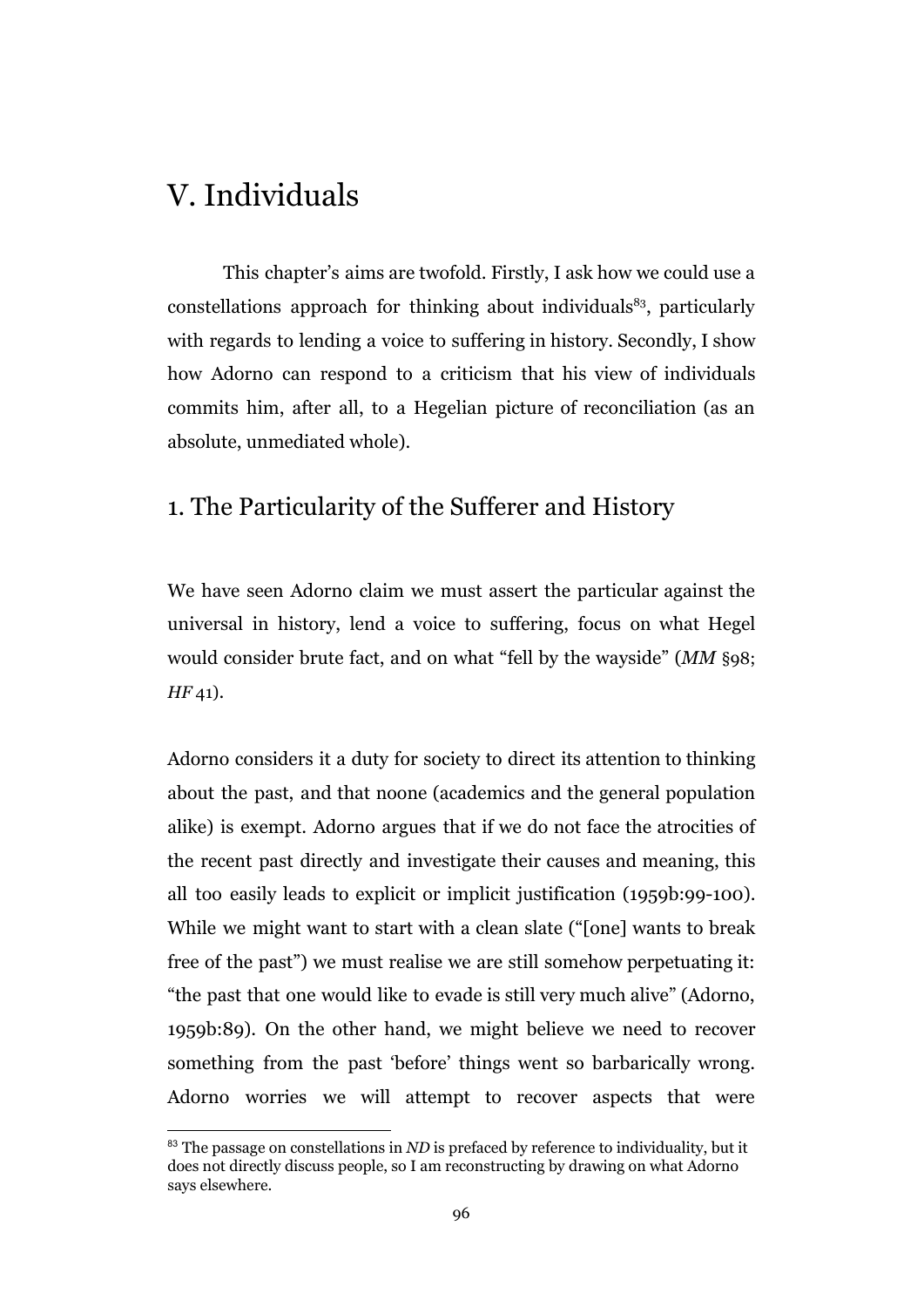intrinsically connected to the event. In short, our entirely legitimate and necessary outrage often manifests itself in ways that inadvertently perpetuate the same kinds of frameworks of thinking that cause ongoing suffering (relational powerlessness and oppression, on which a system depends), and which led to mass violence in the first place (Adorno, 1959b:103; *HF* 45). Similarly, attempts to resolve historical social-group oppression tend to appeal to ideologies that are intertwined with it. Interpreting history means focusing on the "problem of the subjective experience of the negativity of history" (*HF* 62). However, this is certainly not at the expense of collective suffering. Adorno's argument is that the two must come together. Focusing on the roots of disasters, mass violence and cruelty involves examining what seems unimportant or unobjectionable (things that did not spark collective outrage).

We have seen how constellations as ideal-types are aids for the endeavour of identifying such repeating or ongoing patterns, and that this must come with focus on individual experiences. Is there more to uncover about what it means for Adorno to ensure we are prioritising the individual, centering on the particularity of their suffering, in socio-historical investigation?

Recall how constellations address the puzzle that a guiding rule in negative dialectics is to see relations and similarities between what appears different or unrelated, and conversely differences in what appears related or identical. Adorno wants us to steer between seeing people in their particularities, while also as functions of universals, and for us to be self-critical of our use of universals (concepts) in these considerations. The particularities of individuals (their non-identities to one another, their qualitative differences) can be construed as the unique narratives they have which are in tension, antagonistic with (not just different from) how they can communicate, express them, and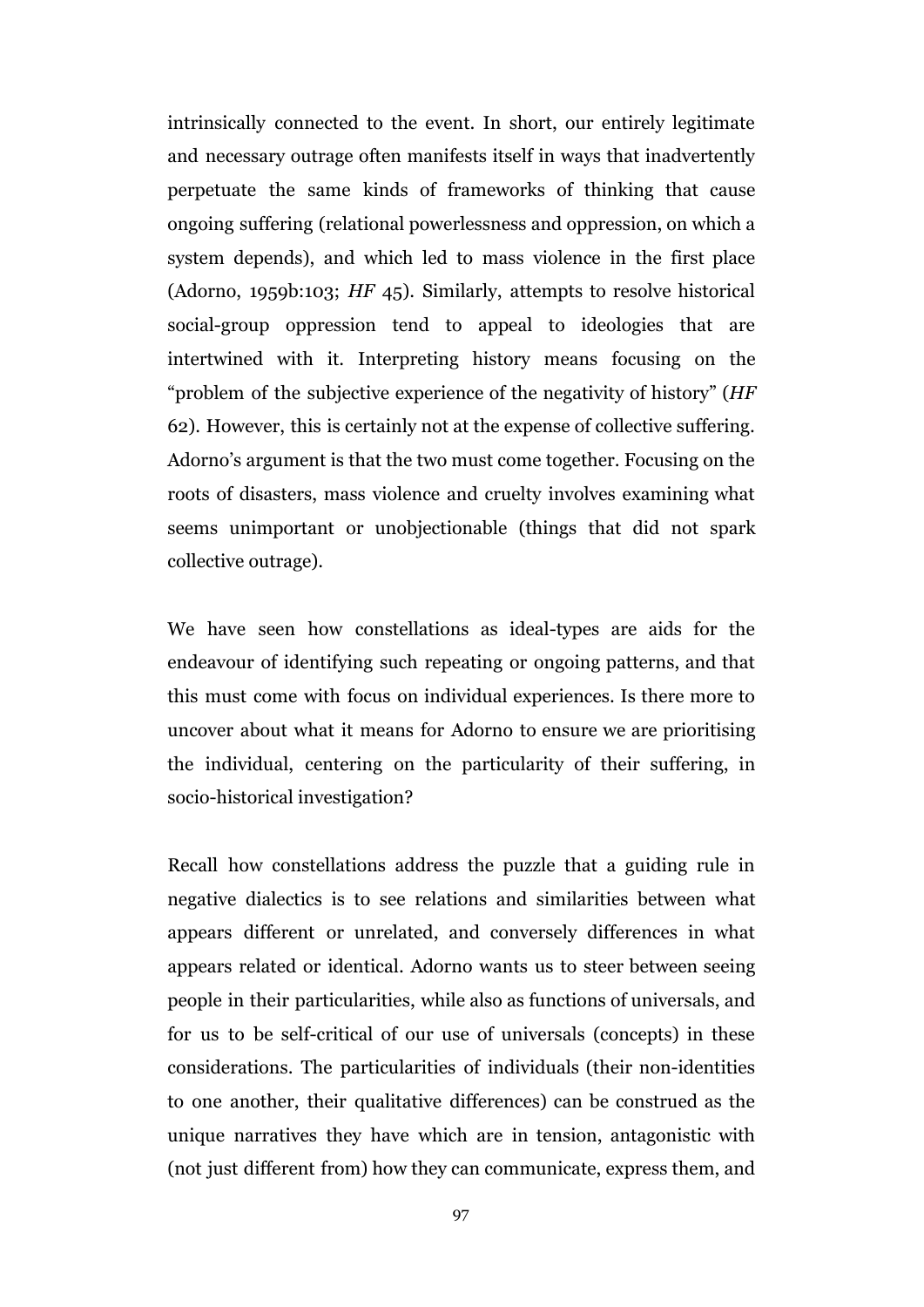how they are treated. This could be what Adorno means when he says there is a contradiction between "the definition which an individual knows as his own" and "the definition forced upon him by society when he would make his living" (*ND* 152). Adorno's notion of constellations can encourage us to retrieve something we are striving for, when appreciating another's qualities, in our general interaction. We can create constellations of what others are like with clusters of ideas and concepts, by being receptive to their narratives and particularities. This can resist the assumptions we bring to people that are influenced by mass-culture conformity, celebrity-culture and tropes in Hollywood films (*MM* 135-156). It also involves bringing to light what else our categories might be tracking (see Chapter IV, Section 6) and the extent to which the existence of a classification is "functioning *wholly* as a means to a social goal" to use Haslanger's description of a type of social construction (1995:101), for example, 'womanly beauty' or 'masculine strength' are concepts with changing content that institute norms for behaviour. People do end up behaving according to these norms; they can be said to have these traits, and it may also track some biological or other feature. However, these have damaging effects.

Part of identifying the suffering and the victims of dominating norms in history (*HF* 46) involves probing for people's particularities; which means that which makes them non-identical to the conceptual content of the labels we give them, while still using the lens of social relations. We could compare the idea of intersectionality with how constellations would work as a lens of analysis of suffering in history. Following Crenshaw's (2003) influential definition of the term, intersectionality is an approach to social critique and analysis of oppression, which involves exploring how different forms of oppression can act on one person. Rather than seeing, for example, sexism, racism, classism, ableism or homophobia as independent or mutually exclusive, we must see how a disabled black woman, for example, experiences sexism in a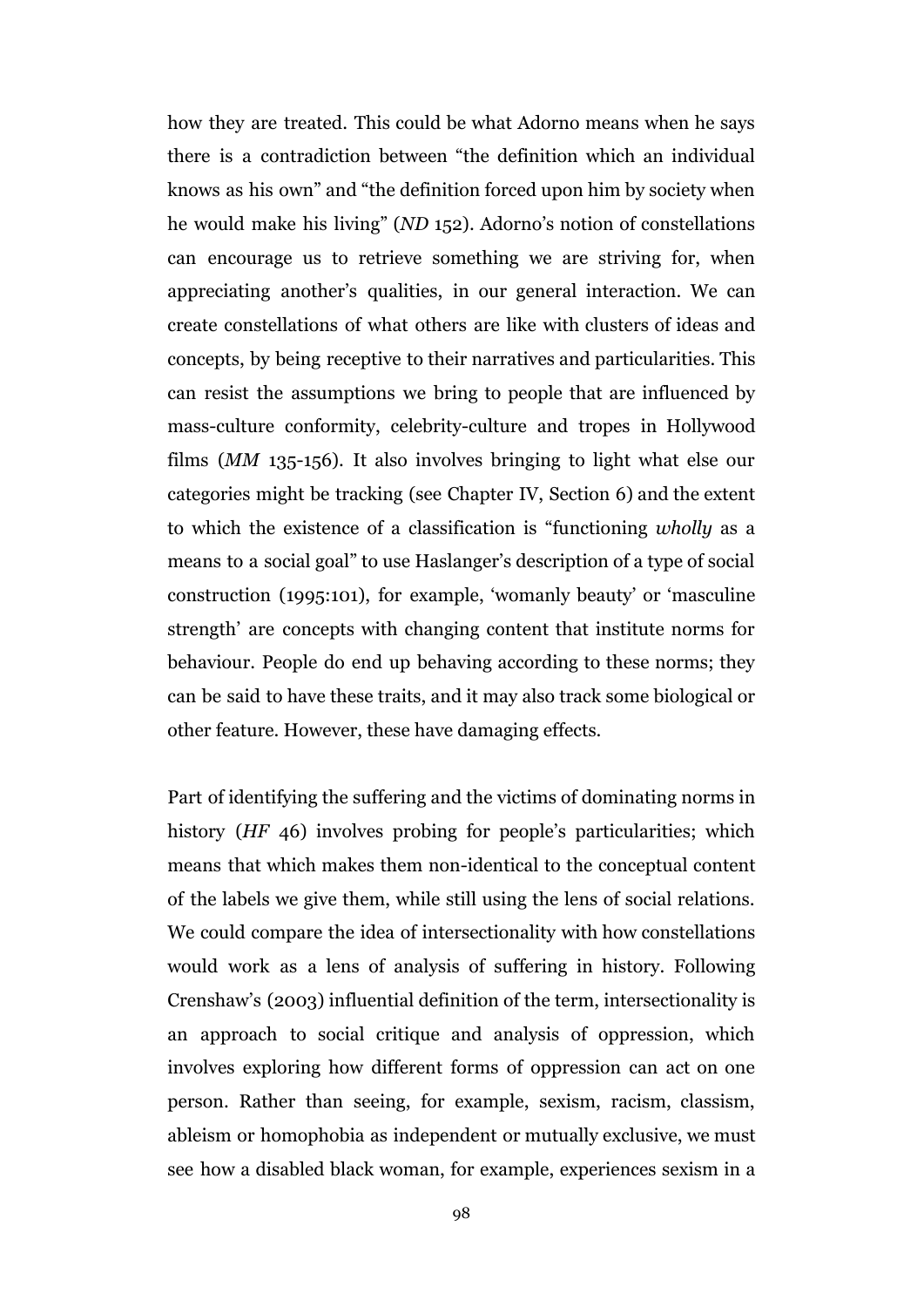different way from an able-bodied white woman; these things come together in constellations that can express someone's experience, without reducing them to a sum of their social identities.

Recalling the idea in Chapter II that the "suffering, as a consciousness of pain" (*HF* 42) in which the subject experiences non-identity, is a reminder of the subject's dignity, this inability to express does not preclude trying to identify actual suppressed examples of resistance<sup>84</sup> or protest. Adorno is suggesting things like art and unarticulated civil unrest were suggestive of possibilities for change (Adorno, 1963:84; *ND* 152), in opposition to Hegel's regarding of certain witty formulations of language, and certain art-works, as "mere existing things" (Adorno, 1963:83-5; see Hegel *PS* §321). In these cases, we can consider these things themselves as constellations in the ways listed in Chapter IV Section 3 and Section 6 (point 3).

What conception of the individual have we reached? Adorno does not give us a metaphysics of individuality, and I will now summarise why he does not need to, for the claims I have attributed to him, and for his approach to history.

In Chapters II and III, we saw the limits Adorno argues we get to, with what we can say about the epistemic subject and society, or about universal and necessary elements of subjectivity and consciousness (*ND* 152). We were led to consider the subject to be, by its nature, in some way constituted by its relation to objects (it has to be considered an object, in its sensory interactions - *ND* 183) and by its social relations (by its being an object in society, by thinking about and, having normative relations, towards, the object), and that these interplay in various ways. The contingency, the possibility for things to

<sup>84</sup> See Finlayson, 2002 and Freyenhagen 2013: 162-186 for analysis of an ethics of resistance in Adorno.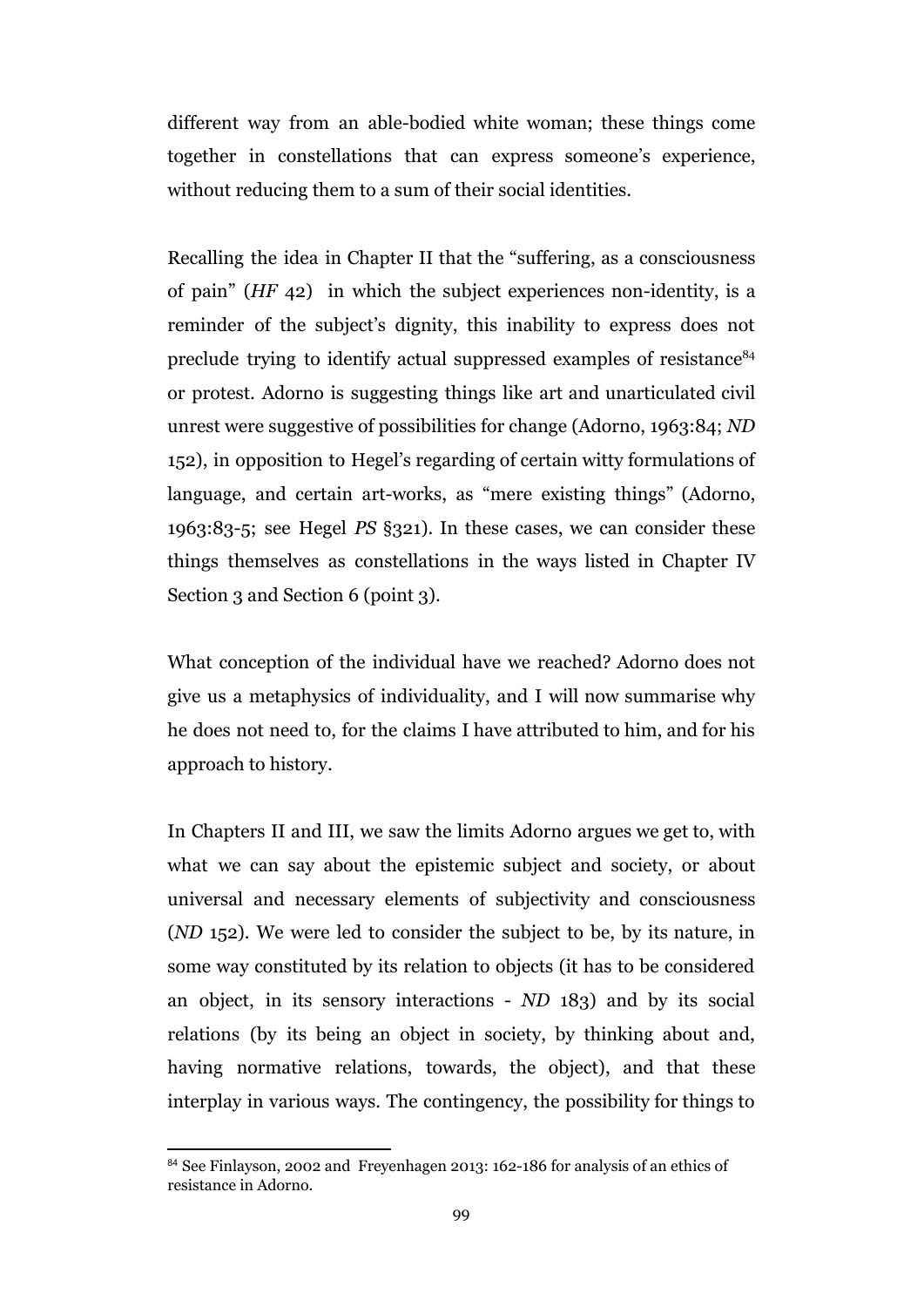be different, that Adorno has reason to commit to (from Chapters III and IV) is supported by the subject-object non-identity and dialectic (Adorno, 1963:16). In the end, Adorno's approach to history distances him from his engagement with Hegel's universal-particular structure. For Adorno, Hegel's structure limits us to viewing antagonisms and complexities of the social world through the lens of pre-established harmony: "the concept of the spirit is to be understood organically; the partial moments are to grow into and be interpenetrated by one another by virtue of a whole that is already inherent in every one of them" (Adorno, 1963:27). Constellations offer a more flexible way of investigating how an individual's experience, actions and beliefs can be said to be products of social interaction and patterns, while providing a deeper view of how the course of history can be said to have power over the individual, without ascribing necessity to it, and without establishing an ontology of personhood.

#### 2. Does Adorno need Hegel's Concrete Universal?

There is a line of criticism (I will focus on Charlotte Baumann's (2011)), that Adorno should be committed to Hegel's idea of the concrete universal (so a Hegelian idea of individuality and freedom) given what else he takes from Hegel. I will demonstrate that it is possible to respond to the criticism from what we have covered, and that doing so clarifies and reinforces the importance Adorno places on doing history. However, puzzles do remain for Adorno's position. I will first summarise Baumann's argument and then see how Adorno could respond.

As we saw in Chapter III, Adorno is influenced by Hegel's idea of the abstract universal as a false mode of knowledge and society, as that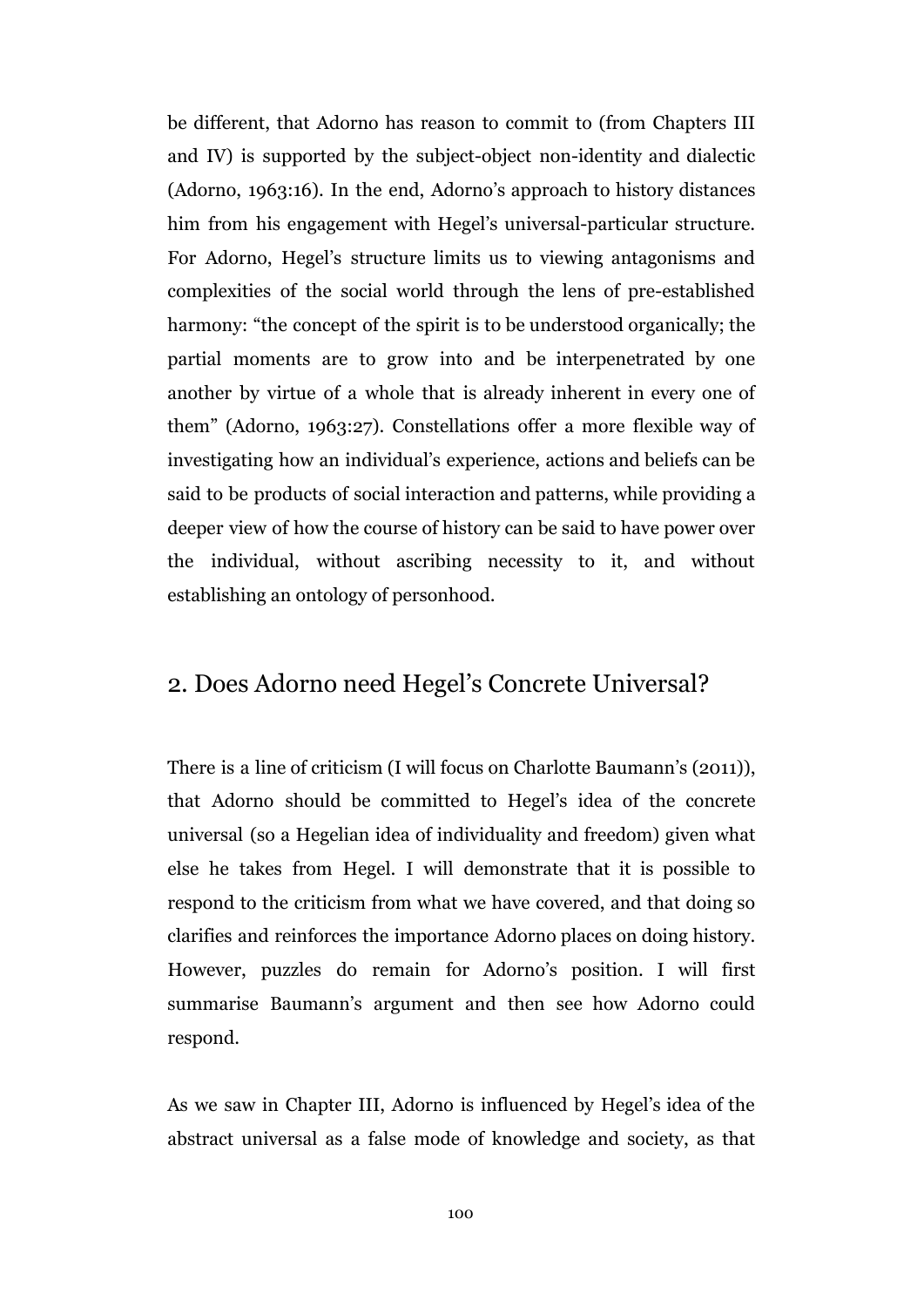which unites particulars while suppressing their differences. But, as Baumann states, Adorno rejects Hegel's conception of the concrete universal, which she construes, in Hegel's terms, as follows:

When Hegel thus claims that the concrete universal contains differences and particulars, he refers to these two relations: the universal is nothing but the totality of the relations between particulars and at the same time what constitutes them as different. (2011:79)

Baumann suggests framing Adorno's criticism of Hegel's postulation of an absolute whole (a concrete universal) as a criticism that the concrete universal is actually an abstract universal. That is, Hegel's absolute whole is supposed to be self-determining, and therefore unmediated by any other entity. As a concept of world history, Adorno can call this abstract insofar as it neglects and suppresses the features of its particulars; the complexities of history and unresolved antagonisms. Moreover, as we examined in Chapter III, Adorno takes Hegel to show that a concept has no meaning without being mediated by another concept; it is internally related to another concept (Baumann, 2011:85).

Baumann thinks we should consider the utopia of reconciliation that Adorno hints at, to be his competing version of the concrete universal. She highlights that Adorno claims that reconciliation would be unity in difference; epistemically, objectively and socially (Baumann, 2011:80; see *ND* 150). Baumann argues that when we put the pieces together of what Adorno says about this unity, and compare it with some of Adorno's agreements with Hegel (in particular, that there is no pre-social individual), then Adorno's concrete universal actually ends up looking like (or must look like) Hegel's concrete universal. The charge is that somewhere along the line, Adorno's criticism of Hegel's absolute whole fails.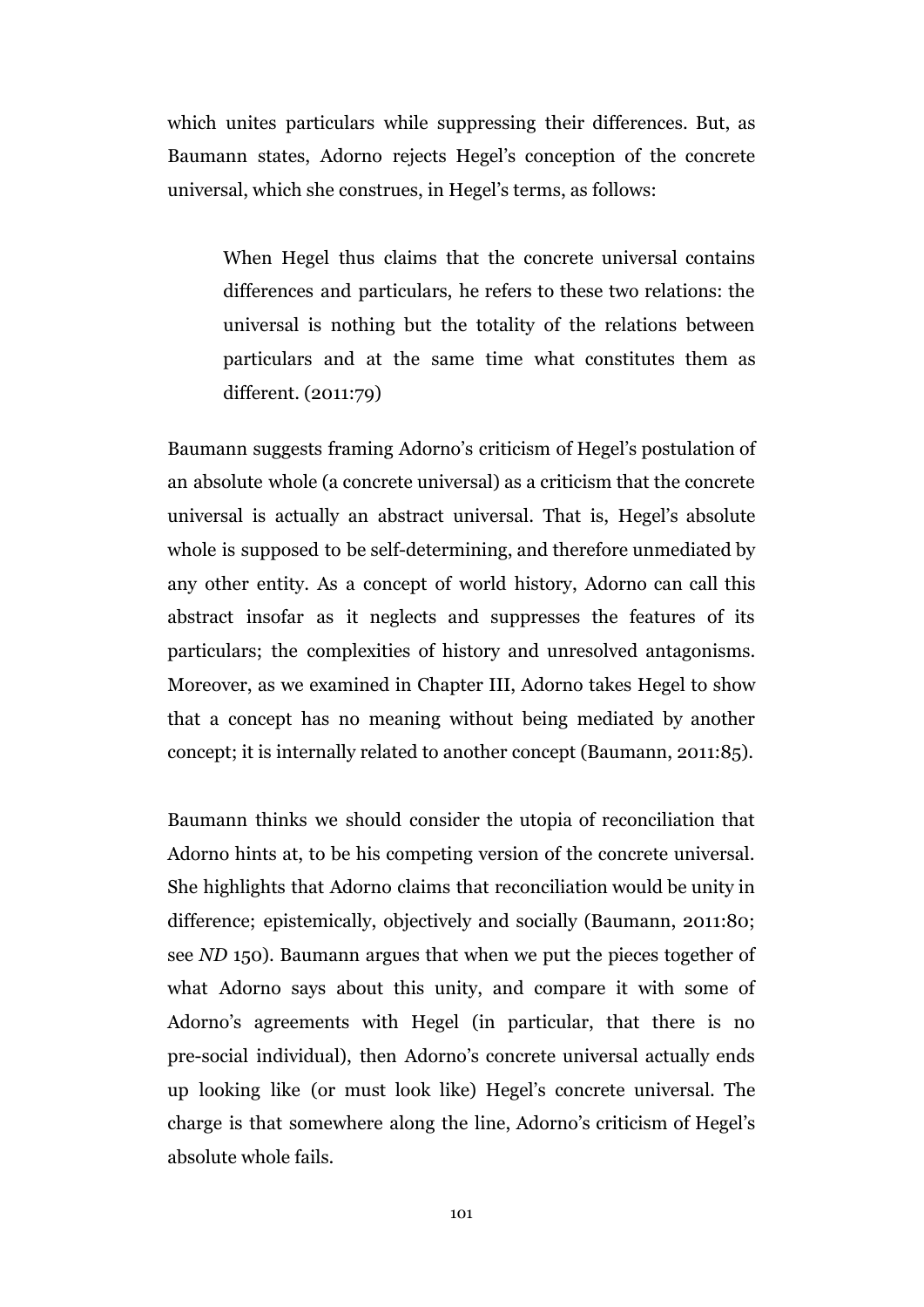Baumann reads Adorno as establishing his concrete universal through two routes:

- 1. (a) Understanding "what the particular truly is" and (b) asking "in what universal condition it would cease to be repressed" (Baumann, 2011:88).
- 2. Enquiring into "what the universal or specific universals must truly mean and how their positive aim could be realized in and through particulars."(ibid.)

Thus, Baumann argues, we can plausibly consider Adorno to be committed to a concrete universal in which individuals

[count] socially in ever more ways [...] Everyone should have several social roles, his or her particular labor should be provided with a differentiated description or a specific category and should be socially related to others on this basis. In this way society would be 'giving individuals what is theirs' (*ND* 200), would enable them to count socially as specific individual persons. This implies a non-capitalist society, in which a social organ consciously connects different producers. (2011:89)

For Adorno, identity would be the genuine recognition of non-identity; there would always remain a difference (see *ND* 55). This implies, Baumann rightly claims, a society in which people's differences are constantly recognised. The universal (categories, concepts and norms) will be constantly checked "against the individual's participation in it" (Baumann, 2011:90) and a person's social roles would "express ever more closely" their "specific, manifold characteristics" (Baumann, 2011:91, 89).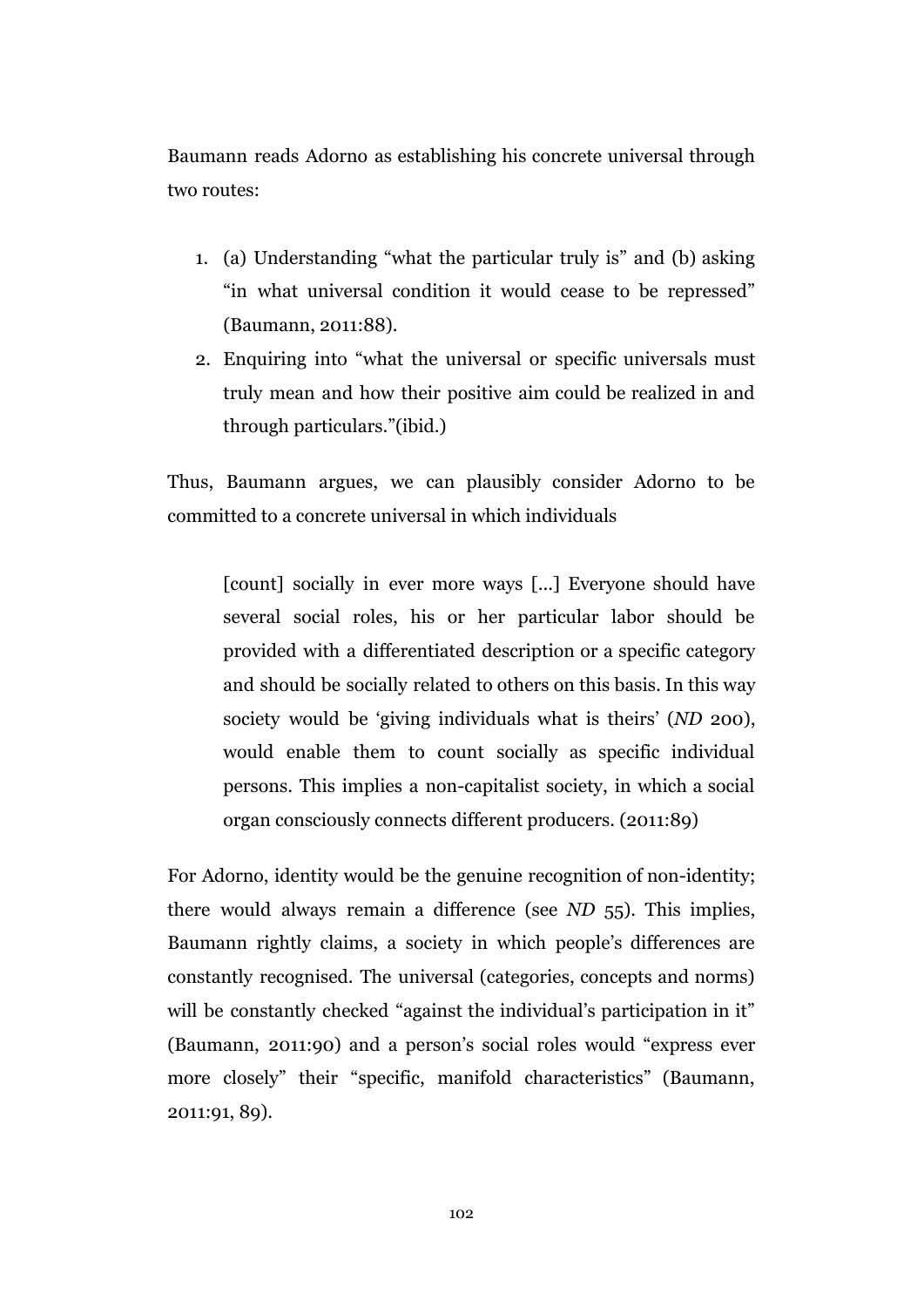Baumann's charge against Adorno, as I understand it, is that if the following two premises hold for Adorno,

- 1. An individual's particularities are enabled, mediated, constituted by society;
- 2. A society of reconciliation would be one in which these mediations are non-antagonistic (they must themselves be unmediated; they would be self-determining);

then this implies (as it does for Hegel):

3. An organic, unmediated whole that enables all mediations to be unmediated. In other words, if society is doing all the mediations, but none of the mediations are themselves mediated, then society just must be this self-determining entity.

Both Hegel and Adorno, Baumann argues, need to be committed to an unmediated whole, even if it can be argued that positing it betrays dialectics (Baumann, 2011:90). If Adorno denies (1), then we arrive at the picture of the individual as a pre-social atom. As Paul Giladi puts it in a similar critique: if Adorno commits to individuals always being different from their social role, then we are left with a "Hobbesian model of the individual as atomistic, totally egoistic and asocial" (2015:16), a type of model that Adorno considers a bourgeois ideology (see e.g. *ND* 36).

We can offer responses on Adorno's behalf, from what has been developed in this chapter and the previous, as follows.

First, we have summarised in Section 2 above that Adorno does not have to be committed to a metaphysics of the constitution of the subject. Furthermore, the kinds of relations and patterns that constellations identify in historical investigation are not the right kind of universals for a concrete universal in Hegel's sense.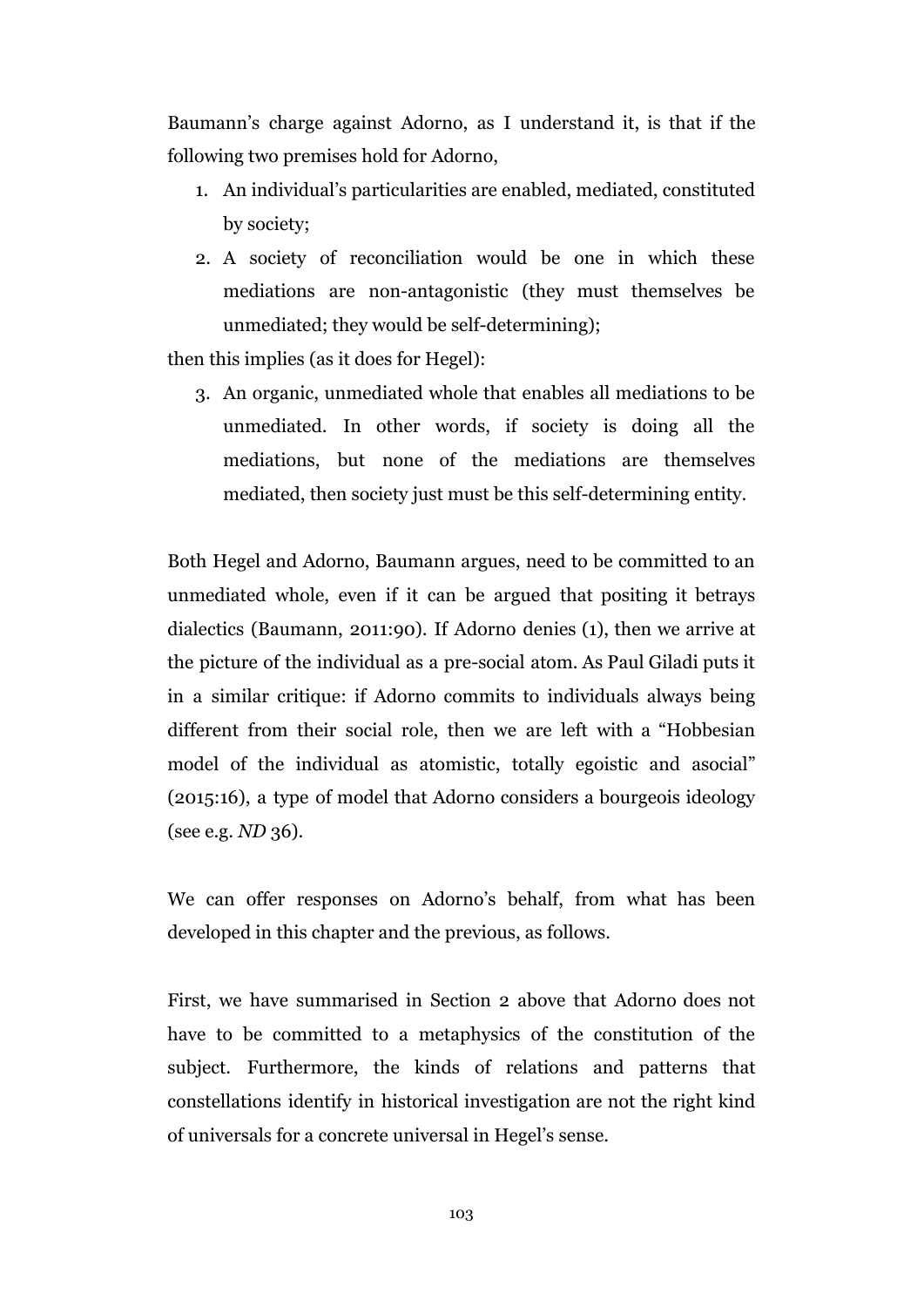Nonetheless, in *ND* 147, Adorno is indeed claiming: (i) rational identity (a reconciliation of non-identity, socially and epistemically) would be the ideal; (ii) that this comes close to Hegel's ideal, (iii) but there are differences between his and Hegel's views:

If no man had part of his labor withheld from him any more, rational identity would be a fact, and society would have transcended the identifying mode of thinking. This comes close enough to Hegel. The dividing line from him is scarcely drawn by individual distinctions. It is drawn by our intent: whether in our consciousness, theoretically and in the resulting practice, we maintain that identity is the ultimate, that it is absolute, that we want to reinforce it - or whether we feel that identity is the universal coercive mechanism which we, too, finally need[,] to free ourselves from universal coercion, just as freedom can come to be real only through coercive civilization, not by way of any "Back to nature". (*ND* 147)

The implication is that individuals would be free and equal because of their participation in a complex of mediations as described above. Labour would not be withheld: from what we have seen in Chapters II-IV, we can deduce that this refers to our experience with objects in general; we could say that currently our interaction with objects is withheld from us, since the products of those interactions (thoughts, communication, even physical reactions $^{85}$ ) disrupt a subject-object

<sup>85</sup> Adorno's idea of mimesis, sometimes described as impulse or physical reaction, points to a potential to physically adjust to objects and people in ways that are open and not mediated by conceptual-thought, but also alludes to the fact that our embodied being is controlled by our instrumental rationality (*HF* 213, 259). This suggests norms are instituted and represented in space comparably to Merleau-Ponty's idea of our body as a "medium for having the world" with its role in creating significances and meanings through the cultivation of habits (Merleau-Ponty, 2002:169). How mimesis comes into Adorno's picture of rationality and the subject-object relationship would require much greater attention than here. Hammer interprets the notion as follows: "In mimetic behaviour (objectified and explored in art) experiential intake is based on the assimilation of the self to the other - a bodily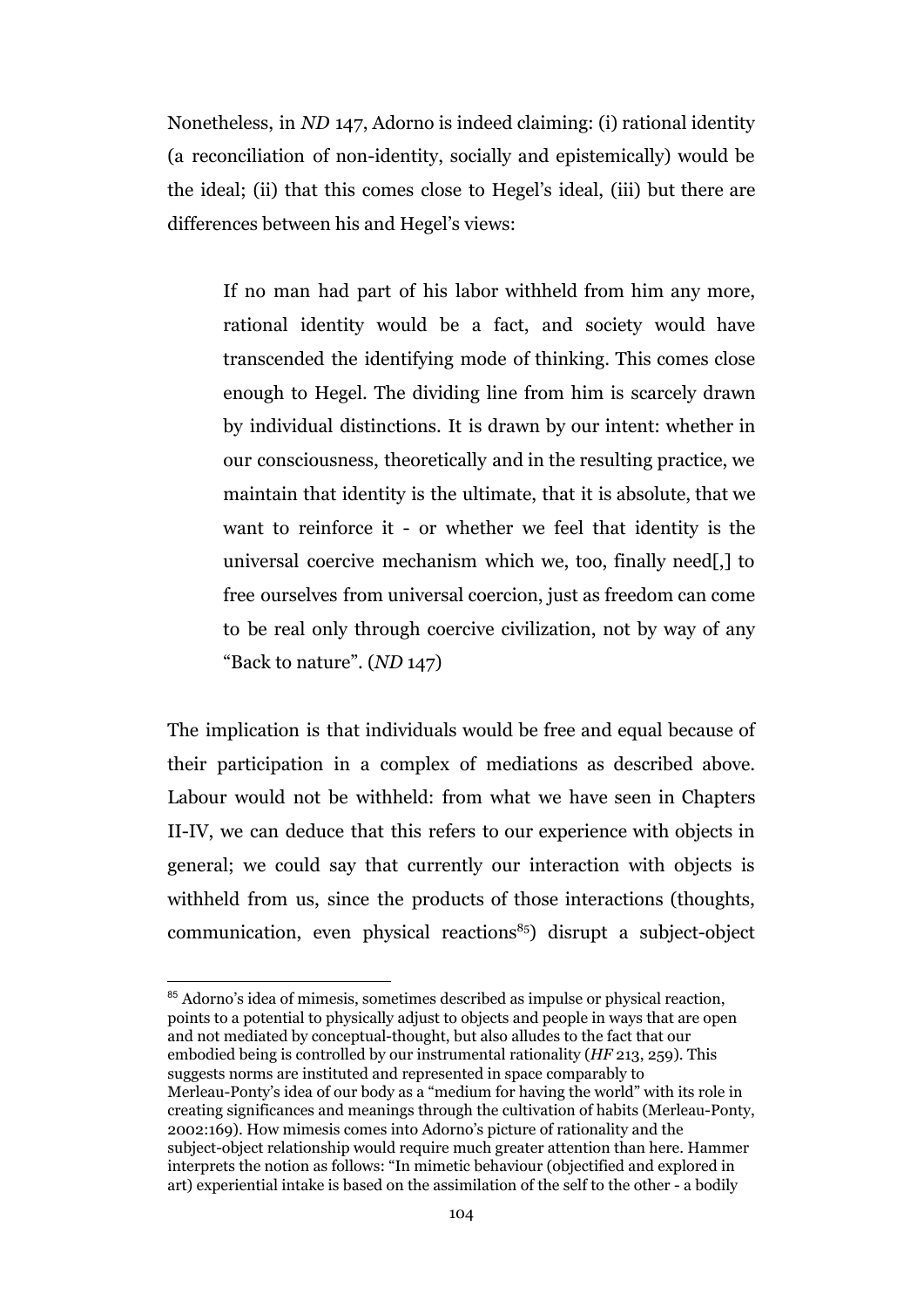relation that ought to be, and we are alienated from what the object is (because our thought blocks it).

Adorno's thesis about the non-identical, the object's participation in experience, provides reasons for not construing an unmediated whole as reconciliation. Baumann claims Adorno must be committed to a concrete universal in Hegel's form since for Adorno "the object seems to be nothing but what the subject continually discovers and formulates" (Baumann, 2011:91). Reading both Hegel and Adorno claiming that "the same entity that caused the split of subject and object is also what reunites them", that consciousness and thinking are "the means to fully grasp those objects" (Baumann, 2011:81), she suggests this implies reconciliation would be an idealist identity for Adorno.

However, we have seen from Chapters II-IV that Adorno rejects that the object is reducible to our formulations. It is true that the subject would have to be involved in making things right, but it is not the case that the subject alone determines what the object is. It may be true that for Adorno, in genuine reconciliation, there would be no subject-object division as we are now forced to conceive of it, so it would not be the case that the object is different from what the subject discovers and formulates<sup>86</sup>. Adorno writes that "truly achieved identity" must not be understood in Hegel's sense of an

identity of all as subsumed beneath a totality, a concept, an integrated society [but] more accurately perhaps, it would have

enactment whereby the object, via subjective experience, is contemplated in its otherness or mediated objectivity. Rather than a separate space of responsiveness, mimesis is to some extent integrated with, and serves as a condition for, the exercise of rational, conceptually structured capacities" (Hammer, 2015:165).

<sup>&</sup>lt;sup>86</sup> See also Feenberg's claim that rational identity in Adorno would be an identity between understanding the object as a mediated whole, and it being a mediated whole (2014:ch. 6).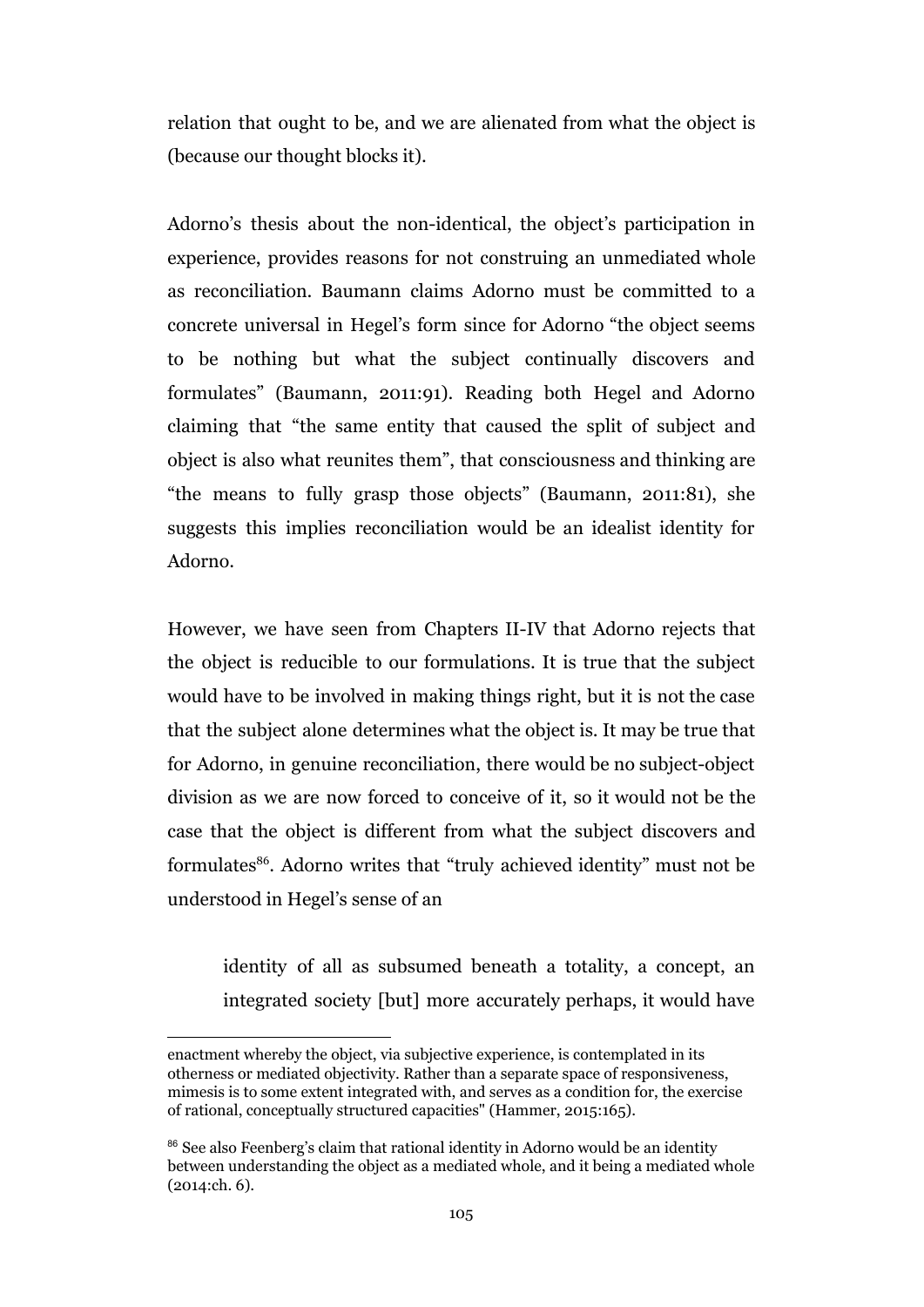to be the creation of a reconciled non-identity, much as we find in the utopia conceived by Hölderlin. (*HF* 55)

Could this reference to Hölderlin provide a further defense for Adorno? Hölderlin's conception is an infinite approximation, an embracing of tension and dissonance between our unity and difference from the world, which explicitly does not glorify wholeness and is not an organic whole<sup>87</sup>. We should understand Adorno as saying that any conception of a whole and unmediated mediations between people is inadequate so long as we do not understand what our relations to objects would be, and if we assume we would be unmediated by them (*HF* 52). Otherwise, we have betrayed the dynamism in experience that Adorno thinks Hegel revealed, and that we must retain, and from which we cannot escape, in thinking about the world.

Adorno claims the real difference in the conception must be seen between his and Hegel's "intent" (acknowledging he is bordering Hegel's ideal). Hegel's intent is that identity should be reinforced, recognised as implicit in the world. Adorno's is to face squarely the following antinomy: we need to consider identity as a coercion from which we need to be freed, while simultaneously as something that would allow our freedom (identifying with people and with things *ND* 150); the term 'identity' contains a promise (*ND* 149). We must outright reject *absolute* identity, and use the ideal of identity to be critical about where identity is lacking and understand that our thought works against us achieving identity, rather than enabling it.

Ultimately, for Adorno, there is illocutionary force in rejecting the notion of the whole for an ideal society; from his perspective, to say the concrete universal is possible would be equivalent to granting victory to

<sup>&</sup>lt;sup>87</sup> Larmore's presentation of Hölderlin's theory of unity seems to echo some of Adorno's ideas (Larmore, 2000:145).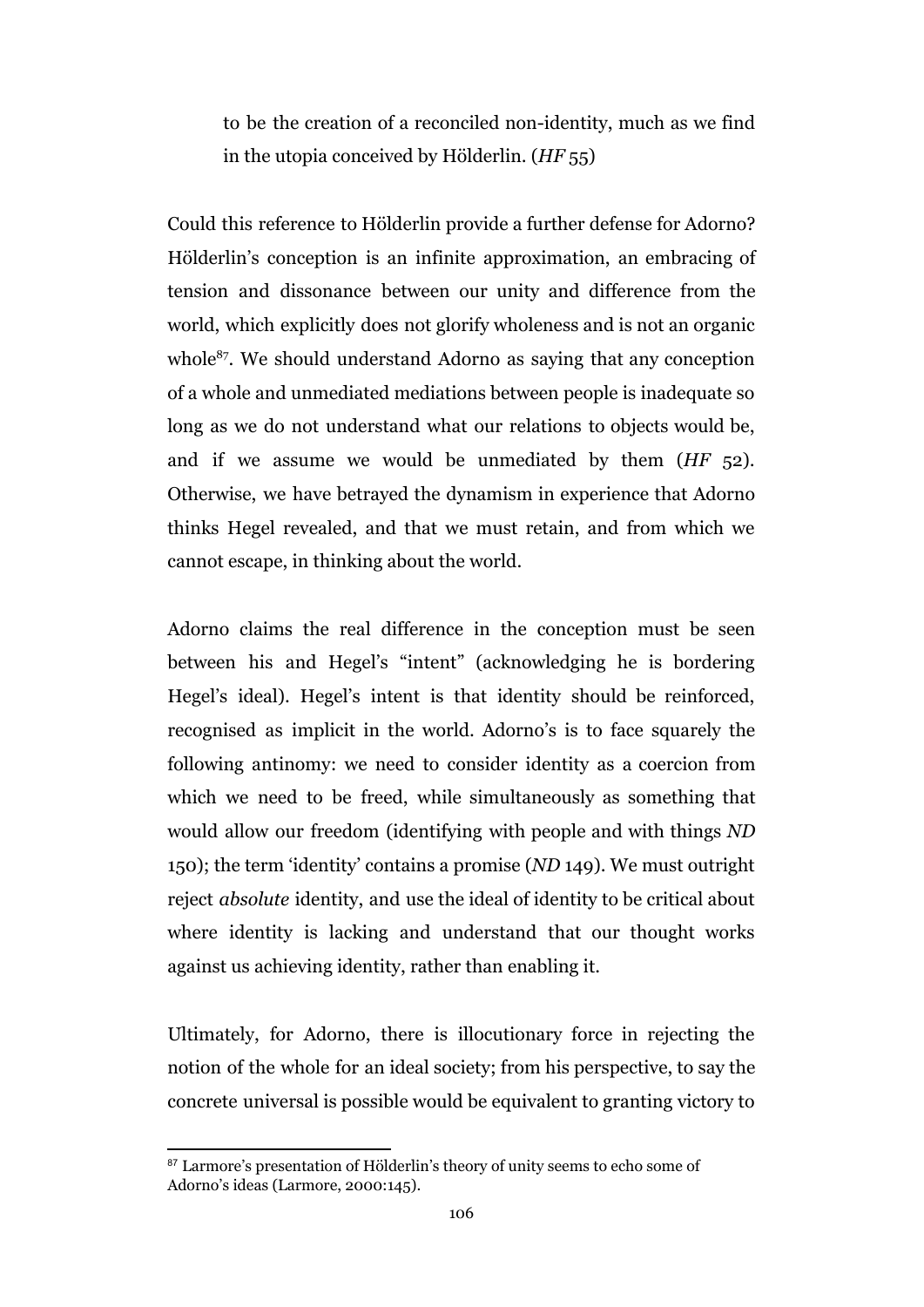imperialism<sup>88</sup>. Adorno rejects that there is a rational, necessary and logical passage from universal to particular to concrete universal/individuality, so he will reject what the concrete universal means for Hegel. This certainly does not resolve the question of whether we need Adorno to say more about his utopia, how else we can think about the unity if not as an organic, self-determining complex, but this creates the required distance from Hegel that does not commit Adorno to a full metaphysics or ontology of individuality. Adorno considers himself to be searching for the best solution to the philosophical problems at hand; while that involves critically working through Hegel, it involves rejecting all connotations that would affirm history as the realisation of reason and freedom.

### Conclusion

I have suggested some ways in which constellations can apply to thinking about individuals, and shown that Adorno does not need to be committed to a notion of an unmediated whole in order to critically investigate history through the lens of antagonisms between social norms and individuals. Adorno gives investigating history a different standpoint, presupposition and goal from Hegel. For Adorno, we must hold that things genuinely could have been different, and normatively should have been. Adorno demonstrates the possibility to criticise and understand the roots of oppression, injustice and suffering, through historical examination, without requiring complete positive ideals<sup>89</sup>.

<sup>88 &</sup>quot;Only when the likes of Wagner had inherited idealism did it reveal itself to be the particularity that Hegel had recognized, at least in Fichte. In a total society, totality becomes radical evil. What resonates in Hegel along with the need for a progressive integration is the need for a reconciliation - a reconciliation the totality has prevented ever since it achieved the reality Hegel enthusiastically anticipated for it in the concept" (Adorno, 1963:62).

<sup>&</sup>lt;sup>89</sup> See Allen, 2016, for how Adorno's thought can be used to deconstruct Western-centric narratives of progress.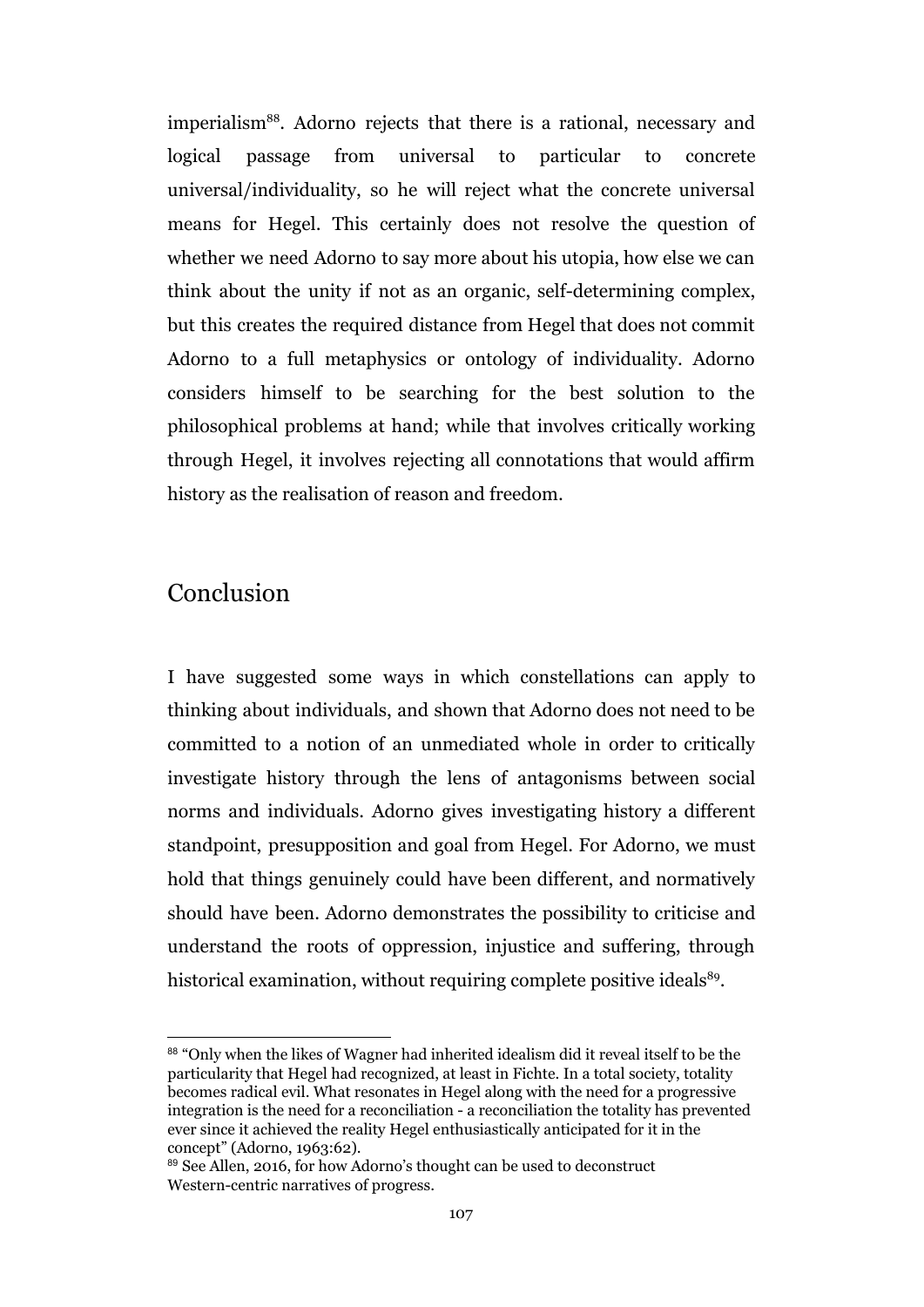Much of what has been argued here is that Adorno has strategic reasons to not commit to Hegel's ideal, as well as reasons which depend heavily on accepting his non-identity thesis. It may not ultimately be satisfactory that Adorno does not offer measures for freedom and the good. This is a part of a general problem of the negativity of Adorno's philosophy, but I hope we have seen that without such measures, Adorno demonstrates the importance for philosophy to take the critical approaches to history that he suggests, focusing on individuals and suffering (Adorno, 1963:63). This does imply that ultimately Adorno does not need Hegel's notions of *Geist* and the universal for his interpretation of history, and that what he means by the universal-particular dialectic, despite claiming that it is Hegelian, is not. Rather, engaging with it serves as a bridge for Adorno to rethink the antagonisms within power relations, within each moment of concept-use, and between a society that takes on a life of its own and the individuals who construct it.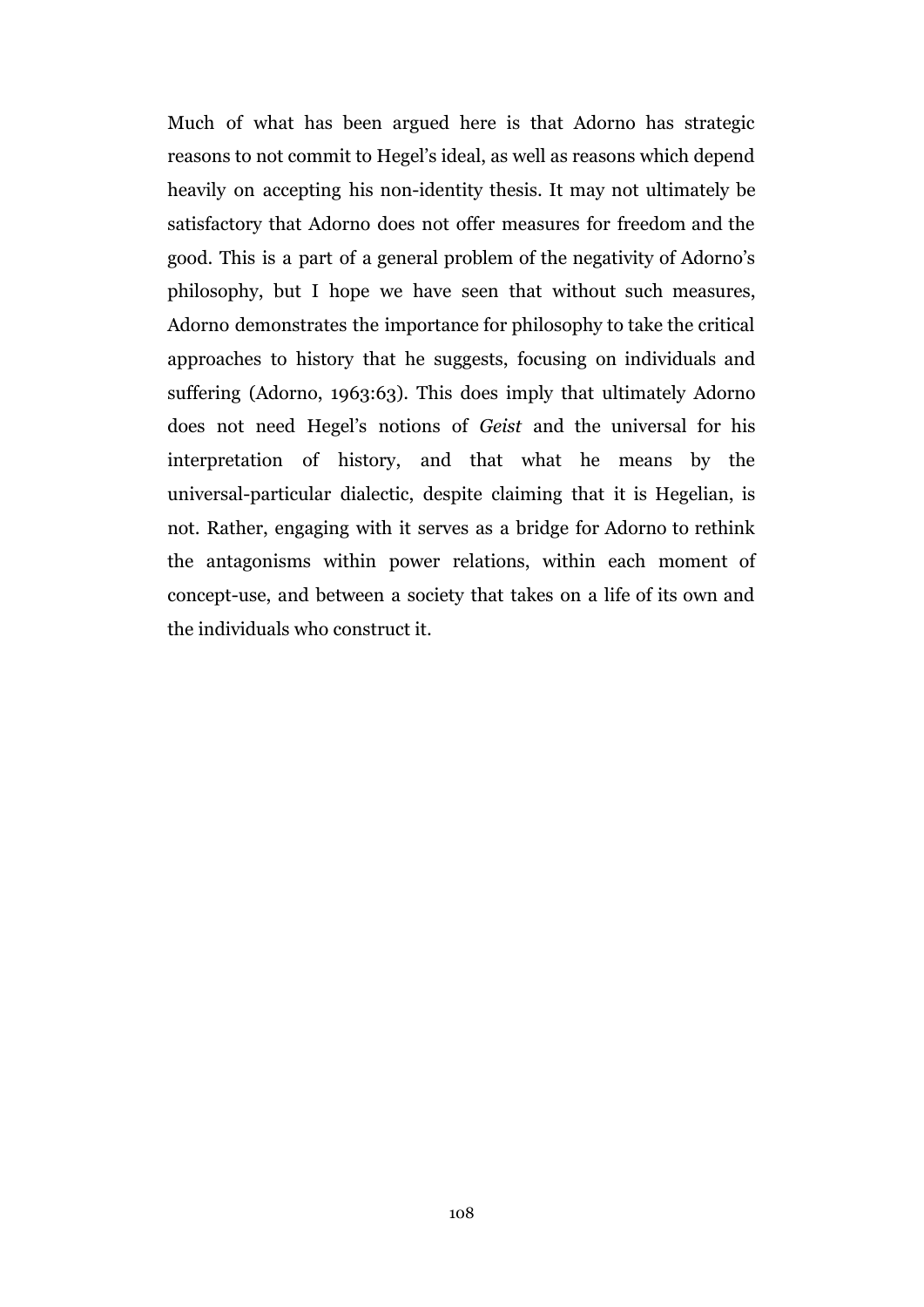## VI. Conclusion

Adorno suggests we take a lesson that he learns from Hegel: to prioritise intelligibility over rigid clarity, so the reader, rather than pre-empting the meaning, watches it "unfold" (1963:107). My aim to think and write clearly about Adorno, while watching his own ideas unfold in surprising and provoking ways, has certainly not been without difficulty. There are many ways in which investigating Adorno's ideas about history could be, and have been, undertaken<sup>90</sup>, and there are passages throughout his entire *oeuvre* that touch on the topics covered, which I have been unable to include.

I aimed, through this thesis, to show how ideas about history come into Adorno's critique of identity-thinking, in order to examine how constellations offer a route for philosophy to proceed given our epistemic limits and the need to undertake historical investigation. Because of Adorno's fixation with Hegel on these topics, I sought to investigate how Hegel helps Adorno reach his positions.

In Chapter I, I showed that Adorno's critiques of methods of historical interpretation presuppose several things: a problem with conceptual thought; a concern to focus on roots of oppression; an understanding of individual consciousness and society being, in some way, mutually conditioning; a rejection of ascribing necessity or universal interest to the course of history; a rejection of ascribing no meaning to history and interpreting history as a series of facts; and an imperative for philosophy to engage in historical investigation. To motivate these criticisms and reconstruct his own approach, I suggested we needed to

<sup>90</sup> See Allen 2014 and 2016; Bowie 2013; Cook 2014a.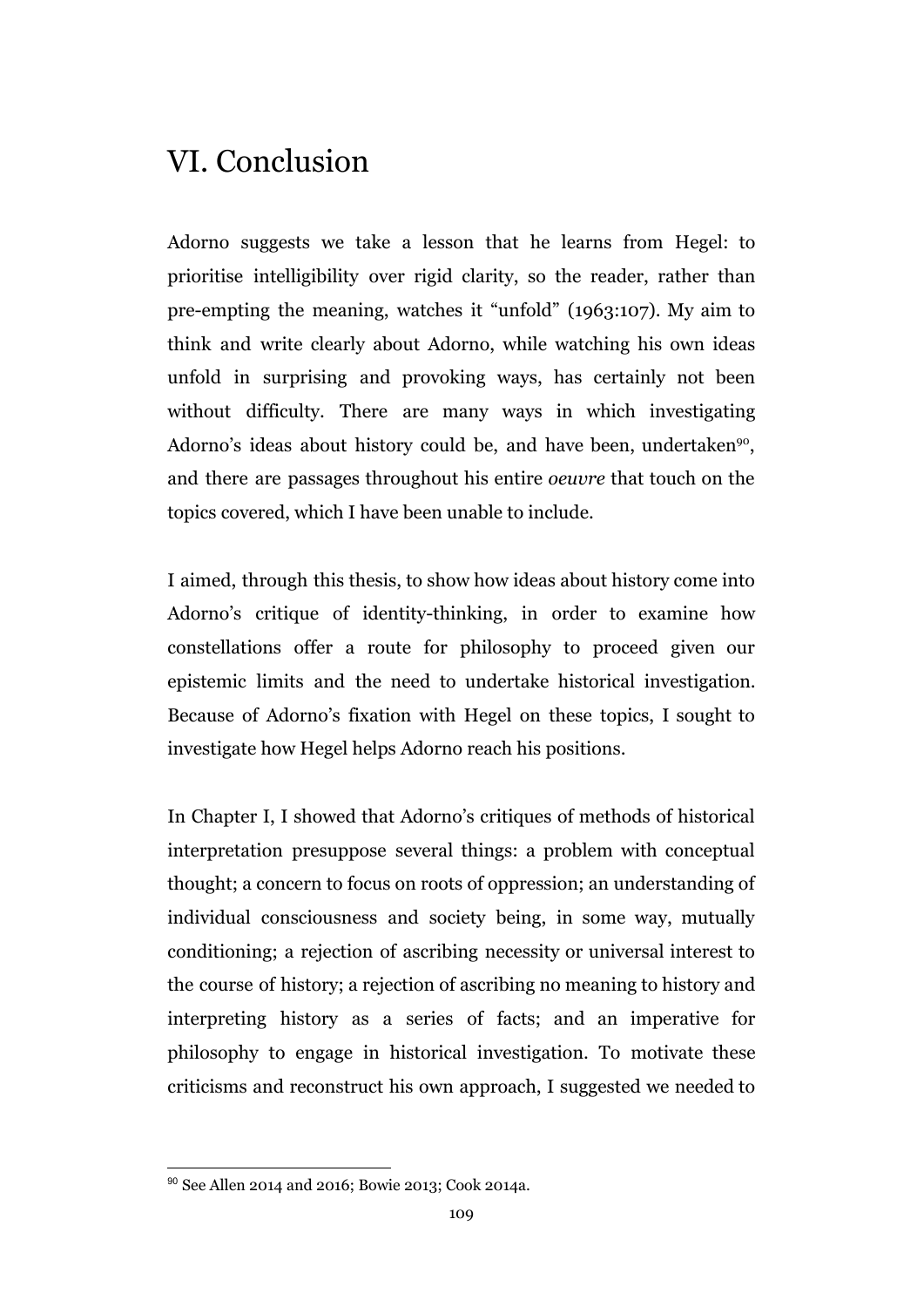carefully work through what Adorno's critique of conceptual thinking was and in what ways Hegel helps connect it to socio-historical factors.

In Chapter II, I introduced Adorno's thesis about the non-identity between our concept and objects. This showed that, for Adorno, there is an inherent limitation to identity-thinking (concept-use) and a need for expression that is negatively felt. I described how there is, for Adorno, a historicised problem with identity-thinking, in its manifestation as instrumental rationality encompassing all spheres of contemporary Western society. Yet, we saw that this problem is not isolated to one era, and has played out dialectically (rather than in a linear or declinist fashion) throughout history. I raised questions about whether and how our basic epistemic limits in identity-thinking, for Adorno, are socio-historically conditioned.

In Chapter III, I examined how Adorno's critique of identity-thinking is influenced by, and supported by, his engagement with Hegel. I aimed to set out what Adorno takes from Hegel, with regards to the object's involvement in concept-use, and the role language plays in concept-formation. This led to a discussion of how contingency and power relations come into the development of thought, to make plausible the idea that concepts are involved in domination of objects and of people. I attempted to establish what Adorno's critical discussion of Hegel's treatment of contingency in history amounts to, concluding that Adorno does not intend to reduce normativity (instrumental rationality) to contingency, nor to ascribe necessity to the course of history characterised by identity-thinking. I turned to why Adorno does not think we can hope to reach theories of the origins of thought and of conflict, yet, puzzlingly, we must see domination of objects and domination of subjects as mutually constitutive. I then suggested why these ideas make sense of Adorno's claim to learn something from Hegel that was lost in Marx, about the relationship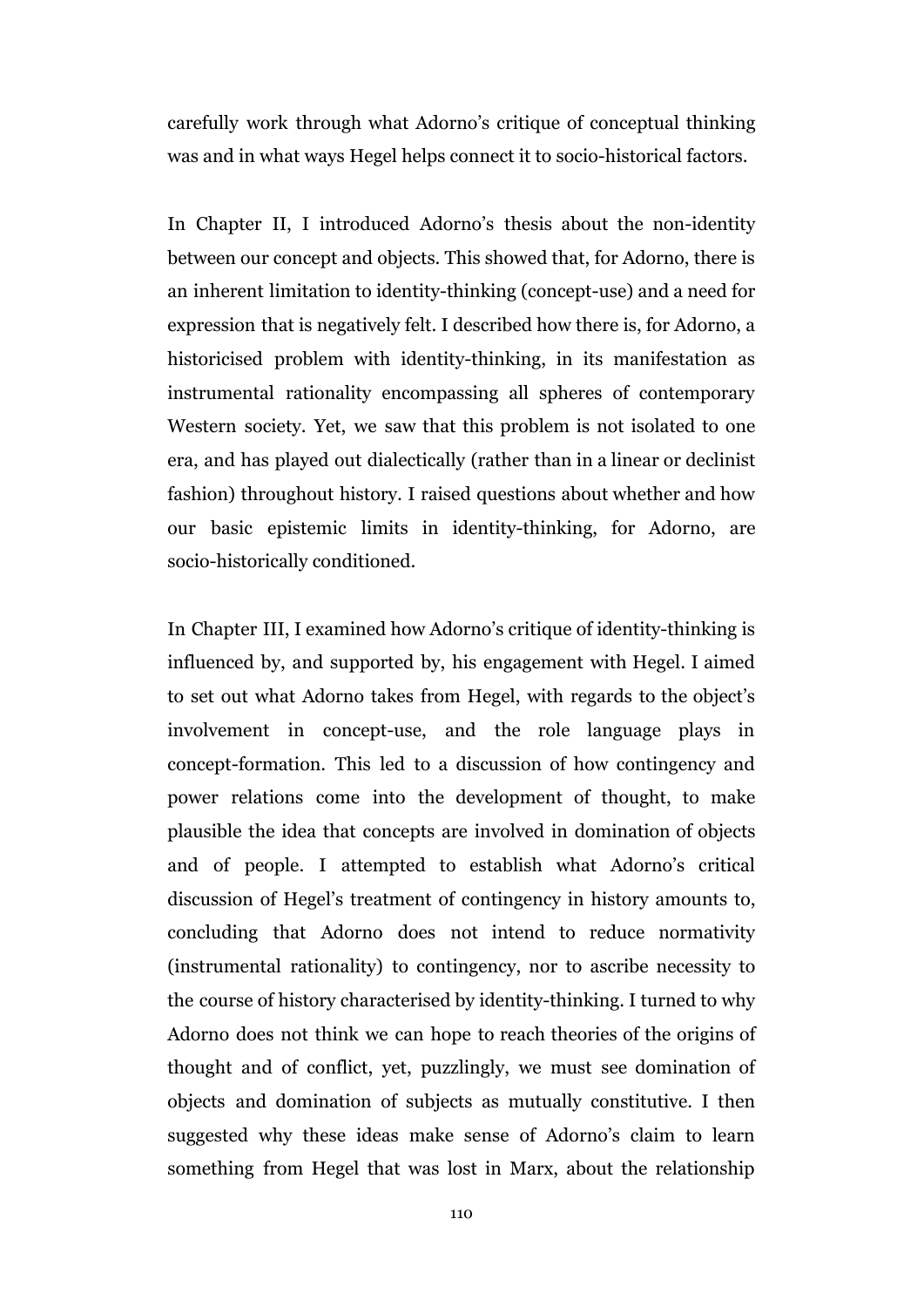between the subject, society, and the course of history. I concluded that Adorno takes from Hegel a serious concern about the limits of language, its relationship to conceptual thought, and the need for philosophy to prioritise expressing particulars (objects of thought and individuals in society and history).

In Chapter IV I investigated how we could understand Adorno's idea of thought-models and constellations. I aimed to show how constellations are valuable and defensible vehicles of thought to make some headway to allowing various objects to express what our language cannot. I examined how this contributes to understanding Adorno's philosophy of history and ideas on method in history, by examining how his position aligns with Weber's ideal-types.

In Chapter V, I inquired into how we might think about individuality through the lens of constellations and how this links to Adorno's call for expressing suffering in history. I addressed Baumann's poignant criticism that Adorno's position on individuality (if akin to Hegel's in the ways Adorno seems to suggest) implies a notion of an unmediated whole, as a reconciliation of history's antagonisms. I suggested Adorno's response has to be that Adorno's position on universals and individuals is not Hegel's, and that his own position can be defended. This did not answer the question of Adorno's conception of the good<sup>91</sup>, if he has one at all; it only addressed the motivations for opposing Hegel's idea.

Overall, I hope to have met the aims in the following ways: Hegel aids Adorno in the diagnosis of the limits to our conceptual thinking and its relation to socio-historical factors. This explained why conceptual thinking is false and involves domination: universals dominate objects and individuals, in socio-historical space. This showed why Adorno

<sup>&</sup>lt;sup>91</sup> See Bernstein, 2001 and Freyenhagen 2013 on Adorno's ethics.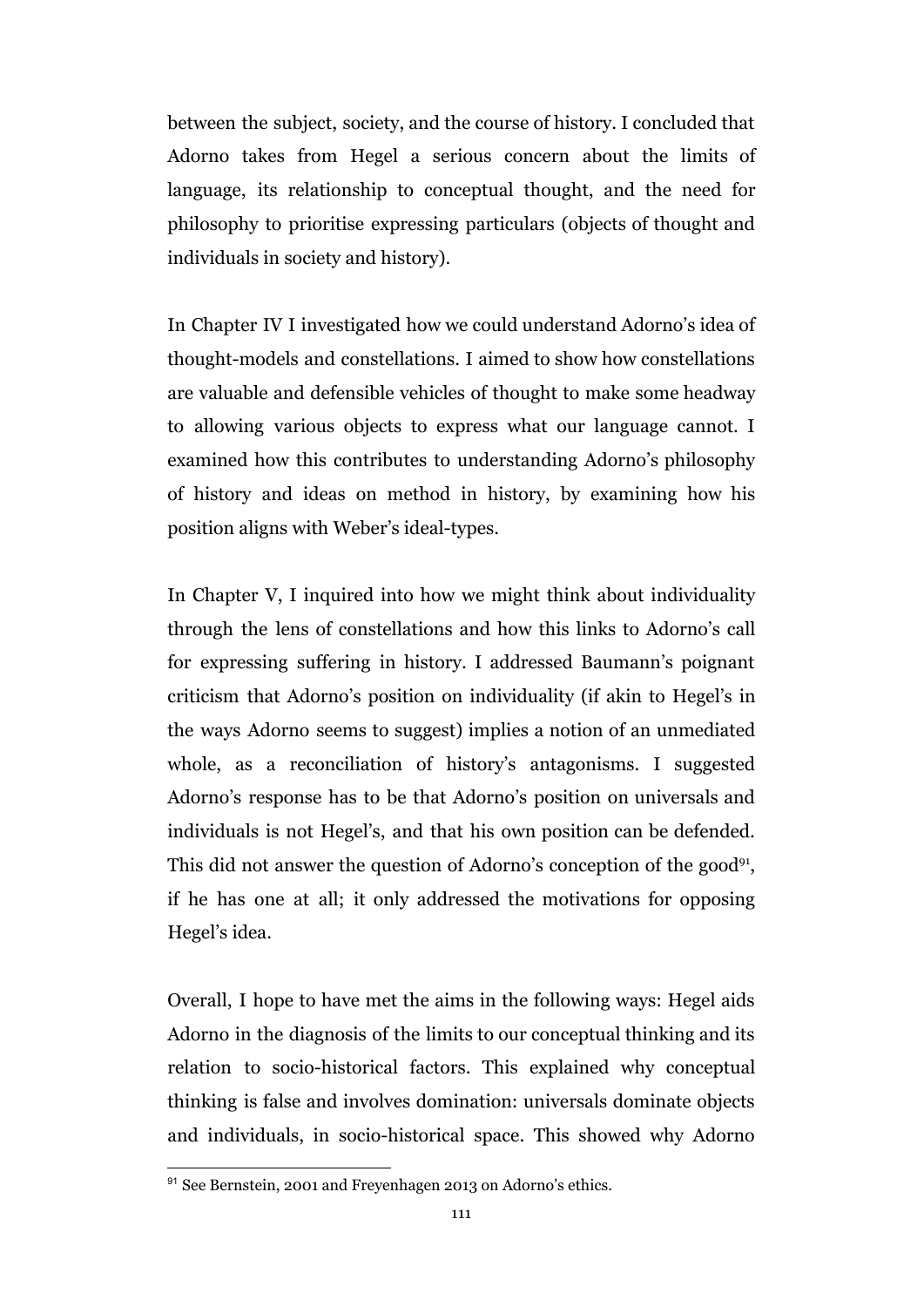demands that philosophy proceeds with awareness of its historicity (its mediation at all moments with objects) and its need to undertake historical investigation. Adorno's use of Hegel helps affirm the need for a philosophy focused on "working through the past" (Adorno, 1959b). I argued that Adorno's notion of constellations is a coherent offering for prioritising the object in thought and the particular (individual) in socio-historical investigation. Finally, the suggestion is that while Adorno thought engagement with Hegel provided the most promising route to take, given his agenda (to critique social reality and positivist philosophy, and to redo Marx), his reconception of Hegelian ideas do not commit him to affirming Hegel's metaphysics and ontology.

Having sought an argumentative line through these ideas, I do not purport to have reached a stage at which I can categorically affirm or reject Adorno's positions; rather, I have principally tried to make sense of why Adorno takes prioritising the object in epistemology and prioritising the subject in history to be interconnected notions and to reconstruct some of his ideas about how this would work. Questions remain about what it means to identify instances of critical thought and resistance when history is characterised by identity-thinking, and I have not analysed how Adorno's aesthetic theories could give an indication of where expression and truth can be found. However, I hope this indicates how the conclusions of this thesis can contribute to ongoing discussions of those issues.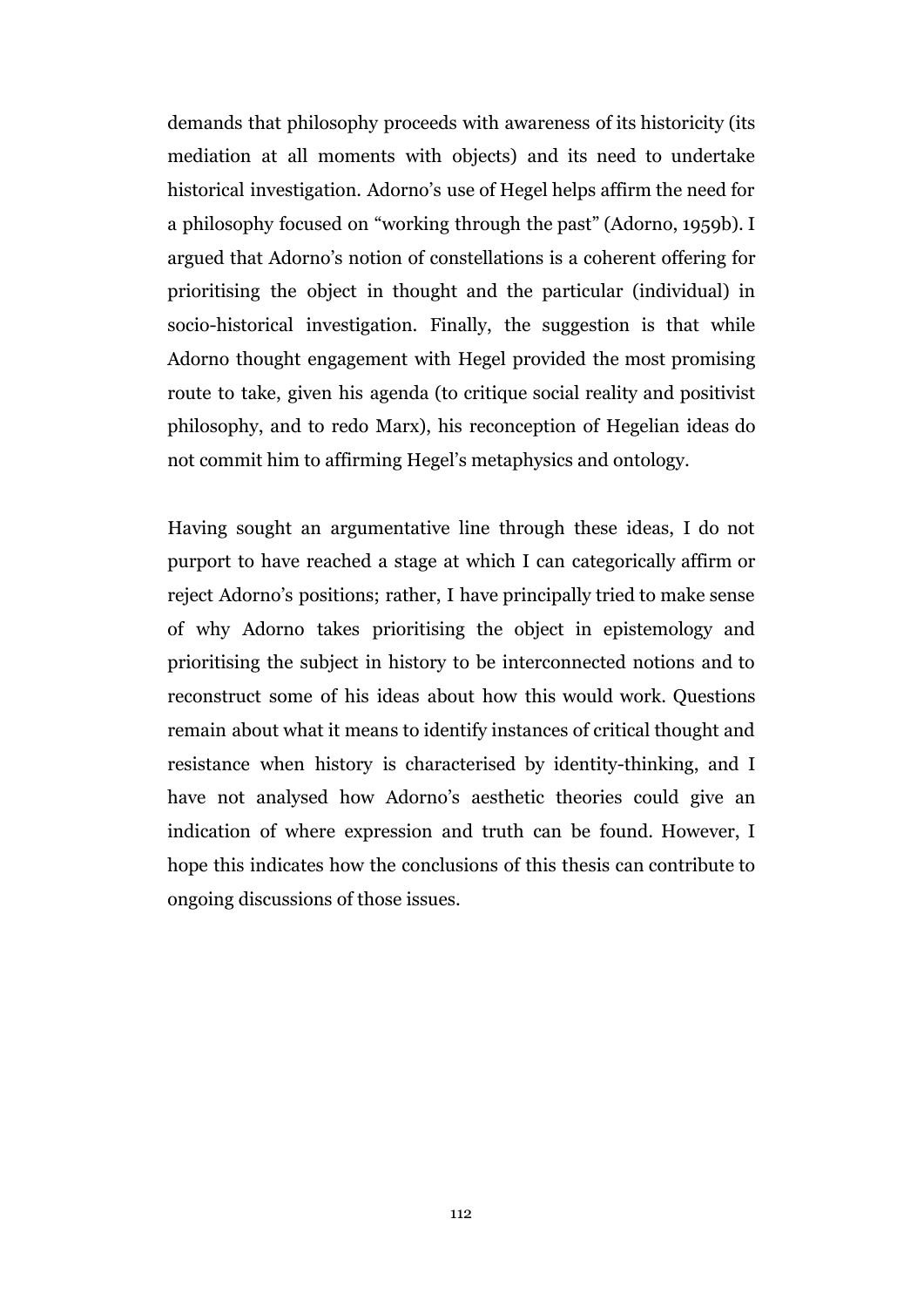## Bibliography

## Abbreviations

| DE | Dialectic of Enlightenment    |
|----|-------------------------------|
| ND | <i>Negative Dialectics</i>    |
| HF | History and Freedom: Lectures |

Adorno, Theodor W., and Max Horkheimer. [1944] 1997. *Dialectic of Enlightenment*, trans. J. Cumming. London: Verso.

\_\_\_\_\_\_\_\_\_\_\_\_\_\_\_ [1951] 2005. *Minima Moralia: Reflections from Damaged Life*, trans. E. F. N. Jephcott. London: Verso.

Adorno, Theodor W. [1956] 2014. *Against Epistemology: A Metacritique.* Polity. e-book.

\_\_\_\_\_\_\_\_\_\_\_\_\_\_\_ [1959a] 2001. *Kant's 'Critique of Pure Reason'*, trans. R. Livingstone. Cambridge: Polity.

 $_{\_}$  [1959b] 2005. 'The Meaning of Working Through the Past' in Critical Models: Interventions and Catchwords, trans. Henry W. Pickford. New York: Columbia University Press. pp. 89-103.

\_\_\_\_\_\_\_\_\_\_\_\_\_\_\_ [1963] 1993. *Hegel: Three Studies*, trans. S. W. Nicholsen. Massachusetts: MIT Press.

\_\_\_\_\_\_\_\_\_\_\_\_\_\_\_ [1966a] 1973. *Negative Dialectics*, trans. Ashton. London: Routledge.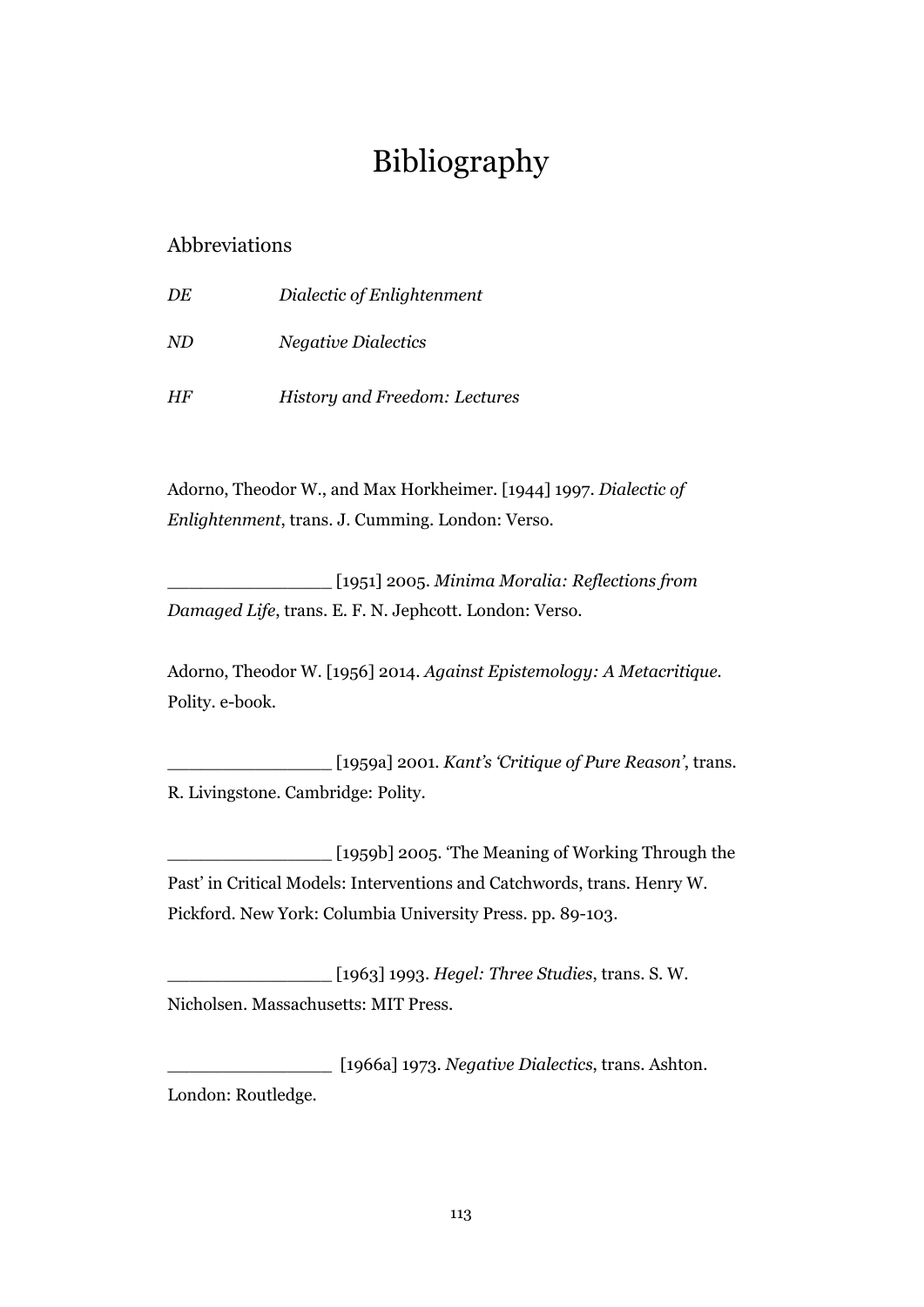\_\_\_\_\_\_\_\_\_\_\_\_\_\_\_ 1966a. *Negative Dialektik*. Frankfurt am Main:

Suhrkamp.

\_\_\_\_\_\_\_\_\_\_\_\_\_\_\_ 1966b. 'Was Spengler Right?' in Encounter Jan 1966 pp. 25-28.

\_\_\_\_\_\_\_\_\_\_\_\_\_\_\_ 1968. 'Late Capitalism or Industrial Society?' (Opening Address to the 16th German Sociological Congress) Translation: Dennis Redmond (2001). Available at: http:// [www.efn.org/~dredmond/AdornoSozAddr.PDF](http://www.efn.org/~dredmond/AdornoSozAddr.PDF) Accessed 1st November 2015.

\_\_\_\_\_\_\_\_\_\_\_\_\_\_\_ [1969a] 2005. 'On Subject and Object' in Critical Models: Interventions and Catchwords. Columbia University Press.

Adorno, Theodor W. et al. [1969b] 1976. *The Positivist Dispute in German Sociology*, trans. G. Adey and D. Frisby. London: Heinemann.

\_\_\_\_\_\_\_\_\_\_\_\_\_\_\_ 1997. *Prisms: Essays in Cultural Criticism and Society*. Cambridge, MA: The MIT Press.

\_\_\_\_\_\_\_\_\_\_\_\_\_\_\_ 2006. *History and Freedom: Lectures 1964 - 1965*, trans. R. Livingstone. Cambridge: Polity Press.

Allen, Amy. 2014. 'Reason, power and history: Re-reading the Dialectic of Enlightenment' in *Thesis* 11 120 (1) pp.10-25.

Allen, Amy. 2016. *The End of Progress: Decolonizing the Normative Foundations of Critical Theory*. New York: Columbia University Press.

Ameriks, Karl, ed. 2000. *The Cambridge Companion to German Idealism*. Cambridge: Cambridge University Press.

De Beauvoir, Simone. [1949] 1997. *The Second Sex*. London: Vintage.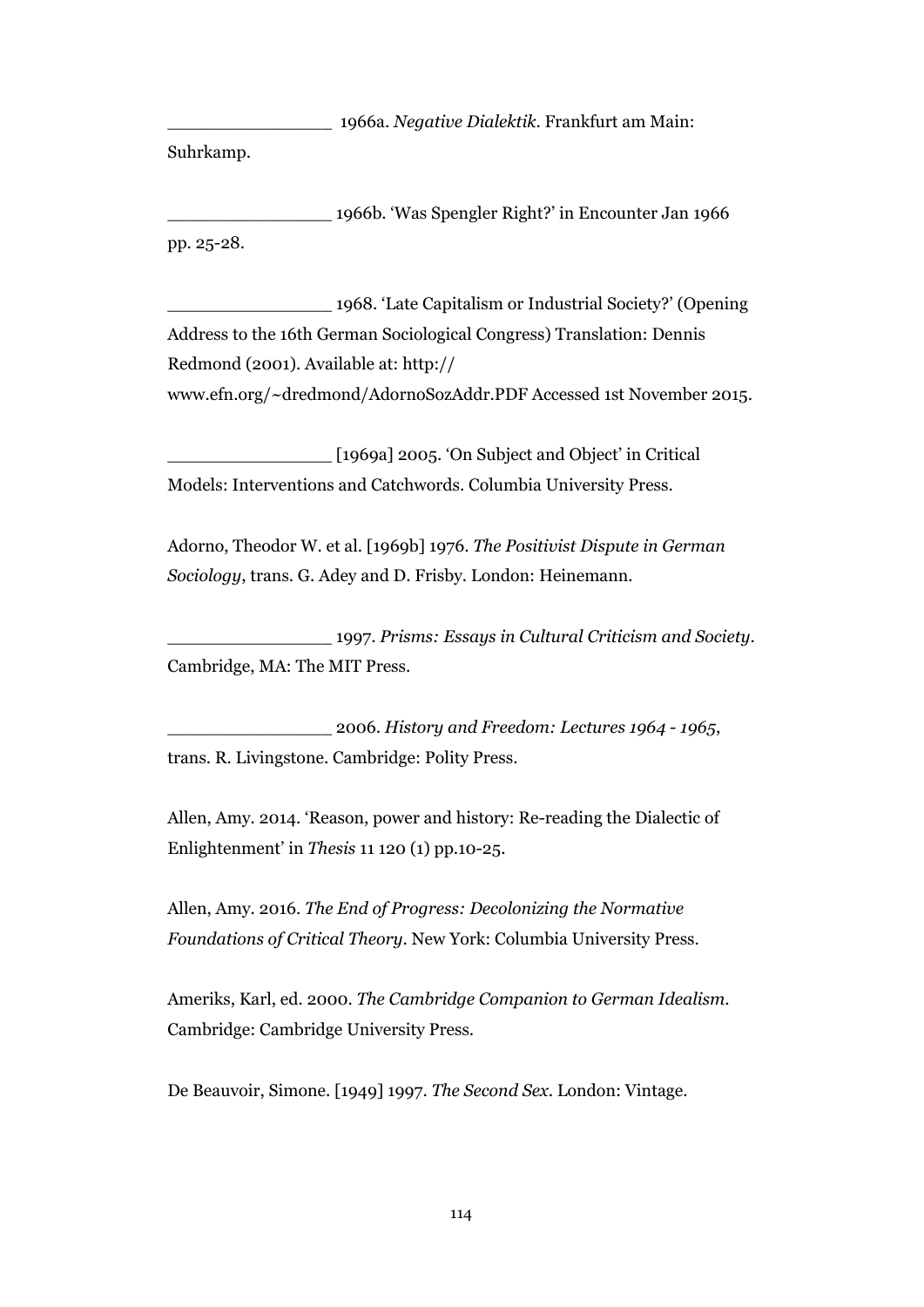Baumann, Charlotte. 2011. 'Adorno, Hegel and the Concrete Universal' in *Philosophy and Social Criticism* 37 (1) pp. 73-94.

Beiser, Frederick C. 1993. 'Hegel's Historicism' in *The Cambridge Companion to Hegel.* New York: Cambridge University Press. pp. 270-300.

Benjamin, Walter. [1928] 2009. *The Origin of German Tragic Drama.* London: Verso.

Bernstein, J. M. 1995. *Recovering Ethical Life: Jürgen Habermas and the Future of Critical Theory.* London and New York: Routledge.

Bernstein, J. M. 2001. *Adorno: Disenchantment and Ethics*. Cambridge: Cambridge University Press.

Blom, [Philipp](https://en.wikipedia.org/wiki/Philipp_Blom)*.* 2005*. Enlightening the world: Encyclopédie, the book that changed the course of history*, New York: Palgrave Macmillan.

Bowie, Andrew. 2013. *Adorno and the Ends of Philosophy.* Cambridge: Polity Press. E-book.

Brandom, Robert B. 2013. 'Reason, Genealogy and the Hermeneutics of Magnanimity'. Available at: [http://www.pitt.edu/~brandom/downloads/RGHM%20%2012-11-21%20a.d](http://www.pitt.edu/~brandom/downloads/RGHM%20%2012-11-21%20a.docx) [ocx](http://www.pitt.edu/~brandom/downloads/RGHM%20%2012-11-21%20a.docx) (Accessed 20th March 2016).

\_\_\_\_\_\_\_\_\_\_\_\_\_\_\_ 2014 (Draft). 'Part V: From Irony to Trust' in A Spirit of Trust: A Semantic Reading of Hegel's Phenomenology. Available at: [http://www.pitt.edu/~brandom/spirit\\_of\\_trust\\_2014.html](http://www.pitt.edu/~brandom/spirit_of_trust_2014.html). (Accessed 20th March 2016).

Brunkhorst, Hauke. 1999. *Adorno and Critical Theory*. Philosophy Now.

Cassirer, Ernst. 1946. *The Myth of the State*. Michigan: Yale University Press.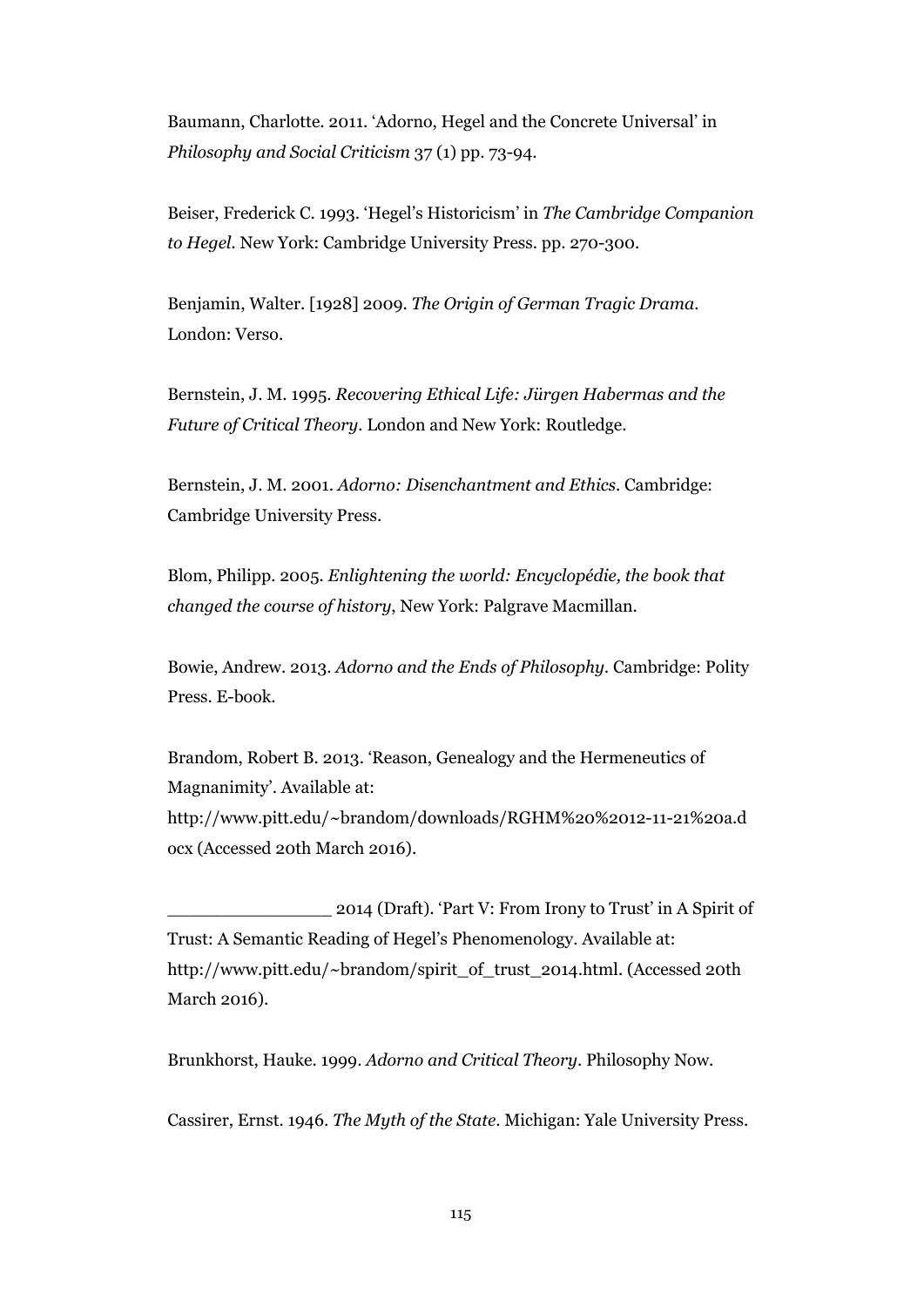\_\_\_\_\_\_\_\_\_\_\_\_\_\_\_ 1951. *The Philosophy of Enlightenment*, trans. F. C. A. Koelln and James P. Pettegrove. Princeton: Princeton University Press.

Colletti, Lucio, ed. 1975. *Karl Marx: Early Writings*. Harmondsworth: Penguin.

Cook, Deborah. 2014a. *Adorno on Nature*. Oxon and New York: Routledge. E-book.

Cook, Deborah, ed. 2014b *Theodor Adorno: Key Concepts.* London: Routledge. E-book.

Crenshaw, Kimberlé. 2003. 'Traffic at the Crossroads: Multiple Oppressions' in Sisterhood is Forever, ed. Robin Morgan. New York: Washington Square Press.

Danto, Arthur C. 1965. *Analytical Philosophy of History*. Cambridge: Cambridge University Press.

Dews, Peter. 2015. 'Dialectics and the Transcendence of Dialectics: Adorno's Relation to Schelling' in *British Journal for the History of Philosophy* 22 (6) pp. 1180-120.

Diderot, Denis and Jean le Rond d'Alembert, eds. [1751-1766] 2016. *Encyclopédie, ou dictionnaire raisonné des sciences, des arts et des métiers, etc.,* University of Chicago: ARTFL Encyclopédie Project (Spring 2016 Edition), eds. R. Morrissey and G. Roe. Available at: [http://encyclopedie.uchicago.edu/.](http://encyclopedie.uchicago.edu/) (Accessed 1st May 2016).

Engels, Friedrich and Karl Marx. 1848. *The Communist Manifesto,* trans. Samuel Moore (1888). Public Domain Book. Kindle e-book.

Feenberg, Andrew. 2014. *The Philosophy of Praxis: Marx, Lukács and the Frankfurt School.* London: Verso.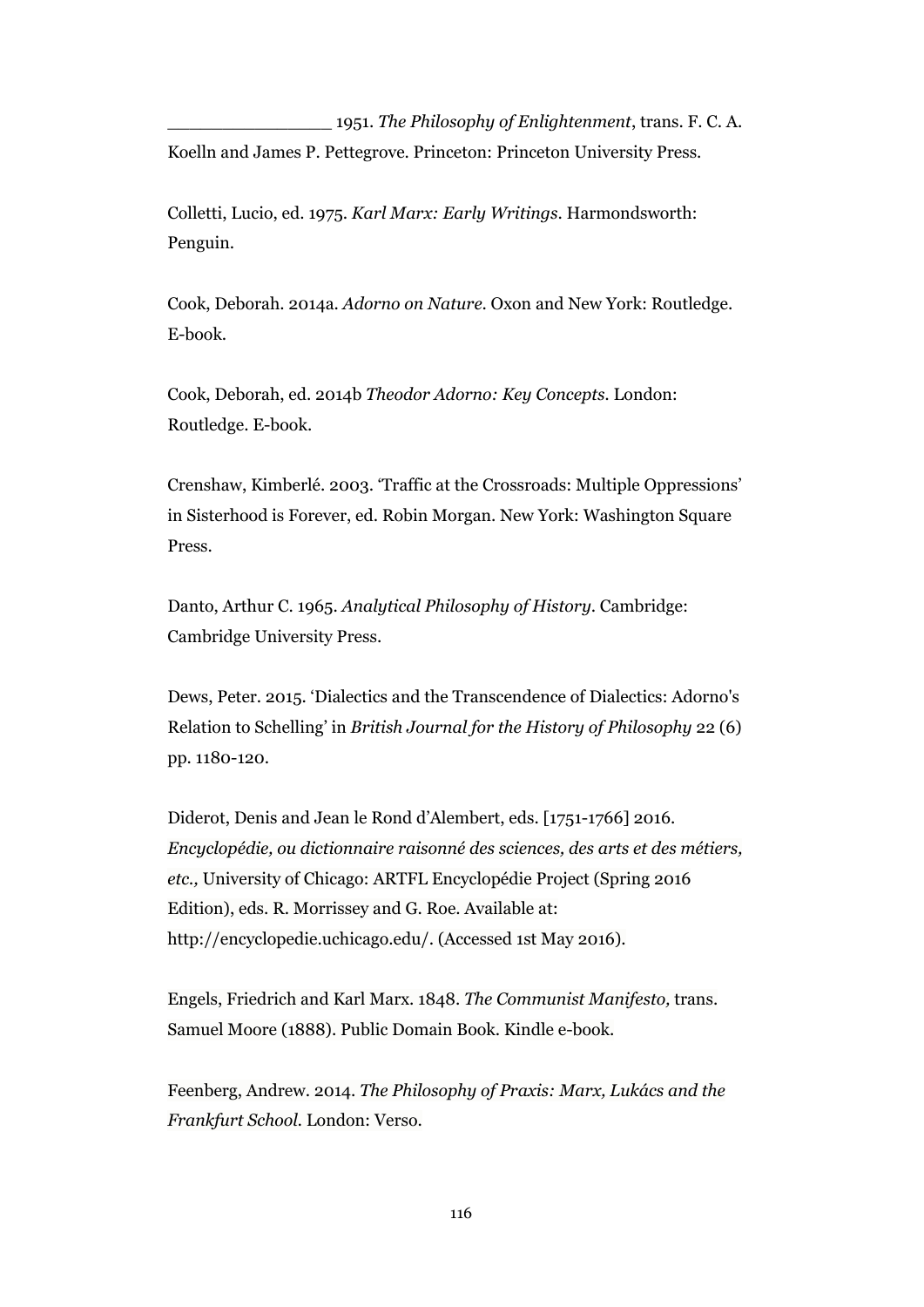Feuerbach, Ludwig. [1839] 2013. 'Towards a Critique of Hegel's Philosophy' in *The Fiery Brook: Selected Writings,* trans. Zawar Hanfi. London: Verso. Available at:

https://www.marxists.org/reference/archive/feuerbach/works/critique/ (Accessed 1st June 2016).

Finlayson, James Gordon. 2002. 'Adorno on the Ethical and the Ineffable' in *European Journal of Philosophy* 10 (1) pp. 1-25.

\_\_\_\_\_\_\_\_\_\_\_\_\_\_\_ 2015. 'Hegel, Adorno and the Origins of Immanent Critique' in *British Journal for the History of Philosophy* 22 (6) pp. 1142-1166.

Fischbach, Franck. 2014. 'Adorno and Schelling: How to 'Turn Philosophical Thought Towards the Non-Identical' in *British Journal for the History of Philosophy* 22 (6) pp. 1167-1179.

Forster, Michael. 2006. 'Hegel's Dialectical Method' in *The Cambridge Companion to Hegel*, ed. F. C. Beiser. Cambridge University Press. DOI: [http://dx.doi.org/10.1017/CCOL0521382742.](http://dx.doi.org/10.1017/CCOL0521382742) (Accessed 22nd November 2014).

Foster, Roger. 2007. *Adorno: The Recovery of Experience*. New York: State University of New York Press.

Freyenhagen, Fabian. 2013. *Adorno's Practical Philosophy: Living Less Wrongly*. Cambridge: Cambridge University Press.

Giladi, Paul. 2015. 'Idealism and the Metaphysics of Individuality' in *Philosophy and Social Criticism* pp. 1-22.

Gerth, H.H., and C. Wright Mills (eds.), 1946. *From Max Weber: Essays in Sociology*, Oxford: Oxford University Press, 1946.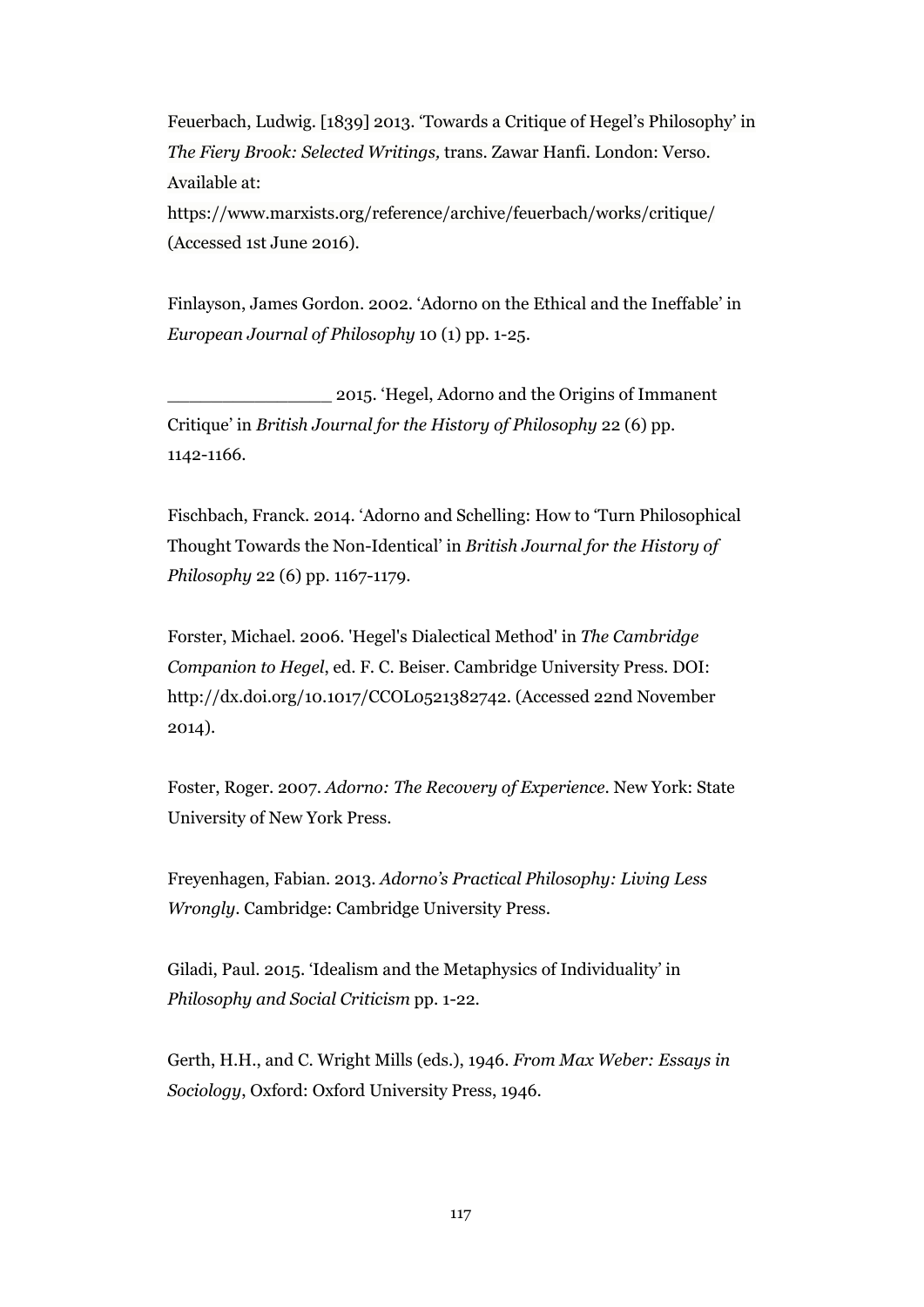Goldfarb, Robert S. and Jon Ratner. 2008. '"Theory" and "Models": Terminology Through the Looking Glass' in *Econ Journal Watch* 5 (1) pp. 91-108.

Hammer, Espen. 2015. *Adorno's Modernism: Art, Experience, and Catastrophe.* Cambridge: Cambridge University Press.

Haslanger, Sally. 1995. 'Ontology and Social Construction' in *Philosophical Topics* 23 (2).

Hegel, G. W. F. [1801] 1977. The Difference between Fichte's and Schelling's System of Philosophy, trans. H. S. Harris and W. Cerf. Albany, NY: State University of New York Press.

\_\_\_\_\_\_\_\_\_\_\_\_\_\_\_[1802a] 1977. *Faith & Knowledge*, trans. Walter Cerf and H. S. Harris, State University of New York Press Albany.: Available at: [https://www.marxists.org/reference/archive/hegel/works/fk/introduction.ht](https://www.marxists.org/reference/archive/hegel/works/fk/introduction.htm) [m](https://www.marxists.org/reference/archive/hegel/works/fk/introduction.htm) (Accessed 11th December 2015).

\_\_\_\_\_\_\_\_\_\_\_\_\_\_\_and F. W. J. Schelling. 1802b. 'Introduction on the Essence of Philosophical Criticism Generally, and its Relationship to the Present State of Philosophy in Particular' in *The Critical Journal of Philosophy (Kritisches Journal der Philosophie)* 1 (1)*,* trans. H. S. Harris. Available at:

https://www.marxists.org/reference/archive/hegel/works/cj/introduction.ht m (Accessed 11th December 2015).

\_\_\_\_\_\_\_\_\_\_\_\_\_\_\_ [1807] 1977. *Phenomenology of Spirit*, trans. A. V. Miller. Oxford: Oxford University Press.

\_\_\_\_\_\_\_\_\_\_\_\_\_\_\_ [1817] 2010. *The Science of Logic*, trans. George di Giovanni. Cambridge: Cambridge University Press.

\_\_\_\_\_\_\_\_\_\_\_\_\_\_\_[1821] 1991. *Elements of the Philosophy of Right*, trans. H. B. Nisbet. Cambridge: Cambridge University Press.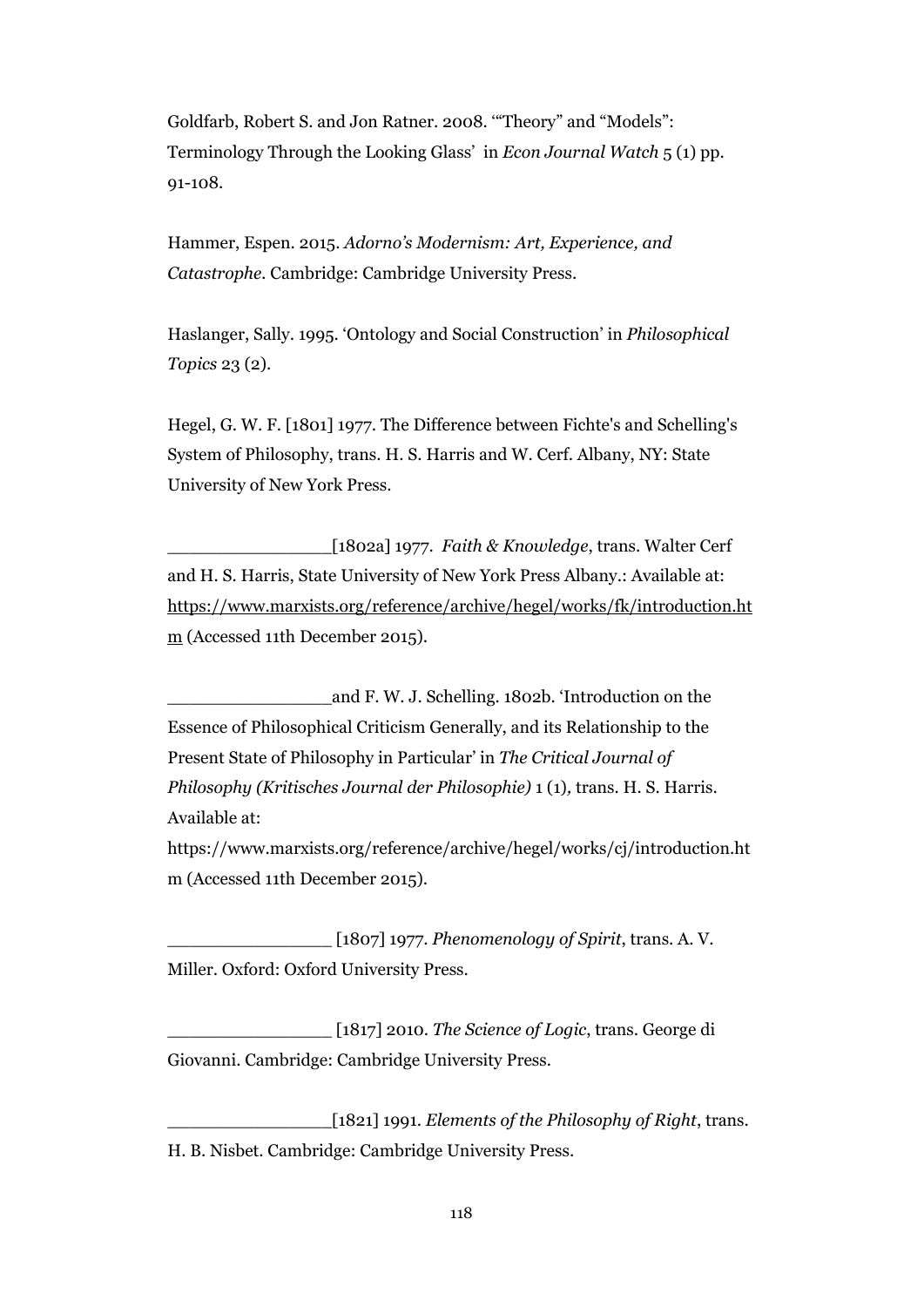\_\_\_\_\_\_\_\_\_\_\_\_\_\_\_[1830] 1991. *The Encyclopaedia Logic*. Indianapolis: Hackett Publishing Company.

\_\_\_\_\_\_\_\_\_\_\_\_\_\_\_ [1840] 1975. *Lectures on the Philosophy of World History: Introduction*, trans. H. B. Nisbet. Cambridge: Cambridge University Press. E-book (transferred to digital printing 2002).

\_\_\_\_\_\_\_\_\_\_\_\_\_\_\_ [1857] 2001. *The Philosophy of History*, trans. J. Sibree. Ontario: Batoche Books.

\_\_\_\_\_\_\_\_\_\_\_\_\_\_\_1986a. *The Philosophical Propaedeutic*, trans. A. V. Miller. Oxford: Basil Blackwell.

\_\_\_\_\_\_\_\_\_\_\_\_\_\_\_1986b. *Vorlesungen über die Philosophie der Geschichte in Werke: Hegel* in 20 Bänden, ed. E. Moldenhauer and K. M. Michel (Frankfurt am Main: Surhkamp).

\_\_\_\_\_\_\_\_\_\_\_\_\_\_\_ 2007. *Philosophy of Mind*, trans. W. Wallace and A. V. Miller. Oxford: Oxford University Press.

Jarvis, Simon. 1998. *Adorno: A Critical Introduction*. New York: Routledge.

Kant, Immanuel. [1784a]. 'What is Enlightenment?' In L. W. Beck, ed. and trans. 1963. On History. Indianapolis: The Bobbs-Merrill Company, Inc. pp. 3-10.

\_\_\_\_\_\_\_\_\_\_\_\_\_\_\_ [1784b]. 'Idea for a Universal History from a Cosmopolitan Point of View', trans. L. W. Beck. In O'Connor and Mohr, eds. 2006. pp. 283-295.

\_\_\_\_\_\_\_\_\_\_\_\_\_\_\_ [1787]. 1998. *Critique of Pure Reason*. Cambridge: Cambridge University Press.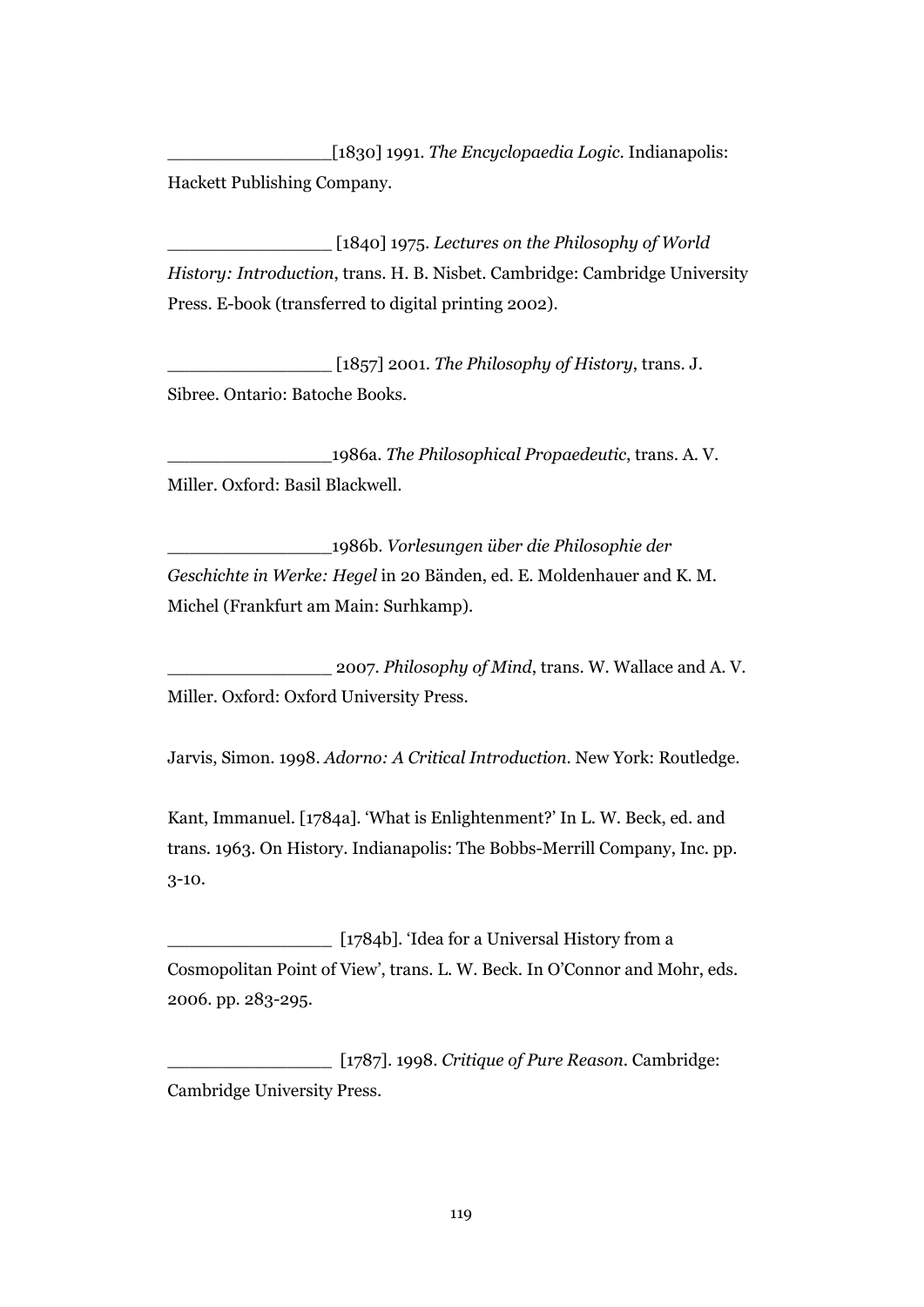Kojève, Alexandre. 1969. *Introduction to the Reading of Hegel*, trans. J. H. Nichols, Jr. New York: Basic Books.

Larmore, Charles. 2000 . 'Hölderlin and Novalis' in Ameriks, ed., 2000. pp. 141-160.

Lukács, Georg. 1923. *History and Class Consciousness.*

[http://www.marxists.org/archive/lukacs/works/history/orthodox.htm.](http://www.marxists.org/archive/lukacs/works/history/orthodox.htm)

Accessed 5<sup>th</sup> September 2014.

\_\_\_\_\_\_\_\_\_\_\_\_\_\_\_ [1938] 1975. *The Young Hegel*. London: Merlin Press.

Marx, Karl and Engels, Friedrich. 1844a. 'Economic and Philosophical Manuscripts' (Chapters: 'Alienated Labour', 'Private Property and Communism', 'Critique of Hegel's Dialectic and General Philosophy' and 'On Money') in McLellan 2000, pp. 83-121.

Marx, Karl. 1844b. 'Economic and Philosophical Manuscripts' (Chapters: 'Wages of Labour', 'Profit of Capital' and 'On James Mill') in Colletti 1975.

\_\_\_\_\_\_\_\_\_\_\_\_\_\_\_ [1846] 1977. *The German Ideology*, trans. S. Ryazanskaya, in K. Marx and F. Engels, Collected Works vol. 5. London: Lawrence and Wishart. Reproduced in McLellan, David ed. 2000. Karl Marx: Selected Writings. 2nd edition. pp. 175-208.

\_\_\_\_\_\_\_\_\_\_\_\_\_\_\_ 1972. 'Critique of Gotha Program' in The Marx-Engels Reader ed. Tucker.

\_\_\_\_\_\_\_\_\_\_\_\_\_\_\_ 1975. 'Economic and Philosophical Manuscripts' (Chapters: 'Wages of Labour', 'Profit of Capital' and 'On James Mill') in Colletti 1975.

McLellan, David, ed. 2000. *Karl Marx: Selected Writing.* Oxford: Oxford University Press.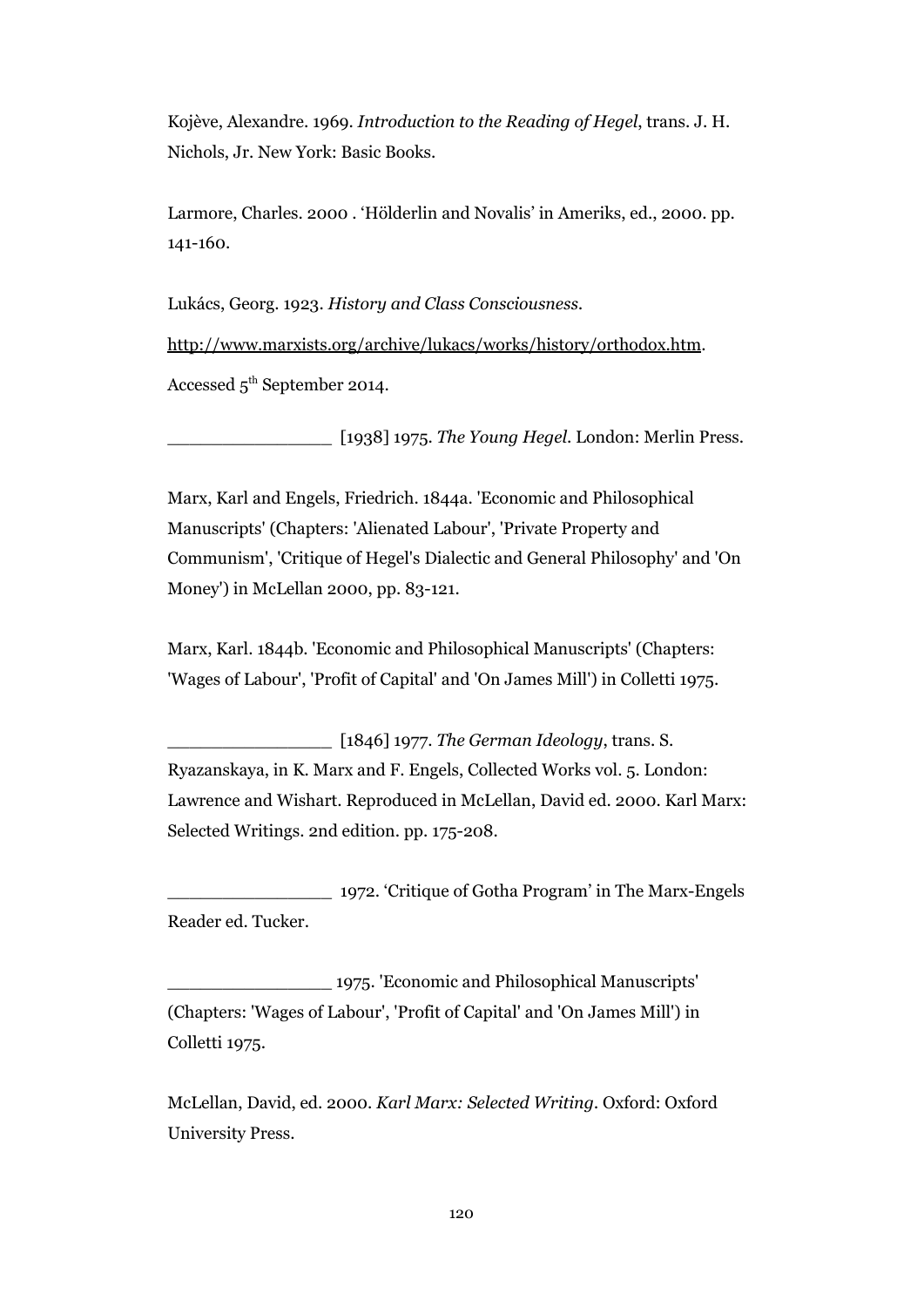Merleau-Ponty, Maurice. [1945] 2002. *Phenomenology of Perception*. London: Routledge.

O'Connor, Brian. 2004. *Adorno's Negative Dialectic: Philosophy and the Possibility of Critical Rationality*. Cambridge, MA: The MIT Press.

O'Connor, Brian. 2014. 'Philosophy of History' in D. Cook, ed. *Theodor Adorno: Key Concepts*. London: Routledge. pp. 226-246 (E-book).

Rose, Gillian. 2014. *The Melancholy Science: An Introduction to the Thought of Theodor W. Adorno*. London: Verso.

Schelling, F. W. J. [1811] 1946. *Die Weltalter.* Munich.

Spengler, Oswald. 1926, *The Decline of the West,* trans. C. F. Atkinson*.* London: Allen and Unwinn.

Stone, Alison. 2014a. 'Adorno and Logic' in D. Cook, ed. 2014. *Theodor Adorno: Key Concepts.* London: Routledge. E-book.

Stone, Alison. 2014b. 'Adorno, Hegel, and Dialectic' in *British Journal for the History of Philosophy* 22 (6) pp. 1118-1141.

Tucker, Aviezer, ed. 2009. *A Companion to the Philosophy of History and Historiography.* Wiley-Blackwell (e-book).

Tylor, Edward Burnett. 1871. *Primitive Culture: Researches into the Development of Mythology, Philosophy, Religion, Art, and Custom*. Volume I. London: John Murray.

Weber, Max. [1905] 2005. *The Protestant Ethic and the Spirit of Capitalism,* trans. Talcott Parsons. London: Routledge.

Weber, Max. 1949. *The Methodology of the Social Sciences.* Glencoe, IL: Free